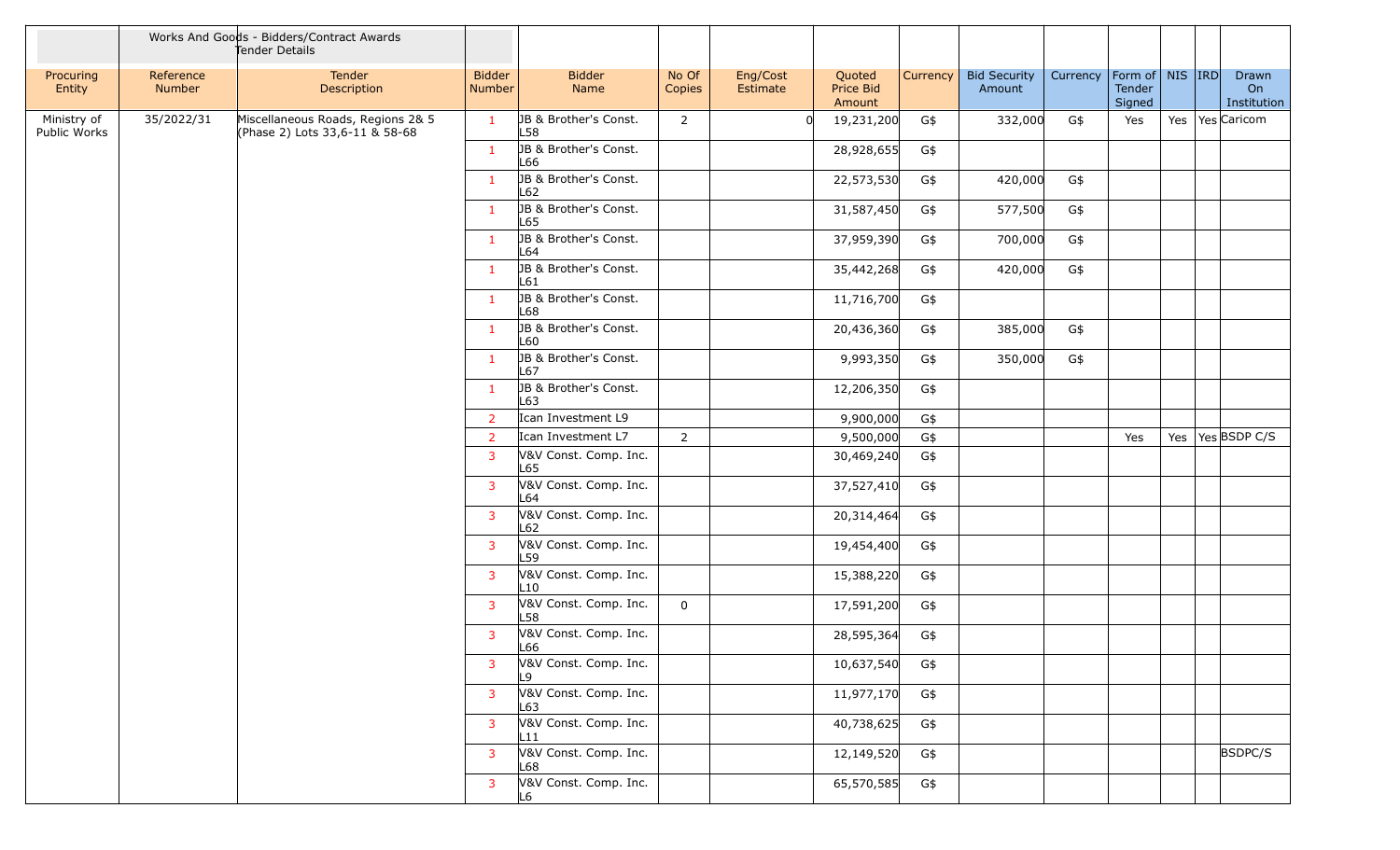|                     |                     | Works And Goods - Bidders/Contract Awards<br>Tender Details |                                |                                                        |                 |                      |                                      |          |                               |          |                                         |  |                            |
|---------------------|---------------------|-------------------------------------------------------------|--------------------------------|--------------------------------------------------------|-----------------|----------------------|--------------------------------------|----------|-------------------------------|----------|-----------------------------------------|--|----------------------------|
| Procuring<br>Entity | Reference<br>Number | Tender<br>Description                                       | <b>Bidder</b><br><b>Number</b> | <b>Bidder</b><br>Name                                  | No Of<br>Copies | Eng/Cost<br>Estimate | Quoted<br><b>Price Bid</b><br>Amount | Currency | <b>Bid Security</b><br>Amount | Currency | Form of   NIS   IRD<br>Tender<br>Signed |  | Drawn<br>On<br>Institution |
|                     | 35/2022/31          |                                                             | 3                              | V&V Const. Comp. Inc.<br> 7                            |                 |                      | 11,124,200                           | G\$      |                               |          |                                         |  |                            |
|                     |                     |                                                             | 3                              | V&V Const. Comp. Inc.<br>L67                           |                 |                      | 19,514,590                           | G\$      |                               |          |                                         |  |                            |
|                     |                     |                                                             | 3                              | V&V Const. Comp. Inc.<br>L61                           |                 |                      | 26,115,495                           | G\$      |                               |          |                                         |  |                            |
|                     |                     |                                                             | 3                              | V&V Const. Comp. Inc.<br>L3                            | $\overline{2}$  |                      | 171,330,968                          | G\$      |                               |          |                                         |  |                            |
|                     |                     |                                                             | 3                              | V&V Const. Comp. Inc.<br>L8                            |                 |                      | 59,889,869                           | G\$      |                               |          |                                         |  |                            |
|                     |                     |                                                             | 3                              | V&V Const. Comp. Inc.<br>L60                           |                 |                      | 20,610,870                           | G\$      |                               |          |                                         |  |                            |
|                     |                     |                                                             | $\overline{4}$                 | Civcon Engineering<br>Contractors L3                   | $2^{\circ}$     |                      | 182,038,920                          | G\$      | 3,272,500                     | G\$      | Yes                                     |  | Yes   Yes   Caricom        |
|                     |                     |                                                             | $\overline{4}$                 | Civcon Engineering<br>Contractors L10                  |                 |                      | 45,011,085                           | G\$      | 770,000                       | G\$      |                                         |  |                            |
|                     |                     |                                                             | $\overline{4}$                 | Civcon Engineering<br>Contractors L8                   |                 |                      | 75,527,760                           | G\$      | 1,067,500                     | G\$      |                                         |  |                            |
|                     |                     |                                                             | $\overline{4}$                 | Civcon Engineering<br>Contractors L64                  |                 |                      | 40,546,905                           | G\$      | 700,000                       | G\$      |                                         |  |                            |
|                     |                     |                                                             | $\overline{4}$                 | Civcon Engineering<br>Contractors L6                   |                 |                      | 67,028,850                           | G\$      | 1,217,500                     | G\$      |                                         |  |                            |
|                     |                     |                                                             | $5^{\circ}$                    | Dundas Equip Rental<br>Ser Inc L60                     |                 |                      | 23,241,120                           | G\$      | 420,000                       | G\$      |                                         |  |                            |
|                     |                     |                                                             | $5^{\circ}$                    | Dundas Equip Rental<br>Ser Inc L66                     |                 |                      | 28,229,565                           | G\$      |                               |          |                                         |  |                            |
|                     |                     |                                                             | 5                              | Dundas Equip Rental<br>Ser Inc L61                     |                 |                      | 28,044,765                           | G\$      | 525,000                       | G\$      |                                         |  |                            |
|                     |                     |                                                             | 5 <sup>5</sup>                 | Dundas Equip Rental<br>Ser Inc L68                     |                 |                      | 12,271,800                           | G\$      |                               |          |                                         |  |                            |
|                     |                     |                                                             | 5                              | Dundas Equip Rental<br>Ser Inc L58                     | $\overline{2}$  |                      | 18,558,400                           | G\$      | 332,500                       | G\$      | Yes                                     |  | Yes   Yes   Caricom        |
|                     |                     |                                                             | 5                              | Dundas Equip Rental<br>Ser Inc L64                     |                 |                      | 37,555,770                           | G\$      | 700,000                       | G\$      |                                         |  |                            |
|                     |                     |                                                             | 5                              | Dundas Equip Rental<br>Ser Inc L63                     |                 |                      | 12,910,900                           | G\$      | 700,000                       | G\$      |                                         |  |                            |
|                     |                     |                                                             | 5                              | Dundas Equip Rental<br>Ser Inc L67                     |                 |                      | 19,681,600                           | G\$      | 350,000                       | G\$      |                                         |  |                            |
|                     |                     |                                                             | $5^{\circ}$                    | Dundas Equip Rental<br>Ser Inc L65                     |                 |                      | 30,811,100                           | G\$      | 577,500                       | G\$      |                                         |  |                            |
|                     |                     |                                                             | $5^{\circ}$                    | Dundas Equip Rental<br>Ser Inc L59                     | $\overline{0}$  |                      | 21,551,100                           | G\$      | 385,000                       | G\$      |                                         |  |                            |
|                     |                     |                                                             | 5 <sup>5</sup>                 | Dundas Equip Rental<br>Ser Inc L62                     |                 |                      | 23,014,110                           | G\$      | 420,000                       | G\$      |                                         |  |                            |
|                     |                     |                                                             | 6                              | Yunas Civil & Building<br>Construction Services<br>L68 |                 |                      | 14,635,000                           | G\$      |                               |          |                                         |  |                            |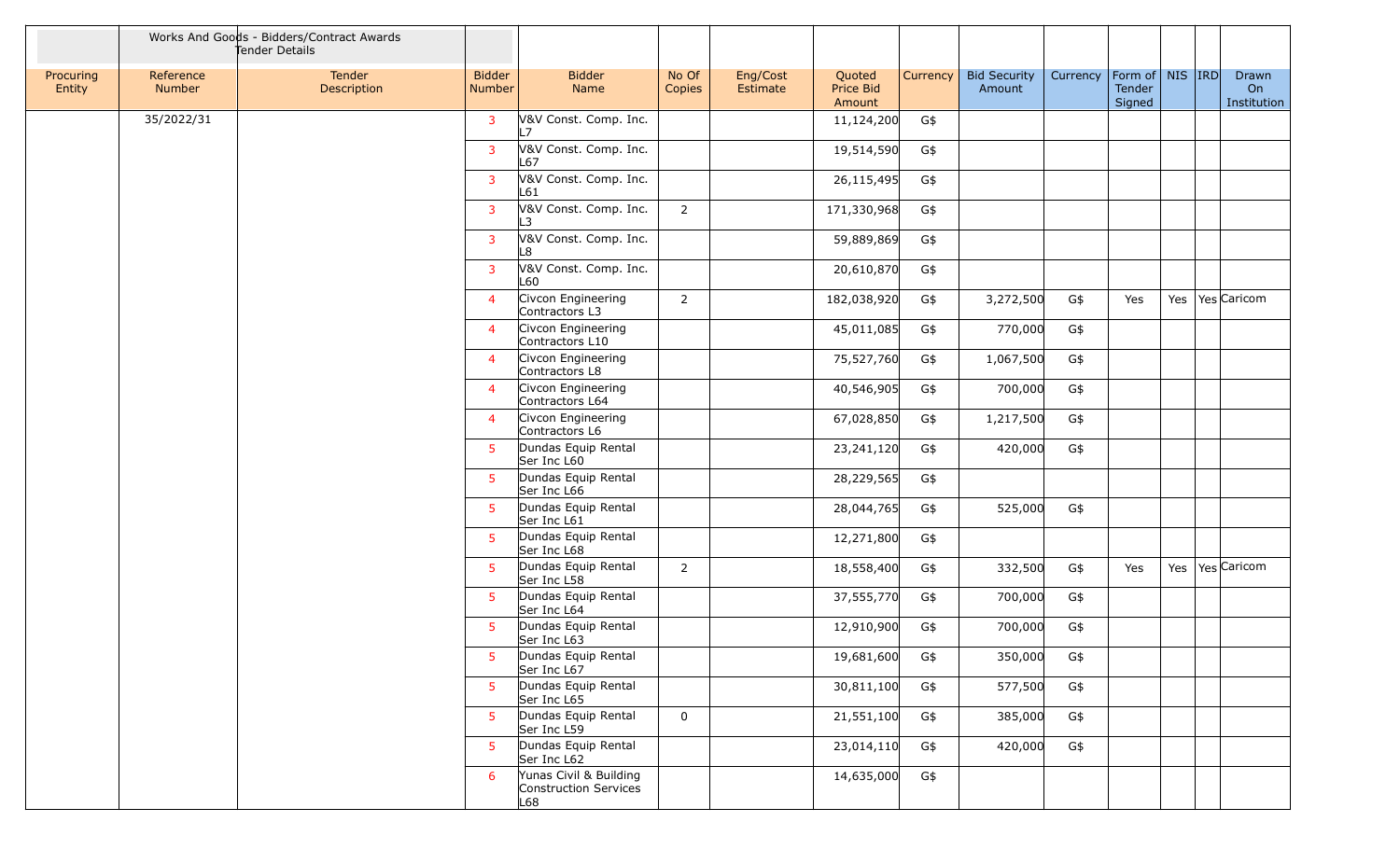|                     |                     | Works And Goods - Bidders/Contract Awards<br>Tender Details |                                |                                                        |                 |                      |                               |                 |                               |          |                                           |  |                            |
|---------------------|---------------------|-------------------------------------------------------------|--------------------------------|--------------------------------------------------------|-----------------|----------------------|-------------------------------|-----------------|-------------------------------|----------|-------------------------------------------|--|----------------------------|
| Procuring<br>Entity | Reference<br>Number | Tender<br>Description                                       | <b>Bidder</b><br><b>Number</b> | <b>Bidder</b><br>Name                                  | No Of<br>Copies | Eng/Cost<br>Estimate | Quoted<br>Price Bid<br>Amount | <b>Currency</b> | <b>Bid Security</b><br>Amount | Currency | Form of   NIS   IRD  <br>Tender<br>Signed |  | Drawn<br>On<br>Institution |
|                     | 35/2022/31          |                                                             | 6                              | Yunas Civil & Building<br>Construction Services<br>L64 |                 |                      | 40,893,615                    | G\$             | 700,000                       | G\$      |                                           |  |                            |
|                     |                     |                                                             | 6                              | Yunas Civil & Building<br>Construction Services<br>L65 | $\mathbf 0$     |                      | 33,894,000                    | G\$             | 577,500                       | G\$      |                                           |  |                            |
|                     |                     |                                                             | 6                              | Yunas Civil & Building<br>Construction Services<br>L60 |                 |                      | 23,609,250                    | G\$             | 420,000                       | G\$      |                                           |  |                            |
|                     |                     |                                                             | 6                              | Yunas Civil & Building<br>Construction Services<br>L58 | $\overline{2}$  |                      | 19,600,100                    | G\$             | 332,500                       | G\$      | Yes                                       |  | Yes   Yes   Caricom        |
|                     |                     |                                                             | 6                              | Yunas Civil & Building<br>Construction Services<br>L59 |                 |                      | 21,312,000                    | G\$             | 385,000                       | G\$      |                                           |  |                            |
|                     |                     |                                                             | 6                              | Yunas Civil & Building<br>Construction Services<br>L61 |                 |                      | 29,958,705                    | G\$             | 525,000                       | G\$      |                                           |  |                            |
|                     |                     |                                                             | 6                              | Yunas Civil & Building<br>Construction Services<br>L62 |                 |                      | 23,521,029                    | G\$             | 420,000                       | G\$      |                                           |  |                            |
|                     |                     |                                                             | 6                              | Yunas Civil & Building<br>Construction Services<br>L66 |                 |                      | 48,274,065                    | G\$             | 507,500                       | G\$      |                                           |  |                            |
|                     |                     |                                                             | 6                              | Yunas Civil & Building<br>Construction Services<br>L63 |                 |                      | 14,492,740                    | G\$             |                               | $G\$     |                                           |  |                            |
|                     |                     |                                                             | 6                              | Yunas Civil & Building<br>Construction Services<br>L67 |                 |                      | 23,040,320                    | G\$             | 350,000                       | G\$      |                                           |  |                            |
|                     |                     |                                                             | $\overline{7}$                 | VR Construction Inc L6                                 |                 |                      | 67,542,038                    | G\$             | 1,217,500                     | G\$      |                                           |  |                            |
|                     |                     |                                                             | $\overline{7}$                 | VR Construction Inc L60                                |                 |                      | 23,071,230                    | G\$             | 420,000                       | $G\$     |                                           |  |                            |
|                     |                     |                                                             | $\overline{7}$                 | VR Construction Inc L3                                 | $\overline{2}$  |                      | 178,103,783                   | G\$             | 327,250                       | G\$      | Yes                                       |  | Yes   Yes   Caricom        |
|                     |                     |                                                             | 8                              | Guy Cananda Infra. Ser.<br>Inc. L60                    |                 |                      | 21,187,530                    | G\$             | 420,000                       | G\$      |                                           |  |                            |
|                     |                     |                                                             | 8                              | Guy Cananda Infra. Ser.<br>Inc. L65                    |                 |                      | 32,833,600                    | G\$             | 577,500                       | G\$      |                                           |  |                            |
|                     |                     |                                                             | 8                              | Guy Cananda Infra. Ser.<br>Inc. L63                    |                 |                      | 12,601,950                    | G\$             | U                             | G\$      |                                           |  |                            |
|                     |                     |                                                             | 8                              | Guy Cananda Infra. Ser.<br>Inc. L64                    |                 |                      | 38,538,675                    | G\$             | 700,000                       | G\$      |                                           |  |                            |
|                     |                     |                                                             | 8                              | Guy Cananda Infra. Ser.<br>Inc. L67                    |                 |                      | 20,843,050                    | G\$             | 350,000                       | G\$      |                                           |  |                            |
|                     |                     |                                                             | 8                              | Guy Cananda Infra. Ser.<br>Inc. L58                    | $2^{\circ}$     |                      | 17,413,000                    | G\$             | 332,500                       | G\$      | Yes                                       |  | Yes   Yes   Caricom        |
|                     |                     |                                                             | 8                              | Guy Cananda Infra. Ser.<br>Inc. L59                    |                 |                      | 19,574,200                    | G\$             | 385,000                       | G\$      |                                           |  |                            |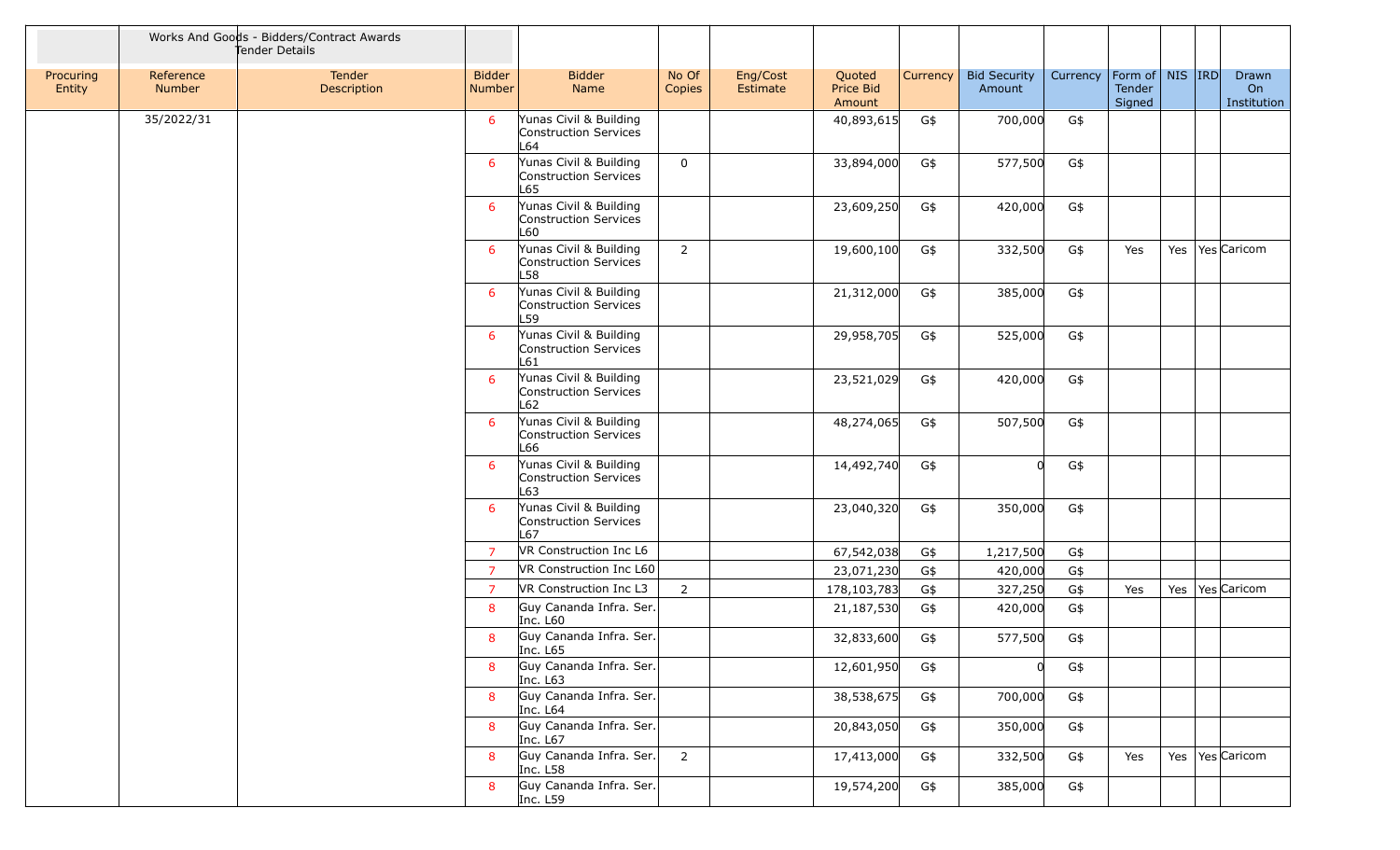|                     |                     | Works And Goods - Bidders/Contract Awards<br>Tender Details |                                |                                          |                 |                      |                                      |          |                               |          |                                         |     |                            |
|---------------------|---------------------|-------------------------------------------------------------|--------------------------------|------------------------------------------|-----------------|----------------------|--------------------------------------|----------|-------------------------------|----------|-----------------------------------------|-----|----------------------------|
| Procuring<br>Entity | Reference<br>Number | <b>Tender</b><br>Description                                | <b>Bidder</b><br><b>Number</b> | <b>Bidder</b><br>Name                    | No Of<br>Copies | Eng/Cost<br>Estimate | Quoted<br><b>Price Bid</b><br>Amount | Currency | <b>Bid Security</b><br>Amount | Currency | Form of   NIS   IRD<br>Tender<br>Signed |     | Drawn<br>On<br>Institution |
|                     | 35/2022/31          |                                                             | 8                              | Guy Cananda Infra. Ser.<br>Inc. L62      |                 |                      | 23,363,340                           | G\$      | 420,000                       | G\$      |                                         |     |                            |
|                     |                     |                                                             | 8                              | Guy Cananda Infra. Ser.<br>Inc. L61      |                 |                      | 35,584,658                           | G\$      | 525,000                       | G\$      |                                         |     |                            |
|                     |                     |                                                             | 8                              | Guy Cananda Infra. Ser.<br>Inc. L68      |                 |                      | 12,186,960                           | G\$      | Ωl                            |          |                                         |     |                            |
|                     |                     |                                                             | 8                              | Guy Cananda Infra. Ser.<br>Inc. L66      |                 |                      | 29,768,445                           | G\$      | 507,500                       | G\$      |                                         |     |                            |
|                     |                     |                                                             | 9                              | Cevons Waste<br>Management L6            | $\overline{2}$  |                      | 87,582,075                           | G\$      | 1,207,500                     | G\$      | Yes                                     |     | Yes   Yes   Assuria        |
|                     |                     |                                                             | 10                             | Vijay Persaud & Son<br>Cont. L11         |                 | 43,661,562           | 40,161,125                           | G\$      | 770,000                       | G\$      |                                         |     |                            |
|                     |                     |                                                             | 10                             | Vijay Persaud & Son<br>Cont. L9          |                 | 10,946,090           | 10,137,540                           | G\$      |                               |          |                                         |     |                            |
|                     |                     |                                                             | 10                             | Vijay Persaud & Son<br>Cont. L10         |                 | 15,942,292           | 14,888,220                           | G\$      | 770,000                       | G\$      |                                         |     |                            |
|                     |                     |                                                             | 10                             | Vijay Persaud & Son<br>Cont. L3          | $2^{\circ}$     |                      | 168,637,718                          | G\$      | 3,272,500                     | G\$      | Yes                                     | Yes | Yes Caricom                |
|                     |                     |                                                             | 10                             | Vijay Persaud & Son<br>Cont. L6          |                 |                      | 63,821,510                           | G\$      | 1,217,500                     | G\$      |                                         |     |                            |
|                     |                     |                                                             | 10                             | Vijay Persaud & Son<br>Cont. L8          |                 | 60,805,070           | 58,839,869                           | G\$      | 1,067,500                     | G\$      |                                         |     |                            |
|                     |                     |                                                             | 10                             | Vijay Persaud & Son<br>Cont. L7          |                 | 10,985,823           | 10,624,200                           | G\$      |                               |          |                                         |     |                            |
|                     |                     |                                                             | 11                             | Vishu Turbo Const. &<br>General Sup. L10 |                 |                      | 16,169,900                           | G\$      | 770,000                       | G\$      |                                         |     |                            |
|                     |                     |                                                             | 11                             | Vishu Turbo Const. &<br>General Sup. L6  |                 |                      | 70,030,136                           | G\$      | 1,217,500                     | G\$      |                                         |     |                            |
|                     |                     |                                                             | 11                             | Vishu Turbo Const. &<br>General Sup. L9  |                 |                      | 10,714,600                           | G\$      |                               |          |                                         |     |                            |
|                     |                     |                                                             | 11                             | Vishu Turbo Const. &<br>General Sup. L8  |                 |                      | 73,126,462                           | G\$      | 1,067,500                     | G\$      |                                         |     |                            |
|                     |                     |                                                             | 11                             | Vishu Turbo Const. &<br>General Sup. L11 |                 |                      | 46,865,910                           | G\$      |                               |          |                                         |     |                            |
|                     |                     |                                                             | 11                             | Vishu Turbo Const. &<br>General Sup. L3  | $\overline{2}$  |                      | 196,049,805                          | G\$      | 3,272,500                     | G\$      | Yes                                     |     | Yes   Yes   Nafico         |
|                     |                     |                                                             | 11                             | Vishu Turbo Const. &<br>General Sup. L7  |                 |                      | 12,031,800                           | G\$      |                               |          |                                         |     |                            |
|                     |                     |                                                             | 12                             | R&B Investment Inc L10                   |                 |                      | 20,592,250                           | G\$      | 770,000                       | G\$      |                                         |     |                            |
|                     |                     |                                                             | 12                             | R&B Investment Inc L9                    |                 |                      | 12,026,800                           | G\$      |                               |          |                                         |     |                            |
|                     |                     |                                                             | 12                             | R&B Investment Inc L60                   |                 |                      | 25,547,550                           | G\$      | 420,000                       | G\$      |                                         |     |                            |
|                     |                     |                                                             | 12                             | R&B Investment Inc L11                   |                 |                      | 46,865,910                           | G\$      |                               |          |                                         |     |                            |
|                     |                     |                                                             | 12                             | R&B Investment Inc L7                    | $\overline{2}$  |                      | 12,868,500                           | G\$      |                               |          | Yes                                     |     | Yes   Yes   Assuria        |
|                     |                     |                                                             | 13                             | Timehri Construction<br>Service L64      |                 |                      | 39,308,960                           | G\$      | 700,000                       | G\$      |                                         |     |                            |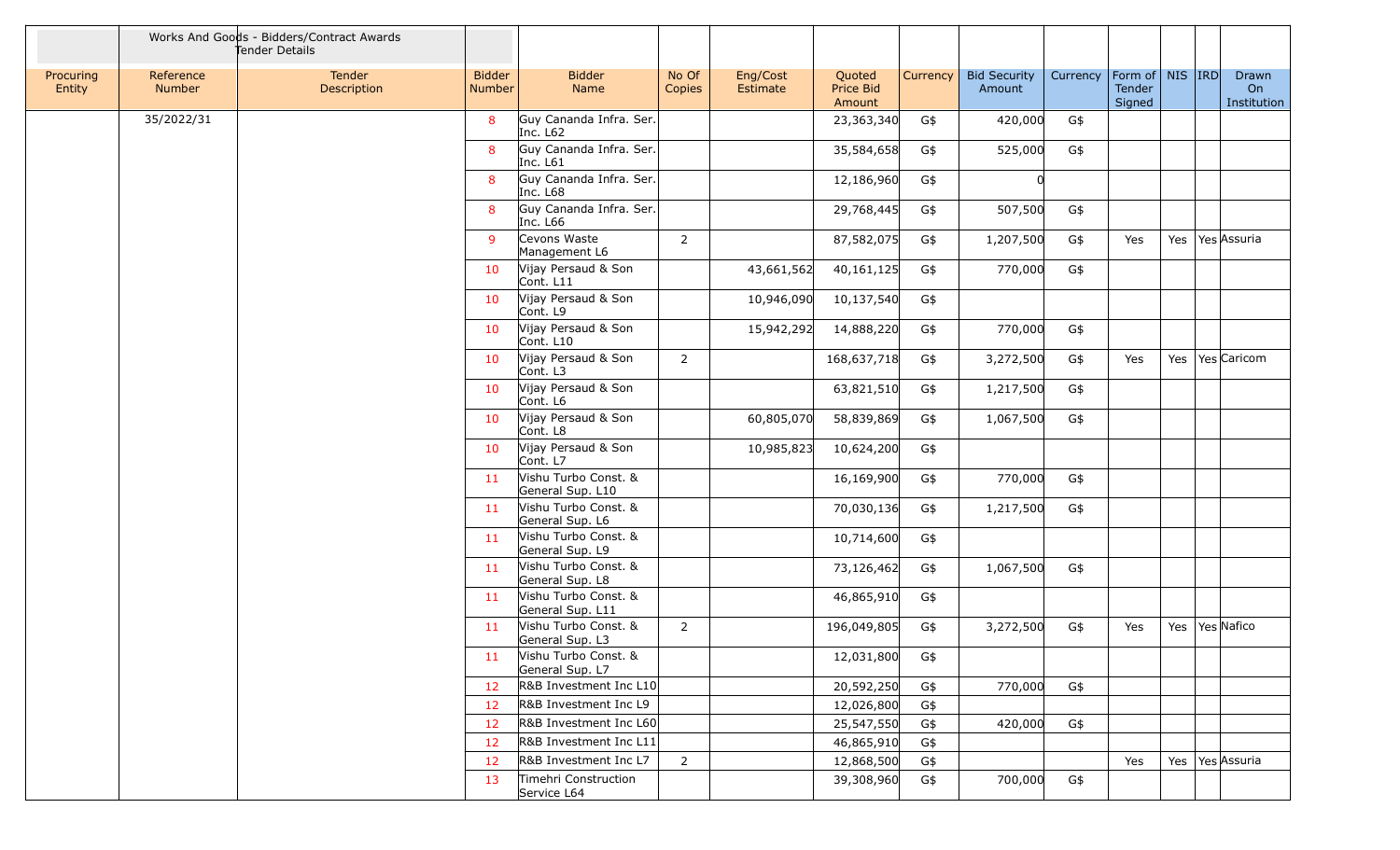|                     |                     | Works And Goods - Bidders/Contract Awards<br>Tender Details |                                |                                           |                 |                      |                               |                 |                               |          |                                          |     |     |                            |
|---------------------|---------------------|-------------------------------------------------------------|--------------------------------|-------------------------------------------|-----------------|----------------------|-------------------------------|-----------------|-------------------------------|----------|------------------------------------------|-----|-----|----------------------------|
| Procuring<br>Entity | Reference<br>Number | Tender<br>Description                                       | <b>Bidder</b><br><b>Number</b> | <b>Bidder</b><br>Name                     | No Of<br>Copies | Eng/Cost<br>Estimate | Quoted<br>Price Bid<br>Amount | <b>Currency</b> | <b>Bid Security</b><br>Amount | Currency | Form of   NIS   IRD <br>Tender<br>Signed |     |     | Drawn<br>On<br>Institution |
|                     | 35/2022/31          |                                                             | 13                             | Timehri Construction<br>Service L66       |                 |                      | 28,934,703                    | G\$             | 507,500                       | G\$      |                                          |     |     |                            |
|                     |                     |                                                             | 13                             | Timehri Construction<br>Service L60       |                 |                      | 22,936,578                    | G\$             | 420,000                       | G\$      |                                          |     |     |                            |
|                     |                     |                                                             | 13                             | Timehri Construction<br>Service L65       |                 |                      | 32,538,400                    | G\$             | 577,500                       | $G\$     |                                          |     |     |                            |
|                     |                     |                                                             | 13                             | Timehri Construction<br>Service L68       |                 |                      | 12,682,000                    | G\$             |                               |          |                                          |     |     |                            |
|                     |                     |                                                             | 13                             | Timehri Construction<br>Service L67       |                 |                      | 20,145,146                    | G\$             | 350,000                       | G\$      |                                          |     |     |                            |
|                     |                     |                                                             | 13                             | Timehri Construction<br>Service L62       |                 |                      | 23,145,868                    | G\$             | 420,000                       | G\$      |                                          |     |     |                            |
|                     |                     |                                                             | 13                             | Timehri Construction<br>Service L61       |                 |                      | 28,957,961                    | G\$             | 525,000                       | G\$      |                                          |     |     |                            |
|                     |                     |                                                             | 13                             | Timehri Construction<br>Service L59       |                 |                      | 21,043,640                    | G\$             | 385,000                       | G\$      |                                          |     |     |                            |
|                     |                     |                                                             | 13                             | Timehri Construction<br>Service L58       | $\overline{2}$  |                      | 17,993,633                    | G\$             | 332,500                       | G\$      | Yes                                      | Yes | Yes |                            |
|                     |                     |                                                             | 13                             | Timehri Construction<br>Service L63       |                 |                      | 11,725,780                    | G\$             | 700,000                       | G\$      |                                          |     |     |                            |
|                     |                     |                                                             | 14                             | Troy Kowlessar General<br>Const. Ser. L62 |                 |                      | 23,739,660                    | G\$             | 420,000                       | G\$      |                                          |     |     |                            |
|                     |                     |                                                             | 14                             | Troy Kowlessar General<br>Const. Ser. L60 | $\overline{2}$  |                      | 24,056,550                    | G\$             | 420,000                       | G\$      | Yes                                      |     |     | Yes Yes Assuria            |
|                     |                     |                                                             | 14                             | Troy Kowlessar General<br>Const. Ser. L64 |                 |                      | 39,054,960                    | G\$             | 700,000                       | G\$      |                                          |     |     |                            |
|                     |                     |                                                             | 14                             | Troy Kowlessar General<br>Const. Ser. L61 |                 |                      | 33,510,435                    | G\$             | U                             | G\$      |                                          |     |     |                            |
|                     |                     |                                                             | 14                             | Troy Kowlessar General<br>Const. Ser. L66 |                 |                      | 29,427,500                    | G\$             | 507,500                       | G\$      |                                          |     |     |                            |
|                     |                     |                                                             | 14                             | Troy Kowlessar General<br>Const. Ser. L63 |                 |                      | 12,900,400                    | G\$             |                               |          |                                          |     |     |                            |
|                     |                     |                                                             | 14                             | Troy Kowlessar General<br>Const. Ser. L65 |                 |                      | 32,743,900                    | G\$             | 577,500                       | G\$      |                                          |     |     |                            |
|                     |                     |                                                             | 15                             | JS Eng. Ser. & Supplies<br>L58            | $\overline{2}$  |                      | 18,848,000                    | G\$             | 332,500                       | G\$      | Yes                                      |     |     | Yes   Yes Assuria          |
|                     |                     |                                                             | 15                             | JS Eng. Ser. & Supplies<br>L64            |                 |                      | 37,343,093                    | G\$             | 700,000                       | G\$      |                                          |     |     |                            |
|                     |                     |                                                             | 15                             | JS Eng. Ser. & Supplies<br>L60            |                 |                      | 24,199,350                    | G\$             | 420,000                       | G\$      |                                          |     |     |                            |
|                     |                     |                                                             | 15                             | JS Eng. Ser. & Supplies<br>L68            |                 |                      | 14,600,000                    | G\$             |                               |          |                                          |     |     |                            |
|                     |                     |                                                             | 15                             | JS Eng. Ser. & Supplies<br>L66            |                 |                      | 27,597,150                    | G\$             | 507,500                       | G\$      |                                          |     |     |                            |
|                     |                     |                                                             | 15                             | JS Eng. Ser. & Supplies<br>L59            |                 |                      | 20,117,000                    | G\$             | 385,000                       | G\$      |                                          |     |     |                            |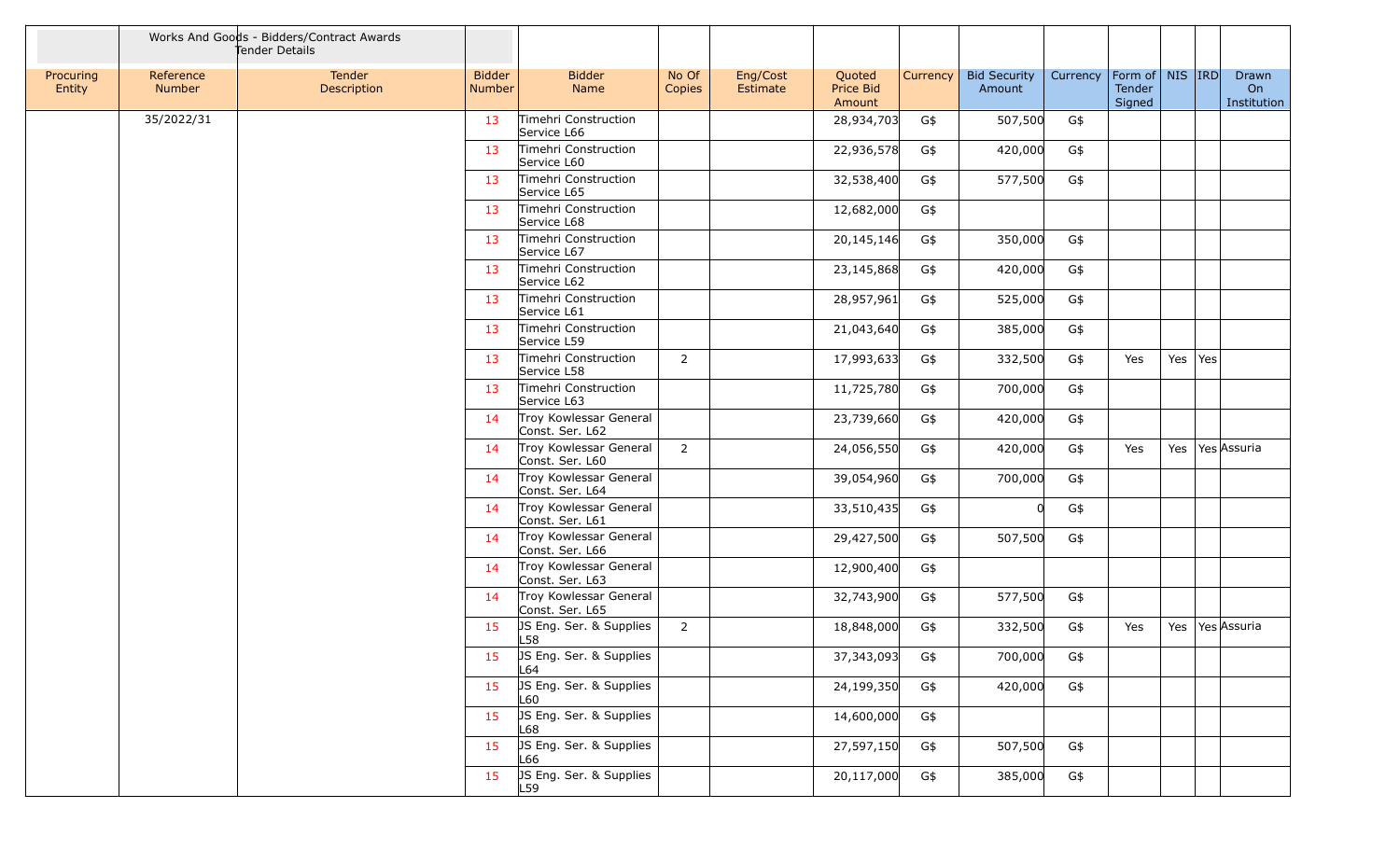|                     |                     | Works And Goods - Bidders/Contract Awards<br>Tender Details |                                |                                      |                 |                      |                               |          |                               |          |                                         |  |                            |
|---------------------|---------------------|-------------------------------------------------------------|--------------------------------|--------------------------------------|-----------------|----------------------|-------------------------------|----------|-------------------------------|----------|-----------------------------------------|--|----------------------------|
| Procuring<br>Entity | Reference<br>Number | Tender<br>Description                                       | <b>Bidder</b><br><b>Number</b> | <b>Bidder</b><br>Name                | No Of<br>Copies | Eng/Cost<br>Estimate | Quoted<br>Price Bid<br>Amount | Currency | <b>Bid Security</b><br>Amount | Currency | Form of   NIS   IRD<br>Tender<br>Signed |  | Drawn<br>On<br>Institution |
|                     | 35/2022/31          |                                                             | 15                             | JS Eng. Ser. & Supplies<br>L62       |                 |                      | 25,902,818                    | G\$      | 420,000                       | G\$      |                                         |  |                            |
|                     |                     |                                                             | 15                             | JS Eng. Ser. & Supplies<br>L61       |                 |                      | 27,502,913                    | G\$      | 525,000                       | G\$      |                                         |  |                            |
|                     |                     |                                                             | 15                             | JS Eng. Ser. & Supplies<br>L63       |                 |                      | 14,264,000                    | G\$      | 700,000                       | G\$      |                                         |  |                            |
|                     |                     |                                                             | 15                             | JS Eng. Ser. & Supplies<br>L67       |                 |                      | 20,000,000                    | G\$      | 350,000                       | G\$      |                                         |  |                            |
|                     |                     |                                                             | 15                             | JS Eng. Ser. & Supplies<br>L65       |                 |                      | 33,000,000                    | G\$      | 577,500                       | G\$      |                                         |  |                            |
|                     |                     |                                                             | 16                             | J&R Const Ser. Inc. L68              |                 |                      | 14,165,900                    | G\$      |                               |          |                                         |  |                            |
|                     |                     |                                                             | 16                             | J&R Const Ser. Inc. L66              |                 |                      | 34,439,268                    | G\$      | 507,500                       | G\$      |                                         |  |                            |
|                     |                     |                                                             | 16                             | J&R Const Ser. Inc. L63              |                 |                      | 14,090,300                    | G\$      |                               | G\$      |                                         |  |                            |
|                     |                     |                                                             | 16                             | J&R Const Ser. Inc. L62              |                 |                      | 24,937,290                    | G\$      | 420,000                       | G\$      |                                         |  |                            |
|                     |                     |                                                             | 16                             | J&R Const Ser. Inc. L59              |                 |                      | 22,140,100                    | G\$      | 385,000                       | G\$      |                                         |  |                            |
|                     |                     |                                                             | 16                             | J&R Const Ser. Inc. L61              |                 |                      | 31,958,640                    | G\$      | 525,000                       | G\$      |                                         |  |                            |
|                     |                     |                                                             | 16                             | J&R Const Ser. Inc. L60              |                 |                      | 24,130,050                    | G\$      | 420,000                       | G\$      |                                         |  |                            |
|                     |                     |                                                             | 16                             | J&R Const Ser. Inc. L67              |                 |                      | 22,235,600                    | G\$      | 350,000                       | G\$      |                                         |  |                            |
|                     |                     |                                                             | 16                             | J&R Const Ser. Inc. L64              |                 |                      | 41,675,025                    | G\$      | 700,000                       | G\$      |                                         |  |                            |
|                     |                     |                                                             | 16                             | J&R Const Ser. Inc. L58              | $\overline{2}$  |                      | 19,552,800                    | G\$      | 332,500                       | G\$      | Yes                                     |  | Yes   Yes   Premier Ins    |
|                     |                     |                                                             | 16                             | J&R Const Ser. Inc. L65              |                 |                      | 33,775,900                    | G\$      | 577,500                       | G\$      |                                         |  |                            |
|                     |                     |                                                             | 17                             | Yudhishthir Seecharran<br>Const. L6  |                 |                      | 68,784,795                    | G\$      | 1,217,500                     | G\$      |                                         |  |                            |
|                     |                     |                                                             | 17                             | Yudhishthir Seecharran<br>Const. L3  | $\overline{2}$  |                      | 188,149,185                   | G\$      | 3,272,500                     | G\$      | Yes                                     |  | Yes   Yes   Diamond<br>Ins |
|                     |                     |                                                             | 17                             | Yudhishthir Seecharran<br>Const. L8  | $\mathbf 0$     |                      | 79,918,295                    | G\$      | 1,067,500                     | G\$      |                                         |  |                            |
|                     |                     |                                                             | 17                             | Yudhishthir Seecharran<br>Const. L10 |                 |                      | 17,205,400                    | G\$      | 770,000                       | G\$      |                                         |  |                            |
|                     |                     |                                                             | 17                             | Yudhishthir Seecharran<br>Const. L7  |                 |                      | 10,872,700                    | G\$      |                               |          |                                         |  |                            |
|                     |                     |                                                             | 17                             | Yudhishthir Seecharran<br>Const. L9  |                 |                      | 10,483,400                    | G\$      |                               |          |                                         |  |                            |
|                     |                     |                                                             | 17                             | Yudhishthir Seecharran<br>Const. L11 |                 |                      | 43,350,720                    | G\$      | 770,000                       | G\$      |                                         |  |                            |
|                     |                     |                                                             | 18                             | Puran Manman General<br>Const. L11   |                 |                      | 41,093,115                    | G\$      | 770,000                       | G\$      |                                         |  |                            |
|                     |                     |                                                             | 18                             | Puran Manman General<br>Const. L8    |                 |                      | 59,560,515                    | G\$      | 1,067,500                     | G\$      |                                         |  |                            |
|                     |                     |                                                             | 18                             | Puran Manman General<br>Const. L7    |                 |                      | 11,154,300                    | G\$      |                               |          |                                         |  |                            |
|                     |                     |                                                             | 18                             | Puran Manman General<br>Const. L6    |                 |                      | 62,476,722                    | G\$      | 1,271,500                     | G\$      |                                         |  |                            |
|                     |                     |                                                             | 18                             | Puran Manman General<br>Const. L9    |                 |                      | 10,927,200                    | G\$      |                               |          |                                         |  |                            |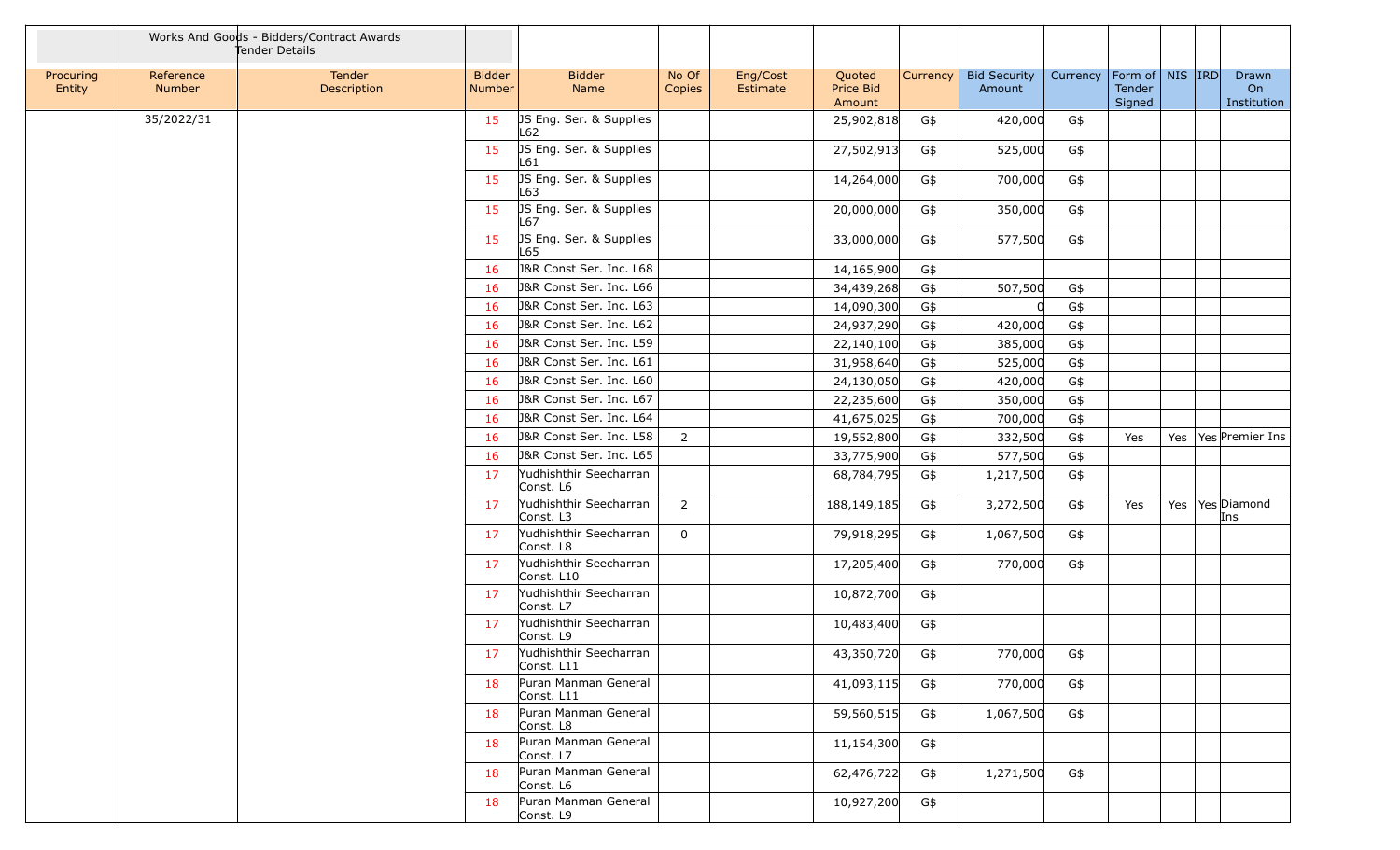|                     |                     | Works And Goods - Bidders/Contract Awards<br>Tender Details |                                |                                        |                 |                      |                               |          |                               |          |                                         |         |                            |
|---------------------|---------------------|-------------------------------------------------------------|--------------------------------|----------------------------------------|-----------------|----------------------|-------------------------------|----------|-------------------------------|----------|-----------------------------------------|---------|----------------------------|
| Procuring<br>Entity | Reference<br>Number | Tender<br>Description                                       | <b>Bidder</b><br><b>Number</b> | <b>Bidder</b><br>Name                  | No Of<br>Copies | Eng/Cost<br>Estimate | Quoted<br>Price Bid<br>Amount | Currency | <b>Bid Security</b><br>Amount | Currency | Form of   NIS   IRD<br>Tender<br>Signed |         | Drawn<br>On<br>Institution |
|                     | 35/2022/31          |                                                             | 18                             | Puran Manman General<br>Const. L3      | $\overline{2}$  |                      | 172,597,467                   | G\$      | 3,272,500                     | G\$      | Yes                                     |         | Yes   Yes   Caricom        |
|                     |                     |                                                             | 18                             | Puran Manman General<br>Const. L10     |                 |                      | 15,960,500                    | G\$      | 770,000                       | G\$      |                                         |         |                            |
|                     |                     |                                                             | 19                             | NP Investment L8                       | $\overline{2}$  |                      | 60,993,933                    | G\$      | 1,067,500                     | G\$      | Yes                                     |         | Yes   Yes   Premier Ins    |
|                     |                     |                                                             | 19                             | NP Investment L9                       |                 |                      | 10,997,300                    | G\$      |                               |          |                                         |         |                            |
|                     |                     |                                                             | 19                             | NP Investment L11                      |                 |                      | 43,716,540                    | G\$      | 770,000                       | G\$      |                                         |         |                            |
|                     |                     |                                                             | 20                             | Advanced Envirnmental<br>Solutions L66 |                 |                      | 31,601,220                    | G\$      | 507,500                       | G\$      |                                         |         |                            |
|                     |                     |                                                             | 20                             | Advanced Envirnmental<br>Solutions L68 |                 |                      | 12,709,900                    | G\$      |                               |          |                                         |         |                            |
|                     |                     |                                                             | 20                             | Advanced Envirnmental<br>Solutions L67 |                 |                      | 21,944,300                    | G\$      | 350,000                       | G\$      |                                         |         |                            |
|                     |                     |                                                             | 20                             | Advanced Envirnmental<br>Solutions L63 |                 |                      | 13,272,800                    | G\$      | 700,000                       | G\$      |                                         |         |                            |
|                     |                     |                                                             | 20                             | Advanced Envirnmental<br>Solutions L65 |                 |                      | 32,259,700                    | G\$      | 577,500                       | G\$      |                                         |         |                            |
|                     |                     |                                                             | 20                             | Advanced Envirnmental<br>Solutions L64 |                 |                      | 38,236,905                    | G\$      | 700,000                       | G\$      |                                         |         |                            |
|                     |                     |                                                             | 20                             | Advanced Envirnmental<br>Solutions L58 | $2^{\circ}$     |                      | 18,128,000                    | G\$      | 332,500                       | G\$      | Yes                                     |         | Yes   Yes Assuria          |
|                     |                     |                                                             | 20                             | Advanced Envirnmental<br>Solutions L60 |                 |                      | 21,637,140                    | G\$      | 420,000                       | G\$      |                                         |         |                            |
|                     |                     |                                                             | 20                             | Advanced Envirnmental<br>Solutions L62 |                 |                      | 24,248,175                    | G\$      | 420,000                       | G\$      | Yes                                     | Yes Yes |                            |
|                     |                     |                                                             | 20                             | Advanced Envirnmental<br>Solutions L61 |                 |                      | 28,293,300                    | G\$      | 525,000                       | G\$      |                                         |         |                            |
|                     |                     |                                                             | 20                             | Advanced Envirnmental<br>Solutions L59 |                 |                      | 21,330,700                    | G\$      | 385,000                       | G\$      |                                         |         |                            |
|                     |                     |                                                             | 21                             | J&J Minning & Const.<br>L62            |                 |                      | 20,253,030                    | G\$      | 420,000                       | G\$      |                                         |         |                            |
|                     |                     |                                                             | 21                             | J&J Minning & Const.<br>L60            |                 |                      | 21,561,940                    | G\$      | 420,000                       | G\$      |                                         |         |                            |
|                     |                     |                                                             | 21                             | J&J Minning & Const. L3                | $\overline{2}$  |                      | 176,532,980                   | G\$      | 3,272,500                     | G\$      | Yes                                     |         | Yes   Yes   Caricom        |
|                     |                     |                                                             | 21                             | J&J Minning & Const. L9                |                 |                      | 9,328,700                     | G\$      |                               |          |                                         |         |                            |
|                     |                     |                                                             | 21                             | J&J Minning & Const.<br>L10            |                 |                      | 14,465,800                    | G\$      | 770,000                       | G\$      |                                         |         |                            |
|                     |                     |                                                             | 21                             | J&J Minning & Const. L6                |                 |                      | 65,411,028                    | G\$      | 1,217,500                     | G\$      |                                         |         |                            |
|                     |                     |                                                             | 21                             | J&J Minning & Const.<br>L61            |                 |                      | 26,087,250                    | G\$      | 525,000                       | G\$      |                                         |         |                            |
|                     |                     |                                                             | 21                             | J&J Minning & Const.<br>L59            |                 |                      | 19,193,200                    | G\$      | 385,000                       | G\$      |                                         |         |                            |
|                     |                     |                                                             | 21                             | J&J Minning & Const.<br>L11            |                 |                      | 40,917,975                    | G\$      | 770,000                       | G\$      |                                         |         |                            |
|                     |                     |                                                             | 21                             | J&J Minning & Const.<br>L58            |                 |                      | 17,260,400                    | G\$      | 332,500                       | G\$      |                                         |         |                            |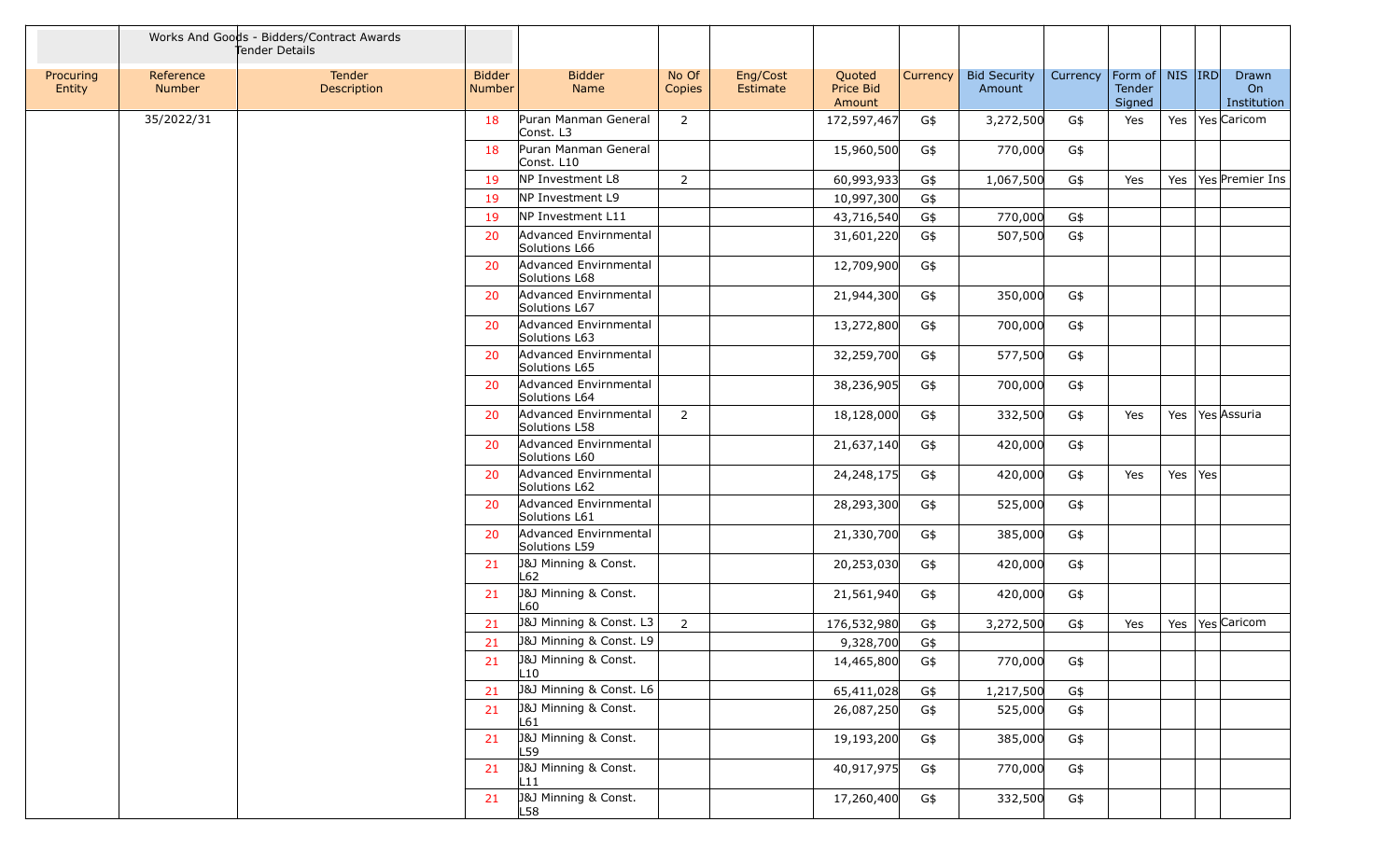|                     |                     | Works And Goods - Bidders/Contract Awards<br>Tender Details |                                |                                  |                 |                      |                               |          |                               |          |                                         |  |                               |
|---------------------|---------------------|-------------------------------------------------------------|--------------------------------|----------------------------------|-----------------|----------------------|-------------------------------|----------|-------------------------------|----------|-----------------------------------------|--|-------------------------------|
| Procuring<br>Entity | Reference<br>Number | Tender<br>Description                                       | <b>Bidder</b><br><b>Number</b> | <b>Bidder</b><br>Name            | No Of<br>Copies | Eng/Cost<br>Estimate | Quoted<br>Price Bid<br>Amount | Currency | <b>Bid Security</b><br>Amount | Currency | Form of   NIS   IRD<br>Tender<br>Signed |  | Drawn<br>On<br>Institution    |
|                     | 35/2022/31          |                                                             | 21                             | J&J Minning & Const. L8          |                 |                      | 55,514,760                    | G\$      | 1,067,500                     | G\$      |                                         |  |                               |
|                     |                     |                                                             | 21                             | J&J Minning & Const. L7          |                 |                      | 10,185,200                    | G\$      |                               |          |                                         |  |                               |
|                     |                     |                                                             | 22                             | AJM Enterprise L65               |                 |                      | 34,520,000                    | G\$      | 577,500                       | $G\$     |                                         |  |                               |
|                     |                     |                                                             | 22                             | AJM Enterprise L66               |                 |                      | 33,396,720                    | G\$      | 507,500                       | G\$      |                                         |  |                               |
|                     |                     |                                                             | 22                             | AJM Enterprise L64               |                 |                      | 39,571,088                    | G\$      | 700,000                       | G\$      |                                         |  |                               |
|                     |                     |                                                             | 22                             | AJM Enterprise L61               | $2^{\circ}$     |                      | 31,989,110                    | G\$      | 525,000                       | G\$      | Yes                                     |  | Yes   Yes   Nafico            |
|                     |                     |                                                             | 23                             | Golden Splash Const.<br>Ser. L68 |                 |                      | 11,386,400                    | G\$      |                               |          |                                         |  |                               |
|                     |                     |                                                             | 23                             | Golden Splash Const.<br>Ser. L58 | $2^{\circ}$     |                      | 16,592,400                    | G\$      | 332,500                       | G\$      | Yes                                     |  | Yes   Yes   Caricom           |
|                     |                     |                                                             | 23                             | Golden Splash Const.<br>Ser. L66 |                 |                      | 27,801,900                    | G\$      | 507,500                       | G\$      |                                         |  |                               |
|                     |                     |                                                             | 23                             | Golden Splash Const.<br>Ser. L61 |                 |                      | 25,701,585                    | G\$      | 525,000                       | G\$      |                                         |  |                               |
|                     |                     |                                                             | 23                             | Golden Splash Const.<br>Ser. L64 |                 |                      | 35,147,542                    | G\$      | 700,000                       | G\$      |                                         |  |                               |
|                     |                     |                                                             | 23                             | Golden Splash Const.<br>Ser. L63 |                 |                      | 11,907,700                    | G\$      | 700,000                       | G\$      |                                         |  |                               |
|                     |                     |                                                             | 23                             | Golden Splash Const.<br>Ser. L65 |                 |                      | 28,774,900                    | G\$      | 577,500                       | $G\$     |                                         |  |                               |
|                     |                     |                                                             | 23                             | Golden Splash Const.<br>Ser. L62 |                 |                      | 21,758,142                    | G\$      | 420,000                       | G\$      |                                         |  |                               |
|                     |                     |                                                             | 23                             | Golden Splash Const.<br>Ser. L60 |                 |                      | 19,143,600                    | G\$      | 420,000                       | G\$      |                                         |  |                               |
|                     |                     |                                                             | 23                             | Golden Splash Const.<br>Ser. L59 |                 |                      | 18,430,200                    | G\$      | 385,000                       | G\$      |                                         |  |                               |
|                     |                     |                                                             | 23                             | Golden Splash Const.<br>Ser. L67 |                 |                      | 20,382,100                    | G\$      | 350,000                       | G\$      |                                         |  |                               |
|                     |                     |                                                             | 24                             | United Const. & Supp.<br>L6      |                 |                      | 66,642,345                    | G\$      | 1,217,500                     | G\$      |                                         |  |                               |
|                     |                     |                                                             | 24                             | United Const. & Supp.<br>L10     |                 |                      |                               |          |                               |          |                                         |  | FTP signed<br>but not<br>com. |
|                     |                     |                                                             | 24                             | United Const. & Supp.<br>L68     |                 |                      | 63,660,345                    | G\$      |                               |          |                                         |  |                               |
|                     |                     |                                                             | 24                             | United Const. & Supp.<br>L8      |                 |                      |                               |          |                               |          |                                         |  | FTP signed<br>but not<br>com. |
|                     |                     |                                                             | 24                             | United Const. & Supp.<br>l 7     |                 |                      |                               |          |                               |          |                                         |  | FTP signed<br>but not<br>com. |
|                     |                     |                                                             | 24                             | United Const. & Supp.<br>L3      | $2^{\circ}$     |                      | 167,929,200                   | G\$      | 3,272,500                     | G\$      | Yes                                     |  | Yes   Yes   Caricom           |
|                     |                     |                                                             | 24                             | United Const. & Supp.<br>L11     |                 |                      |                               |          |                               |          |                                         |  | FTP signed<br>but not<br>com. |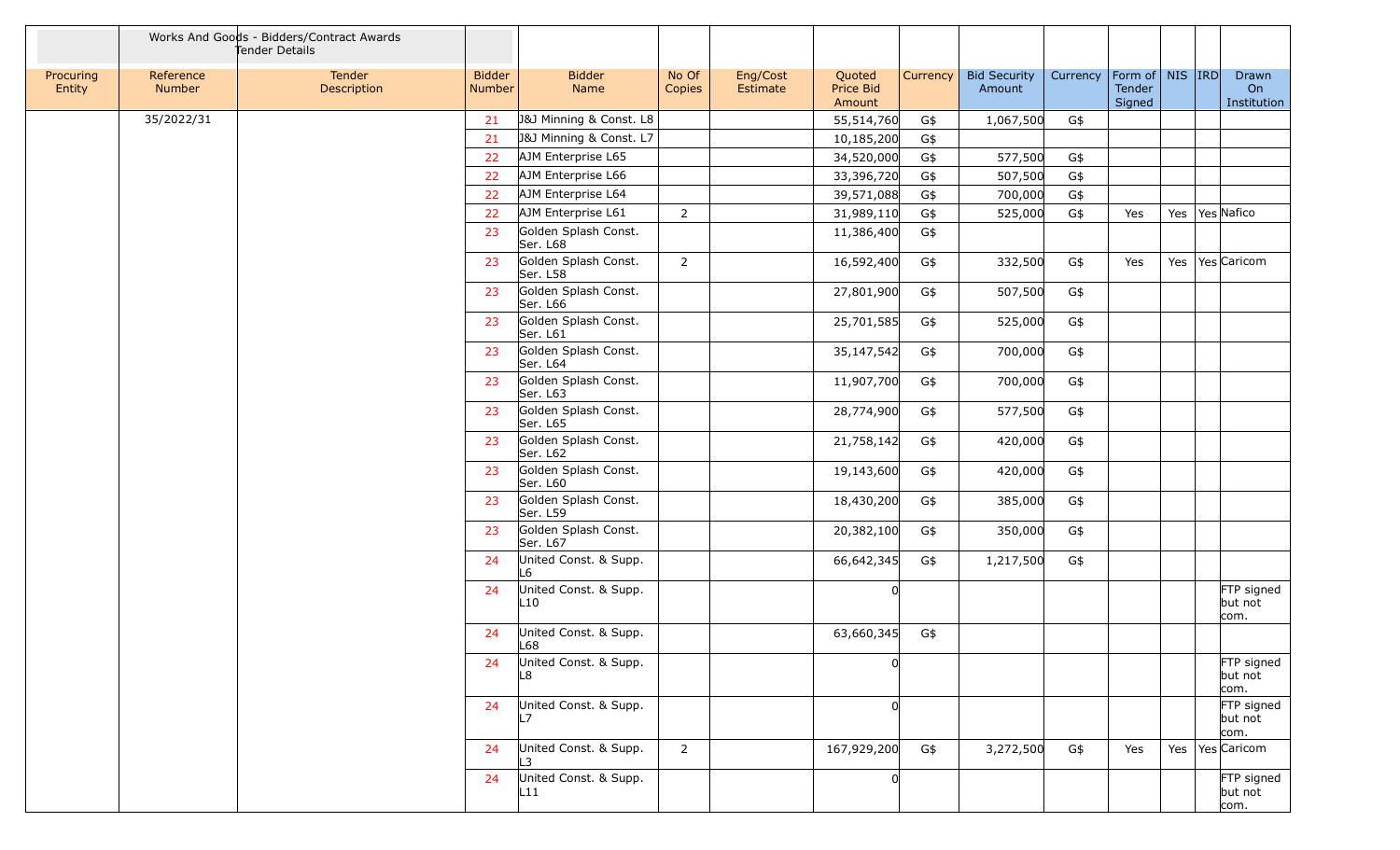|                     |                     | Works And Goods - Bidders/Contract Awards<br>Tender Details |                         |                                 |                 |                      |                               |          |                               |          |                                         |         |                            |
|---------------------|---------------------|-------------------------------------------------------------|-------------------------|---------------------------------|-----------------|----------------------|-------------------------------|----------|-------------------------------|----------|-----------------------------------------|---------|----------------------------|
| Procuring<br>Entity | Reference<br>Number | Tender<br>Description                                       | <b>Bidder</b><br>Number | <b>Bidder</b><br>Name           | No Of<br>Copies | Eng/Cost<br>Estimate | Quoted<br>Price Bid<br>Amount | Currency | <b>Bid Security</b><br>Amount | Currency | Form of   NIS   IRD<br>Tender<br>Signed |         | Drawn<br>On<br>Institution |
|                     | 35/2022/31          |                                                             | 25                      | H&S Const. &<br>Maintenance L67 |                 |                      | O                             |          |                               |          |                                         |         | FTP not<br>com             |
|                     |                     |                                                             | 25                      | H&S Const. &<br>Maintenance L68 |                 |                      |                               |          |                               |          |                                         |         | H&S Const.                 |
|                     |                     |                                                             |                         |                                 |                 |                      |                               |          |                               |          |                                         |         | Maintenance<br>L63         |
|                     |                     |                                                             | 25                      | H&S Const. &<br>Maintenance L63 |                 |                      |                               |          |                               |          |                                         |         | FTP not<br>com.            |
|                     |                     |                                                             | 25                      | H&S Const. &<br>Maintenance L61 |                 |                      | 26,087,250                    | G\$      | 525,000                       | G\$      |                                         |         |                            |
|                     |                     |                                                             | 25                      | H&S Const. &<br>Maintenance L62 |                 |                      | 20,253,030                    | G\$      | 420,000                       | G\$      |                                         |         |                            |
|                     |                     |                                                             | 25                      | H&S Const. &<br>Maintenance L11 |                 |                      | 40,917,975                    | G\$      | 770,000                       | G\$      |                                         |         |                            |
|                     |                     |                                                             | 25                      | H&S Const. &<br>Maintenance 58  |                 |                      | 17,260,400                    | G\$      | 332,500                       | G\$      |                                         |         |                            |
|                     |                     |                                                             | 25                      | H&S Const. &<br>Maintenance L9  |                 |                      | 9,328,700                     | G\$      |                               |          |                                         |         |                            |
|                     |                     |                                                             | 25                      | H&S Const. &<br>Maintenance L6  |                 |                      | 64,518,002                    | G\$      | 1,217,500                     | G\$      |                                         |         |                            |
|                     |                     |                                                             | 25                      | H&S Const. &<br>Maintenance L7  |                 |                      | 10,185,200                    | G\$      |                               |          |                                         |         |                            |
|                     |                     |                                                             | 25                      | H&S Const. &<br>Maintenance L8  |                 |                      | 55,514,760                    | G\$      | 1,067,500                     | G\$      | Yes                                     | Yes Yes |                            |
|                     |                     |                                                             | 25                      | H&S Const. &<br>Maintenance L59 |                 |                      | 19,193,200                    | G\$      | 385,000                       | G\$      |                                         |         |                            |
|                     |                     |                                                             | 25                      | H&S Const. &<br>Maintenance L11 |                 |                      | 40,917,975                    | G\$      | 770,000                       | G\$      |                                         |         |                            |
|                     |                     |                                                             | 25                      | H&S Const. &<br>Maintenance L59 |                 |                      | 19,193,200                    | G\$      | 385,000                       | G\$      |                                         |         |                            |
|                     |                     |                                                             | 25                      | H&S Const. &<br>Maintenance L64 |                 |                      |                               |          |                               |          |                                         |         | FTP not<br>com             |
|                     |                     |                                                             | 25                      | H&S Const. &<br>Maintenance L65 |                 |                      |                               |          |                               |          |                                         |         | FTP not<br>com             |
|                     |                     |                                                             | 25                      | H&S Const. &<br>Maintenance L10 |                 |                      | 14,465,800                    | G\$      | 770,000                       | G\$      |                                         |         |                            |
|                     |                     |                                                             | 25                      | H&S Const. &<br>Maintenance L61 |                 |                      | 26,087,250                    | G\$      |                               |          |                                         |         |                            |
|                     |                     |                                                             | 25                      | H&S Const. &<br>Maintenance L10 |                 |                      | 14,465,800                    | G\$      | 770,000                       | G\$      |                                         |         |                            |
|                     |                     |                                                             | 25                      | H&S Const. &<br>Maintenance L60 |                 |                      | 21,561,940                    | G\$      |                               |          |                                         |         |                            |
|                     |                     |                                                             | 25                      | H&S Const. &<br>Maintenance L66 |                 |                      |                               |          |                               |          |                                         |         | FTP not<br>com             |
|                     |                     |                                                             | 25                      | H&S Const. &<br>Maintenance L58 |                 |                      | 17,260,400                    | G\$      | 332,500                       | G\$      |                                         |         |                            |
|                     |                     |                                                             | 25                      | H&S Const. &<br>Maintenance L9  |                 |                      | 9,328,700                     | G\$      |                               |          |                                         |         |                            |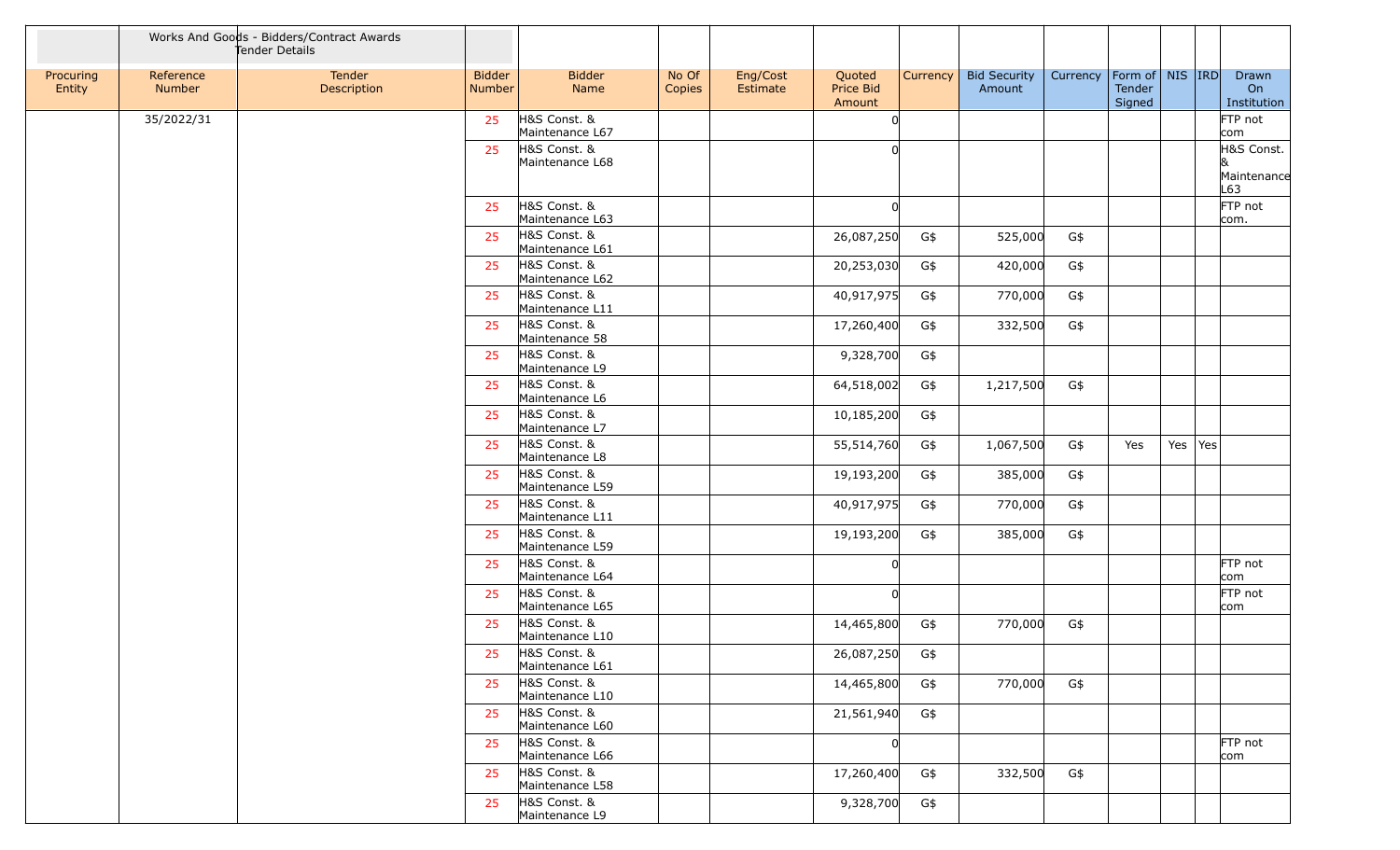|                     |                     | Works And Goods - Bidders/Contract Awards<br>Tender Details |                                |                                            |                 |                      |                               |          |                               |          |                                         |         |                              |
|---------------------|---------------------|-------------------------------------------------------------|--------------------------------|--------------------------------------------|-----------------|----------------------|-------------------------------|----------|-------------------------------|----------|-----------------------------------------|---------|------------------------------|
| Procuring<br>Entity | Reference<br>Number | Tender<br>Description                                       | <b>Bidder</b><br><b>Number</b> | <b>Bidder</b><br>Name                      | No Of<br>Copies | Eng/Cost<br>Estimate | Quoted<br>Price Bid<br>Amount | Currency | <b>Bid Security</b><br>Amount | Currency | Form of   NIS   IRD<br>Tender<br>Signed |         | Drawn<br>On<br>Institution   |
|                     | 35/2022/31          |                                                             | 25                             | H&S Const. &<br>Maintenance L8             |                 |                      | 55,514,760                    | G\$      | 1,067,500                     | G\$      |                                         |         |                              |
|                     |                     |                                                             | 25                             | H&S Const. &<br>Maintenance L7             |                 |                      | 10,185,200                    | G\$      |                               |          |                                         |         |                              |
|                     |                     |                                                             | 25                             | H&S Const. &<br>Maintenance L6             | 2               |                      | 117,118,180                   | G\$      | 3,272,500                     | G\$      | Yes                                     |         | Yes   Yes   Caricom          |
|                     |                     |                                                             | 25                             | H&S Const. &<br>Maintenance L60            |                 |                      | 21,561,940                    | G\$      | 420,000                       | G\$      |                                         |         |                              |
|                     |                     |                                                             | 26                             | Vals Construction L61                      | $\overline{2}$  |                      | 31,906,673                    | G\$      | 525,000                       | G\$      | Yes                                     |         | Yes   Yes   Premier Ins      |
|                     |                     |                                                             | 26                             | Vals Construction L65                      |                 |                      | 35,420,000                    | G\$      |                               |          |                                         |         |                              |
|                     |                     |                                                             | 26                             | Vals Construction L66                      |                 |                      | 33,532,590                    | G\$      |                               |          |                                         |         |                              |
|                     |                     |                                                             | 26                             | Vals Construction L64                      |                 |                      | 42,520,748                    | G\$      |                               |          |                                         |         |                              |
|                     |                     |                                                             | 27                             | Builders Hardware Sup.<br>& Gen. Const L11 |                 |                      | 40,642,508                    | G\$      | 770,000                       | G\$      | Yes                                     | Yes Yes |                              |
|                     |                     |                                                             | 27                             | Builders Hardware Sup.<br>& Gen. Const L6  | $\overline{2}$  |                      | 64,956,570                    | G\$      | 1,217,500                     | G\$      | Yes                                     |         | Yes Yes Assuria              |
|                     |                     |                                                             | 27                             | Builders Hardware Sup.<br>& Gen. Const L65 |                 |                      |                               |          |                               |          |                                         |         | FTP signed<br>not com.       |
|                     |                     |                                                             | 27                             | Builders Hardware Sup.<br>& Gen. Const L67 |                 |                      |                               |          |                               |          |                                         |         | <b>FTP SIGNED</b><br>NOT COM |
|                     |                     |                                                             | 27                             | Builders Hardware Sup.<br>& Gen. Const L63 |                 |                      |                               |          |                               |          |                                         |         | FTP signed<br>not com.       |
|                     |                     |                                                             | 27                             | Builders Hardware Sup.<br>& Gen. Const L61 |                 |                      |                               |          |                               |          |                                         |         | FTP signed<br>not com.       |
|                     |                     |                                                             | 27                             | Builders Hardware Sup.<br>& Gen. Const L68 |                 |                      |                               |          |                               |          |                                         |         | FTP signed<br>not com        |
|                     |                     |                                                             | 27                             | Builders Hardware Sup.<br>& Gen. Const L58 |                 |                      |                               |          |                               |          |                                         |         | FTP signed<br>not com.       |
|                     |                     |                                                             | 27                             | Builders Hardware Sup.<br>& Gen. Const L8  |                 |                      | 57,910,650                    | G\$      | 1,067,500                     | G\$      | Yes                                     | Yes Yes |                              |
|                     |                     |                                                             | 27                             | Builders Hardware Sup.<br>& Gen. Const L60 |                 |                      |                               |          |                               |          |                                         |         | FTP Signed<br>not com.       |
|                     |                     |                                                             | 27                             | Builders Hardware Sup.<br>& Gen. Const L10 |                 |                      |                               |          |                               |          |                                         |         | FTP Signed<br>not com.       |
|                     |                     |                                                             | 27                             | Builders Hardware Sup.<br>& Gen. Const L9  |                 |                      |                               |          |                               |          |                                         |         | FTP signed<br>not com.       |
|                     |                     |                                                             | 27                             | Builders Hardware Sup.<br>& Gen. Const L59 |                 |                      | U                             |          |                               |          |                                         |         | FTP signed<br>not com        |
|                     |                     |                                                             | 27                             | Builders Hardware Sup.<br>& Gen. Const L66 |                 |                      |                               |          |                               |          |                                         |         | FTP signed<br>not com.       |
|                     |                     |                                                             | 27                             | Builders Hardware Sup.<br>& Gen. Const L62 |                 |                      |                               |          |                               |          |                                         |         | FTP sgned<br>not com.        |
|                     |                     |                                                             | 27                             | Builders Hardware Sup.<br>& Gen. Const L64 |                 |                      |                               |          |                               |          |                                         |         | FTP signed<br>not com.       |
|                     |                     |                                                             | 27                             | Builders Hardware Sup.<br>& Gen. Const L7  |                 |                      |                               |          |                               |          |                                         |         | FTP signed<br>not com.       |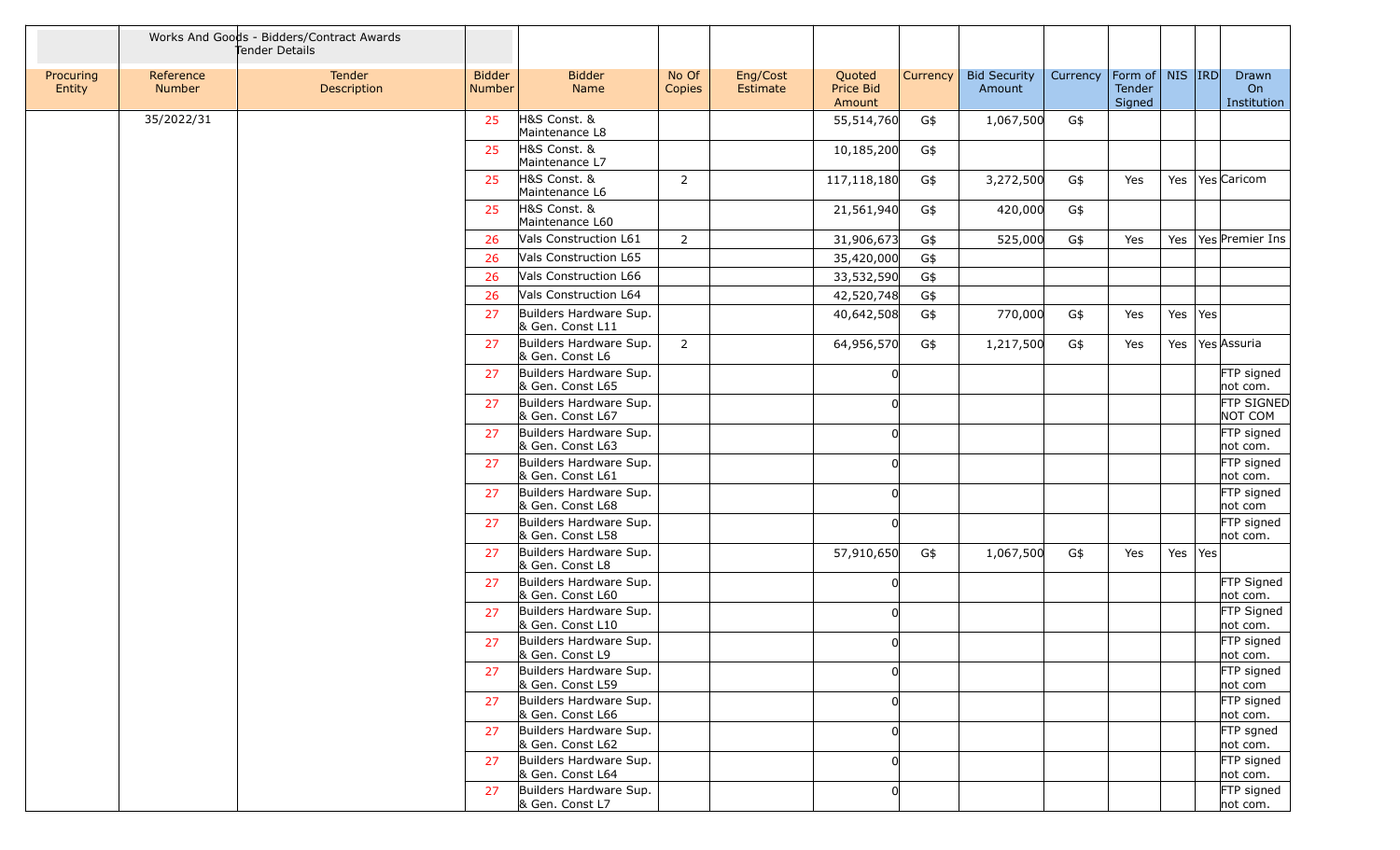|                     |                     | Works And Goods - Bidders/Contract Awards<br>Tender Details |                                |                                                   |                 |                      |                               |          |                               |          |                                           |         |                            |
|---------------------|---------------------|-------------------------------------------------------------|--------------------------------|---------------------------------------------------|-----------------|----------------------|-------------------------------|----------|-------------------------------|----------|-------------------------------------------|---------|----------------------------|
| Procuring<br>Entity | Reference<br>Number | Tender<br>Description                                       | <b>Bidder</b><br><b>Number</b> | <b>Bidder</b><br>Name                             | No Of<br>Copies | Eng/Cost<br>Estimate | Quoted<br>Price Bid<br>Amount | Currency | <b>Bid Security</b><br>Amount | Currency | Form of   NIS   IRD  <br>Tender<br>Signed |         | Drawn<br>On<br>Institution |
|                     | 35/2022/31          |                                                             | 28                             | A&A Engineering Service<br>L68                    |                 |                      | 11,802,800                    | G\$      |                               |          |                                           |         |                            |
|                     |                     |                                                             | 28                             | A&A Engineering Service<br>L67                    |                 |                      | 19,831,600                    | G\$      | 350,000                       | G\$      |                                           |         |                            |
|                     |                     |                                                             | 28                             | A&A Engineering Service<br>L63                    |                 |                      | 12,606,700                    | G\$      | 700,000                       | G\$      |                                           |         |                            |
|                     |                     |                                                             | 28                             | A&A Engineering Service<br>L64                    |                 |                      | 35,721,200                    | G\$      | 700,000                       | G\$      |                                           |         |                            |
|                     |                     |                                                             | 28                             | A&A Engineering Service<br>L66                    |                 |                      | 26,444,700                    | G\$      | 507,500                       | G\$      |                                           |         |                            |
|                     |                     |                                                             | 28                             | A&A Engineering Service<br>L59                    |                 |                      | 18,493,200                    | G\$      | 385,000                       | G\$      |                                           |         |                            |
|                     |                     |                                                             | 28                             | A&A Engineering Service<br>L65                    |                 |                      | 27,595,600                    | G\$      | 577,500                       | G\$      |                                           |         |                            |
|                     |                     |                                                             | 28                             | A&A Engineering Service<br>L60                    |                 |                      | 20,275,395                    | G\$      | 420,000                       | G\$      | Yes                                       | Yes Yes |                            |
|                     |                     |                                                             | 28                             | A&A Engineering Service<br>L58                    | $\overline{2}$  |                      | 16,897,110                    | G\$      | 332,500                       | G\$      | Yes                                       |         | Yes   Yes Nafico           |
|                     |                     |                                                             | 29                             | N. Bhopaul & Son<br>Trucking & Const. Ser.<br>L65 |                 |                      | 33,832,900                    | G\$      | 577,500                       | G\$      |                                           |         |                            |
|                     |                     |                                                             | 29                             | N. Bhopaul & Son<br>Trucking & Const. Ser.<br>L67 |                 |                      | 21,837,200                    | G\$      | 350,000                       | G\$      |                                           |         |                            |
|                     |                     |                                                             | 29                             | N. Bhopaul & Son<br>Trucking & Const. Ser.<br>L64 |                 |                      | 38,503,448                    | G\$      | 700,000                       | G\$      |                                           |         |                            |
|                     |                     |                                                             | 29                             | N. Bhopaul & Son<br>Trucking & Const. Ser.<br>L66 |                 |                      | 35,214,302                    | G\$      | 507,500                       | G\$      |                                           |         |                            |
|                     |                     |                                                             | 29                             | N. Bhopaul & Son<br>Trucking & Const. Ser.<br>L61 |                 |                      | 28,033,845                    | G\$      | 525,000                       | G\$      |                                           |         |                            |
|                     |                     |                                                             | 29                             | N. Bhopaul & Son<br>Trucking & Const. Ser.<br>L60 |                 |                      | 22,816,868                    | G\$      | 420,000                       | G\$      | Yes                                       |         |                            |
|                     |                     |                                                             | 29                             | N. Bhopaul & Son<br>Trucking & Const. Ser.<br>L59 |                 |                      | 19,887,900 G\$                |          | 385,000 G\$                   |          |                                           |         |                            |
|                     |                     |                                                             | 29                             | N. Bhopaul & Son<br>Trucking & Const. Ser.<br>L62 |                 |                      | 24,176,933                    | G\$      | 420,000                       | G\$      |                                           |         |                            |
|                     |                     |                                                             | 29                             | N. Bhopaul & Son<br>Trucking & Const. Ser.<br>L58 | $\overline{2}$  |                      | 17,451,650                    | G\$      | 332,500                       | G\$      | Yes                                       |         | Yes   Yes Assuria          |
|                     |                     |                                                             | 30                             | Bhowman Trucking &<br>Const. Ser. L8              |                 |                      | 71,389,710                    | G\$      | 1,067,500                     | G\$      |                                           |         |                            |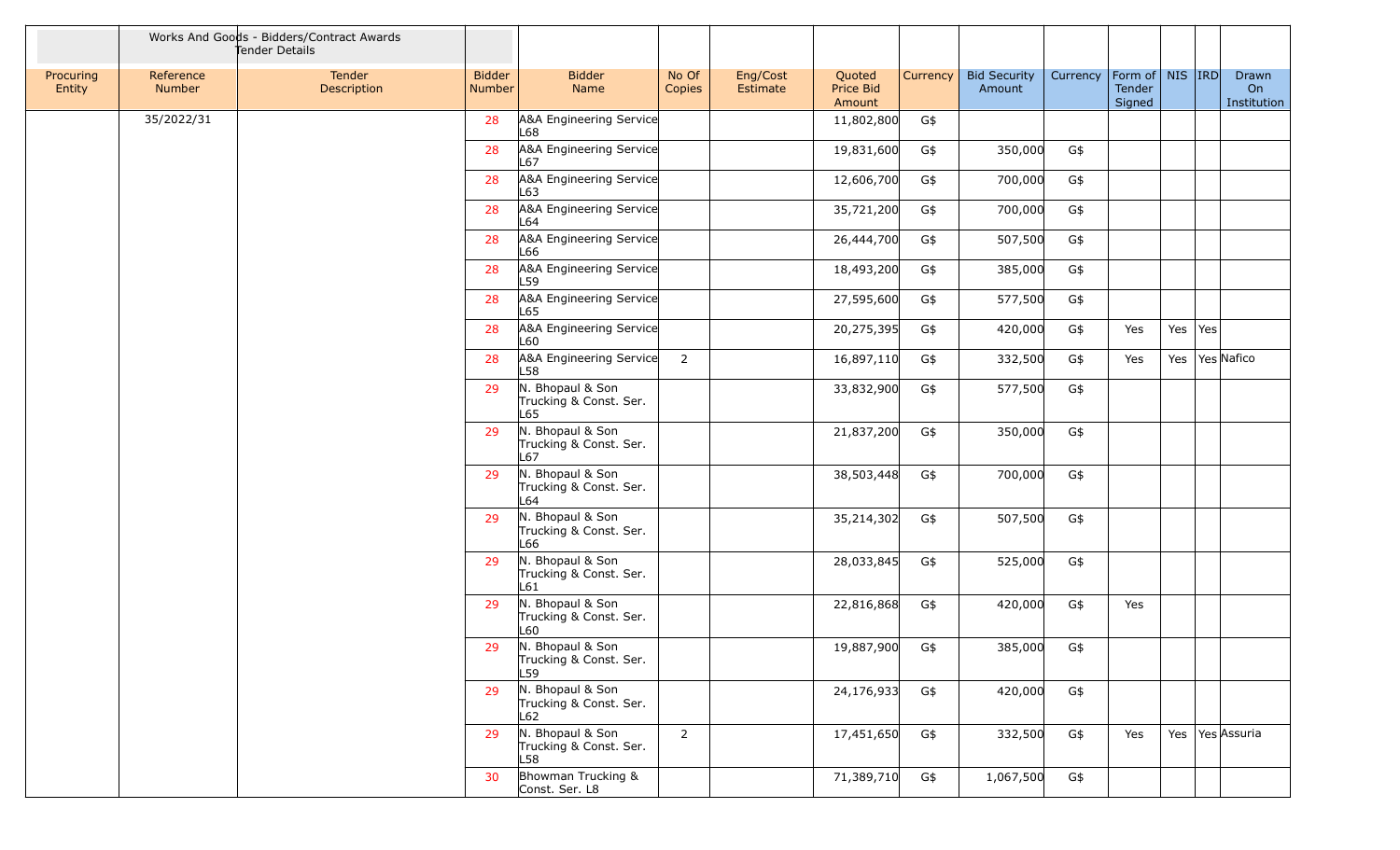|                     |                     | Works And Goods - Bidders/Contract Awards<br>Tender Details |                                |                                            |                 |                      |                               |          |                               |          |                                         |     |                            |
|---------------------|---------------------|-------------------------------------------------------------|--------------------------------|--------------------------------------------|-----------------|----------------------|-------------------------------|----------|-------------------------------|----------|-----------------------------------------|-----|----------------------------|
| Procuring<br>Entity | Reference<br>Number | Tender<br>Description                                       | <b>Bidder</b><br><b>Number</b> | <b>Bidder</b><br>Name                      | No Of<br>Copies | Eng/Cost<br>Estimate | Quoted<br>Price Bid<br>Amount | Currency | <b>Bid Security</b><br>Amount | Currency | Form of   NIS  IRD <br>Tender<br>Signed |     | Drawn<br>On<br>Institution |
|                     | 35/2022/31          |                                                             | 30                             | Bhowman Trucking &<br>Const. Ser. L11      |                 |                      | 42,294,189                    | G\$      | 770,000                       | G\$      |                                         |     |                            |
|                     |                     |                                                             | 30                             | Bhowman Trucking &<br>Const. Ser. L6       |                 |                      | 64,782,225                    | G\$      | 1,207,500                     | G\$      |                                         |     |                            |
|                     |                     |                                                             | 30                             | Bhowman Trucking &<br>Const. Ser. L3       | $\overline{2}$  |                      | 117,520,000                   | G\$      | 3,272,500                     | G\$      | Yes                                     |     | Yes   Yes   Caricom        |
|                     |                     |                                                             | 31                             | H. Ramballi Gen. Const.<br>L6              |                 |                      | 60,633,867                    | G\$      | 1,207,500                     | G\$      |                                         |     |                            |
|                     |                     |                                                             | 31                             | H. Ramballi Gen. Const.<br>۱۹              |                 |                      | 9,778,500                     | G\$      |                               |          |                                         |     | No bid. sec.<br>seen       |
|                     |                     |                                                             | 31                             | H. Ramballi Gen. Const.<br>L10             |                 |                      | 14,389,420                    | G\$      | 280,000                       | G\$      |                                         |     |                            |
|                     |                     |                                                             | 31                             | H. Ramballi Gen. Const.<br>L11             |                 |                      | 39,548,870                    | G\$      | 770,000                       | G\$      |                                         |     |                            |
|                     |                     |                                                             | 31                             | H. Ramballi Gen. Const.<br>7               |                 |                      | 10,434,600                    | G\$      |                               |          |                                         |     | No bid sec.<br>seen        |
|                     |                     |                                                             | 31                             | H. Ramballi Gen. Const.<br>3               | $\overline{2}$  |                      | 169,383,218                   | G\$      | 3,272,500                     | G\$      | Yes                                     | Yes | Yes Assuria                |
|                     |                     |                                                             | 31                             | H. Ramballi Gen. Const.<br>L8              |                 |                      | 58,335,449                    | G\$      | 1,067,500                     | G\$      |                                         |     |                            |
|                     |                     |                                                             | 32                             | S. Jagmohan Const. &<br>Gen. Sup. Inc. L3  | $2^{\circ}$     |                      | 169,871,441                   | G\$      | 3,272,500                     | G\$      | Yes                                     |     | Yes   Yes   Premier Ins    |
|                     |                     |                                                             | 32                             | S. Jagmohan Const. &<br>Gen. Sup. Inc. L11 |                 |                      | 40,649,219                    | G\$      | 770,000                       | G\$      |                                         |     |                            |
|                     |                     |                                                             | 32                             | S. Jagmohan Const. &<br>Gen. Sup. Inc. L6  |                 |                      | 68,969,618                    | G\$      | 1,207,500                     | G\$      |                                         |     |                            |
|                     |                     |                                                             | 32                             | S. Jagmohan Const. &<br>Gen. Sup. Inc. L10 |                 |                      | 16,205,850                    | G\$      | 280,000                       | G\$      |                                         |     |                            |
|                     |                     |                                                             | 32                             | S. Jagmohan Const. &<br>Gen. Sup. Inc. L8  |                 |                      | 75,082,009                    | G\$      | 1,067,500                     | G\$      |                                         |     |                            |
|                     |                     |                                                             | 33                             | S. Jagmohan Const. &<br>Gen. Sup. Inc. L8  |                 |                      | 57,842,274                    | G\$      | 1,067,500                     | G\$      |                                         |     |                            |
|                     |                     |                                                             | 33                             | S. Jagmohan Const. &<br>Gen. Sup. Inc. L9  |                 |                      | 10,499,996                    | G\$      |                               |          |                                         |     | No bid sec.<br>seen        |
|                     |                     |                                                             | 33                             | S. Jagmohan Const. &<br>Gen. Sup. Inc. L11 |                 |                      | 40,945,903                    | G\$      | 770,000                       | G\$      |                                         |     |                            |
|                     |                     |                                                             | 33                             | Imam Bacchus & Sons<br>Ltd L6              | 2               |                      | 63,306,002                    | G\$      | 1,207,500                     | G\$      | Yes                                     |     | Yes   Yes   Caricom        |
|                     |                     |                                                             | 33                             | S. Jagmohan Const. &<br>Gen. Sup. Inc. L7  |                 |                      | 10,499,186                    | G\$      |                               |          |                                         |     | No bid sec.<br>seen        |
|                     |                     |                                                             | 34                             | Navin & Sons<br>Construction L63           |                 |                      | 11,625,400                    | G\$      |                               |          |                                         |     | No bid sec.<br>seen.       |
|                     |                     |                                                             | 34                             | Navin & Sons<br>Construction L68           |                 |                      | 13,943,400                    | G\$      |                               |          |                                         |     | No bid sec.<br>seens       |
|                     |                     |                                                             | 34                             | Navin & Sons<br>Construction L65           |                 |                      | 29,817,550                    | G\$      | 577,500                       | G\$      |                                         |     |                            |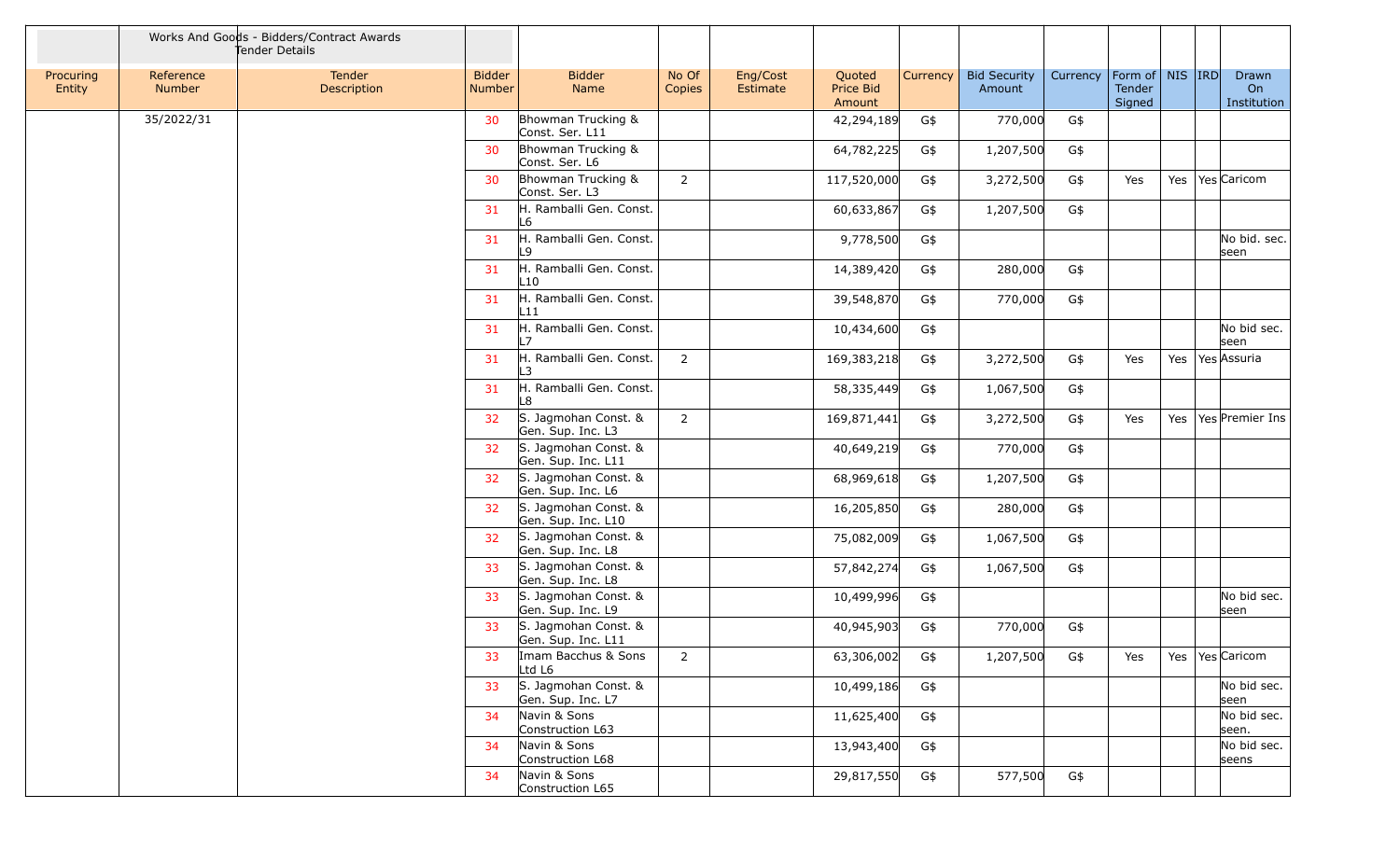|                     |                     | Works And Goods - Bidders/Contract Awards<br>Tender Details |                                |                                                 |                 |                      |                               |          |                               |          |                                         |  |                            |
|---------------------|---------------------|-------------------------------------------------------------|--------------------------------|-------------------------------------------------|-----------------|----------------------|-------------------------------|----------|-------------------------------|----------|-----------------------------------------|--|----------------------------|
| Procuring<br>Entity | Reference<br>Number | Tender<br>Description                                       | <b>Bidder</b><br><b>Number</b> | <b>Bidder</b><br>Name                           | No Of<br>Copies | Eng/Cost<br>Estimate | Quoted<br>Price Bid<br>Amount | Currency | <b>Bid Security</b><br>Amount | Currency | Form of   NIS   IRD<br>Tender<br>Signed |  | Drawn<br>On<br>Institution |
|                     | 35/2022/31          |                                                             | 34                             | Navin & Sons<br>Construction L67                |                 |                      | 24,942,150                    | G\$      | 350,000                       | G\$      |                                         |  |                            |
|                     |                     |                                                             | 34                             | Navin & Sons<br>Construction L64                |                 |                      | 36,095,693                    | G\$      | 700,000                       | G\$      |                                         |  |                            |
|                     |                     |                                                             | 34                             | Navin & Sons<br>Construction L61                |                 |                      | 24,834,075                    | G\$      | 525,000                       | G\$      |                                         |  |                            |
|                     |                     |                                                             | 34                             | Navin & Sons<br>Construction L60                |                 |                      | 18,797,380                    | G\$      | 420,000                       | G\$      |                                         |  |                            |
|                     |                     |                                                             | 34                             | Navin & Sons<br>Construction L66                |                 |                      | 28,799,610                    | G\$      | 507,500                       | G\$      |                                         |  |                            |
|                     |                     |                                                             | 34                             | Navin & Sons<br>Construction L59                |                 |                      | 19,497,600                    | G\$      | 385,000                       | G\$      |                                         |  |                            |
|                     |                     |                                                             | 34                             | Navin & Sons<br>Construction L58                | $\overline{2}$  |                      | 15,787,600                    | G\$      | 332,500                       | G\$      | Yes                                     |  | Yes Yes Assuria            |
|                     |                     |                                                             | 34                             | Navin & Sons<br>Construction L62                |                 |                      | 20,747,213                    | G\$      | 420,000                       | G\$      |                                         |  |                            |
|                     |                     |                                                             | 35                             | Ramel Jagroop Gen.<br>Const. Ser. L61           |                 |                      | 30,564,030                    | G\$      | 525,000                       | G\$      |                                         |  |                            |
|                     |                     |                                                             | 35                             | Ramel Jagroop Gen.<br>Const. Ser. L60           |                 |                      | 22,491,210                    | G\$      | 420,000                       | G\$      |                                         |  |                            |
|                     |                     |                                                             | 35                             | Ramel Jagroop Gen.<br>Const. Ser. L67           |                 |                      | 24,942,150                    | G\$      | 350,000                       | G\$      |                                         |  |                            |
|                     |                     |                                                             | 35                             | Ramel Jagroop Gen.<br>Const. Ser. L66           |                 |                      | 35,584,080                    | G\$      | 507,500                       | G\$      |                                         |  |                            |
|                     |                     |                                                             | 35                             | Ramel Jagroop Gen.<br>Const. Ser. L62           |                 |                      | 25,397,400                    | G\$      | 420,000                       | G\$      |                                         |  |                            |
|                     |                     |                                                             | 35                             | Ramel Jagroop Gen.<br>Const. Ser. L64           |                 |                      | 43,317,015                    | G\$      | 700,000                       | G\$      |                                         |  |                            |
|                     |                     |                                                             | 35                             | Ramel Jagroop Gen.<br>Const. Ser. L68           |                 |                      | 13,943,400                    | G\$      |                               |          |                                         |  | No bid sec.<br>seen        |
|                     |                     |                                                             | 35                             | Ramel Jagroop Gen.<br>Const. Ser. L59           |                 |                      | 24,441,800                    | G\$      | 385,000                       | G\$      |                                         |  |                            |
|                     |                     |                                                             | 35                             | Ramel Jagroop Gen.<br>Const. Ser. L63           |                 |                      | 13,998                        | G\$      |                               |          |                                         |  | No bid sec.<br>seen        |
|                     |                     |                                                             | 35                             | Ramel Jagroop Gen.<br>Const. Ser. L65           |                 |                      | 37,596,000                    | G\$      | 577,500                       | G\$      |                                         |  |                            |
|                     |                     |                                                             | 35                             | Ramel Jagroop Gen.<br>Const. Ser. L58           | $\overline{2}$  |                      | 18,519,500                    | G\$      | 332,500                       | G\$      | Yes                                     |  | Yes Yes Assuria            |
|                     |                     |                                                             | 36                             | Mohammad Fawaz<br>Bacchus Const. & Trans<br>L3  | $2^{\circ}$     |                      | 182,241,570                   | G\$      | 3,272,500                     | G\$      | Yes                                     |  | Yes   Yes Nafico           |
|                     |                     |                                                             | 36                             | Mohammad Fawaz<br>Bacchus Const. & Trans<br>L11 |                 |                      | 43,362,323                    | G\$      | 770,000                       | G\$      |                                         |  |                            |
|                     |                     |                                                             | 37                             | Fizal Ali onst & Maint<br>L63                   |                 |                      | 11,564,000                    | G\$      |                               |          |                                         |  | No bid Sec.<br>Seen        |
|                     |                     |                                                             | 37                             | Fizal Ali onst & Maint<br>L67                   |                 |                      | 16,865,000                    | G\$      |                               |          |                                         |  |                            |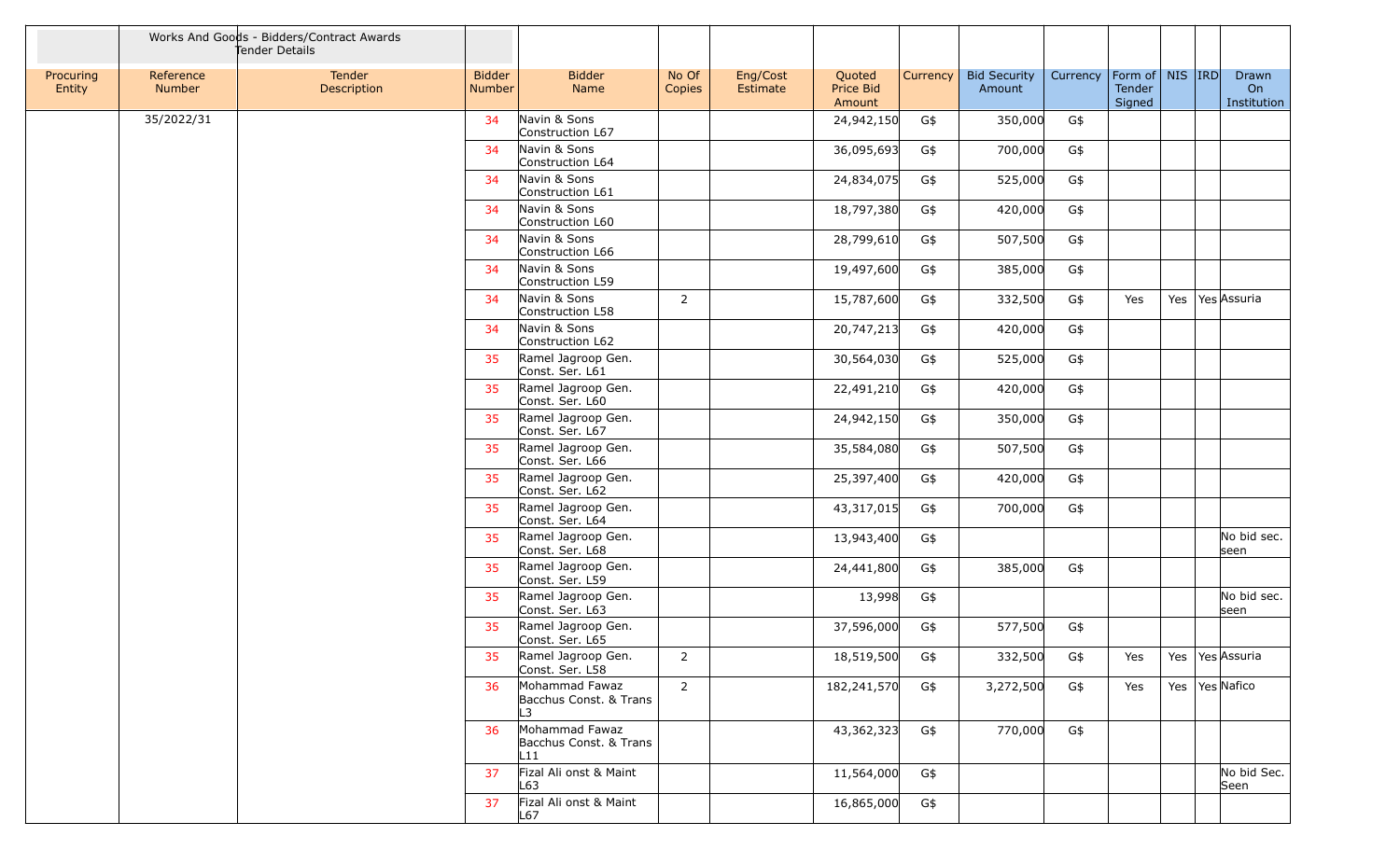|                     |                     | Works And Goods - Bidders/Contract Awards<br>Tender Details |                                |                                  |                 |                      |                               |          |                               |                                |                  |         |                            |
|---------------------|---------------------|-------------------------------------------------------------|--------------------------------|----------------------------------|-----------------|----------------------|-------------------------------|----------|-------------------------------|--------------------------------|------------------|---------|----------------------------|
| Procuring<br>Entity | Reference<br>Number | Tender<br>Description                                       | <b>Bidder</b><br><b>Number</b> | <b>Bidder</b><br>Name            | No Of<br>Copies | Eng/Cost<br>Estimate | Quoted<br>Price Bid<br>Amount | Currency | <b>Bid Security</b><br>Amount | Currency   Form of   NIS   IRD | Tender<br>Signed |         | Drawn<br>On<br>Institution |
|                     | 35/2022/31          |                                                             | 37                             | Fizal Ali onst & Maint<br>L58    | $\overline{2}$  |                      | 16,203,600                    | G\$      | 332,500                       | G\$                            | Yes              | Yes Yes |                            |
|                     |                     |                                                             | 37                             | Fizal Ali onst & Maint<br>-68    |                 |                      | 12,314,000                    | G\$      |                               |                                |                  |         |                            |
|                     |                     |                                                             | 38                             | Modern Construction<br>L65       |                 |                      | 30,666,930                    | G\$      | 577,500                       | G\$                            |                  |         |                            |
|                     |                     |                                                             | 38                             | Modern Construction<br>L64       | $\overline{2}$  |                      | 38,589,957                    | G\$      | 700,000                       | G\$                            | Yes              |         | Yes   Yes Assuria          |
|                     |                     |                                                             | 39                             | Modern Construction<br>-66       |                 |                      | 26,152,815                    | G\$      |                               |                                |                  |         |                            |
|                     |                     |                                                             | 39                             | Modern Construction<br>-64       |                 |                      | 34,866,300                    | G\$      | 700,000                       | G\$                            |                  |         |                            |
|                     |                     |                                                             | 39                             | Modern Construction<br>L60       |                 |                      | 21,510,006                    | G\$      | 420,000                       | G\$                            |                  |         |                            |
|                     |                     |                                                             | 39                             | Modern Construction<br>L62       |                 |                      | 20,395,200                    | G\$      | 420,000                       | G\$                            |                  |         |                            |
|                     |                     |                                                             | 39                             | Modern Construction<br>L65       |                 |                      | 29,189,000                    | G\$      | 577,500                       | G\$                            |                  |         |                            |
|                     |                     |                                                             | 39                             | Modern Construction<br>L59       |                 |                      | 18,241,000                    | G\$      | 385,000                       | G\$                            |                  |         |                            |
|                     |                     |                                                             | 39                             | O&O General Const Ser.<br>L58    | $\overline{2}$  |                      | 17,184,700                    | G\$      | 332,500                       | G\$                            | Yes              |         | Yes   Yes   Caricom        |
|                     |                     |                                                             | 39                             | Modern Construction<br>L63       |                 |                      | 11,573,600                    | G\$      | 700,000                       | G\$                            |                  |         |                            |
|                     |                     |                                                             | 40                             | Premium Asphalt L64              |                 |                      | 35,712,548                    | G\$      | 700,000                       | G\$                            |                  |         |                            |
|                     |                     |                                                             | 40                             | Premium Asphalt L68              |                 |                      | 11,815,750                    | G\$      |                               |                                |                  |         |                            |
|                     |                     |                                                             | 40                             | Premium Asphalt L63              |                 |                      | 11,710,000                    | G\$      | 700,000                       | G\$                            |                  |         |                            |
|                     |                     |                                                             | 40                             | Premium Asphalt L66              |                 |                      | 27,872,849                    | G\$      |                               |                                |                  |         |                            |
|                     |                     |                                                             | 40                             | Premium Asphalt L60              |                 |                      | 18,954,390                    | G\$      | 420,000                       | G\$                            |                  |         |                            |
|                     |                     |                                                             | 40                             | Premium Asphalt L67              |                 |                      | 20,714,400                    | G\$      | 350,000                       | $G\$                           |                  |         |                            |
|                     |                     |                                                             | 40                             | Premium Asphalt L65              |                 |                      | 31,952,400                    | G\$      | 577,500                       | G\$                            |                  |         |                            |
|                     |                     |                                                             | 40                             | Premium Asphalt L62              |                 |                      | 22,477,665                    | G\$      | 420,000                       | G\$                            |                  |         |                            |
|                     |                     |                                                             | 40                             | Premium Asphalt L58              | $\overline{2}$  |                      | 16,829,630                    | G\$      | 332,500                       | $G\$                           | Yes              | Yes     | Yes Premium<br>Ashalt      |
|                     |                     |                                                             | 40                             | Premium Asphalt L59              |                 |                      | 21,270,500                    | G\$      | 385,000                       | G\$                            |                  |         |                            |
|                     |                     |                                                             | 40                             | Premium Asphalt L61              |                 |                      | 29,876,900                    | G\$      | 525,000                       | G\$                            |                  |         |                            |
|                     |                     |                                                             | 41                             | Mohamed Rmzali Khan<br>Const L10 |                 |                      | 15,402,150                    | G\$      | 770,000                       | G\$                            |                  |         |                            |
|                     |                     |                                                             | 41                             | Mohamed Rmzali Khan<br>Const L8  |                 |                      | 57,909,915                    | G\$      | 1,067,500                     | G\$                            |                  |         |                            |
|                     |                     |                                                             | 41                             | Mohamed Rmzali Khan<br>Const L9  |                 |                      | 10,486,350                    | G\$      |                               |                                |                  |         |                            |
|                     |                     |                                                             | 41                             | Mohamed Rmzali Khan<br>Const L7  |                 |                      | 10,543,350                    | G\$      |                               |                                |                  |         |                            |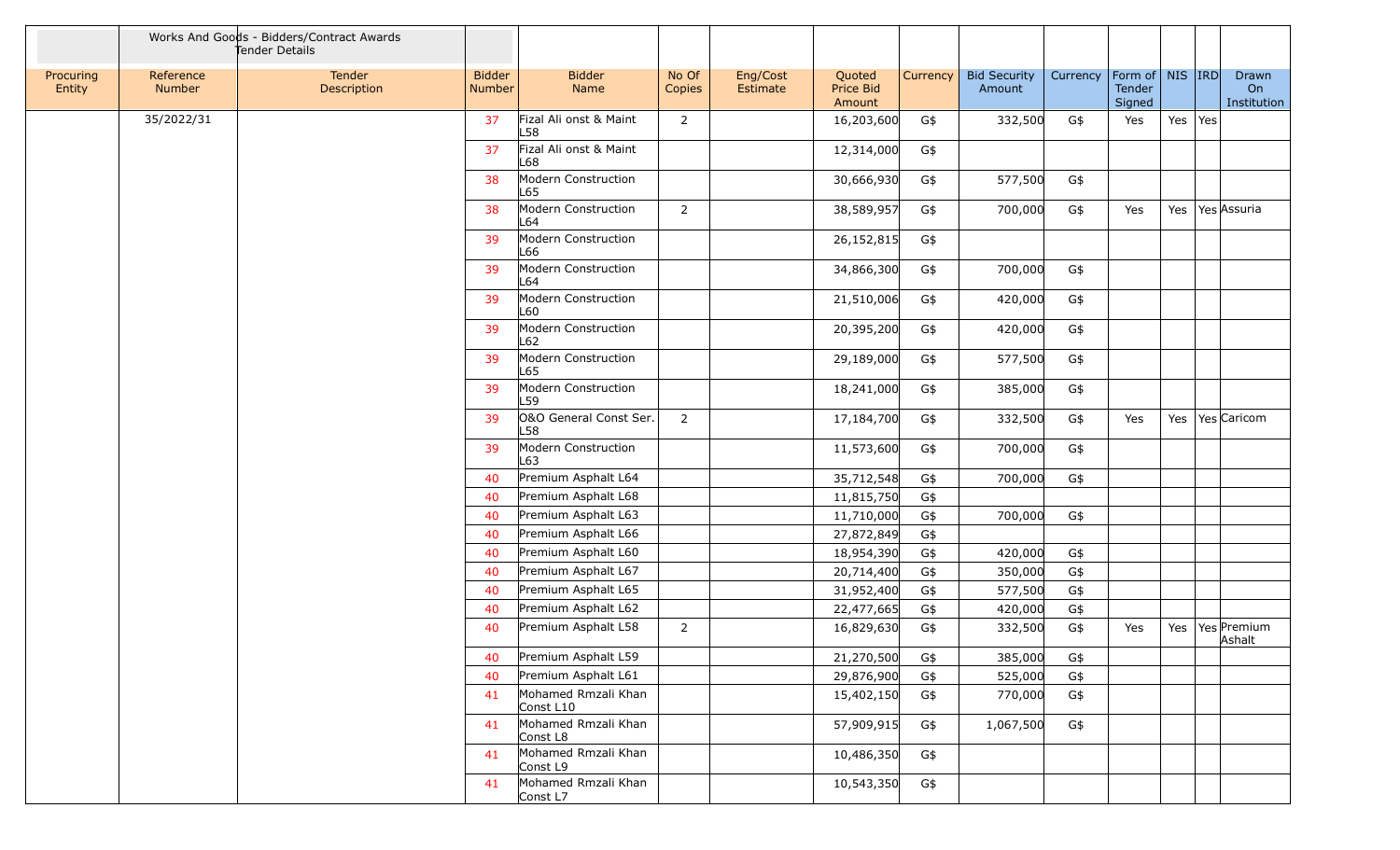|                     |                     | Works And Goods - Bidders/Contract Awards<br>Tender Details |                                |                                  |                 |                      |                               |          |                               |                                |                  |  |                            |
|---------------------|---------------------|-------------------------------------------------------------|--------------------------------|----------------------------------|-----------------|----------------------|-------------------------------|----------|-------------------------------|--------------------------------|------------------|--|----------------------------|
| Procuring<br>Entity | Reference<br>Number | Tender<br>Description                                       | <b>Bidder</b><br><b>Number</b> | <b>Bidder</b><br>Name            | No Of<br>Copies | Eng/Cost<br>Estimate | Quoted<br>Price Bid<br>Amount | Currency | <b>Bid Security</b><br>Amount | Currency   Form of   NIS   IRD | Tender<br>Signed |  | Drawn<br>On<br>Institution |
|                     | 35/2022/31          |                                                             | 41                             | Mohamed Rmzali Khan<br>Const L11 |                 |                      | 43,099,035                    | G\$      | 770,000                       | G\$                            |                  |  |                            |
|                     |                     |                                                             | 41                             | Mohamed Rmzali Khan<br>Const L6  |                 |                      | 66,690,278                    | G\$      | 1,217,500                     | G\$                            |                  |  |                            |
|                     |                     |                                                             | 41                             | Mohamed Rmzali Khan<br>Const L3  | $2^{\circ}$     |                      | 184,237,960                   | G\$      | 3,272,500                     | G\$                            | Yes              |  | Yes   Yes   Nafico         |
|                     |                     |                                                             | 42                             | KJ Persaud Const. Ser.<br>L11    |                 |                      | 41,618,010                    | G\$      | 770,000                       | G\$                            |                  |  |                            |
|                     |                     |                                                             | 42                             | KJ Persaud Const. Ser.<br>19     | $\overline{2}$  |                      | 9,993,900                     | G\$      |                               |                                | Yes              |  | Yes   Yes   Caricom        |
|                     |                     |                                                             | 43                             | T&R Construction L66             |                 |                      | 27,637,575                    | G\$      | 507,500                       | G\$                            |                  |  |                            |
|                     |                     |                                                             | 43                             | T&R Construction L63             |                 |                      | 11,353,700                    | G\$      | 700,000                       | G\$                            |                  |  |                            |
|                     |                     |                                                             | 43                             | T&R Construction L65             |                 |                      | 32,261,250                    | G\$      | 577,500                       | G\$                            |                  |  |                            |
|                     |                     |                                                             | 43                             | T&R Construction L62             |                 |                      | 22,836,765                    | G\$      | 420,000                       | G\$                            |                  |  |                            |
|                     |                     |                                                             | 43                             | T&R Construction L68             |                 |                      | 11,082,350                    | G\$      |                               |                                |                  |  |                            |
|                     |                     |                                                             | 43                             | T&R Construction L64             |                 |                      | 35,930,055                    | G\$      | 700,000                       | G\$                            |                  |  |                            |
|                     |                     |                                                             | 43                             | T&R Construction L67             |                 |                      | 21,673,700                    | G\$      | 350,000                       | G\$                            |                  |  |                            |
|                     |                     |                                                             | 43                             | T&R Construction L58             |                 |                      | 17,080,730                    | G\$      | 332,500                       | G\$                            | Yes              |  | Yes   Yes   Premier Ins    |
|                     |                     |                                                             | 43                             | T&R Construction L61             |                 |                      | 29,539,125                    | G\$      | 525,000                       | G\$                            |                  |  |                            |
|                     |                     |                                                             | 43                             | T&R Construction L59             |                 |                      | 19,645,500                    | G\$      | 385,000                       | G\$                            |                  |  |                            |
|                     |                     |                                                             | 43                             | T&R Construction L60             |                 |                      | 19,345,095                    | G\$      | 420,000                       | G\$                            |                  |  |                            |
|                     |                     |                                                             | 44                             | N&S Supp. & Const.<br>Ser. L62   |                 |                      | 23,270,677                    | G\$      | 420,000                       | G\$                            |                  |  |                            |
|                     |                     |                                                             | 44                             | N&S Supp. & Const.<br>Ser. L63   |                 |                      | 12,418,050                    | G\$      | 700,000                       | G\$                            |                  |  |                            |
|                     |                     |                                                             | 44                             | N&S Supp. & Const.<br>Ser. L64   |                 |                      | 39,141,165                    | G\$      | 700,000                       | G\$                            |                  |  |                            |
|                     |                     |                                                             | 44                             | N&S Supp. & Const.<br>Ser. L67   |                 |                      | 91,922,500                    | G\$      | 350,000                       | G\$                            |                  |  |                            |
|                     |                     |                                                             | 44                             | N&S Supp. & Const.<br>Ser. L61   |                 |                      | 29,158,132                    | G\$      | 525,000                       | G\$                            |                  |  |                            |
|                     |                     |                                                             | 44                             | N&S Supp. & Const.<br>Ser. L59   |                 |                      | 20,966,900                    | G\$      | 385,000                       | G\$                            |                  |  |                            |
|                     |                     |                                                             | 44                             | N&S Supp. & Const.<br>Ser. L66   |                 |                      | 28,440,720                    | G\$      | 507,500                       | G\$                            |                  |  |                            |
|                     |                     |                                                             | 44                             | N&S Supp. & Const.<br>Ser. L58   | $\overline{2}$  |                      | 18,533,900                    | G\$      | 332,500                       | G\$                            | Yes              |  | Yes   Yes Caricom          |
|                     |                     |                                                             | 45                             | Benchmark Construction<br>L61    |                 |                      | 31,619,805                    | G\$      | 525,000                       | G\$                            |                  |  |                            |
|                     |                     |                                                             | 45                             | Benchmark Construction<br>L60    |                 |                      | 27,168,800                    | G\$      | 420,000                       | G\$                            |                  |  |                            |
|                     |                     |                                                             | 45                             | Benchmark Construction<br>L62    |                 |                      | 26,839,418                    | G\$      | 420,000                       | G\$                            |                  |  |                            |
|                     |                     |                                                             | 45                             | Benchmark Construction<br>L59    |                 |                      | 22,798,000                    | G\$      | 385,000                       | G\$                            |                  |  |                            |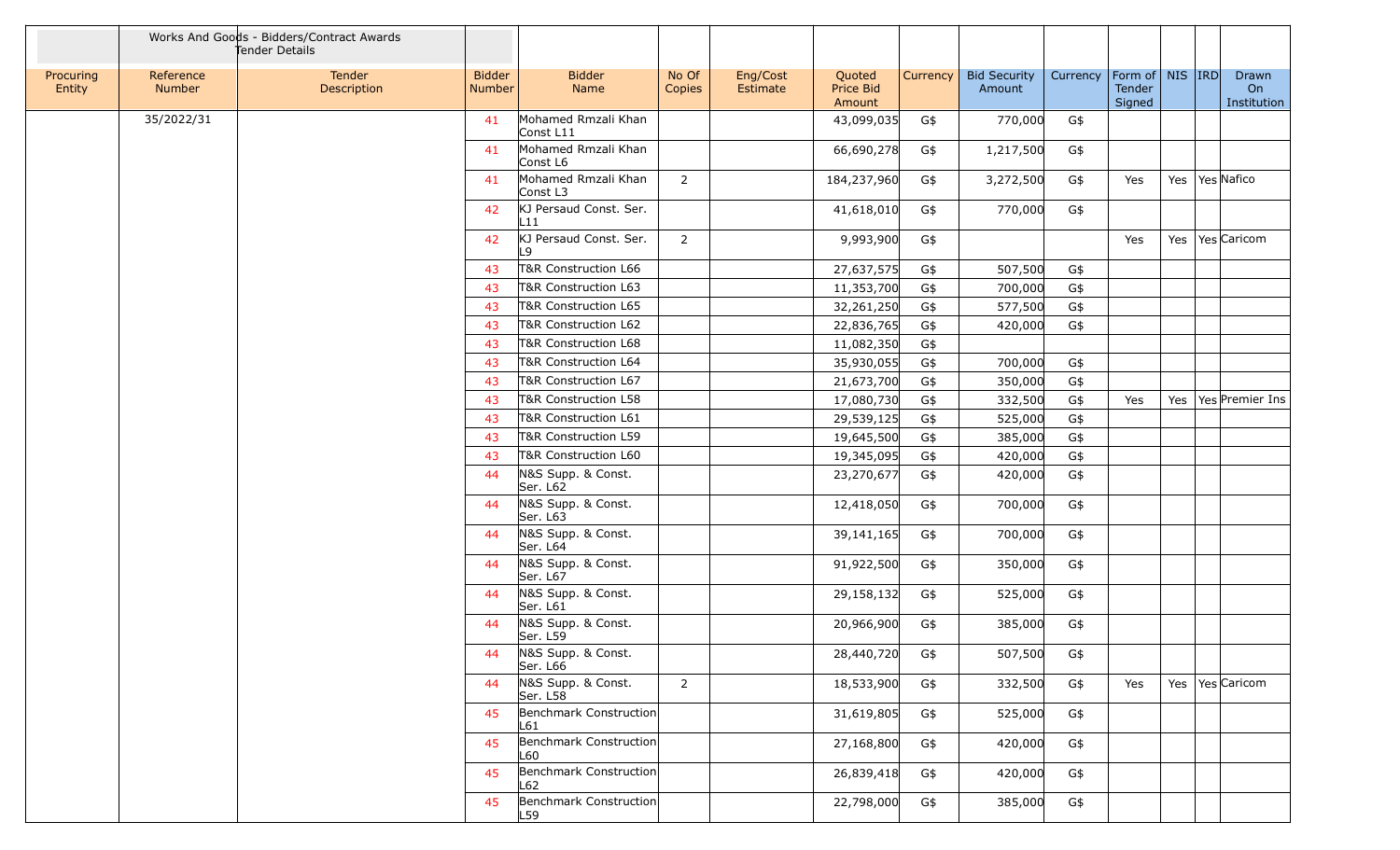|                     |                     | Works And Goods - Bidders/Contract Awards<br>Tender Details |                                |                                     |                 |                      |                               |                 |                               |          |                                         |         |                            |
|---------------------|---------------------|-------------------------------------------------------------|--------------------------------|-------------------------------------|-----------------|----------------------|-------------------------------|-----------------|-------------------------------|----------|-----------------------------------------|---------|----------------------------|
| Procuring<br>Entity | Reference<br>Number | Tender<br>Description                                       | <b>Bidder</b><br><b>Number</b> | <b>Bidder</b><br>Name               | No Of<br>Copies | Eng/Cost<br>Estimate | Quoted<br>Price Bid<br>Amount | <b>Currency</b> | <b>Bid Security</b><br>Amount | Currency | Form of   NIS   IRD<br>Tender<br>Signed |         | Drawn<br>On<br>Institution |
|                     | 35/2022/31          |                                                             | 45                             | Benchmark Construction<br>L58       | $\overline{2}$  |                      | 20,739,350                    | G\$             | 332,500                       | G\$      | Yes                                     |         | Yes   Yes   Premier Ins    |
|                     |                     |                                                             | 45                             | Benchmark Construction<br>L67       |                 |                      | 25,035,350                    | G\$             | 350,000                       | G\$      |                                         |         |                            |
|                     |                     |                                                             | 46                             | Js Guyana Inc L65                   |                 |                      | 38,308,715                    | G\$             | 577,500                       | G\$      |                                         |         |                            |
|                     |                     |                                                             | 46                             | Js Guyana Inc L61                   |                 |                      | 37,617,697                    | G\$             | 525,000                       | G\$      |                                         |         |                            |
|                     |                     |                                                             | 46                             | Js Guyana Inc L66                   | $\overline{2}$  |                      | 41,011,556                    | G\$             | 507,500                       | G\$      | Yes                                     | Yes Yes |                            |
|                     |                     |                                                             | 46                             | Js Guyana Inc L64                   |                 |                      | 45,711,298                    | G\$             | 700,000                       | G\$      |                                         |         |                            |
|                     |                     |                                                             | 47                             | M&B Construction L67                |                 |                      | 19,838,600                    | G\$             | 350,000                       | G\$      |                                         |         |                            |
|                     |                     |                                                             | 47                             | M&B Construction L64                |                 |                      | 38,982,930                    | G\$             | 700,000                       | G\$      |                                         |         |                            |
|                     |                     |                                                             | 47                             | M&B Construction L65                |                 |                      | 32,208,200                    | G\$             | 577,500                       | G\$      |                                         |         |                            |
|                     |                     |                                                             | 47                             | M&B Construction L59                |                 |                      | 21,948,000                    | G\$             | 385,000                       | G\$      |                                         |         |                            |
|                     |                     |                                                             | 47                             | M&B Construction L68                |                 |                      | 13,530,600                    | G\$             |                               |          |                                         |         |                            |
|                     |                     |                                                             | 47                             | M&B Construction L62                |                 |                      | 23,785,335                    | G\$             | 420,000                       | G\$      |                                         |         |                            |
|                     |                     |                                                             | 47                             | M&B Construction L66                |                 |                      | 28,881,090                    | G\$             | 507,500                       | G\$      |                                         |         |                            |
|                     |                     |                                                             | 47                             | M&B Construction L61                |                 |                      | 29,806,560                    | G\$             | 525,000                       | G\$      |                                         |         |                            |
|                     |                     |                                                             | 47                             | M&B Construction L63                |                 |                      | 12,869,300                    | G\$             | 700,000                       | G\$      |                                         |         |                            |
|                     |                     |                                                             | 47                             | M&B Construction L58                | $\overline{2}$  |                      | 18,792,600                    | G\$             | 332,500                       | G\$      | Yes                                     |         | Yes   Yes Caricom          |
|                     |                     |                                                             | 47                             | M&B Construction L60                |                 |                      | 23,823,070                    | G\$             | 420,000                       | G\$      |                                         |         |                            |
|                     |                     |                                                             | 48                             | KP Jagdeo General<br>Cnstrucion L65 |                 |                      | 31,146,550                    | G\$             | 577,500                       | G\$      |                                         |         |                            |
|                     |                     |                                                             | 48                             | KP Jagdeo General<br>Cnstrucion L64 |                 |                      | 35,143,763                    | G\$             | 700,000                       | G\$      |                                         |         |                            |
|                     |                     |                                                             | 48                             | KP Jagdeo General<br>Cnstrucion L66 |                 |                      | 27,468,623                    | G\$             | 507,500                       | G\$      |                                         |         |                            |
|                     |                     |                                                             | 48                             | KP Jagdeo General<br>Cnstrucion L68 |                 |                      | 11,670                        |                 |                               |          |                                         |         |                            |
|                     |                     |                                                             | 48                             | KP Jagdeo General<br>Cnstrucion L67 |                 |                      | 21,448,800                    | G\$             | 350,000                       | G\$      |                                         |         |                            |
|                     |                     |                                                             | 48                             | KP Jagdeo General<br>Cnstrucion L63 |                 |                      | 11,665,000                    | G\$             | 700,000                       | G\$      |                                         |         |                            |
|                     |                     |                                                             | 48                             | KP Jagdeo General<br>Cnstrucion L62 |                 |                      | 22,894,463                    | G\$             | 420,000                       | G\$      |                                         |         |                            |
|                     |                     |                                                             | 48                             | KP Jagdeo General<br>Cnstrucion L61 |                 |                      | 29,444,715                    | G\$             | 525,000                       | G\$      |                                         |         |                            |
|                     |                     |                                                             | 48                             | KP Jagdeo General<br>Cnstrucion L58 | $2^{\circ}$     |                      | 17,510,730                    | G\$             | 332,500                       | G\$      | Yes                                     |         | Yes   Yes   Premier Ins    |
|                     |                     |                                                             | 48                             | KP Jagdeo General<br>Cnstrucion L60 |                 |                      | 19,544,280                    | G\$             | 420,000                       | G\$      |                                         |         |                            |
|                     |                     |                                                             | 48                             | KP Jagdeo General<br>Cnstrucion L59 |                 |                      | 20,601,500                    | G\$             | 385,000                       | G\$      |                                         |         |                            |
|                     |                     |                                                             | 49                             | BS Narine & Son Inc L3              | $\overline{2}$  |                      | 174,528,585                   | G\$             | 3,272,500                     | G\$      | Yes                                     |         | Yes   Yes   Caricom        |
|                     |                     |                                                             | 49                             | BS Narine & Son Inc L6              |                 |                      | 64,831,038                    | G\$             | 1,217,500                     | G\$      |                                         |         |                            |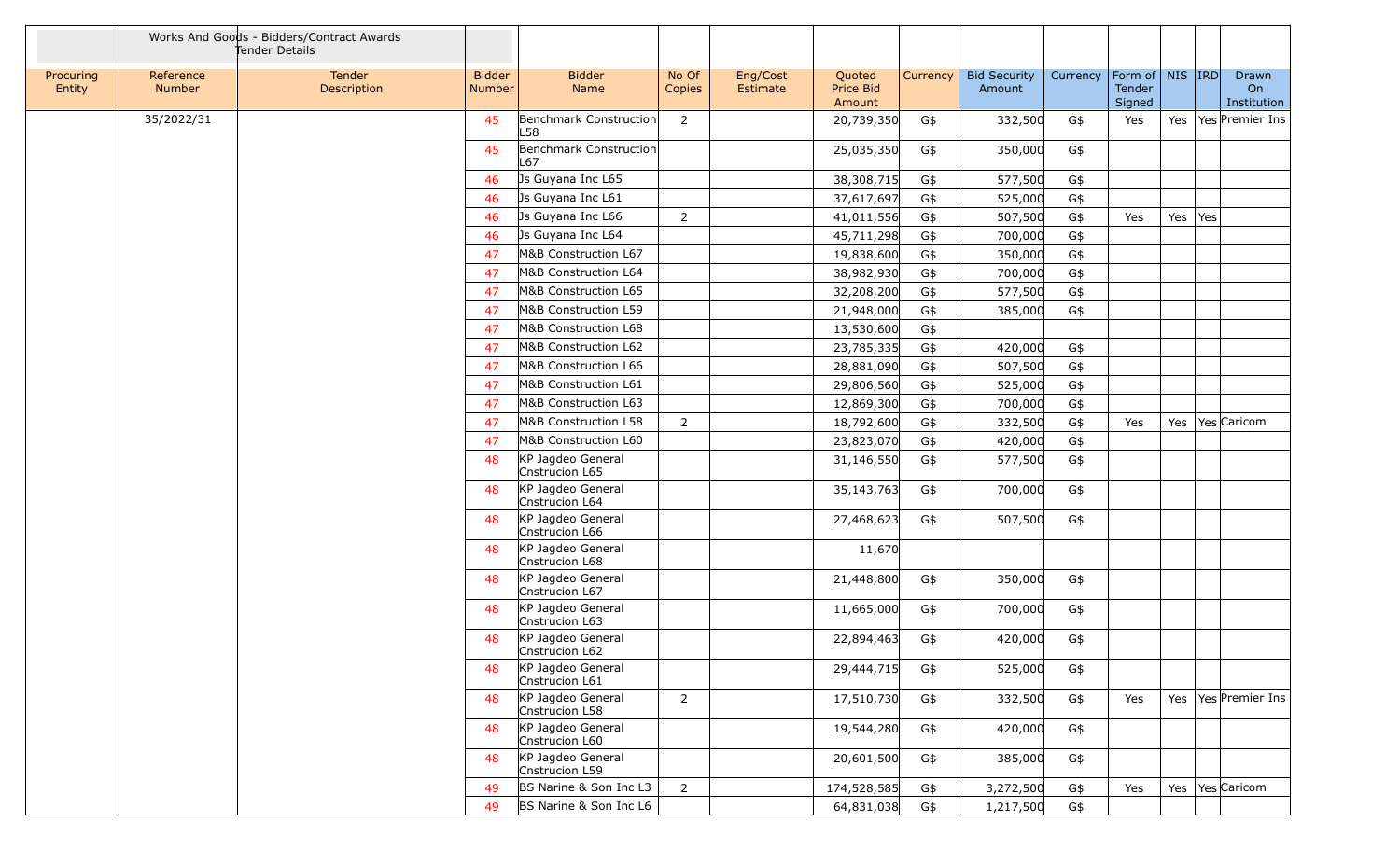|                     |                     | Works And Goods - Bidders/Contract Awards<br>Tender Details |                         |                                            |                 |                      |                                      |          |                               |          |                                         |                                     |                                  |
|---------------------|---------------------|-------------------------------------------------------------|-------------------------|--------------------------------------------|-----------------|----------------------|--------------------------------------|----------|-------------------------------|----------|-----------------------------------------|-------------------------------------|----------------------------------|
| Procuring<br>Entity | Reference<br>Number | Tender<br>Description                                       | <b>Bidder</b><br>Number | <b>Bidder</b><br>Name                      | No Of<br>Copies | Eng/Cost<br>Estimate | Quoted<br><b>Price Bid</b><br>Amount | Currency | <b>Bid Security</b><br>Amount | Currency | Form of   NIS   IRD<br>Tender<br>Signed |                                     | Drawn<br>On<br>Institution       |
|                     | 35/2022/31          |                                                             | 49                      | BS Narine & Son Inc L9                     |                 |                      | 10,640,000                           | G\$      |                               |          |                                         |                                     |                                  |
|                     |                     |                                                             | 49                      | BS Narine & Son Inc<br>L11                 |                 |                      | 40,534,536                           | G\$      |                               |          |                                         |                                     |                                  |
|                     |                     |                                                             | 49                      | BS Narine & Son Inc<br>L10                 |                 |                      | 14,805,680                           | G\$      | 770,000                       | G\$      |                                         |                                     |                                  |
|                     |                     |                                                             | 50                      | Technocon Invest.<br>Procu. Gen. Const. L6 |                 |                      | 63,685,598                           | G\$      | 1,217,500                     | G\$      |                                         |                                     |                                  |
|                     |                     |                                                             | 50                      | Technocon Invest.<br>Procu. Gen. Const. L3 | $\overline{2}$  |                      | 172,967,340                          | G\$      | 3,272,500                     | G\$      | Yes                                     |                                     | Yes Yes Assuria                  |
|                     |                     |                                                             | 51                      | Adamantium Holdings<br>∣3                  | $\overline{2}$  |                      | 209,192,833                          | G\$      | 3,272,500                     | G\$      | Yes                                     | Yes $\left  \text{Yes} \right $ GTM |                                  |
|                     |                     |                                                             | 51                      | Adamantium Holdings<br>L6                  |                 |                      | 84,000,000                           | G\$      | 1,217,500                     | G\$      |                                         |                                     |                                  |
|                     |                     |                                                             | 52                      | BML Arch & Eng L9                          |                 |                      |                                      |          |                               |          | No                                      |                                     | Yes   Yes FTP signed<br>not com  |
|                     |                     |                                                             | 52                      | BML Arch & Eng L8                          |                 |                      |                                      |          |                               |          | No                                      |                                     | Yes   Yes FTP Signeed<br>not com |
|                     |                     |                                                             | 52                      | BML Arch & Eng L68                         |                 | 12,952,544           | 14,812,000                           | G\$      |                               |          |                                         |                                     |                                  |
|                     |                     |                                                             | 52                      | BML Arch & Eng L59                         |                 | 20,016,400           | 25,103,100                           | G\$      | 385,000                       | G\$      |                                         |                                     |                                  |
|                     |                     |                                                             | 52                      | BML Arch & Eng L65                         |                 | 34,582,020           | 39,316,250                           | G\$      | 577,500                       | G\$      |                                         |                                     |                                  |
|                     |                     |                                                             | 52                      | BML Arch & Eng L66                         |                 | 29,008,329           | 36,869,900                           | G\$      | 507,500                       | G\$      |                                         |                                     |                                  |
|                     |                     |                                                             | 52                      | BML Arch & Eng L61                         |                 | 26,903,200           | 31,476,200                           | G\$      | 525,000                       | $G\$     |                                         |                                     |                                  |
|                     |                     |                                                             | 52                      | BML Arch & Eng L3                          | $\overline{2}$  | 186,277,350          |                                      |          | 3,272,500                     | G\$      | No                                      |                                     | Yes   Yes FTP Signed<br>not com. |
|                     |                     |                                                             | 52                      | BML Arch & Eng L6                          |                 | 86,801,954           |                                      |          |                               |          | No                                      |                                     | Yes   Yes FTP signed<br>not com. |
|                     |                     |                                                             | 52                      | BML Arch & Eng L64                         |                 | 39,940,037           | 48,281,079                           | G\$      | 700,000                       | G\$      |                                         |                                     |                                  |
|                     |                     |                                                             | 52                      | BML Arch & Eng L11                         |                 |                      |                                      |          |                               |          | No                                      |                                     | Yes   Yes FTP signed<br>not com. |
|                     |                     |                                                             | 52                      | BML Arch & Eng L63                         |                 | 12,844,170           | 14,368,900                           | G\$      | 700,000                       | $G\$     |                                         |                                     |                                  |
|                     |                     |                                                             | 52                      | BML Arch & Eng L58                         |                 | 18,844,720           | 21,198,000                           | G\$      | 332,500                       | G\$      | Yes                                     |                                     |                                  |
|                     |                     |                                                             | 52                      | BML Arch & Eng L67                         |                 | 20,008,595           | 26,317,360                           | G\$      | 350,000                       | G\$      |                                         |                                     |                                  |
|                     |                     |                                                             | 52                      | BML Arch & Eng L60                         |                 | 21,011,400           | 24,327,400                           | G\$      | 420,000                       | G\$      |                                         |                                     |                                  |
|                     |                     |                                                             | 52                      | BML Arch & Eng L10                         |                 |                      | 0                                    |          |                               |          | No                                      |                                     | Yes   Yes FTP signed<br>not com  |
|                     |                     |                                                             | 52                      | BML Arch & Eng L62                         |                 | 23,733,959           | 30,097,838                           | G\$      | 420,000                       | G\$      |                                         |                                     |                                  |
|                     |                     |                                                             | 53                      | Wildoats Civil Mech Eng<br>L6              | $\overline{2}$  |                      | 68,478,910                           | G\$      | 1,217,500                     | G\$      |                                         |                                     |                                  |
|                     |                     |                                                             | 53                      | Wildoats Civil Mech Eng<br>L9              |                 |                      | 10,739,000                           | G\$      |                               |          |                                         |                                     |                                  |
|                     |                     |                                                             | 54                      | TRL Lumberyard L10                         |                 |                      | 14,710,920                           | G\$      | 647,500                       | G\$      |                                         |                                     |                                  |
|                     |                     |                                                             | 54                      | TRL Lumberyard L9                          |                 |                      | 10,600,056                           | G\$      |                               |          |                                         |                                     |                                  |
|                     |                     |                                                             | 54                      | TRL Lumberyard L6                          | $\overline{2}$  |                      | 67,209,209                           | G\$      | 595,000                       | G\$      | Yes                                     |                                     | Yes   Yes   Caricom              |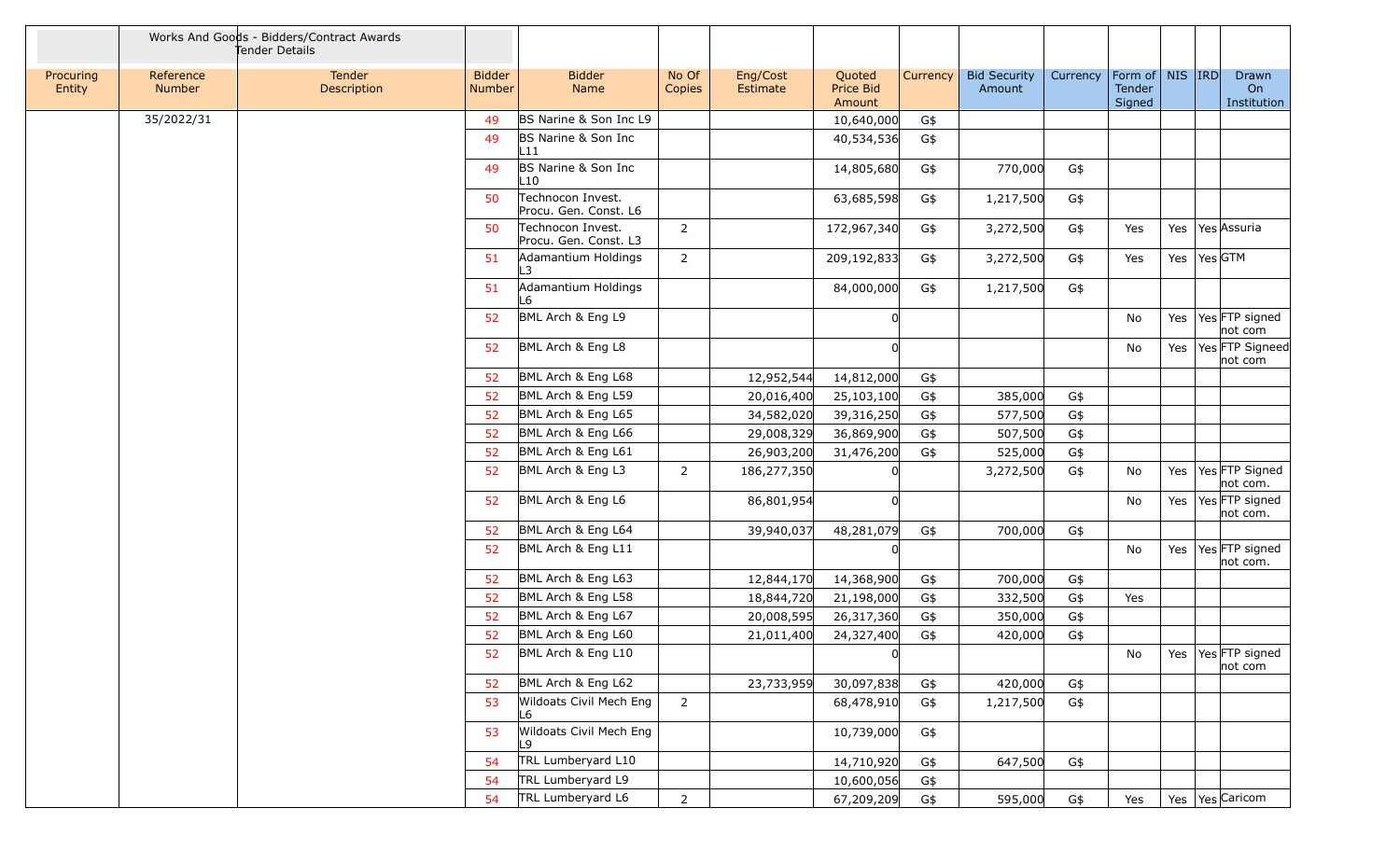|                     |                     | Works And Goods - Bidders/Contract Awards<br>Tender Details |                                |                                    |                 |                      |                               |          |                               |          |                                         |     |                                       |
|---------------------|---------------------|-------------------------------------------------------------|--------------------------------|------------------------------------|-----------------|----------------------|-------------------------------|----------|-------------------------------|----------|-----------------------------------------|-----|---------------------------------------|
| Procuring<br>Entity | Reference<br>Number | Tender<br>Description                                       | <b>Bidder</b><br><b>Number</b> | <b>Bidder</b><br>Name              | No Of<br>Copies | Eng/Cost<br>Estimate | Quoted<br>Price Bid<br>Amount | Currency | <b>Bid Security</b><br>Amount | Currency | Form of   NIS   IRD<br>Tender<br>Signed |     | Drawn<br>On<br>Institution            |
|                     | 35/2022/31          |                                                             | 54                             | TRL Lumberyard L8                  |                 |                      | 58,871,505                    | G\$      | 892,500                       | G\$      |                                         |     |                                       |
|                     |                     |                                                             |                                | 421                                |                 |                      | ŋ                             |          |                               |          |                                         |     |                                       |
|                     | 36/2022/31          | Miscellaneous Roads, Region 3 (Phase<br>$ 2)$ Lots -12-36   | 1                              | Royalti Enterprise L28             |                 |                      | 16,197,400                    | G\$      | 280,000                       | G\$      |                                         |     |                                       |
|                     |                     |                                                             | 1                              | Royalti Enterprise L22             | $2^{\circ}$     | $\Omega$             | 15,371,050                    | G\$      | 269,596                       | G\$      | Yes                                     |     | No Yes Diamond<br>Ins., NIS<br>Letter |
|                     |                     |                                                             | -1                             | Royalti Enterprise L31             |                 |                      | 24,470,080                    | G\$      | 385,000                       | G\$      |                                         |     |                                       |
|                     |                     |                                                             | -1                             | Royalti Enterprise L32             |                 |                      | 24,882,068                    | G\$      | 385,000                       | G\$      |                                         |     |                                       |
|                     |                     |                                                             | 2                              | Golden Arrow<br>Developers Inc L31 | $\overline{2}$  |                      | 21,988,680                    | G\$      | 385,000                       | G\$      | Yes                                     |     | Yes   Yes Assuria                     |
|                     |                     |                                                             | 3                              | J. Hussain's Const &<br>Sup. L18   | $2^{\circ}$     |                      | 18,664,000                    | G\$      | 332,500                       | G\$      | Yes                                     |     | Yes   Yes Assuria                     |
|                     |                     |                                                             | 3                              | J. Hussain's Const &<br>Sup. L26   |                 |                      | 22,901,000                    | G\$      | 423,013                       | G\$      |                                         |     |                                       |
|                     |                     |                                                             | 3                              | J. Hussain's Const &<br>Sup. L28   |                 |                      | 15,470,600                    | G\$      | 280,000                       | G\$      |                                         |     |                                       |
|                     |                     |                                                             | 3                              | J. Hussain's Const &<br>Sup. L22   |                 |                      | 14,037,500                    | G\$      | 269,596                       | G\$      |                                         |     |                                       |
|                     |                     |                                                             | 3                              | J. Hussain's Const &<br>Sup. L36   |                 |                      | 17,519,040                    | G\$      | 332,500                       | G\$      | Yes                                     | Yes |                                       |
|                     |                     |                                                             | 3                              | J. Hussain's Const &<br>Sup. L30   |                 |                      | 13,398,400                    | G\$      |                               |          |                                         |     |                                       |
|                     |                     |                                                             | 3                              | J. Hussain's Const &<br>Sup. L29   |                 |                      | 10,665,200                    | G\$      |                               |          |                                         |     |                                       |
|                     |                     |                                                             | $\overline{4}$                 | Rambarran Construction<br>L35      |                 |                      | 0l                            |          | 1,137,500                     | G\$      |                                         |     |                                       |
|                     |                     |                                                             | $\overline{4}$                 | Rambarran Construction<br>L25      |                 |                      | U                             |          | 447,078                       | G\$      | No                                      |     |                                       |
|                     |                     |                                                             | $\overline{4}$                 | Rambarran Construction<br>L36      |                 |                      |                               |          | 332,500                       | G\$      |                                         |     |                                       |
|                     |                     |                                                             | $\overline{4}$                 | Rambarran Construction<br>L34      |                 |                      | ΩI                            |          | 1,137,500                     | G\$      |                                         |     |                                       |
|                     |                     |                                                             | $\overline{\mathcal{A}}$       | Rambarran Construction<br>L33      |                 |                      | 0l                            |          | 542,500                       | G\$      |                                         |     |                                       |
|                     |                     |                                                             | $\overline{\mathcal{A}}$       | Rambarran Construction<br>L31      |                 |                      | 19,625,970                    | G\$      | 385,000                       | G\$      |                                         |     |                                       |
|                     |                     |                                                             | $\overline{4}$                 | Rambarran Construction<br>L32      |                 |                      | 21,790,200                    | G\$      | 385,000                       | G\$      |                                         |     |                                       |
|                     |                     |                                                             | $\overline{4}$                 | Rambarran Construction<br>L30      |                 |                      | 13,932,200                    | G\$      |                               |          |                                         |     |                                       |
|                     |                     |                                                             | $\overline{4}$                 | Rambarran Construction<br>L27      |                 |                      | 0l                            |          | 647,500                       | G\$      | No                                      |     |                                       |
|                     |                     |                                                             | $\overline{4}$                 | Rambarran Construction<br>L26      |                 |                      | ∩                             |          | 423,013                       | G\$      | No                                      |     |                                       |
|                     |                     |                                                             | $\overline{4}$                 | Rambarran Construction<br>L29      |                 |                      | 10,690,310                    | G\$      |                               |          |                                         |     |                                       |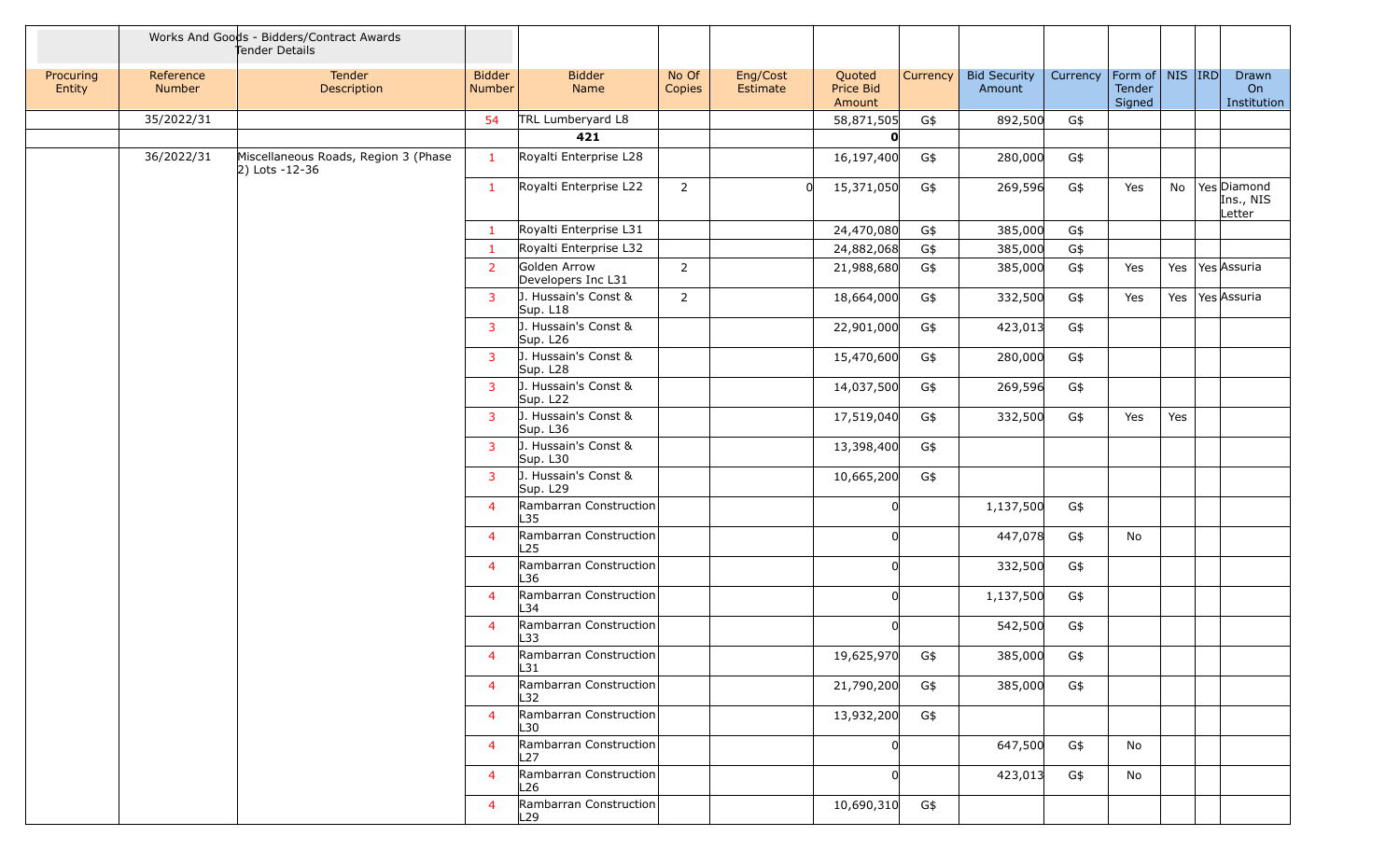|                     |                     | Works And Goods - Bidders/Contract Awards<br>Tender Details |                                |                                                                   |                 |                      |                               |                 |                               |          |                                         |  |                                       |
|---------------------|---------------------|-------------------------------------------------------------|--------------------------------|-------------------------------------------------------------------|-----------------|----------------------|-------------------------------|-----------------|-------------------------------|----------|-----------------------------------------|--|---------------------------------------|
| Procuring<br>Entity | Reference<br>Number | Tender<br>Description                                       | <b>Bidder</b><br><b>Number</b> | <b>Bidder</b><br>Name                                             | No Of<br>Copies | Eng/Cost<br>Estimate | Quoted<br>Price Bid<br>Amount | <b>Currency</b> | <b>Bid Security</b><br>Amount | Currency | Form of   NIS   IRD<br>Tender<br>Signed |  | Drawn<br>On<br>Institution            |
|                     | 36/2022/31          |                                                             | $\overline{4}$                 | Rambarran Construction<br>L24                                     |                 |                      | O                             |                 | 854,317                       | G\$      | No                                      |  |                                       |
|                     |                     |                                                             | 4                              | Rambarran Construction<br>L <sub>16</sub>                         |                 |                      | 752,500                       | G\$             |                               |          | Yes                                     |  |                                       |
|                     |                     |                                                             | 4                              | Rambarran Construction<br>L15                                     |                 |                      | 14,247,200                    | G\$             | 262,500                       | G\$      | Yes                                     |  |                                       |
|                     |                     |                                                             | $\overline{4}$                 | Rambarran Construction<br>L13                                     |                 |                      |                               |                 | 1,487,500                     | G\$      |                                         |  |                                       |
|                     |                     |                                                             | 4                              | Rambarran Construction<br>L14                                     |                 |                      | 497,580                       | G\$             |                               |          | Yes                                     |  |                                       |
|                     |                     |                                                             | 4                              | Rambarran Construction<br>L12                                     | $\overline{2}$  |                      |                               | G\$             | 1,400,000                     | G\$      | No                                      |  | Yes   Yes FTP Not<br>com.,<br>Caricom |
|                     |                     |                                                             | $\overline{4}$                 | Rambarran Construction<br>L21                                     |                 |                      | U                             |                 | 542,500                       | G\$      | No                                      |  |                                       |
|                     |                     |                                                             | 4                              | Rambarran Construction<br>L <sub>22</sub>                         |                 |                      |                               |                 | 269,596                       | G\$      | No                                      |  |                                       |
|                     |                     |                                                             | 4                              | Rambarran Construction<br>L <sub>28</sub>                         |                 |                      | 14,478,300                    | G\$             | 280,000                       | G\$      |                                         |  |                                       |
|                     |                     |                                                             | 4                              | Rambarran Construction<br>L <sub>20</sub>                         |                 |                      |                               |                 | 490,000                       | G\$      | No                                      |  |                                       |
|                     |                     |                                                             | 4                              | Rambarran Construction<br>L23                                     |                 |                      |                               |                 | 595,137                       | G\$      | No                                      |  |                                       |
|                     |                     |                                                             | 4                              | Rambarran Construction<br>L <sub>18</sub>                         |                 |                      | 18,238,200                    | G\$             | 332,500                       | G\$      |                                         |  |                                       |
|                     |                     |                                                             | 4                              | Rambarran Construction<br>L17                                     |                 |                      | n                             |                 | 1,015,000                     | G\$      |                                         |  |                                       |
|                     |                     |                                                             | $\overline{4}$                 | Rambarran Construction<br>L19                                     |                 |                      |                               |                 | 613,314                       | G\$      | No                                      |  |                                       |
|                     |                     |                                                             | 5                              | Mohammad Fawaaz<br>Bacchus Const & Trans.<br>Ser. L <sub>27</sub> |                 |                      | 34,095,705                    | G\$             | 647,500                       | G\$      |                                         |  |                                       |
|                     |                     |                                                             | 5                              | Mohammad Fawaaz<br>Bacchus Const & Trans.<br>Ser. L26             |                 |                      | 24,009,020                    | G\$             | 423,013                       | G\$      |                                         |  |                                       |
|                     |                     |                                                             | 5                              | Mohammad Fawaaz<br>Bacchus Const & Trans.<br>Ser. L25             |                 |                      | 25,122,520                    | G\$             | 447,078                       | G\$      |                                         |  |                                       |
|                     |                     |                                                             | 5                              | Mohammad Fawaaz<br>Bacchus Const & Trans.<br>Ser. L24             |                 |                      | 47,980,000                    | G\$             | 854,317                       | G\$      |                                         |  |                                       |
|                     |                     |                                                             | 5.                             | Mohammad Fawaaz<br>Bacchus Const & Trans.<br>Ser. L23             |                 |                      | 33,916,700                    | G\$             | 595,137                       | G\$      |                                         |  |                                       |
|                     |                     |                                                             | 5                              | Mohammad Fawaaz<br>Bacchus Const & Trans.<br>Ser. L22             |                 |                      | 15,024,500                    | G\$             | 269,596                       | G\$      |                                         |  |                                       |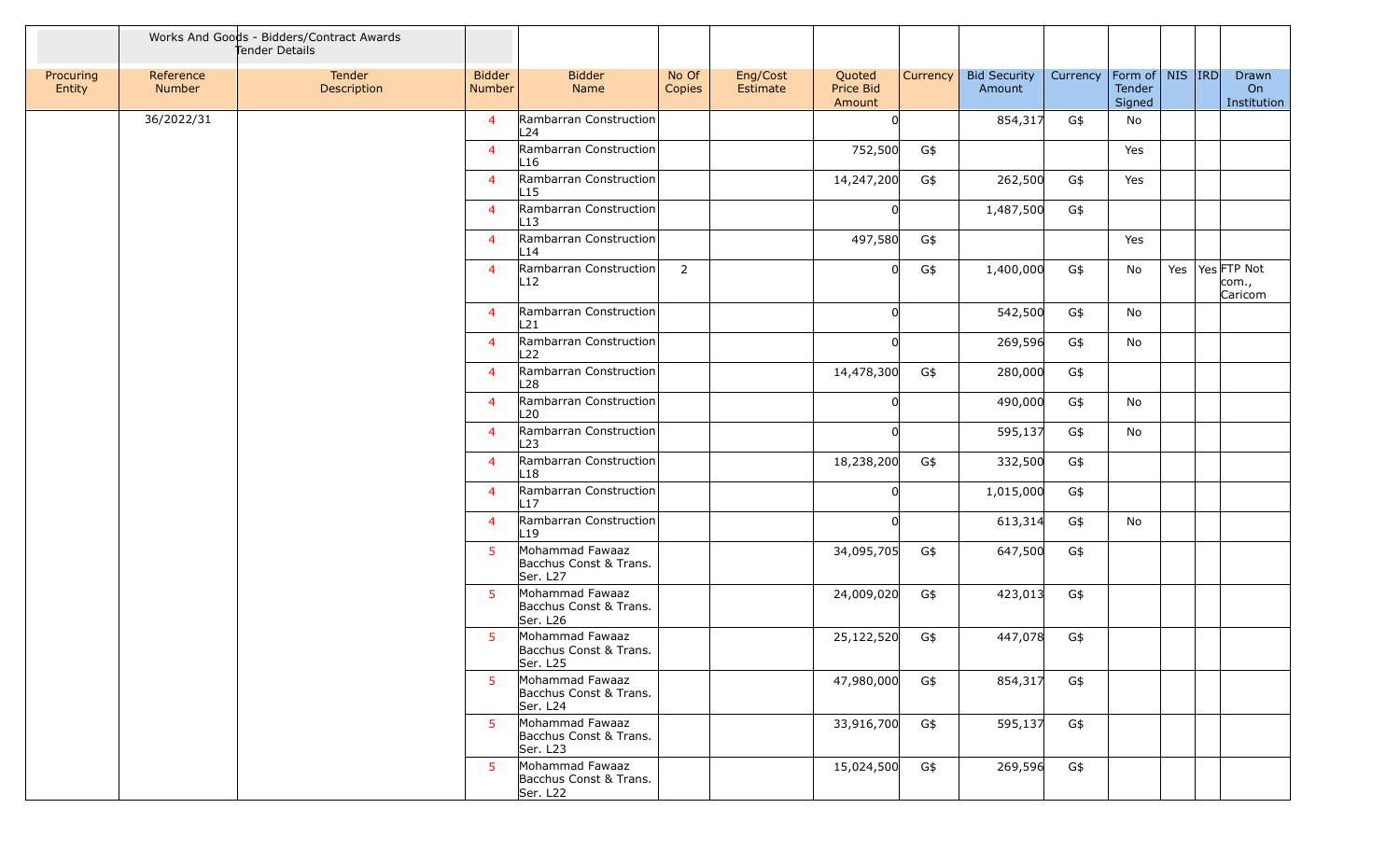|                     |                     | Works And Goods - Bidders/Contract Awards<br>Tender Details |                                |                                                       |                 |                      |                               |          |                               |          |                                         |  |                            |
|---------------------|---------------------|-------------------------------------------------------------|--------------------------------|-------------------------------------------------------|-----------------|----------------------|-------------------------------|----------|-------------------------------|----------|-----------------------------------------|--|----------------------------|
| Procuring<br>Entity | Reference<br>Number | Tender<br>Description                                       | <b>Bidder</b><br><b>Number</b> | <b>Bidder</b><br>Name                                 | No Of<br>Copies | Eng/Cost<br>Estimate | Quoted<br>Price Bid<br>Amount | Currency | <b>Bid Security</b><br>Amount | Currency | Form of   NIS   IRD<br>Tender<br>Signed |  | Drawn<br>On<br>Institution |
|                     | 36/2022/31          |                                                             | 5                              | Mohammad Fawaaz<br>Bacchus Const & Trans.<br>Ser. L21 |                 |                      | 30,870,300                    | G\$      | 542,500                       | G\$      |                                         |  |                            |
|                     |                     |                                                             | 5                              | Mohammad Fawaaz<br>Bacchus Const & Trans.<br>Ser. L20 |                 |                      | 27,951,840                    | G\$      | 490,000                       | G\$      |                                         |  |                            |
|                     |                     |                                                             | 5                              | Mohammad Fawaaz<br>Bacchus Const & Trans.<br>Ser. L19 |                 |                      | 34,313,000                    | G\$      | 613,314                       | G\$      |                                         |  |                            |
|                     |                     |                                                             | 5                              | Mohammad Fawaaz<br>Bacchus Const & Trans.<br>Ser. L18 |                 |                      | 18,955,500                    | G\$      | 332,500                       | G\$      |                                         |  |                            |
|                     |                     |                                                             | 5                              | Mohammad Fawaaz<br>Bacchus Const & Trans.<br>Ser. L16 | $\overline{2}$  |                      | 42,801,355                    | G\$      | 752,500                       | G\$      | Yes                                     |  | Yes   Yes   Nafico         |
|                     |                     |                                                             | 5                              | Mohammad Fawaaz<br>Bacchus Const & Trans.<br>Ser. L17 |                 |                      | 64,546,860                    | G\$      | 1,015,000                     | G\$      |                                         |  |                            |
|                     |                     |                                                             | 6                              | TVS Eng. Cont. & Const.<br>Est. L31                   | $\mathbf{0}$    |                      | U                             | G\$      | 38,500                        | G\$      |                                         |  |                            |
|                     |                     |                                                             | 6                              | TVS Eng. Cont. & Const.<br>Est. L29                   | $\overline{2}$  |                      | 10,856,100                    | G\$      |                               |          |                                         |  |                            |
|                     |                     |                                                             | 6                              | TVS Eng. Cont. & Const.<br>Est. L33                   |                 |                      | 20,356,800                    | G\$      |                               |          |                                         |  |                            |
|                     |                     |                                                             | 6                              | TVS Eng. Cont. & Const.<br>Est. L30                   |                 |                      | 21,870,345                    | G\$      |                               |          |                                         |  |                            |
|                     |                     |                                                             | 6                              | TVS Eng. Cont. & Const.<br>Est. L32                   |                 |                      | 30,852,600                    | G\$      |                               |          |                                         |  |                            |
|                     |                     |                                                             | $\overline{7}$                 | R. Maraj General<br>Contracting L27                   |                 |                      | 35,611,275                    | G\$      | 647,500                       | G\$      | Yes                                     |  | Yes   Yes   Caricom        |
|                     |                     |                                                             | $\overline{7}$                 | R. Maraj General<br>Contracting L26                   |                 |                      | 22,290,600                    | G\$      | 423,013                       | G\$      |                                         |  |                            |
|                     |                     |                                                             | $\overline{7}$                 | R. Maraj General<br>ContractingL23                    |                 |                      | 32,195,000                    | G\$      | 595,137                       | G\$      |                                         |  |                            |
|                     |                     |                                                             | 7                              | R. Maraj General<br>ContractingL20                    |                 |                      | 27,183,660                    | G\$      | 490,000                       | G\$      |                                         |  |                            |
|                     |                     |                                                             | $\overline{z}$                 | R. Maraj General<br>Contracting L19                   |                 |                      | 33,270,500                    | G\$      | 613,314                       | G\$      |                                         |  |                            |
|                     |                     |                                                             | $\overline{7}$                 | R. Maraj General<br>ContractingL25                    |                 |                      | 23,162,600                    | G\$      | 447,078                       | G\$      |                                         |  |                            |
|                     |                     |                                                             | $\overline{7}$                 | R. Maraj General<br>ContractingL18                    | $\mathbf{1}$    |                      | 17,742,500                    | G\$      | 332,500                       | G\$      | Yes                                     |  | Yes   Yes   Caricom        |
|                     |                     |                                                             | $\overline{7}$                 | R. Maraj General<br>Contracting L24                   |                 |                      | 45,568,000                    | G\$      | 854,317                       | G\$      |                                         |  |                            |
|                     |                     |                                                             | $\overline{7}$                 | R. Maraj General<br>ContractingL22                    |                 |                      | 13,609,000                    | G\$      | 269,596                       | G\$      |                                         |  |                            |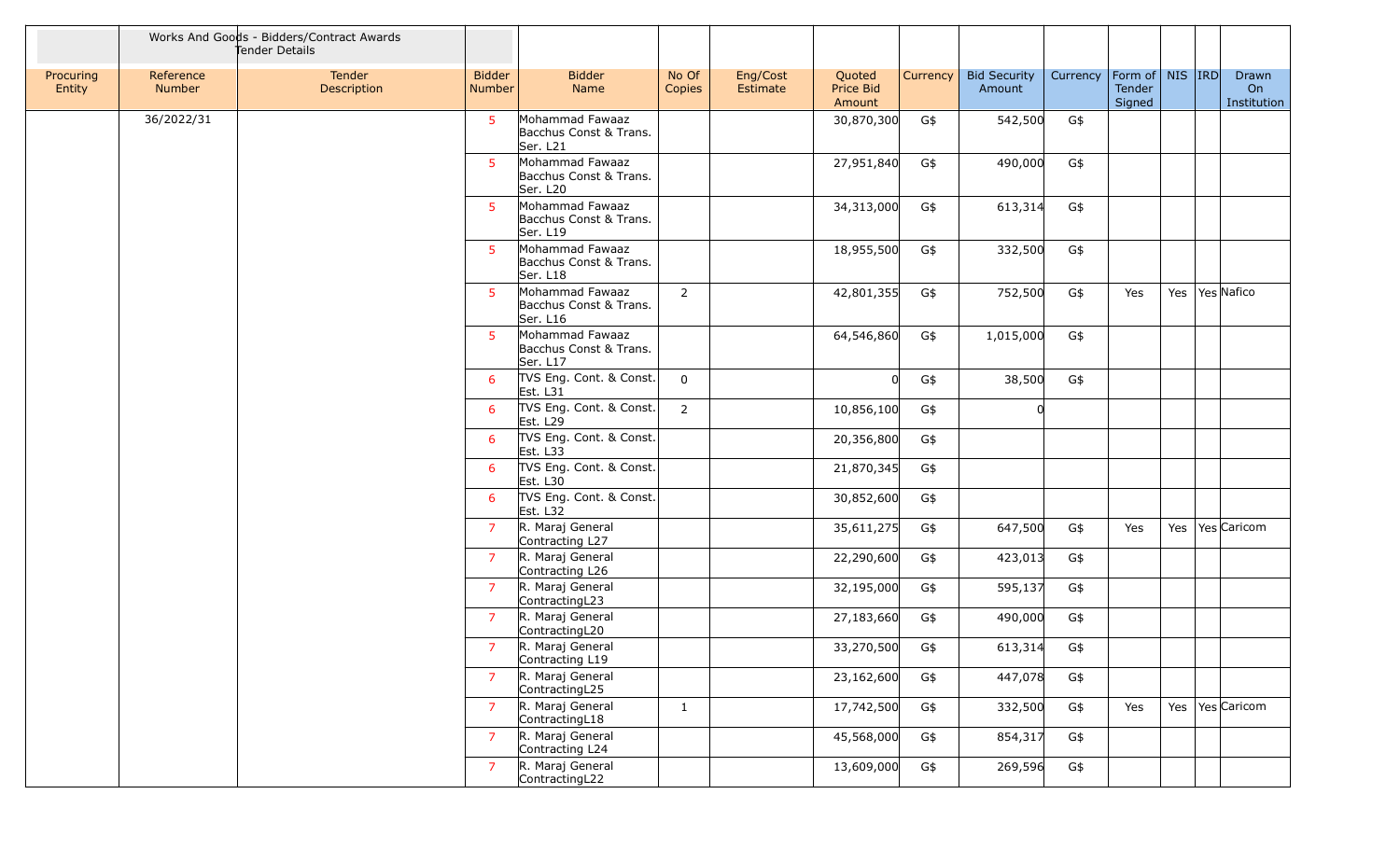|                     |                     | Works And Goods - Bidders/Contract Awards<br>Tender Details |                                |                                                  |                 |                      |                               |          |                               |          |                                         |  |                                               |
|---------------------|---------------------|-------------------------------------------------------------|--------------------------------|--------------------------------------------------|-----------------|----------------------|-------------------------------|----------|-------------------------------|----------|-----------------------------------------|--|-----------------------------------------------|
| Procuring<br>Entity | Reference<br>Number | Tender<br>Description                                       | <b>Bidder</b><br><b>Number</b> | <b>Bidder</b><br>Name                            | No Of<br>Copies | Eng/Cost<br>Estimate | Quoted<br>Price Bid<br>Amount | Currency | <b>Bid Security</b><br>Amount | Currency | Form of   NIS   IRD<br>Tender<br>Signed |  | Drawn<br>On<br>Institution                    |
|                     | 36/2022/31          |                                                             | $\overline{7}$                 | R. Maraj General<br>ContractingL21               |                 |                      | 27,721,600                    | G\$      | 542,500                       | G\$      |                                         |  | Bid Sec<br>submitted<br>L16-28 &<br>$31 - 36$ |
|                     |                     |                                                             | 8                              | JSB Investment Inc L25                           |                 |                      | 18,709,900                    | G\$      | 447,078                       | G\$      |                                         |  |                                               |
|                     |                     |                                                             | 8                              | JSB Investment Inc L35                           |                 |                      | 61,735,000                    | G\$      | 1,137,500                     | G\$      |                                         |  |                                               |
|                     |                     |                                                             | 8                              | <b>JSB Investment Inc L24</b>                    |                 |                      | 43,355,300                    | G\$      | 854,317                       | G\$      |                                         |  |                                               |
|                     |                     |                                                             | 8                              | JSB Investment Inc L17                           |                 |                      | 52,635,387                    | G\$      | 1,015,000                     |          |                                         |  |                                               |
|                     |                     |                                                             | 8                              | JSB Investment Inc L34                           |                 |                      | 58,272,385                    | G\$      | 1,137,500                     | G\$      |                                         |  |                                               |
|                     |                     |                                                             | 8                              | JSB Investment Inc L22                           |                 |                      | 13,043,850                    | G\$      | 269,596                       | G\$      |                                         |  |                                               |
|                     |                     |                                                             | 8                              | <b>JSB Investment Inc L23</b>                    |                 |                      | 29,705,000                    | G\$      | 595,137                       | G\$      |                                         |  |                                               |
|                     |                     |                                                             | 8                              | JSB Investment Inc L21                           |                 |                      | 27,910,000                    | G\$      | 542,500                       | G\$      |                                         |  |                                               |
|                     |                     |                                                             | 8                              | JSB Investment Inc L12                           | $\mathbf{1}$    |                      | 74,256,700                    | G\$      | 1,400,000                     | G\$      | Yes                                     |  | Yes   Yes   Diamond<br>Ins                    |
|                     |                     |                                                             | 8                              | JSB Investment Inc L16                           |                 |                      | 39,662,112                    | G\$      | 752,500                       | G\$      |                                         |  |                                               |
|                     |                     |                                                             | 8                              | JSB Investment Inc L12<br>JSB Investment Inc L13 |                 |                      | 80,361,970                    | G\$      | 1,487,500                     | G\$      |                                         |  |                                               |
|                     |                     |                                                             | $\mathsf{q}$                   | Broadway Engineering &<br>Consultant L31         |                 |                      | 24,470,880                    | G\$      |                               | G\$      |                                         |  |                                               |
|                     |                     |                                                             | 9                              | Broadway Engineering &<br>Consultant L25         |                 |                      | 25,517,024                    | G\$      | 447,078                       | G\$      |                                         |  |                                               |
|                     |                     |                                                             | 9                              | Broadway Engineering &<br>Consultant L24         |                 |                      | 48,671,656                    | G\$      | 854,317                       | G\$      |                                         |  |                                               |
|                     |                     |                                                             | 9                              | Broadway Engineering &<br>Consultant L22         |                 |                      | 15,371,050                    | G\$      | 269,596                       | G\$      |                                         |  |                                               |
|                     |                     |                                                             | 9                              | Broadway Engineering &<br>Consultant L20         |                 |                      | 27,908,790                    | G\$      | 490,000                       | G\$      |                                         |  |                                               |
|                     |                     |                                                             | 9                              | Broadway Engineering &<br>Consultant L19         | $\overline{2}$  |                      | 34,963,620                    | G\$      | 613,314                       | G\$      |                                         |  |                                               |
|                     |                     |                                                             | $\mathsf{q}$                   | Broadway Engineering &<br>Consultant L23         |                 |                      | 33,970,532                    | G\$      | 595,137                       | G\$      |                                         |  |                                               |
|                     |                     |                                                             | 9                              | Broadway Engineering &<br>Consultant L18         |                 |                      | 20,618,680                    | G\$      | 332,500                       | G\$      |                                         |  |                                               |
|                     |                     |                                                             | $\mathbf{Q}$                   | Broadway Engineering &<br>Consultant L27         |                 |                      | 36,891,380                    | G\$      | 647,500                       | G\$      |                                         |  |                                               |
|                     |                     |                                                             | 9                              | Broadway Engineering &<br>Consultant L26         |                 |                      | 24,160,624                    | G\$      | 423,013                       | G\$      |                                         |  |                                               |
|                     |                     |                                                             | 9                              | Broadway Engineering &<br>Consultant L17         |                 |                      | 57,664,905                    | G\$      | 1,015,000                     | G\$      |                                         |  |                                               |
|                     |                     |                                                             | 9                              | Broadway Engineering &<br>Consultant L21         |                 |                      | 30,962,200                    | G\$      | 542,500                       | G\$      |                                         |  |                                               |
|                     |                     |                                                             | $\mathsf{q}$                   | Broadway Engineering &<br>Consultant L16         | $\overline{2}$  |                      | 45,117,028                    | G\$      | 752,500                       | G\$      | Yes                                     |  | Yes   Yes Diamond                             |
|                     |                     |                                                             | 9                              | Broadway Engineering &<br>Consultant 32          |                 |                      | 26,882,068                    | G\$      |                               | G\$      |                                         |  |                                               |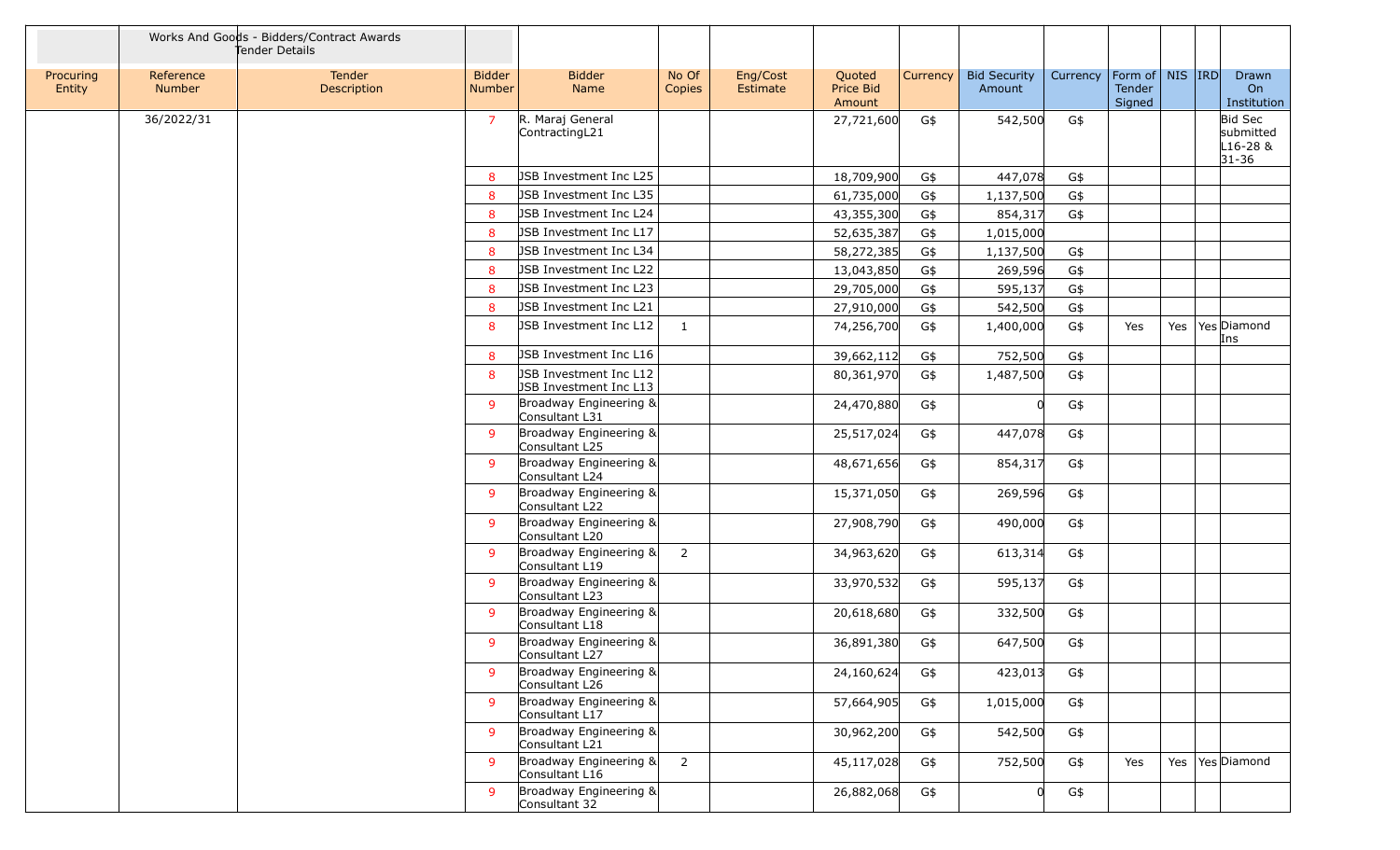|                     |                     | Works And Goods - Bidders/Contract Awards<br>Tender Details |                                |                                          |                 |                      |                               |          |                               |          |                                         |  |                            |
|---------------------|---------------------|-------------------------------------------------------------|--------------------------------|------------------------------------------|-----------------|----------------------|-------------------------------|----------|-------------------------------|----------|-----------------------------------------|--|----------------------------|
| Procuring<br>Entity | Reference<br>Number | Tender<br>Description                                       | <b>Bidder</b><br><b>Number</b> | <b>Bidder</b><br>Name                    | No Of<br>Copies | Eng/Cost<br>Estimate | Quoted<br>Price Bid<br>Amount | Currency | <b>Bid Security</b><br>Amount | Currency | Form of   NIS   IRD<br>Tender<br>Signed |  | Drawn<br>On<br>Institution |
|                     | 36/2022/31          |                                                             | 9                              | Broadway Engineering &<br>Consultant L28 |                 |                      | 16,197,400                    | G\$      | 280,000                       | G\$      |                                         |  |                            |
|                     |                     |                                                             | 9                              | Broadway Engineering &<br>Consultant L33 |                 |                      | 26,633,570                    | G\$      |                               |          |                                         |  |                            |
|                     |                     |                                                             | 10                             | Navin & Sons<br>Construction L36         | $\mathbf 0$     |                      | 15,523,830                    | G\$      | 332,500                       | G\$      |                                         |  |                            |
|                     |                     |                                                             | 10                             | Navin & Sons<br>Construction L35         |                 |                      | 60,250,000                    | G\$      | 1,137,500                     | G\$      |                                         |  |                            |
|                     |                     |                                                             | 10                             | Navin & Sons<br>Construction L33         |                 |                      | 20,609,300                    | G\$      |                               |          |                                         |  |                            |
|                     |                     |                                                             | 10                             | Navin & Sons<br>Construction L32         |                 |                      | 27,753,400                    | G\$      | 385,000                       | G\$      |                                         |  |                            |
|                     |                     |                                                             | 10                             | Navin & Sons<br>Construction L34         |                 |                      | 59,581,890                    | G\$      | 1,137,500                     | G\$      |                                         |  |                            |
|                     |                     |                                                             | 10                             | Navin & Sons<br>Construction 29          |                 |                      | 9,110,600                     | G\$      |                               |          |                                         |  |                            |
|                     |                     |                                                             | 10                             | Navin & Sons<br>Construction L28         |                 |                      | 13,909,500                    | G\$      | 280,000                       | G\$      |                                         |  |                            |
|                     |                     |                                                             | 10                             | Navin & Sons<br>Construction L26         |                 |                      | 21,487,980                    | G\$      | 423,013                       | G\$      |                                         |  |                            |
|                     |                     |                                                             | 10                             | Navin & Sons<br>Construction L27         |                 |                      | 32,971,103                    | G\$      | 647,500                       | G\$      |                                         |  |                            |
|                     |                     |                                                             | 10                             | Navin & Sons<br>Construction L25         |                 |                      | 22,742,880                    | G\$      | 447,078                       | G\$      |                                         |  |                            |
|                     |                     |                                                             | 10                             | Navin & Sons<br>Construction L24         |                 |                      | 45,475,300                    | G\$      | 854,317                       | G\$      |                                         |  |                            |
|                     |                     |                                                             | 10                             | Navin & Sons<br>Construction L23         |                 |                      | 31,521,950                    | G\$      | 595,137                       | G\$      |                                         |  |                            |
|                     |                     |                                                             | 10                             | Navin & Sons<br>Construction L21         |                 |                      | 31,659,400                    | G\$      | 542,500                       | G\$      |                                         |  |                            |
|                     |                     |                                                             | 10                             | Navin & Sons<br>Construction L22         |                 |                      | 10,956,800                    | G\$      | 269,596                       | G\$      |                                         |  |                            |
|                     |                     |                                                             | 10                             | Navin & Sons<br>Construction L20         |                 |                      | 26,144,475                    | G\$      | 490,000                       | G\$      |                                         |  |                            |
|                     |                     |                                                             | 10                             | Navin & Sons<br>Construction L19         |                 |                      | 32,615,500                    | G\$      | 613,314                       | G\$      |                                         |  |                            |
|                     |                     |                                                             | 10                             | Navin & Sons<br>Construction L18         |                 |                      | 18,686,200                    | G\$      | 332,500                       | G\$      |                                         |  |                            |
|                     |                     |                                                             | 10                             | Navin & Sons<br>Construction L17         |                 |                      | 51,696,645                    | G\$      | 1,015,000                     | G\$      |                                         |  |                            |
|                     |                     |                                                             | 10                             | Navin & Sons<br>Construction L30         |                 |                      | 12,837,250                    | G\$      |                               |          |                                         |  |                            |
|                     |                     |                                                             | 10                             | Navin & Sons<br>Construction L14         |                 |                      | 21,310,400                    | G\$      | 497,580                       | G\$      |                                         |  |                            |
|                     |                     |                                                             | 10                             | Navin & Sons<br>Construction L16         |                 |                      | 38,119,095                    | G\$      | 752,500                       | G\$      |                                         |  |                            |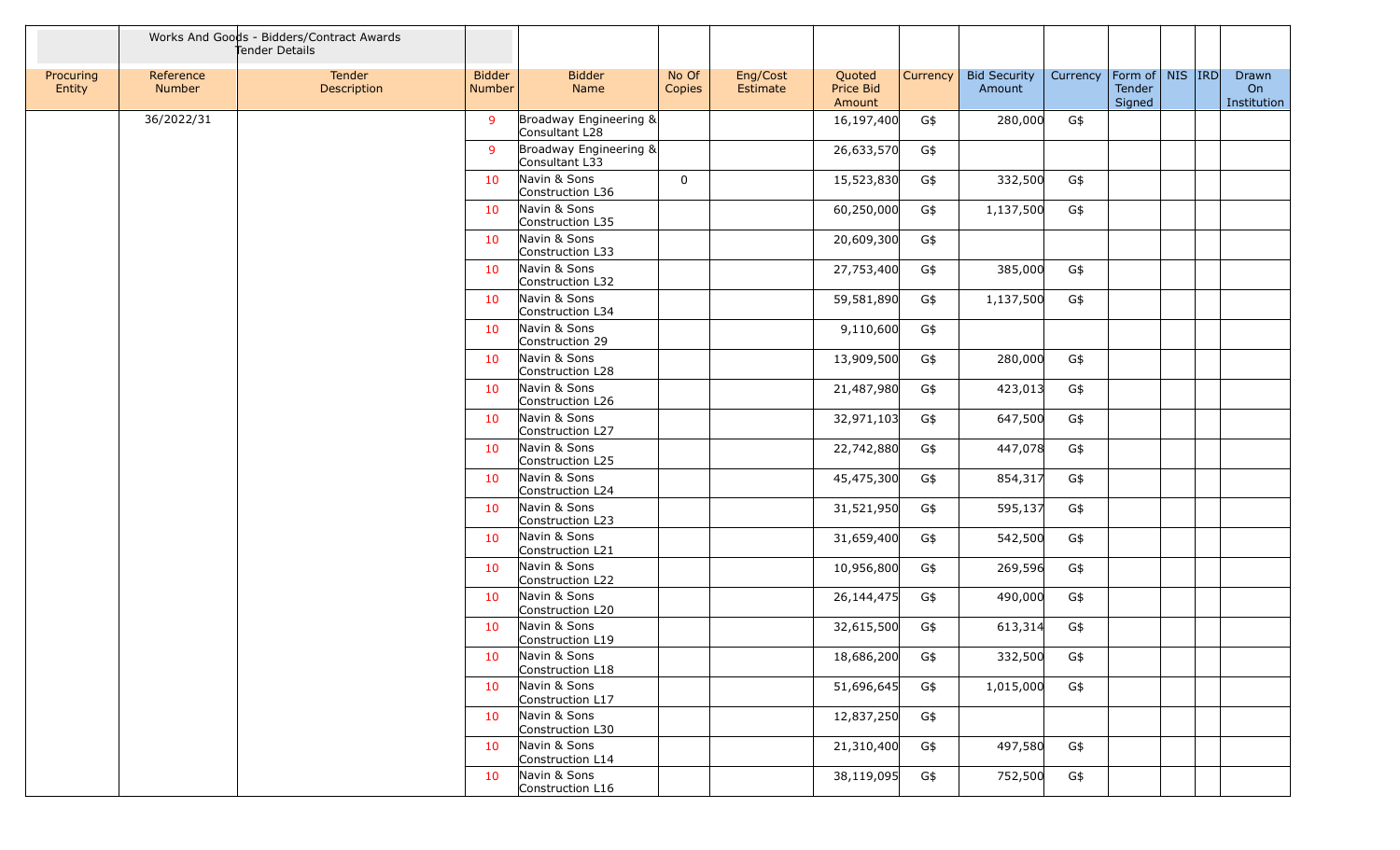|                     |                     | Works And Goods - Bidders/Contract Awards<br>Tender Details |                                |                                              |                 |                      |                               |          |                               |          |                                         |     |                            |
|---------------------|---------------------|-------------------------------------------------------------|--------------------------------|----------------------------------------------|-----------------|----------------------|-------------------------------|----------|-------------------------------|----------|-----------------------------------------|-----|----------------------------|
| Procuring<br>Entity | Reference<br>Number | Tender<br>Description                                       | <b>Bidder</b><br><b>Number</b> | <b>Bidder</b><br>Name                        | No Of<br>Copies | Eng/Cost<br>Estimate | Quoted<br>Price Bid<br>Amount | Currency | <b>Bid Security</b><br>Amount | Currency | Form of   NIS   IRD<br>Tender<br>Signed |     | Drawn<br>On<br>Institution |
|                     | 36/2022/31          |                                                             | 10                             | Navin & Sons<br>Construction L31             |                 |                      | 19,702,880                    | G\$      | 385,000                       | G\$      |                                         |     |                            |
|                     |                     |                                                             | 10                             | Navin & Sons<br>Construction L13             |                 |                      | 86,773,400                    | G\$      | 1,487,500                     | G\$      |                                         |     |                            |
|                     |                     |                                                             | 10                             | Navin & Sons<br>Construction L15             |                 |                      | 11,851,000                    | G\$      | 262,500                       | G\$      |                                         |     |                            |
|                     |                     |                                                             | 10                             | Navin & Sons<br>Construction L12             | $\overline{2}$  |                      | 82,328,500                    | G\$      | 1,400,000                     | G\$      | Yes                                     |     | Yes   Yes   Assuria        |
|                     |                     |                                                             | -11                            | Kallco Guyana Inc L33                        |                 |                      | 23,766,800                    | G\$      |                               |          |                                         |     |                            |
|                     |                     |                                                             | 11                             | Kallco Guyana Inc L31                        |                 |                      | 24,952,200                    | G\$      | 385,000                       | G\$      |                                         |     |                            |
|                     |                     |                                                             | 11                             | Kallco Guyana Inc L27                        |                 |                      | 39,667,350                    | G\$      | 647,500                       | G\$      |                                         |     |                            |
|                     |                     |                                                             | 11                             | Kallco Guyana Inc L24                        |                 |                      | 48,104,000                    | G\$      | 854,317                       | G\$      |                                         |     |                            |
|                     |                     |                                                             | 11                             | Kallco Guyana Inc L23                        |                 |                      | 31,818,500                    | G\$      | 595,137                       | G\$      |                                         |     |                            |
|                     |                     |                                                             | -11                            | Kallco Guyana Inc L17                        |                 |                      | 79,175,376                    | G\$      | 1,015,000                     | G\$      |                                         |     |                            |
|                     |                     |                                                             | 11                             | Kallco Guyana Inc L13                        |                 |                      | 78,277,700                    | G\$      | 1,487,500                     | G\$      |                                         |     |                            |
|                     |                     |                                                             | 11                             | Kallco Guyana Inc L32                        |                 |                      | 32,057,500                    | G\$      | 385,000                       | G\$      |                                         |     |                            |
|                     |                     |                                                             | 11                             | Kallco Guyana Inc L19                        |                 |                      | 34,836,500                    | G\$      | 613,314                       | G\$      |                                         |     |                            |
|                     |                     |                                                             | 11                             | Kallco Guyana Inc L12                        | $\overline{2}$  |                      | 76,601,700                    | G\$      | 1,400,000                     | G\$      | Yes                                     | Yes | Yes Premier Ins            |
|                     |                     |                                                             | 12                             | K&P Project<br>Management Inc L34            |                 |                      | 63,448,550                    | G\$      | 1,137,500                     | G\$      |                                         |     |                            |
|                     |                     |                                                             | 12                             | K&P Project<br>Management Inc L33            |                 |                      | 27,823,500                    | G\$      |                               |          |                                         |     |                            |
|                     |                     |                                                             | 12                             | K&P Project<br>Management Inc L24            |                 |                      | 47,643,600                    | G\$      | 854,317                       | G\$      |                                         |     |                            |
|                     |                     |                                                             | 12                             | K&P Project<br>Management Inc L23            |                 |                      | 33,849,800                    | G\$      | 595,137                       | G\$      |                                         |     |                            |
|                     |                     |                                                             | 12                             | K&P Project<br>Management Inc L17            | 3               |                      | 53,795,595                    | G\$      | 1,015,000                     | G\$      | Yes                                     |     | Yes   Yes   Premier Ins    |
|                     |                     |                                                             | 13                             | Joshi Const. & Trans.<br>Est L36             |                 |                      | 17,379,030                    | G\$      | 332,500                       | G\$      |                                         |     |                            |
|                     |                     |                                                             | 13                             | Joshi Const. & Trans.<br>Est L33             |                 |                      | 26,577,300                    | G\$      |                               |          |                                         |     |                            |
|                     |                     |                                                             | 13                             | Joshi Const. & Trans.<br>Est L32             |                 |                      | 24,320,200                    | G\$      | 385,000                       | G\$      |                                         |     |                            |
|                     |                     |                                                             | 13                             | Joshi Const. & Trans.<br>Est L31             |                 |                      | 20,694,030                    | G\$      | 385,000                       | G\$      |                                         |     |                            |
|                     |                     |                                                             | 13                             | Joshi Const. & Trans.<br>Est L30             |                 |                      | 12,911,400                    | G\$      |                               |          |                                         |     |                            |
|                     |                     |                                                             | 13                             | Joshi Const. & Trans.<br>Est L29             |                 |                      | 10,150,200                    | G\$      |                               |          |                                         |     |                            |
|                     |                     |                                                             | 13                             | Joshi Const. & Trans.<br>Est L <sub>28</sub> |                 |                      | 14,478,000                    | G\$      | 280,000                       | G\$      |                                         |     |                            |
|                     |                     |                                                             | 13                             | Joshi Const. & Trans.<br>Est L <sub>26</sub> |                 |                      | 22,645,164                    | G\$      | 423,013                       | G\$      |                                         |     |                            |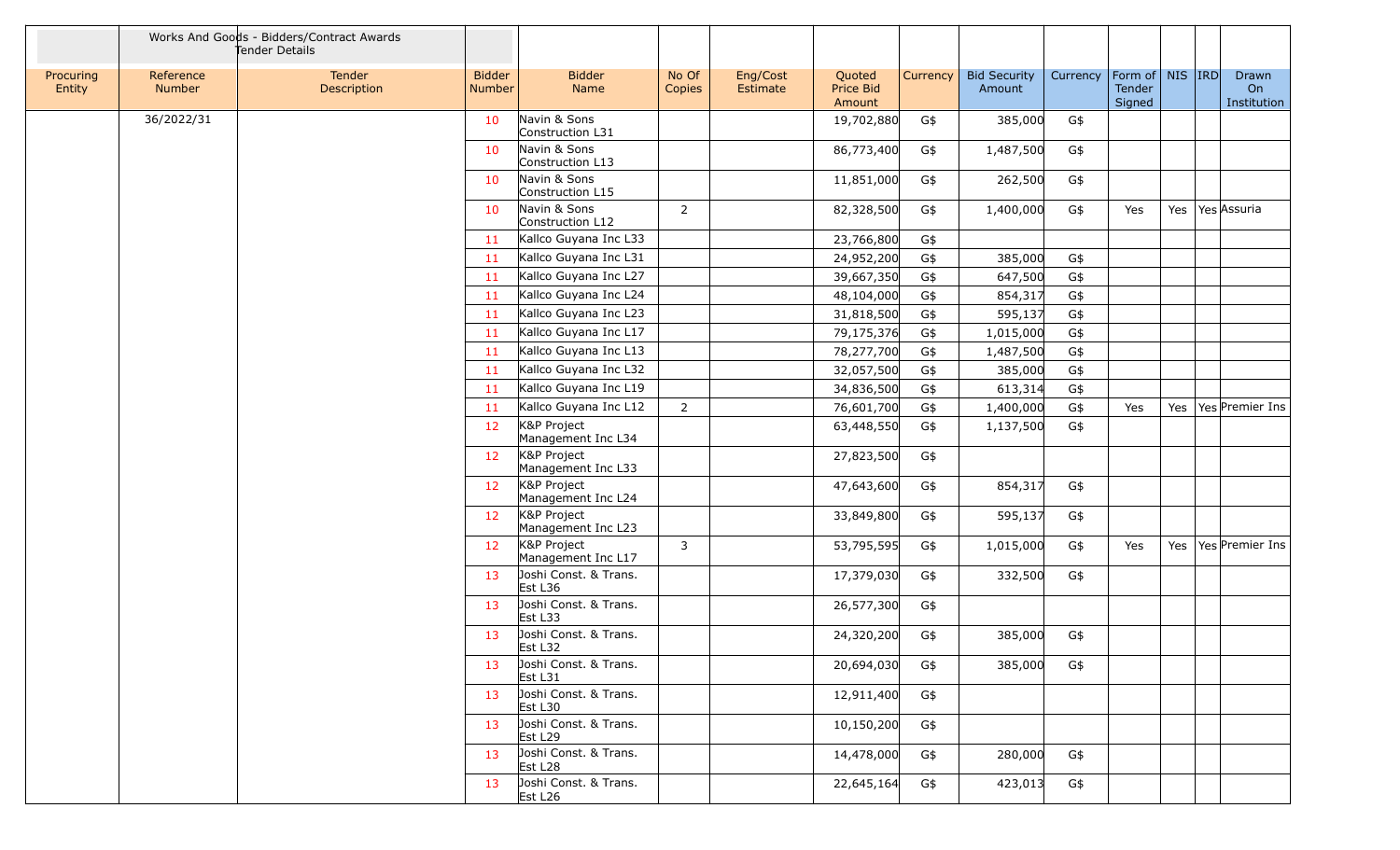|                     |                     | Works And Goods - Bidders/Contract Awards<br>Tender Details |                                |                                              |                 |                      |                               |          |                               |          |                                         |           |                            |
|---------------------|---------------------|-------------------------------------------------------------|--------------------------------|----------------------------------------------|-----------------|----------------------|-------------------------------|----------|-------------------------------|----------|-----------------------------------------|-----------|----------------------------|
| Procuring<br>Entity | Reference<br>Number | Tender<br>Description                                       | <b>Bidder</b><br><b>Number</b> | <b>Bidder</b><br>Name                        | No Of<br>Copies | Eng/Cost<br>Estimate | Quoted<br>Price Bid<br>Amount | Currency | <b>Bid Security</b><br>Amount | Currency | Form of   NIS   IRD<br>Tender<br>Signed |           | Drawn<br>On<br>Institution |
|                     | 36/2022/31          |                                                             | 13                             | Joshi Const. & Trans.<br>Est L <sub>25</sub> |                 |                      | 23,906,620                    | G\$      | 447,078                       | G\$      |                                         |           |                            |
|                     |                     |                                                             | 13                             | Joshi Const. & Trans.<br>Est L <sub>23</sub> |                 |                      | 33,875,000                    | G\$      | 595,137                       | G\$      |                                         |           |                            |
|                     |                     |                                                             | 13                             | Joshi Const. & Trans.<br>Est L <sub>22</sub> |                 |                      | 13,119,496                    | G\$      | 269,596                       | G\$      |                                         |           |                            |
|                     |                     |                                                             | 13                             | Joshi Const. & Trans.<br>Est L18             | $\overline{2}$  |                      | 17,780,300                    | G\$      | 1,015,000                     | G\$      | Yes                                     |           | Yes   Yes   Caricom        |
|                     |                     |                                                             | 13                             | Joshi Const. & Trans.<br>Est L20             |                 |                      | 26,885,618                    | G\$      | 490,000                       | G\$      |                                         |           |                            |
|                     |                     |                                                             | 14                             | VS Group Inc L24                             |                 |                      | 48,671,650                    | G\$      | 854,317                       | G\$      |                                         |           |                            |
|                     |                     |                                                             | -14                            | VS Group Inc L23                             |                 |                      | 33,970,523                    | G\$      | 595,137                       | G\$      |                                         |           |                            |
|                     |                     |                                                             | 14                             | VS Group Inc L19                             |                 |                      | 34,963,620                    | G\$      | 613,314                       | G\$      |                                         |           |                            |
|                     |                     |                                                             | 14                             | VS Group Inc L17                             | $\overline{2}$  |                      | 57,661,903                    | G\$      | 1,015,000                     | G\$      | Yes                                     |           | Yes   Yes   Diamond        |
|                     |                     |                                                             | 15                             | S. Jagmohan Const. &<br>Gen. Sup. Inc. L14   |                 |                      | 28,830,250                    | G\$      | 497,580                       | G\$      |                                         |           |                            |
|                     |                     |                                                             | 15                             | S. Jagmohan Const. &<br>Gen. Sup. Inc. L13   |                 |                      | 85,775,350                    | G\$      | 1,487,500                     | G\$      |                                         |           |                            |
|                     |                     |                                                             | 15                             | S. Jagmohan Const. &<br>Gen. Sup. Inc. L12   | $\overline{2}$  |                      | 79,961,600                    | G\$      | 1,400,000                     | G\$      | Yes                                     |           | Yes   Yes   Premier Ins    |
|                     |                     |                                                             | 16                             | Zabeer Zakier<br>Contrcating L22             | $\overline{2}$  |                      | 12,324,400                    | G\$      | 269,596                       | G\$      | Yes                                     |           | Yes   Yes Diamond<br>Ins s |
|                     |                     |                                                             | 17                             | JKP Construction L29                         |                 |                      | 12,275,100                    | G\$      |                               |          |                                         |           |                            |
|                     |                     |                                                             | 17                             | JKP Construction L28                         |                 |                      | 17,617,800                    | G\$      | 280,000                       | G\$      |                                         |           |                            |
|                     |                     |                                                             | 17                             | JKP Construction L22                         |                 |                      | 15,319,450                    | G\$      | 269,596                       | G\$      |                                         |           |                            |
|                     |                     |                                                             | 17                             | JKP Construction L18                         | $2^{\circ}$     |                      | 20,349,200                    | G\$      | 332,500                       | G\$      | Yes                                     | Yes   Yes |                            |
|                     |                     |                                                             | 18                             | Eagle Trans. & Gen.<br>Const. Inc. L24       |                 |                      | 56,893,150                    | G\$      | 854,317                       | G\$      |                                         |           |                            |
|                     |                     |                                                             | 18                             | Eagle Trans. & Gen.<br>Const. Inc. L26       |                 |                      | 28,861,350                    | G\$      | 423,013                       | G\$      |                                         |           |                            |
|                     |                     |                                                             | 18                             | Eagle Trans. & Gen.<br>Const. Inc. L27       |                 |                      | 49,455,000                    | G\$      | 647,500                       | G\$      |                                         |           |                            |
|                     |                     |                                                             | 18                             | Eagle Trans. & Gen.<br>Const. Inc. L17       |                 |                      | 64,561,350                    | G\$      | 1,015,000                     | G\$      |                                         |           |                            |
|                     |                     |                                                             | 18                             | Eagle Trans. & Gen.<br>Const. Inc. L18       |                 |                      | 24,826,000                    | G\$      | 332,500                       | G\$      |                                         |           |                            |
|                     |                     |                                                             | 18                             | Eagle Trans. & Gen.<br>Const. Inc. L19       |                 |                      | 42,593,850                    | G\$      | 613,314                       | G\$      |                                         |           |                            |
|                     |                     |                                                             | 18                             | Eagle Trans. & Gen.<br>Const. Inc. L16       | $\overline{2}$  |                      | 52,812,060                    | G\$      | 752,500                       | G\$      | Yes                                     |           | Yes   Yes   Caricom        |
|                     |                     |                                                             | 18                             | Eagle Trans. & Gen.<br>Const. Inc. L25       |                 |                      | 30,436,450                    | G\$      | 447,078                       | G\$      |                                         |           |                            |
|                     |                     |                                                             | 18                             | Eagle Trans. & Gen.<br>Const. Inc. L23       |                 |                      | 41,059,350                    | G\$      | 595,137                       | G\$      |                                         |           |                            |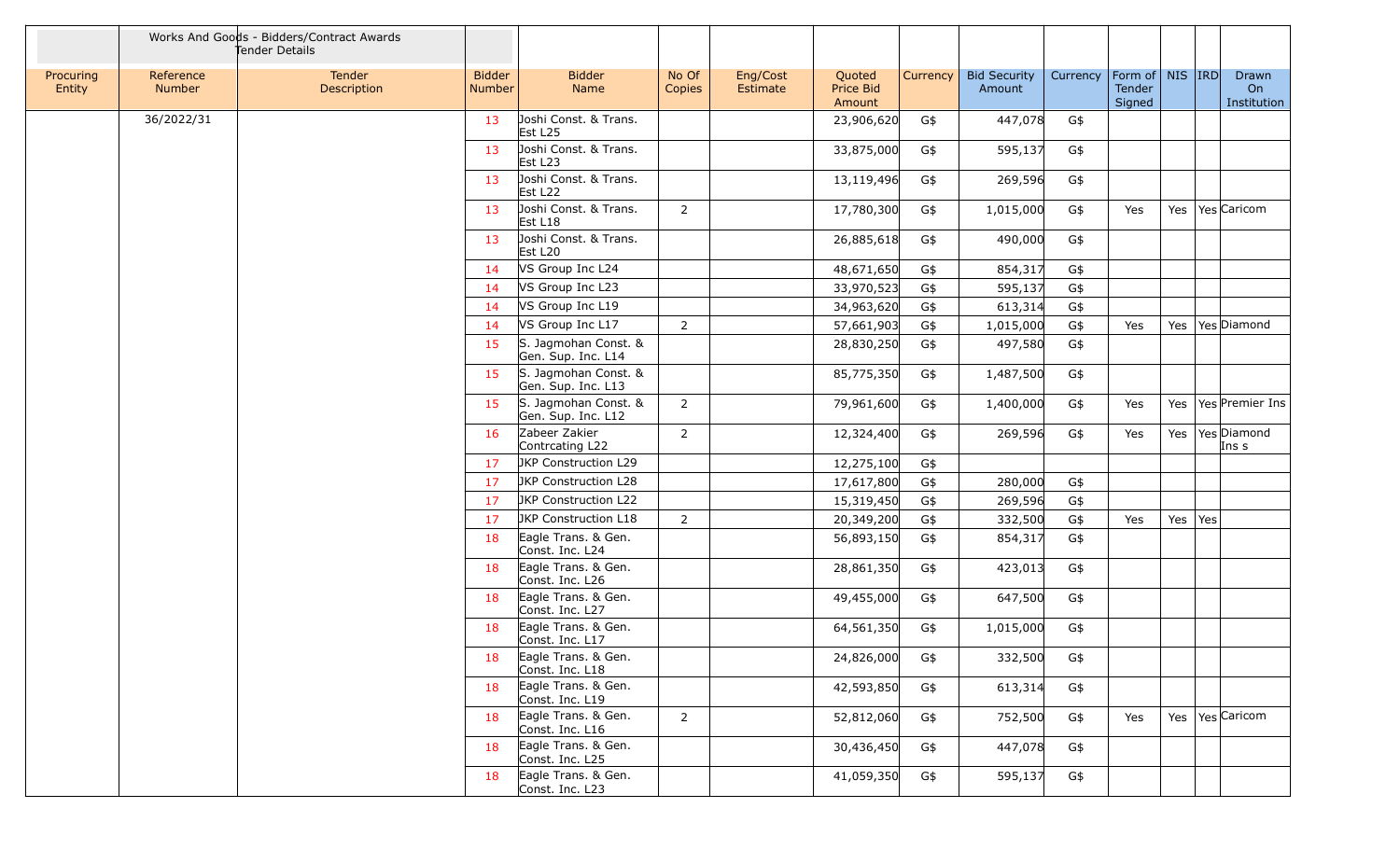|                     |                     | Works And Goods - Bidders/Contract Awards<br>Tender Details |                                |                                            |                 |                      |                               |          |                               |          |                                         |  |                            |
|---------------------|---------------------|-------------------------------------------------------------|--------------------------------|--------------------------------------------|-----------------|----------------------|-------------------------------|----------|-------------------------------|----------|-----------------------------------------|--|----------------------------|
| Procuring<br>Entity | Reference<br>Number | Tender<br>Description                                       | <b>Bidder</b><br><b>Number</b> | <b>Bidder</b><br>Name                      | No Of<br>Copies | Eng/Cost<br>Estimate | Quoted<br>Price Bid<br>Amount | Currency | <b>Bid Security</b><br>Amount | Currency | Form of   NIS   IRD<br>Tender<br>Signed |  | Drawn<br>On<br>Institution |
|                     | 36/2022/31          |                                                             | 18                             | Eagle Trans. & Gen.<br>Const. Inc. L21     |                 |                      | 41,552,400                    | G\$      | 542,500                       | G\$      |                                         |  |                            |
|                     |                     |                                                             | 18                             | Eagle Trans. & Gen.<br>Const. Inc. L20     |                 |                      | 25,107,428                    | G\$      | 490,000                       | G\$      |                                         |  |                            |
|                     |                     |                                                             | 19                             | Hoosein Logistics &<br>Supplies Inc L21    | 3               |                      | 28,598,300                    | G\$      | 542,500                       | G\$      | Yes                                     |  | Yes   Yes   Premier Ins    |
|                     |                     |                                                             | 19                             | Hoosein Logistics &<br>Supplies Inc L24    |                 |                      | 42,365,000                    | G\$      | 854,317                       | G\$      |                                         |  |                            |
|                     |                     |                                                             | 19                             | Hoosein Logistics &<br>Supplies Inc L23    |                 |                      | 30,070,000                    | G\$      | 595,137                       | G\$      |                                         |  |                            |
|                     |                     |                                                             | 20                             | NP Contracting & Trans.<br>Services L22    |                 |                      | 12,995,500                    | G\$      | 269,596                       | G\$      |                                         |  |                            |
|                     |                     |                                                             | 20                             | NP Contracting & Trans.<br>Services L28    |                 |                      | 13,920,850                    | G\$      | 423,013                       | G\$      |                                         |  |                            |
|                     |                     |                                                             | 20                             | NP Contracting & Trans.<br>Services L29    |                 |                      | 9,968,120                     | G\$      |                               |          |                                         |  |                            |
|                     |                     |                                                             | 20                             | NP Contracting & Trans.<br>Services L30    |                 |                      | 11,965,500                    | G\$      |                               |          |                                         |  |                            |
|                     |                     |                                                             | 20                             | NP Contracting & Trans.<br>Services L14    | $\overline{2}$  |                      | 27,092,010                    | G\$      | 497,580                       | G\$      | Yes                                     |  | Yes   Yes Assuria          |
|                     |                     |                                                             | 21                             | Platinum Investment Inc<br>L <sub>24</sub> |                 |                      | 48,512,600                    | G\$      | 854,317                       | G\$      |                                         |  |                            |
|                     |                     |                                                             | 21                             | Platinum Investment Inc<br>L16             | $\overline{2}$  |                      | 44,855,895                    | G\$      | 752,000                       | G\$      | Yes                                     |  | Yes   Yes   Caricom        |
|                     |                     |                                                             | 21                             | Platinum Investment Inc<br>L17             |                 |                      | 59,235,750                    | G\$      | 1,015,000                     | G\$      |                                         |  |                            |
|                     |                     |                                                             | 21                             | Platinum Investment Inc<br>L35             |                 |                      | 63,548,800                    | G\$      | 1,137,500                     | G\$      |                                         |  |                            |
|                     |                     |                                                             | 21                             | Platinum Investment Inc<br>L34             |                 |                      | 65,708,700                    | G\$      | 1,137,500                     | G\$      |                                         |  |                            |
|                     |                     |                                                             | 22                             | H. Hariram & Son Const<br>L40              |                 |                      | 13,299,850                    | G\$      |                               |          |                                         |  |                            |
|                     |                     |                                                             | 22                             | H. Hariram & Son Const<br>L <sub>29</sub>  |                 |                      | 10,449,950                    | G\$      |                               |          |                                         |  |                            |
|                     |                     |                                                             | 22                             | H. Hariram & Son Const<br>L27              |                 |                      | 35,149,884                    | G\$      | 647,500                       | G\$      |                                         |  |                            |
|                     |                     |                                                             | 22                             | H. Hariram & Son Const<br>L26              |                 |                      | 22,963,460                    | G\$      | 423,013                       | G\$      |                                         |  |                            |
|                     |                     |                                                             | 22                             | H. Hariram & Son Const<br>L22              |                 |                      | 14,635,550                    | G\$      | 269,596                       | G\$      |                                         |  |                            |
|                     |                     |                                                             | 22                             | H. Hariram & Son Const<br>L18              | $\overline{2}$  |                      | 18,049,100                    | G\$      | 332,500                       | G\$      | Yes                                     |  | Yes Yes Assuria            |
|                     |                     |                                                             | 22                             | H. Hariram & Son Const<br>L <sub>25</sub>  |                 |                      | 24,269,100                    | G\$      | 447,078                       | G\$      |                                         |  |                            |
|                     |                     |                                                             | 23                             | MK Hanif Const Ser L36                     |                 |                      | 17,894,833                    | G\$      | 332,500                       | G\$      |                                         |  |                            |
|                     |                     |                                                             | 23                             | MK Hanif Const Ser L20                     |                 |                      | 26,535,810                    | G\$      | 490,000                       | G\$      |                                         |  |                            |
|                     |                     |                                                             | 23                             | MK Hanif Const Ser L28                     |                 |                      | 14,331,800                    | G\$      | 280,000                       | G\$      |                                         |  |                            |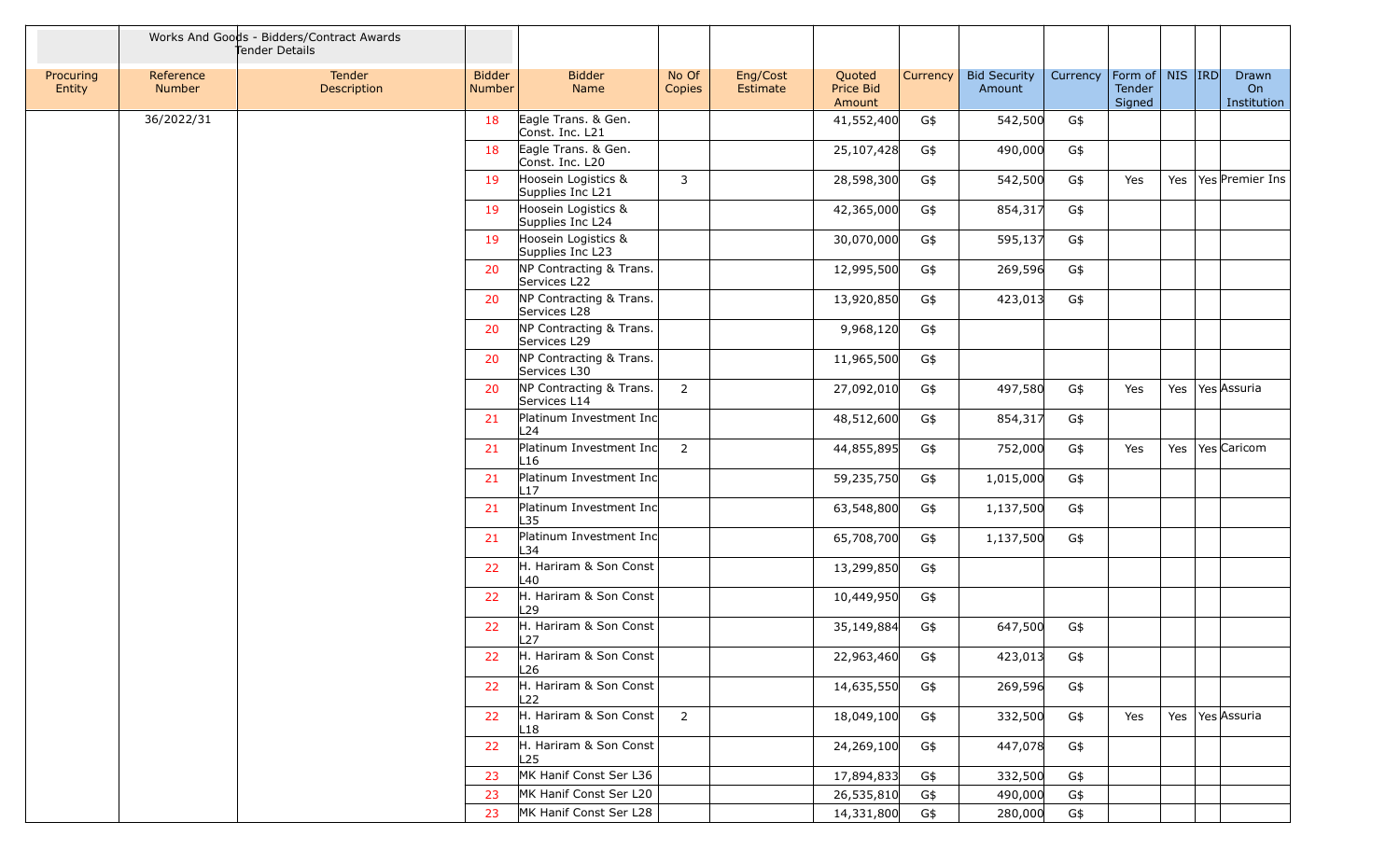|                     |                     | Works And Goods - Bidders/Contract Awards<br>Tender Details |                         |                                                                  |                 |                      |                               |          |                               |          |                                         |  |                            |
|---------------------|---------------------|-------------------------------------------------------------|-------------------------|------------------------------------------------------------------|-----------------|----------------------|-------------------------------|----------|-------------------------------|----------|-----------------------------------------|--|----------------------------|
| Procuring<br>Entity | Reference<br>Number | Tender<br>Description                                       | <b>Bidder</b><br>Number | <b>Bidder</b><br>Name                                            | No Of<br>Copies | Eng/Cost<br>Estimate | Quoted<br>Price Bid<br>Amount | Currency | <b>Bid Security</b><br>Amount | Currency | Form of   NIS  IRD <br>Tender<br>Signed |  | Drawn<br>On<br>Institution |
|                     | 36/2022/31          |                                                             | 23                      | MK Hanif Const Ser L19                                           |                 |                      | 32,169,800                    | G\$      | 613,314                       | G\$      |                                         |  |                            |
|                     |                     |                                                             | 23                      | MK Hanif Const Ser L22                                           |                 |                      | 13,920,000                    | G\$      | 269,596                       | G\$      |                                         |  |                            |
|                     |                     |                                                             | 23                      | MK Hanif Const Ser L30                                           |                 |                      | 13,117,300                    | G\$      |                               |          |                                         |  |                            |
|                     |                     |                                                             | 23                      | MK Hanif Const Ser L32                                           |                 |                      | 23,804,501                    | G\$      | 385,000                       | G\$      |                                         |  |                            |
|                     |                     |                                                             | 23                      | MK Hanif Const Ser L18                                           | $2^{\circ}$     |                      | 17,929,400                    | G\$      | 332,500                       | G\$      | Yes                                     |  | Yes   Yes Caricom          |
|                     |                     |                                                             | 23                      | MK Hanif Const Ser L29                                           |                 |                      | 9,683,800                     | G\$      |                               |          |                                         |  |                            |
|                     |                     |                                                             | 24                      | Pooran Manman General<br>Contracting Services<br>L <sub>29</sub> |                 |                      | 10,830,800                    | G\$      |                               |          |                                         |  |                            |
|                     |                     |                                                             | 24                      | Pooran Manman General<br>Contracting Services<br>l 12            | $\mathbf{1}$    |                      | 73,215,600                    | G\$      | 1,400,000                     | G\$      | Yes                                     |  | Yes   Yes   Caricom        |
|                     |                     |                                                             | 24                      | Pooran Manman General<br>Contracting Services<br>L17             |                 |                      | 50,625,120                    | G\$      | 1,015,000                     | G\$      |                                         |  |                            |
|                     |                     |                                                             | 24                      | Pooran Manman General<br>Contracting Services<br>L21             |                 |                      | 14,138,100                    | G\$      | 542,500                       | G\$      |                                         |  |                            |
|                     |                     |                                                             | 24                      | Pooran Manman General<br>Contracting Services<br>L27             |                 |                      | 32,175,360                    | G\$      | 647,500                       | G\$      |                                         |  |                            |
|                     |                     |                                                             | 24                      | Pooran Manman General<br>Contracting Services<br>L30             |                 |                      | 14,438,150                    | G\$      |                               |          |                                         |  |                            |
|                     |                     |                                                             | 24                      | Pooran Manman General<br>Contracting Services<br>L <sub>24</sub> |                 |                      | 45,810,500                    | G\$      | 854,317                       | G\$      |                                         |  |                            |
|                     |                     |                                                             | 24                      | Pooran Manman General<br>Contracting Services<br>L23             |                 |                      | 35,275,400                    | G\$      | 595,137                       | G\$      |                                         |  |                            |
|                     |                     |                                                             | 24                      | Pooran Manman General<br>Contracting Services<br>L13             |                 |                      | 83,329,400                    | G\$      | 1,487,500                     | G\$      |                                         |  |                            |
|                     |                     |                                                             | 25                      | AMI Gen. Const Ser.<br>L13                                       |                 |                      | 78,003,000                    | G\$      | 1,487,500                     | G\$      |                                         |  |                            |
|                     |                     |                                                             | 25                      | AMI Gen. Const Ser.<br>L12                                       | 2               |                      | 76,988,100                    | G\$      | 1,400,000                     | G\$      | Yes                                     |  | Yes   Yes   Nafico         |
|                     |                     |                                                             | 25                      | AMI Gen. Const Ser.<br>L27                                       |                 |                      | 36,115,118                    | G\$      | 647,500                       | G\$      |                                         |  |                            |
|                     |                     |                                                             | 25                      | AMI Gen. Const Ser.<br>L22                                       |                 |                      | 13,336,200                    | G\$      | 269,596                       | G\$      |                                         |  |                            |
|                     |                     |                                                             | 25                      | AMI Gen. Const Ser.<br>L14                                       |                 |                      | 22,540,000                    | G\$      | 497,580                       | G\$      |                                         |  |                            |
|                     |                     |                                                             | 26                      | Y. Bhola Const. Ser. L27                                         |                 |                      | 40,702,673                    | G\$      | 647,500                       | G\$      |                                         |  |                            |
|                     |                     |                                                             | 26                      | Y. Bhola Const. Ser. L18                                         |                 |                      | 20,409,100                    | G\$      | 332,500                       | G\$      |                                         |  |                            |
|                     |                     |                                                             | 26                      | Y. Bhola Const. Ser. L35                                         |                 |                      | 69,689,300                    | G\$      | 262,500                       | G\$      |                                         |  |                            |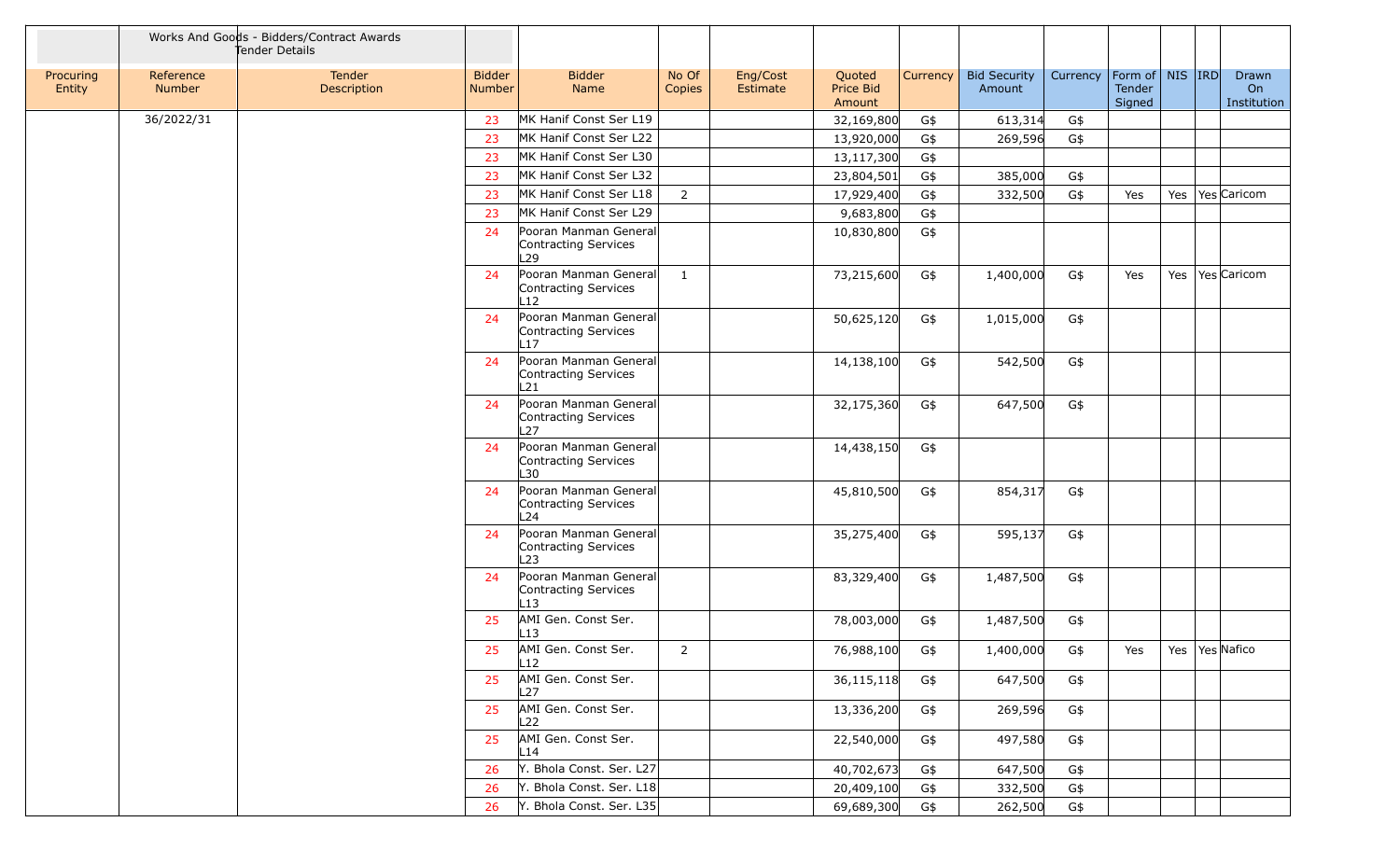|                     |                     | Works And Goods - Bidders/Contract Awards<br>Tender Details |                                |                             |                 |                      |                               |          |                               |          |                                         |                            |
|---------------------|---------------------|-------------------------------------------------------------|--------------------------------|-----------------------------|-----------------|----------------------|-------------------------------|----------|-------------------------------|----------|-----------------------------------------|----------------------------|
| Procuring<br>Entity | Reference<br>Number | Tender<br>Description                                       | <b>Bidder</b><br><b>Number</b> | <b>Bidder</b><br>Name       | No Of<br>Copies | Eng/Cost<br>Estimate | Quoted<br>Price Bid<br>Amount | Currency | <b>Bid Security</b><br>Amount | Currency | Form of   NIS   IRD<br>Tender<br>Signed | Drawn<br>On<br>Institution |
|                     | 36/2022/31          |                                                             | 26                             | Y. Bhola Const. Ser. L34    |                 |                      | 81,701,300                    | G\$      | 1,137,500                     | G\$      |                                         |                            |
|                     |                     |                                                             | 26                             | Y. Bhola Const. Ser. L17    |                 |                      | 60,269,580                    | G\$      | 1,015,000                     | G\$      |                                         |                            |
|                     |                     |                                                             | 26                             | Y. Bhola Const. Ser. L29    |                 |                      | 11,154,850                    | G\$      |                               |          |                                         |                            |
|                     |                     |                                                             | 26                             | Y. Bhola Const. Ser. L33    |                 |                      | 25,062,950                    | G\$      |                               |          |                                         |                            |
|                     |                     |                                                             | 26                             | Y. Bhola Const. Ser. L28    |                 |                      | 16,176,500                    | G\$      | 280,000                       | G\$      |                                         |                            |
|                     |                     |                                                             | 26                             | Y. Bhola Const. Ser. L21    |                 |                      | 35,563,950                    | G\$      | 542,500                       | G\$      |                                         |                            |
|                     |                     |                                                             | 26                             | Y. Bhola Const. Ser. L36    |                 |                      | 20,144,565                    | G\$      | 332,500                       | G\$      |                                         |                            |
|                     |                     |                                                             | 26                             | Y. Bhola Const. Ser. L19    |                 |                      | 35,954,250                    | G\$      | 613,314                       | G\$      |                                         |                            |
|                     |                     |                                                             | 26                             | Y. Bhola Const. Ser. L23    |                 |                      | 34,889,500                    | G\$      | 595,137                       | G\$      |                                         |                            |
|                     |                     |                                                             | 26                             | Y. Bhola Const. Ser. L24    |                 |                      | 49,478,000                    | G\$      | 854,317                       | G\$      |                                         |                            |
|                     |                     |                                                             | 26                             | Y. Bhola Const. Ser. L25    |                 |                      | 25,556,750                    | G\$      | 447,078                       | G\$      |                                         |                            |
|                     |                     |                                                             | 26                             | Y. Bhola Const. Ser. L32    |                 |                      | 385,000                       | G\$      | 30,156,500                    | G\$      |                                         |                            |
|                     |                     |                                                             | 26                             | Y. Bhola Const. Ser. L31    |                 |                      | 23,524,252                    | G\$      | 385,000                       | G\$      |                                         |                            |
|                     |                     |                                                             | 26                             | Y. Bhola Const. Ser. L30    |                 |                      | 14,077,100                    | G\$      |                               |          |                                         |                            |
|                     |                     |                                                             | 26                             | Y. Bhola Const. Ser. L26    |                 |                      | 24,093,550                    | G\$      | 423,013                       | G\$      |                                         |                            |
|                     |                     |                                                             | 26                             | Y. Bhola Const. Ser. L20    |                 |                      | 31,693,988                    | G\$      | 490,000                       | G\$      |                                         |                            |
|                     |                     |                                                             | 26                             | Y. Bhola Const. Ser.<br>L16 | $\overline{2}$  |                      | 45,011,715                    | G\$      | 752,500                       | G\$      | Yes                                     | Yes Yes Assuria            |
|                     |                     |                                                             | 26                             | Y. Bhola Const. Ser. L22    |                 |                      | 15,577,700                    | G\$      | 269,596                       | G\$      |                                         |                            |
|                     |                     |                                                             | 27                             | <b>BDE Recycling L18</b>    |                 |                      | 15,536,800                    | G\$      | 332,500                       | G\$      |                                         |                            |
|                     |                     |                                                             | 27                             | <b>BDE Recycling L32</b>    |                 |                      | 20,142,500                    | G\$      | 385,000                       | G\$      |                                         |                            |
|                     |                     |                                                             | 27                             | <b>BDE Recycling L29</b>    |                 |                      | 9,590,000                     | G\$      |                               |          |                                         |                            |
|                     |                     |                                                             | 27                             | <b>BDE Recycling L34</b>    |                 |                      | 78,893,000                    | G\$      | 1,137,500                     | G\$      |                                         |                            |
|                     |                     |                                                             | 27                             | <b>BDE Recycling L19</b>    |                 |                      | 30,661,500                    | G\$      | 613,314                       | G\$      |                                         |                            |
|                     |                     |                                                             | 27                             | <b>BDE Recycling L33</b>    |                 |                      | 29,084,700                    | G\$      |                               |          |                                         |                            |
|                     |                     |                                                             | 27                             | <b>BDE Recycling L20</b>    |                 |                      | 26,335,155                    | G\$      | 490,000                       | G\$      |                                         |                            |
|                     |                     |                                                             | 27                             | <b>BDE Recycling L30</b>    |                 |                      | 11,996,300                    | G\$      |                               |          |                                         |                            |
|                     |                     |                                                             | 27                             | <b>BDE Recycling L35</b>    |                 |                      | 59,664,000                    | G\$      | 1,137,500                     | G\$      |                                         |                            |
|                     |                     |                                                             | 27                             | <b>BDE Recycling L21</b>    |                 |                      | 28,983,080                    | G\$      | 542,500                       | G\$      |                                         |                            |
|                     |                     |                                                             | 27                             | <b>BDE Recycling L28</b>    |                 |                      | 15,206,985                    | G\$      | 280,000                       | G\$      |                                         |                            |
|                     |                     |                                                             | 27                             | <b>BDE Recycling L31</b>    |                 |                      | 20,466,500                    | G\$      | 385,000                       | G\$      |                                         |                            |
|                     |                     |                                                             | 27                             | <b>BDE Recycling L17</b>    |                 |                      | 44,529,135                    | G\$      | 1,015,000                     | G\$      |                                         |                            |
|                     |                     |                                                             | 27                             | <b>BDE Recycling L14</b>    |                 |                      | 22,593,650                    | G\$      | 497,580                       | G\$      |                                         |                            |
|                     |                     |                                                             | 27                             | <b>BDE Recycling L27</b>    |                 |                      | 34,571,985                    | G\$      | 647,500                       | G\$      |                                         |                            |
|                     |                     |                                                             | 27                             | <b>BDE Recycling L15</b>    |                 |                      | 13,733,800                    | G\$      | 262,500                       | G\$      |                                         |                            |
|                     |                     |                                                             | 27                             | <b>BDE Recycling L26</b>    |                 |                      | 21,513,000                    | G\$      | 423,013                       | G\$      |                                         |                            |
|                     |                     |                                                             | 27                             | <b>BDE Recycling L25</b>    |                 |                      | 23,420,100                    | G\$      | 447,078                       | G\$      |                                         |                            |
|                     |                     |                                                             | 27                             | <b>BDE Recycling L13</b>    |                 |                      | 81,558,800                    | G\$      | 1,487,500                     | G\$      |                                         |                            |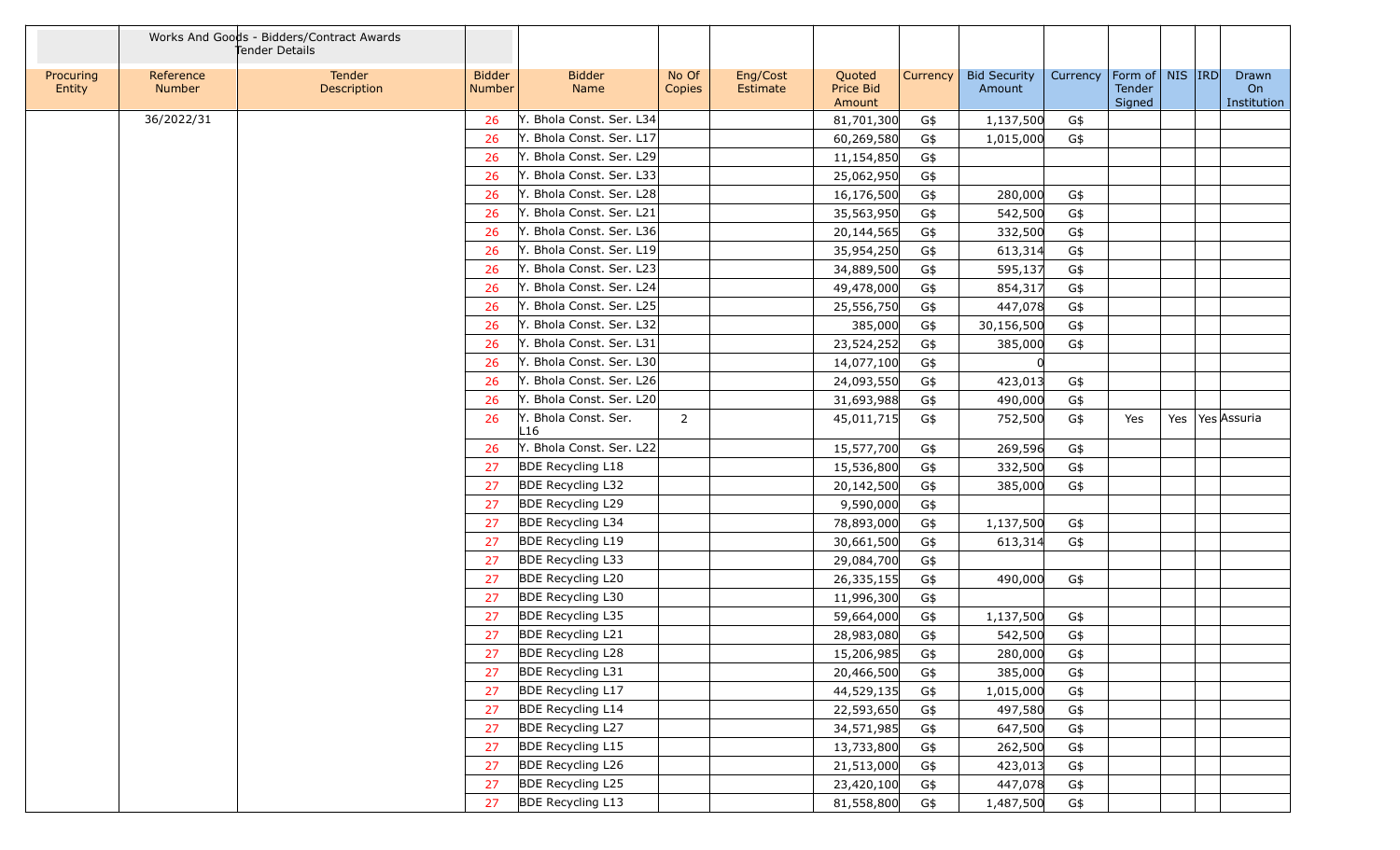|                     |                     | Works And Goods - Bidders/Contract Awards<br>Tender Details |                         |                                    |                 |                      |                               |          |                               |          |                                         |  |                            |
|---------------------|---------------------|-------------------------------------------------------------|-------------------------|------------------------------------|-----------------|----------------------|-------------------------------|----------|-------------------------------|----------|-----------------------------------------|--|----------------------------|
| Procuring<br>Entity | Reference<br>Number | Tender<br>Description                                       | <b>Bidder</b><br>Number | <b>Bidder</b><br>Name              | No Of<br>Copies | Eng/Cost<br>Estimate | Quoted<br>Price Bid<br>Amount | Currency | <b>Bid Security</b><br>Amount | Currency | Form of   NIS   IRD<br>Tender<br>Signed |  | Drawn<br>On<br>Institution |
|                     | 36/2022/31          |                                                             | 27                      | <b>BDE Recycling L23</b>           |                 |                      | 30,814,200                    | G\$      | 595,137                       | G\$      |                                         |  |                            |
|                     |                     |                                                             | 27                      | <b>BDE Recycling L22</b>           |                 |                      | 9,210,200                     | G\$      | 269,596                       | G\$      |                                         |  |                            |
|                     |                     |                                                             | 27                      | <b>BDE Recycling L12</b>           | $\overline{2}$  |                      | 76,519,200                    | G\$      | 1,400,000                     | G\$      | Yes                                     |  | Yes   Yes   Caricom        |
|                     |                     |                                                             | 27                      | <b>BDE Recycling L16</b>           |                 |                      | 37,169,543                    | G\$      | 752,500                       | G\$      |                                         |  |                            |
|                     |                     |                                                             | 27                      | <b>BDE Recycling L24</b>           |                 |                      | 43,048,000                    | G\$      | 854,317                       | G\$      |                                         |  |                            |
|                     |                     |                                                             | 27                      | <b>BDE Recycling L36</b>           |                 |                      | 16,392,873                    | G\$      | 332,500                       | G\$      |                                         |  |                            |
|                     |                     |                                                             | 28                      | VS Eng. & Inc. L33                 |                 |                      | 26,897,300                    | G\$      |                               |          |                                         |  |                            |
|                     |                     |                                                             | 28                      | VS Eng. & Inc. L27                 |                 |                      | 42,944,895                    | G\$      | 647,500                       | G\$      |                                         |  |                            |
|                     |                     |                                                             | 28                      | VS Eng. & Inc. L36                 |                 |                      | 22,801,328                    | G\$      | 332,500                       | G\$      |                                         |  |                            |
|                     |                     |                                                             | 28                      | VS Eng. & Inc. L31                 | $\mathbf 0$     |                      | 30,048,375                    | G\$      | 385,000                       | G\$      |                                         |  |                            |
|                     |                     |                                                             | 28                      | VS Eng. & Inc. L29                 |                 |                      | 12,069,500                    | G\$      |                               |          |                                         |  |                            |
|                     |                     |                                                             | 28                      | VS Eng. & Inc. L17                 |                 |                      | 66,809,400                    | G\$      | 1,015,000                     | G\$      |                                         |  |                            |
|                     |                     |                                                             | 28                      | VS Eng. & Inc. L32                 |                 |                      | 34,149,500                    | G\$      | 385,000                       | G\$      |                                         |  |                            |
|                     |                     |                                                             | 28                      | VS Eng. & Inc. L26                 |                 |                      | 240,323,425                   | G\$      | 423,013                       | G\$      |                                         |  |                            |
|                     |                     |                                                             | 28                      | VS Eng. & Inc. L19                 |                 |                      | 42,741,625                    | G\$      | 613,314                       | G\$      |                                         |  |                            |
|                     |                     |                                                             | 28                      | VS Eng. & Inc. L35                 |                 |                      | 70,133,000                    | G\$      | 1,137,500                     | G\$      |                                         |  |                            |
|                     |                     |                                                             | 28                      | VS Eng. & Inc. L18                 |                 |                      | 24,003,000                    | G\$      | 332,500                       | G\$      |                                         |  |                            |
|                     |                     |                                                             | 28                      | VS Eng. & Inc. L22                 |                 |                      | 15,535,625                    | G\$      | 269,596                       | G\$      |                                         |  |                            |
|                     |                     |                                                             | 28                      | VS Eng. & Inc. L21                 |                 |                      | 35,917,900                    | G\$      | 542,500                       | G\$      |                                         |  |                            |
|                     |                     |                                                             | 28                      | VS Eng. & Inc. L30                 |                 |                      | 16,693,800                    | G\$      |                               |          |                                         |  |                            |
|                     |                     |                                                             | 28                      | VS Eng. & Inc. L25                 |                 |                      | 25,377,225                    | G\$      | 447,078                       | G\$      |                                         |  |                            |
|                     |                     |                                                             | 28                      | VS Eng. & Inc. L28                 |                 |                      | 19,718,200                    | G\$      | 280,000                       | G\$      |                                         |  |                            |
|                     |                     |                                                             | 28                      | VS Eng. & Inc. L16                 | $2^{\circ}$     |                      | 52,235,348                    | G\$      | 7,521,500                     | G\$      | Yes                                     |  | Yes   Yes   Nafico         |
|                     |                     |                                                             | 28                      | VS Eng. & Inc. L24                 |                 |                      | 54,879,925                    | G\$      | 854,317                       | G\$      |                                         |  |                            |
|                     |                     |                                                             | 28                      | VS Eng. & Inc. L23                 |                 |                      | 37,435,625                    | G\$      | 595,137                       | G\$      |                                         |  |                            |
|                     |                     |                                                             | 28                      | VS Eng. & Inc. L20                 |                 |                      | 33,276,180                    | G\$      | 490,000                       | G\$      |                                         |  |                            |
|                     |                     |                                                             | 29                      | L'Hereuse Const & Ser.<br>Inc. L24 |                 |                      | 58,901,600                    | G\$      | 854,317                       | G\$      |                                         |  |                            |
|                     |                     |                                                             | 29                      | L'Hereuse Const & Ser.<br>Inc. L21 |                 |                      | 36,818,500                    | G\$      | 542,500                       | G\$      |                                         |  |                            |
|                     |                     |                                                             | 29                      | L'Hereuse Const & Ser.<br>Inc. L16 | $\mathbf{1}$    |                      | 49,003,866                    | G\$      | 752,500                       | G\$      |                                         |  |                            |
|                     |                     |                                                             | 29                      | L'Hereuse Const & Ser.<br>Inc. L34 |                 |                      | 83,867,375                    | G\$      | 1,137,500                     | G\$      |                                         |  |                            |
|                     |                     |                                                             | 29                      | L'Hereuse Const & Ser.<br>Inc. L31 |                 |                      | 35,265,510                    | G\$      | 385,000                       | G\$      |                                         |  |                            |
|                     |                     |                                                             | 29                      | L'Hereuse Const & Ser.<br>Inc. L23 |                 |                      | 40,703,750                    | G\$      | 595,137                       | G\$      |                                         |  |                            |
|                     |                     |                                                             | 29                      | L'Hereuse Const & Ser.<br>Inc. L22 |                 |                      | 18,038,600                    | G\$      | 269,596                       | G\$      |                                         |  |                            |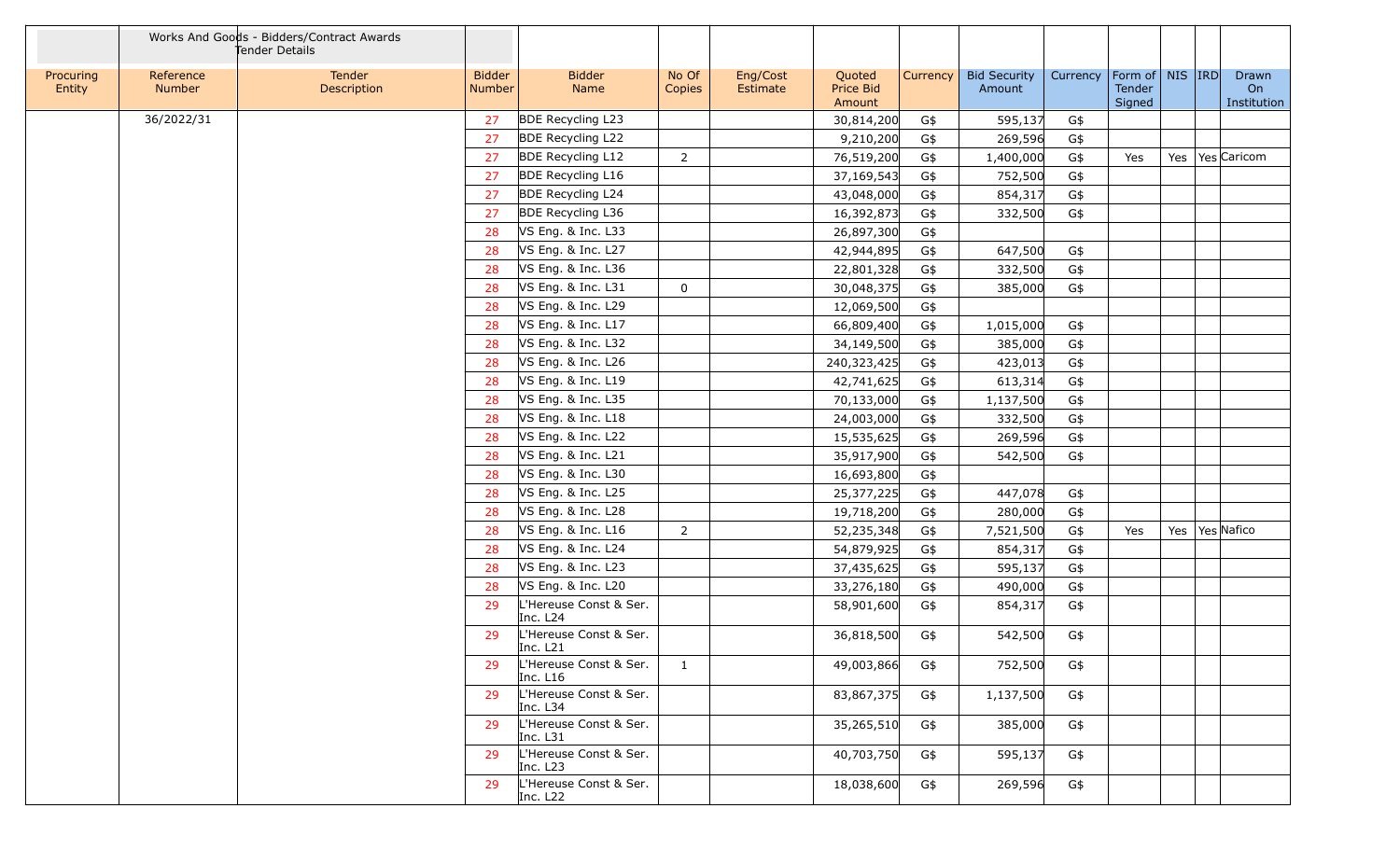|                     |                     | Works And Goods - Bidders/Contract Awards<br>Tender Details |                                |                                                |                 |                      |                               |                 |                               |          |                                          |  |                                             |
|---------------------|---------------------|-------------------------------------------------------------|--------------------------------|------------------------------------------------|-----------------|----------------------|-------------------------------|-----------------|-------------------------------|----------|------------------------------------------|--|---------------------------------------------|
| Procuring<br>Entity | Reference<br>Number | Tender<br>Description                                       | <b>Bidder</b><br><b>Number</b> | <b>Bidder</b><br>Name                          | No Of<br>Copies | Eng/Cost<br>Estimate | Quoted<br>Price Bid<br>Amount | <b>Currency</b> | <b>Bid Security</b><br>Amount | Currency | Form of   NIS   IRD <br>Tender<br>Signed |  | Drawn<br>On<br>Institution                  |
|                     | 36/2022/31          |                                                             | 30                             | L'Hereuse Const & Ser.<br>Inc. L <sub>20</sub> |                 |                      | 26,832,152                    | G\$             | 490,000                       | G\$      |                                          |  |                                             |
|                     |                     |                                                             | 30                             | L'Hereuse Const & Ser.<br>Inc. L19             |                 |                      | 33,272,550                    | G\$             | 613,314                       | G\$      |                                          |  |                                             |
|                     |                     |                                                             | 30                             | L'Hereuse Const & Ser.<br>Inc. L <sub>25</sub> |                 |                      | 22,852,200                    | G\$             | 447,078                       | G\$      |                                          |  |                                             |
|                     |                     |                                                             | 30                             | Archie & Son Stone &<br>Sand Sup. L21          | $\overline{2}$  |                      | 29,912,300                    | G\$             | 542,500                       | G\$      | Yes                                      |  | Yes   Yes   Caricom                         |
|                     |                     |                                                             | 30                             | L'Hereuse Const & Ser.<br>Inc. L <sub>23</sub> |                 |                      | 32,214,800                    | G\$             | 595,137                       | G\$      |                                          |  |                                             |
|                     |                     |                                                             | 30                             | L'Hereuse Const & Ser.<br>Inc. L24             |                 |                      | 45,041,900                    | G\$             | 854,317                       | G\$      |                                          |  |                                             |
|                     |                     |                                                             | 31                             | A&N Entyerprise L33                            |                 |                      | 29,923,200                    | G\$             |                               |          |                                          |  |                                             |
|                     |                     |                                                             | 31                             | A&N Entyerprise L32                            |                 |                      | 29,503,000                    | G\$             | 385,000                       | G\$      |                                          |  |                                             |
|                     |                     |                                                             | 31                             | A&N Entyerprise L20                            |                 |                      | 28,909,692                    | G\$             | 490,000                       | G\$      |                                          |  |                                             |
|                     |                     |                                                             | 31                             | A&N Entyerprise L26                            |                 |                      | 23,342,320                    | G\$             | 423,013                       | G\$      |                                          |  |                                             |
|                     |                     |                                                             | 31                             | A&N Entyerprise L28                            |                 |                      | 15,696,000                    | G\$             | 280,000                       | G\$      |                                          |  |                                             |
|                     |                     |                                                             | 31                             | A&N Entyerprise L30                            |                 |                      | 17,179,400                    | G\$             |                               |          |                                          |  |                                             |
|                     |                     |                                                             | 31                             | A&N Entyerprise L31                            |                 |                      | 22,083,130                    | G\$             | 385,000                       | G\$      |                                          |  |                                             |
|                     |                     |                                                             | 31                             | A&N Entyerprise L24                            |                 |                      | 47,119,100                    | G\$             | 854,317                       | G\$      |                                          |  |                                             |
|                     |                     |                                                             | 31                             | A&N Entyerprise L36                            |                 |                      | 18,897,312                    | G\$             | 332,500                       | G\$      |                                          |  |                                             |
|                     |                     |                                                             | 31                             | A&N Entyerprise L23                            |                 |                      | 34,178,075                    | G\$             | 595,137                       | G\$      |                                          |  |                                             |
|                     |                     |                                                             | 31                             | A&N Entyerprise L19                            |                 |                      | 36,705,650                    | G\$             | 613,314                       | G\$      |                                          |  |                                             |
|                     |                     |                                                             | 31                             | A&N Entyerprise L25                            |                 |                      | 24,700,300                    | G\$             | 447,078                       | $G\$     |                                          |  |                                             |
|                     |                     |                                                             | 31                             | A&N Entyerprise L16                            |                 |                      | 46,082,169                    | G\$             | 752,500                       | G\$      | Yes                                      |  | Yes Yes Assuria                             |
|                     |                     |                                                             | 31                             | A&N Entyerprise L22                            |                 |                      | 14,257,000                    | G\$             | 269,596                       | G\$      |                                          |  |                                             |
|                     |                     |                                                             | 31                             | A&N Entyerprise L21                            |                 |                      | 33,995,970                    | G\$             | 542,500                       | G\$      |                                          |  |                                             |
|                     |                     |                                                             | 31                             | A&N Entyerprise L18                            |                 |                      | 22,855,400                    | G\$             | 332,500                       | G\$      |                                          |  |                                             |
|                     |                     |                                                             | 31                             | A&N Entyerprise L17                            |                 |                      | 55,911,765                    | G\$             | 1,015,000                     | G\$      |                                          |  |                                             |
|                     |                     |                                                             | 32                             | Brick & Mortar L32                             |                 |                      |                               | G\$             |                               |          | No                                       |  | Yes   Yes FTP not<br>com., No<br>bid sec.   |
|                     |                     |                                                             | 32                             | Brick & Mortar L22                             | $\overline{2}$  |                      |                               | G\$             |                               |          | No                                       |  | Yes   Yes   FTP not<br>com., No<br>bid sec. |
|                     |                     |                                                             | 33                             | Deodat<br>Sewkumarcharran L16                  | $2^{\circ}$     |                      | 38,565,450                    | G\$             | 752,500                       | G\$      | Yes                                      |  | Yes   Yes   Diamond<br>Ins                  |
|                     |                     |                                                             | 33                             | Deodat<br>Sewkumarcharran L17                  |                 |                      | 54,738,705                    | G\$             | 1,015,000                     | G\$      |                                          |  |                                             |
|                     |                     |                                                             | 33                             | Deodat<br>Sewkumarcharran L19                  |                 |                      | 32,671,000                    | G\$             | 613,314                       | G\$      |                                          |  |                                             |
|                     |                     |                                                             | 33                             | Deodat<br>Sewkumarcharran L23                  |                 |                      | 30,397,000                    | G\$             | 595,137                       | G\$      |                                          |  |                                             |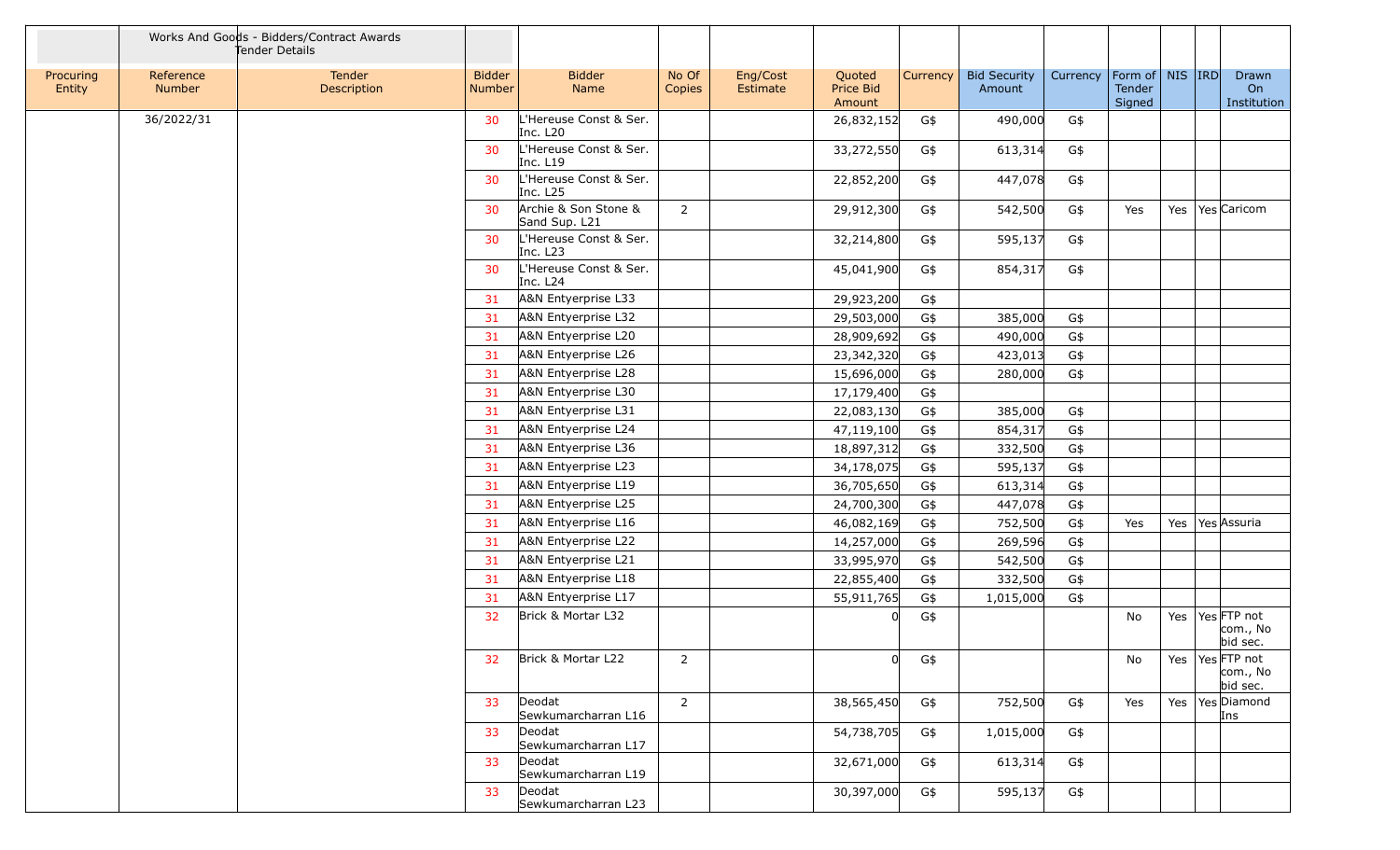|                     |                     | Works And Goods - Bidders/Contract Awards<br>Tender Details |                                |                                             |                 |                      |                               |          |                               |          |                                         |  |                            |
|---------------------|---------------------|-------------------------------------------------------------|--------------------------------|---------------------------------------------|-----------------|----------------------|-------------------------------|----------|-------------------------------|----------|-----------------------------------------|--|----------------------------|
| Procuring<br>Entity | Reference<br>Number | Tender<br>Description                                       | <b>Bidder</b><br><b>Number</b> | <b>Bidder</b><br>Name                       | No Of<br>Copies | Eng/Cost<br>Estimate | Quoted<br>Price Bid<br>Amount | Currency | <b>Bid Security</b><br>Amount | Currency | Form of   NIS   IRD<br>Tender<br>Signed |  | Drawn<br>On<br>Institution |
|                     | 36/2022/31          |                                                             | 33                             | Deodat<br>Sewkumarcharran L24               |                 |                      | 41,633,800                    | G\$      | 1,137,500                     | G\$      |                                         |  |                            |
|                     |                     |                                                             | 33                             | Deodat<br>Sewkumarcharran L18               |                 |                      | 547,387,058                   | G\$      | 332,500                       | G\$      |                                         |  |                            |
|                     |                     |                                                             | 34                             | JPM Gen. Const. Eng.<br>Ser. L24            |                 |                      | 47,173,200                    | G\$      | 854,317                       | G\$      |                                         |  |                            |
|                     |                     |                                                             | 34                             | JPM Gen. Const. Eng.<br>Ser. L31            |                 |                      | 21, 181, 387                  | G\$      | 385,000                       | G\$      |                                         |  |                            |
|                     |                     |                                                             | 34                             | JPM Gen. Const. Eng.<br>Ser. L33            |                 |                      | 19,827,100                    | G\$      | 1,137,500                     | G\$      |                                         |  |                            |
|                     |                     |                                                             | 34                             | JPM Gen. Const. Eng.<br>Ser. L32            |                 |                      | 28,062,900                    | G\$      | 385,000                       | G\$      |                                         |  |                            |
|                     |                     |                                                             | 34                             | JPM Gen. Const. Eng.<br>Ser. L25            |                 |                      | 23,009,514                    | G\$      | 447,078                       | G\$      |                                         |  |                            |
|                     |                     |                                                             | 34                             | JPM Gen. Const. Eng.<br>Ser. L30            |                 |                      | 13,606,700                    | G\$      |                               | G\$      |                                         |  |                            |
|                     |                     |                                                             | 34                             | JPM Gen. Const. Eng.<br>Ser. L26            |                 |                      | 21,917,114                    | G\$      | 423,013                       | G\$      |                                         |  |                            |
|                     |                     |                                                             | 34                             | JPM Gen. Const. Eng.<br>Ser. L23            | $\mathbf{1}$    |                      | 32,591,300                    | G\$      | 595,137                       | G\$      | Yes                                     |  | Yes   Yes   Caricom        |
|                     |                     |                                                             | 35                             | Psyphydave Const. &<br>Eng. L26             |                 |                      | 24,098,425                    | G\$      | 423,013                       | G\$      |                                         |  |                            |
|                     |                     |                                                             | 35                             | Psyphydave Const. &<br>Eng. L33             |                 |                      | 26,989,300                    | G\$      |                               |          |                                         |  |                            |
|                     |                     |                                                             | 35                             | Psyphydave Const. &<br>Eng. 28              |                 |                      | 19,774,200                    | G\$      | 280,000                       | G\$      |                                         |  |                            |
|                     |                     |                                                             | 35                             | Psyphydave Const. &<br>Eng. L30             |                 |                      | 16,741,800                    | G\$      |                               |          |                                         |  |                            |
|                     |                     |                                                             | 35                             | Psyphydave Const. &<br>Eng. L <sub>27</sub> |                 |                      | 43,081,395                    | G\$      | 647,500                       | G\$      |                                         |  |                            |
|                     |                     |                                                             | 35                             | Psyphydave Const. &<br>Eng. L31             | $\Omega$        |                      | 30,149,175                    | G\$      | 385,000                       | G\$      |                                         |  |                            |
|                     |                     |                                                             | 35                             | Psyphydave Const. &<br>Eng. L <sub>25</sub> |                 |                      | 25,447,225                    | G\$      | 447,078                       | G\$      |                                         |  |                            |
|                     |                     |                                                             | 35                             | Psyphydave Const. &<br>Eng. L23             |                 |                      | 36,645,625                    | G\$      | 595,137                       | G\$      |                                         |  |                            |
|                     |                     |                                                             | 35                             | Psyphydave Const. &<br>Eng. L36             |                 |                      | 22,853,828                    | G\$      | 332,500                       | G\$      |                                         |  |                            |
|                     |                     |                                                             | 35                             | Psyphydave Const. &<br>Eng. L19             |                 |                      | 43,001,625                    | G\$      | 613,314                       | G\$      |                                         |  |                            |
|                     |                     |                                                             | 35                             | Psyphydave Const. &<br>Eng. L34             |                 |                      | 70,533,000                    | G\$      | 1,137,500                     | G\$      |                                         |  |                            |
|                     |                     |                                                             | 35                             | Psyphydave Const. &<br>Eng. L20             |                 |                      | 33,425,580                    | G\$      | 33,425,580                    | G\$      |                                         |  |                            |
|                     |                     |                                                             | 35                             | Psyphydave Const. &<br>Eng. L32             |                 |                      | 34,609,500                    | G\$      | 385,000                       | G\$      |                                         |  |                            |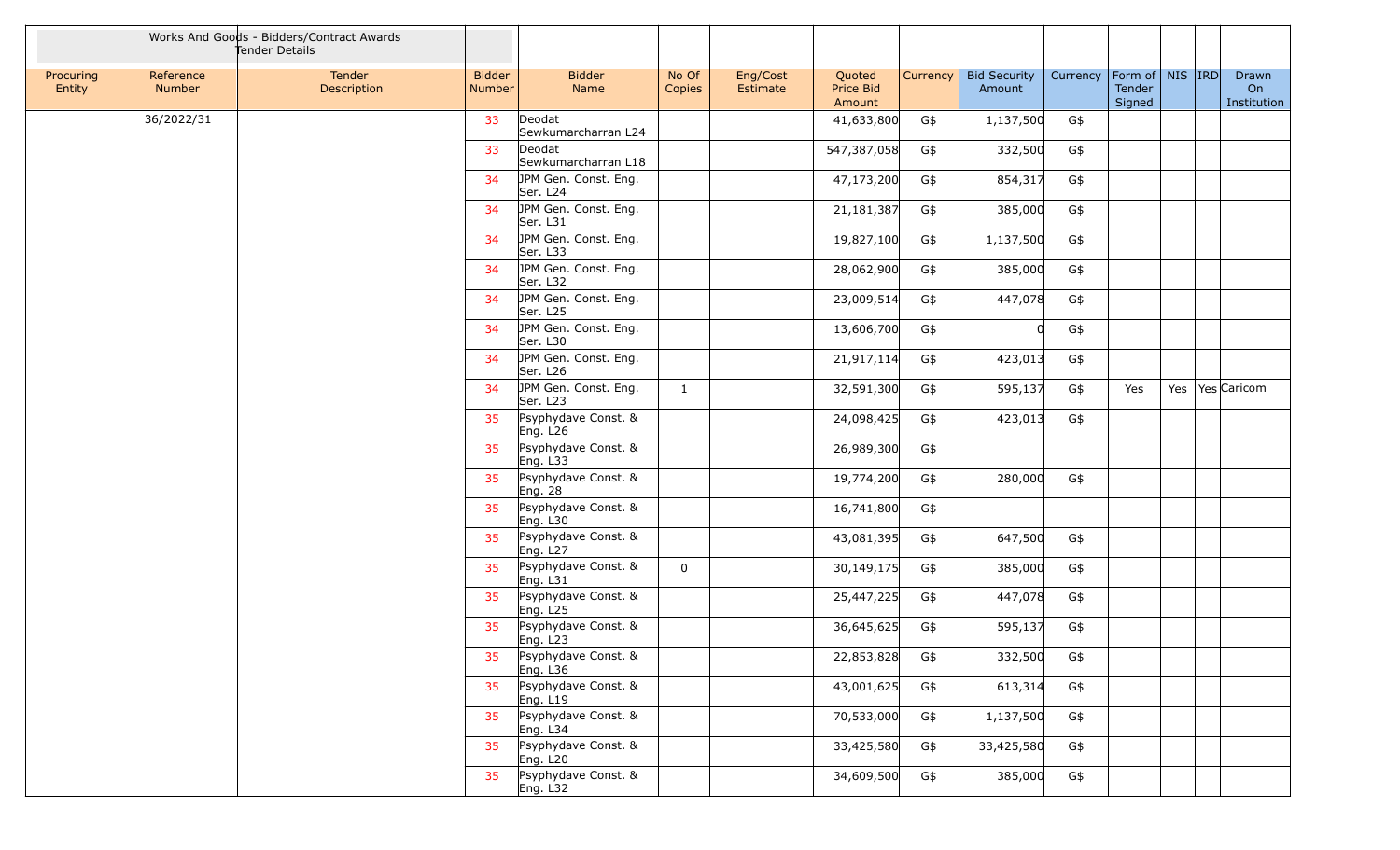|                     |                     | Works And Goods - Bidders/Contract Awards<br>Tender Details |                                |                                                |                 |                      |                               |                 |                               |          |                                         |  |                              |
|---------------------|---------------------|-------------------------------------------------------------|--------------------------------|------------------------------------------------|-----------------|----------------------|-------------------------------|-----------------|-------------------------------|----------|-----------------------------------------|--|------------------------------|
| Procuring<br>Entity | Reference<br>Number | Tender<br>Description                                       | <b>Bidder</b><br><b>Number</b> | <b>Bidder</b><br>Name                          | No Of<br>Copies | Eng/Cost<br>Estimate | Quoted<br>Price Bid<br>Amount | <b>Currency</b> | <b>Bid Security</b><br>Amount | Currency | Form of   NIS  IRD <br>Tender<br>Signed |  | Drawn<br>On<br>Institution   |
|                     | 36/2022/31          |                                                             | 35                             | Psyphydave Const. &<br>Eng. $L18$              |                 |                      | 22,994,000                    | G\$             | 332,500                       | G\$      |                                         |  |                              |
|                     |                     |                                                             | 35                             | Psyphydave Const. &<br>Eng. L29                |                 |                      | 12,117,500                    | G\$             |                               |          |                                         |  |                              |
|                     |                     |                                                             | 35                             | Psyphydave Const. &<br>Eng. L17                |                 |                      | 66,933,300                    | G\$             | 1,015,000                     | G\$      |                                         |  |                              |
|                     |                     |                                                             | 35                             | Psyphydave Const. &<br>Eng. $L24$              |                 |                      | 55,265,925                    | G\$             | 854,317                       | G\$      |                                         |  |                              |
|                     |                     |                                                             | 35                             | Psyphydave Const. &<br>Eng. L <sub>22</sub>    |                 |                      | 15,585,625                    | G\$             | 269,596                       | G\$      |                                         |  |                              |
|                     |                     |                                                             | 35                             | Psyphydave Const. &<br>Eng. L35                |                 |                      | 70,533,000                    | G\$             | 1,137,500                     | G\$      |                                         |  |                              |
|                     |                     |                                                             | 35                             | Psyphydave Const. &<br>Eng. $L21$              |                 |                      | 36,071,900                    | G\$             | 542,500                       | G\$      |                                         |  |                              |
|                     |                     |                                                             | 35                             | Psyphydave Const. &<br>Eng. L16                | $\overline{2}$  |                      | 52,371,848                    | G\$             | 752,500                       | G\$      | Yes                                     |  | Yes   Yes   Nafico           |
|                     |                     |                                                             | 36                             | S&K Const. Consul. Ser.<br>& Gen. Sup. Inc.L36 |                 |                      |                               | G\$             |                               |          | No                                      |  | FTP not<br>com.              |
|                     |                     |                                                             | 36                             | S&K Const. Consul. Ser.<br>& Gen. Sup. Inc.L27 |                 |                      | 49,119,315                    | G\$             | 647,500                       | G\$      |                                         |  |                              |
|                     |                     |                                                             | 36                             | S&K Const. Consul. Ser.<br>& Gen. Sup. Inc.L25 |                 |                      | 30,735,080                    | G\$             | 447,078                       | G\$      |                                         |  |                              |
|                     |                     |                                                             | 36                             | S&K Const. Consul. Ser.<br>& Gen. Sup. Inc.L32 |                 |                      | 41,037,000                    | G\$             | 385,000                       | G\$      |                                         |  |                              |
|                     |                     |                                                             | 36                             | S&K Const. Consul. Ser.<br>& Gen. Sup. Inc.L33 |                 |                      | 57,197,800                    | G\$             |                               |          |                                         |  |                              |
|                     |                     |                                                             | 36                             | S&K Const. Consul. Ser.<br>& Gen. Sup. Inc.L26 |                 |                      | 30,314,680                    | G\$             | 423,013                       | G\$      |                                         |  |                              |
|                     |                     |                                                             | 36                             | S&K Const. Consul. Ser.<br>& Gen. Sup. Inc.L29 |                 |                      | 14,113,400                    | G\$             |                               |          |                                         |  |                              |
|                     |                     |                                                             | 36                             | S&K Const. Consul. Ser.<br>& Gen. Sup. Inc.L34 |                 |                      |                               | G\$             |                               | G\$      | No                                      |  | FTP not<br>com.              |
|                     |                     |                                                             | 36                             | S&K Const. Consul. Ser.<br>& Gen. Sup. Inc.L28 |                 |                      | 27,232,750                    | G\$             | 280,000                       | G\$      |                                         |  |                              |
|                     |                     |                                                             | 36                             | S&K Const. Consul. Ser.<br>& Gen. Sup. Inc.L35 |                 |                      |                               | G\$             |                               |          | No                                      |  | <b>FTP NOT</b><br><b>COM</b> |
|                     |                     |                                                             | 36                             | S&K Const. Consul. Ser.<br>& Gen. Sup. Inc.L22 |                 |                      | 13,649,250                    | G\$             | 269,596                       | G\$      |                                         |  |                              |
|                     |                     |                                                             | 36                             | S&K Const. Consul. Ser.<br>& Gen. Sup. Inc.L31 |                 |                      | 36,316,980                    | G\$             | 385,000                       | G\$      |                                         |  |                              |
|                     |                     |                                                             | 36                             | S&K Const. Consul. Ser.<br>& Gen. Sup. Inc.L21 |                 |                      | 46,372,500                    | G\$             | 542,500                       | G\$      |                                         |  |                              |
|                     |                     |                                                             | 36                             | S&K Const. Consul. Ser.<br>& Gen. Sup. Inc.L30 |                 |                      | 21,152,100                    | G\$             |                               |          |                                         |  |                              |
|                     |                     |                                                             | 36                             | S&K Const. Consul. Ser.<br>& Gen. Sup. Inc.L24 |                 |                      | 63,325,300                    | G\$             | 854,317                       | G\$      |                                         |  |                              |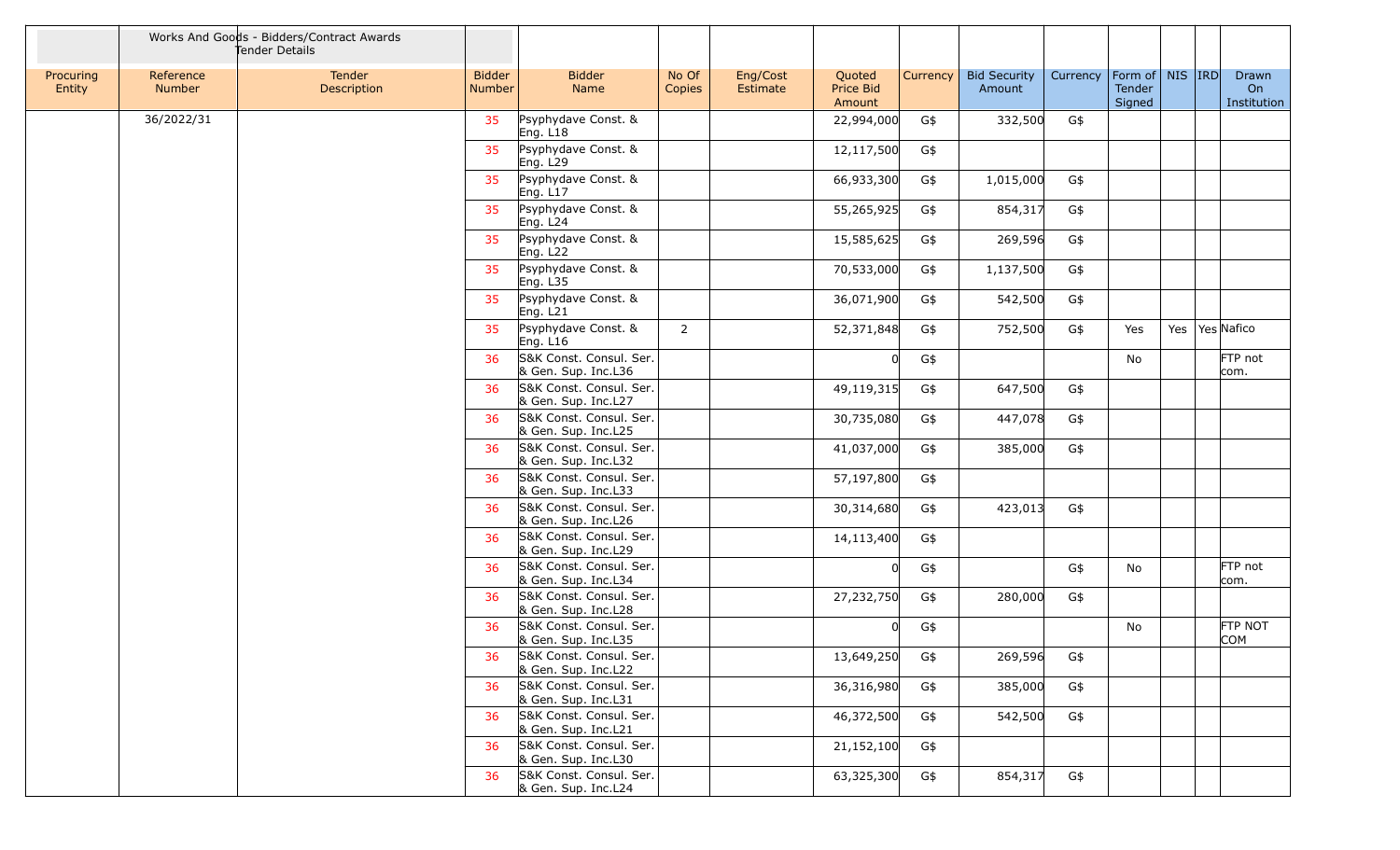|                     |                     | Works And Goods - Bidders/Contract Awards<br>Tender Details |                                |                                                |                 |                      |                               |          |                               |          |                                                |  |                            |
|---------------------|---------------------|-------------------------------------------------------------|--------------------------------|------------------------------------------------|-----------------|----------------------|-------------------------------|----------|-------------------------------|----------|------------------------------------------------|--|----------------------------|
| Procuring<br>Entity | Reference<br>Number | Tender<br>Description                                       | <b>Bidder</b><br><b>Number</b> | <b>Bidder</b><br>Name                          | No Of<br>Copies | Eng/Cost<br>Estimate | Quoted<br>Price Bid<br>Amount | Currency | <b>Bid Security</b><br>Amount | Currency | Form of   NIS   IRD<br><b>Tender</b><br>Signed |  | Drawn<br>On<br>Institution |
|                     | 36/2022/31          |                                                             | 36                             | S&K Const. Consul. Ser.                        |                 |                      | 45,195,600                    | G\$      | 595,137                       | G\$      |                                                |  |                            |
|                     |                     |                                                             |                                | & Gen. Sup. Inc.L23<br>S&K Const. Consul. Ser. |                 |                      |                               |          |                               |          |                                                |  | Yes   Yes   Caricom        |
|                     |                     |                                                             | 36                             | & Gen. Sup. Inc.L20                            | $\overline{2}$  |                      | 39,640,440                    | G\$      |                               |          | Yes                                            |  |                            |
|                     |                     |                                                             | 37                             | Khan's Enterprise L14                          | $\overline{2}$  |                      | 27,702,862                    | G\$      | 497,580                       | G\$      | Yes                                            |  | Yes   Yes   Assuria        |
|                     |                     |                                                             | 37                             | Khan's Enterprise L15                          |                 |                      | 14,992,805                    | G\$      |                               |          |                                                |  |                            |
|                     |                     |                                                             | 38                             | H&S Const. & Maint. L29                        |                 |                      | 8,672,200                     | G\$      |                               |          |                                                |  |                            |
|                     |                     |                                                             | 38                             | H&S Const. & Maint. L31                        |                 |                      | 17,562,510                    | G\$      | 385,000                       | G\$      |                                                |  |                            |
|                     |                     |                                                             | 38                             | H&S Const. & Maint. L34                        |                 |                      | 46,039,900                    | G\$      | 1,137,500                     | G\$      |                                                |  |                            |
|                     |                     |                                                             | 38                             | H&S Const. & Maint. L35                        |                 |                      | 55,664,000                    | G\$      | 1,137,500                     | G\$      |                                                |  |                            |
|                     |                     |                                                             | 38                             | H&S Const. & Maint. L36                        |                 |                      | 16,392,873                    | G\$      | 332,500                       | G\$      |                                                |  |                            |
|                     |                     |                                                             | 38                             | H&S Const. & Maint. L13                        |                 |                      | 81,648,440                    | G\$      | 1,487,500                     | G\$      |                                                |  |                            |
|                     |                     |                                                             | 38                             | H&S Const. & Maint. L33                        |                 |                      | 27,094,800                    | G\$      |                               |          |                                                |  |                            |
|                     |                     |                                                             | 38                             | H&S Const. & Maint. L30                        |                 |                      | 10,113,240                    | G\$      |                               |          |                                                |  |                            |
|                     |                     |                                                             | 38                             | H&S Const. & Maint. L25                        |                 |                      | 23,420,100                    | G\$      | 447,078                       | G\$      |                                                |  |                            |
|                     |                     |                                                             | 38                             | H&S Const. & Maint. L18                        |                 |                      | 15,536,800                    | G\$      | 332,500                       | G\$      |                                                |  |                            |
|                     |                     |                                                             | 38                             | H&S Const. & Maint. L19                        |                 |                      | 30,661,500                    | G\$      | 613,314                       | G\$      |                                                |  |                            |
|                     |                     |                                                             | 38                             | H&S Const. & Maint. L32                        |                 |                      | 20,142,500                    | G\$      | 385,000                       | G\$      |                                                |  |                            |
|                     |                     |                                                             | 38                             | H&S Const. & Maint. L21                        |                 |                      | 21,903,080                    | G\$      | 542,500                       | G\$      |                                                |  |                            |
|                     |                     |                                                             | 38                             | H&S Const. & Maint. L20                        |                 |                      | 26,272,155                    | G\$      | 490,000                       | G\$      |                                                |  |                            |
|                     |                     |                                                             | 38                             | H&S Const. & Maint. L28                        |                 |                      | 13,185,200                    | G\$      | 280,000                       | G\$      |                                                |  |                            |
|                     |                     |                                                             | 38                             | H&S Const. & Maint. L23                        |                 |                      | 30,514,200                    | G\$      | 595,137                       | G\$      |                                                |  |                            |
|                     |                     |                                                             | 38                             | H&S Const. & Maint. L16                        |                 |                      | 37,169,843                    | G\$      | 752,500                       | G\$      |                                                |  |                            |
|                     |                     |                                                             | 38                             | H&S Const. & Maint. L15                        |                 | 14,935,384           | 13,693,800                    | G\$      | 262,500                       | G\$      |                                                |  |                            |
|                     |                     |                                                             | 38                             | H&S Const. & Maint. L27                        |                 |                      | 34,571,985                    | G\$      | 647,500                       | G\$      |                                                |  |                            |
|                     |                     |                                                             | 38                             | H&S Const. & Maint. L26                        |                 |                      | 21,513,000                    | G\$      | 423,013                       | G\$      |                                                |  |                            |
|                     |                     |                                                             | 38                             | H&S Const. & Maint.<br>L12                     | $\overline{2}$  |                      | 76,263,100                    | G\$      | 1,400,000                     | G\$      | Yes                                            |  | Yes   Yes   Caricom        |
|                     |                     |                                                             | 38                             | H&S Const. & Maint. L24                        |                 |                      | 40,868,200                    | G\$      | 854,317                       | G\$      |                                                |  |                            |
|                     |                     |                                                             | 38                             | H&S Const. & Maint. L22                        |                 |                      | 9,210,030                     | G\$      | 269,596                       | G\$      |                                                |  |                            |
|                     |                     |                                                             | 38                             | H&S Const. & Maint. L17                        |                 |                      | 47,768,335                    | G\$      | 1,015,000                     | G\$      |                                                |  |                            |
|                     |                     |                                                             | 38                             | H&S Const. & Maint. L14                        |                 |                      | 21,993,650                    | G\$      | 497,580                       | G\$      |                                                |  |                            |
|                     |                     |                                                             | 39                             | Vijay Persaud & Son<br>Const. L12              | $2^{\circ}$     |                      | 73,445,140                    | G\$      | 1,400,000                     | G\$      | Yes                                            |  | Yes   Yes   Caricom        |
|                     |                     |                                                             | -39                            | Vijay Persaud & Son<br>Const. L14              |                 |                      | 24,466,890                    | G\$      | 497,580                       | G\$      |                                                |  |                            |
|                     |                     |                                                             | 40                             | S&D Const. L36                                 |                 |                      | 32,638,515                    | G\$      | 332,500                       | G\$      |                                                |  |                            |
|                     |                     |                                                             | 40                             | S&D Const. L26                                 |                 |                      | 29,556,880                    | G\$      | 423,013                       | G\$      |                                                |  |                            |
|                     |                     |                                                             | 40                             | S&D Const. L27                                 |                 |                      | 36,229,777                    | G\$      | 647,500                       | G\$      |                                                |  |                            |
|                     |                     |                                                             | 40                             | S&D Const. L29                                 |                 |                      | 10,580,910                    | G\$      |                               |          |                                                |  |                            |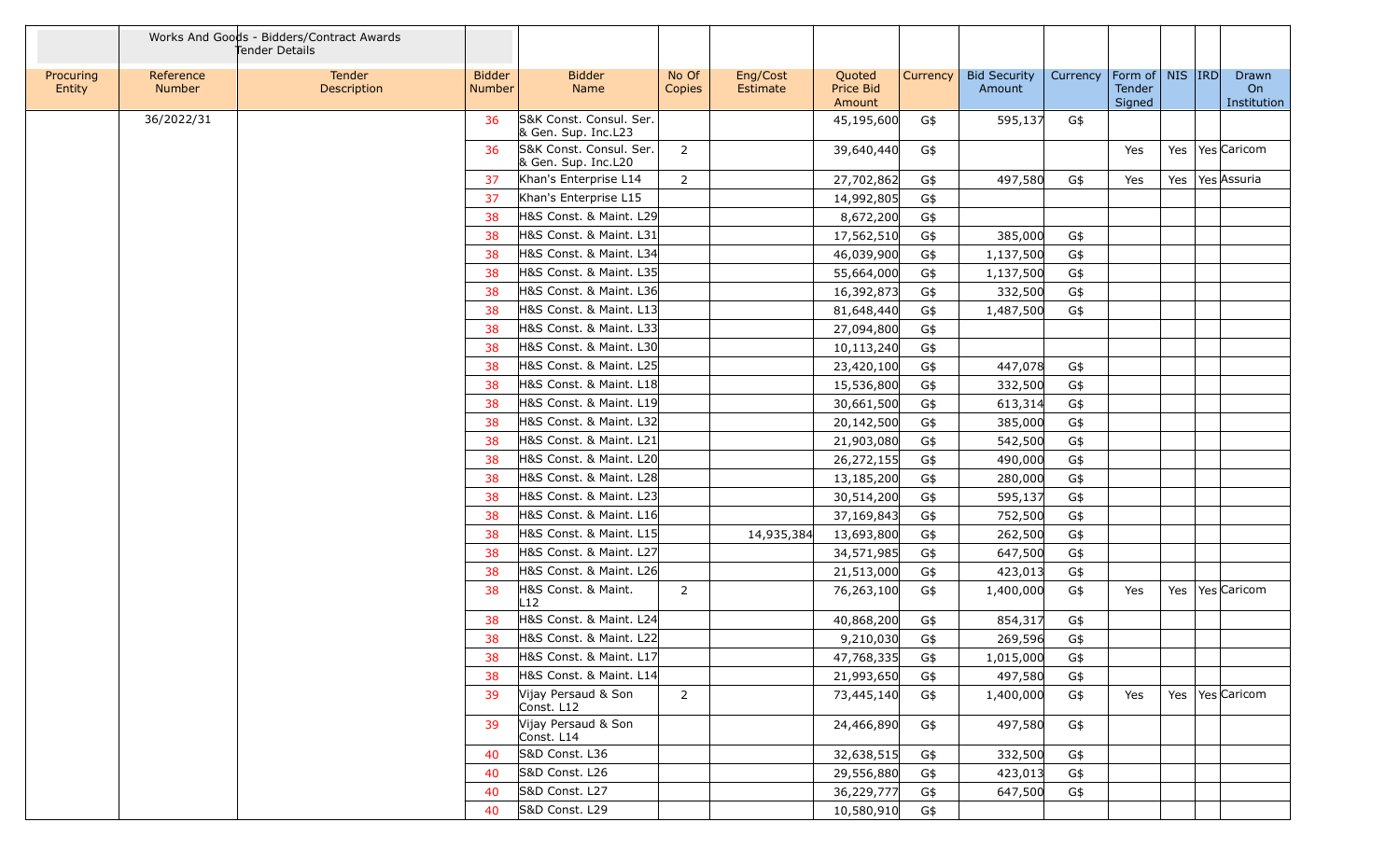|                     |                     | Works And Goods - Bidders/Contract Awards<br>Tender Details |                                |                                  |                 |                      |                               |          |                               |          |                                         |           |                            |
|---------------------|---------------------|-------------------------------------------------------------|--------------------------------|----------------------------------|-----------------|----------------------|-------------------------------|----------|-------------------------------|----------|-----------------------------------------|-----------|----------------------------|
| Procuring<br>Entity | Reference<br>Number | Tender<br>Description                                       | <b>Bidder</b><br><b>Number</b> | <b>Bidder</b><br>Name            | No Of<br>Copies | Eng/Cost<br>Estimate | Quoted<br>Price Bid<br>Amount | Currency | <b>Bid Security</b><br>Amount | Currency | Form of   NIS   IRD<br>Tender<br>Signed |           | Drawn<br>On<br>Institution |
|                     | 36/2022/31          |                                                             | 40                             | S&D Const. L31                   |                 |                      | 22,339,118                    | G\$      | 385,000                       | G\$      |                                         |           |                            |
|                     |                     |                                                             | 40                             | S&D Const. L32                   |                 |                      | 29,033,900                    | G\$      | 385,000                       | G\$      |                                         |           |                            |
|                     |                     |                                                             | 40                             | S&D Const. L28                   |                 |                      | 15,284,000                    | G\$      | 280,000                       | G\$      |                                         |           |                            |
|                     |                     |                                                             | 40                             | S&D Const. L35                   |                 |                      | 60,618,500                    | G\$      | 1,137,500                     | G\$      |                                         |           |                            |
|                     |                     |                                                             | 40                             | S&D Const. L23                   |                 |                      | 33,117,350                    | G\$      | 595,137                       | G\$      |                                         |           |                            |
|                     |                     |                                                             | 40                             | S&D Const. L18                   |                 |                      | 19,606,400                    | G\$      | 332,500                       | G\$      |                                         |           |                            |
|                     |                     |                                                             | 40                             | S&D Const. L22                   | $\mathbf{0}$    |                      | 14,768,600                    | G\$      | 269,596                       | G\$      |                                         |           |                            |
|                     |                     |                                                             | 40                             | S&D Const. L30                   |                 |                      | 15,044,550                    | G\$      |                               |          |                                         |           |                            |
|                     |                     |                                                             | 40                             | S&D Const. L25                   |                 |                      | 30,394,380                    | G\$      | 447,078                       | G\$      |                                         |           |                            |
|                     |                     |                                                             | 40                             | S&D Const. L17                   |                 |                      | 51,272,970                    | G\$      | 1,015,000                     | G\$      |                                         |           |                            |
|                     |                     |                                                             | 40                             | S&D Const. L21                   |                 |                      | 39,457,200                    | G\$      | 542,500                       | G\$      |                                         |           |                            |
|                     |                     |                                                             | 40                             | S&D Const. L20                   |                 |                      | 32,474,400                    | G\$      | 490,000                       | G\$      |                                         |           |                            |
|                     |                     |                                                             | 40                             | S&D Const. L33                   |                 |                      | 26,544,900                    | G\$      |                               |          |                                         |           |                            |
|                     |                     |                                                             | 40                             | S&D Const. L34                   |                 |                      | 64,911,250                    | G\$      | 1,137,500                     | G\$      |                                         |           |                            |
|                     |                     |                                                             | 40                             | S&D Const. L19                   | $\mathbf{0}$    |                      | 33,286,500                    | G\$      | 613,314                       | G\$      |                                         |           |                            |
|                     |                     |                                                             | 40                             | S&D Const. L24                   |                 |                      | 47,394,300                    | G\$      | 854,317                       | G\$      |                                         |           |                            |
|                     |                     |                                                             | 40                             | S&D Const. L16                   |                 |                      | 50,686,913                    | G\$      | 752,500                       | G\$      | Yes                                     |           | Yes   Yes   Premier Ins    |
|                     |                     |                                                             | 41                             | Dayclean Shop Sup. &<br>Ser. L29 | $\overline{2}$  |                      | 9,773,000                     | G\$      |                               |          | Yes                                     | Yes   Yes |                            |
|                     |                     |                                                             | 41                             | Dayclean Shop Sup. &<br>Ser. L30 |                 |                      | 12,747,000                    | G\$      |                               |          |                                         |           |                            |
|                     |                     |                                                             | 42                             | IB Const. Mach. &<br>Rental L13  |                 | 85,000,000           | 94,190,500                    | G\$      | 1,487,500                     | G\$      |                                         |           |                            |
|                     |                     |                                                             | 42                             | IB Const. Mach. &<br>Rental L14  |                 | 28,449,060           | 31,585,700                    | G\$      | 497,580                       | G\$      |                                         |           |                            |
|                     |                     |                                                             | 42                             | IB Const. Mach. &<br>Rental L12  | $\mathbf{1}$    | 80,000,000           | 87,206,200                    | G\$      | 1,400,000                     | G\$      | Yes                                     |           | Yes   Yes   Caricom        |
|                     |                     |                                                             | 43                             | R&B Investment Inc L25           |                 | 25,547,300           | 24,984,800                    | G\$      | 447,078                       | G\$      |                                         |           |                            |
|                     |                     |                                                             | 43                             | R&B Investment Inc L34           |                 | 6,599,905            | 69,721,200                    | G\$      | 1,137,500                     | G\$      |                                         |           |                            |
|                     |                     |                                                             | 43                             | R&B Investment Inc L35           |                 | 65,240,500           | 69,957,500                    | G\$      | 1,137,500                     | G\$      |                                         |           |                            |
|                     |                     |                                                             | 43                             | R&B Investment Inc L31           |                 | 21,971,517           | 22,974,735                    | G\$      | 385,000                       | G\$      |                                         |           |                            |
|                     |                     |                                                             | 43                             | R&B Investment Inc L36           |                 | 18,596,928           | 22,512,788                    | G\$      | 332,500                       | G\$      |                                         |           |                            |
|                     |                     |                                                             | 43                             | R&B Investment Inc L32           |                 | 30,179,200           | 30,911,500                    | G\$      | 385,000                       | G\$      |                                         |           |                            |
|                     |                     |                                                             | 43                             | R&B Investment Inc L26           |                 | 24,142,150           | 23,612,500                    | G\$      | 423,013                       | G\$      |                                         |           |                            |
|                     |                     |                                                             | 43                             | R&B Investment Inc L29           |                 | 10,778,500           | 10,978,500                    | G\$      |                               |          |                                         |           |                            |
|                     |                     |                                                             | 43                             | R&B Investment Inc L30           |                 | 13,829,690           | 14,884,000                    | G\$      |                               |          |                                         |           |                            |
|                     |                     |                                                             | 43                             | R&B Investment Inc L28           |                 | 15,369,230           | 15,954,500                    | G\$      | 280,000                       | G\$      |                                         |           |                            |
|                     |                     |                                                             | 43                             | R&B Investment Inc L22           |                 | 15,405,500           | 15,867,000                    | G\$      | 269,596                       | G\$      |                                         |           |                            |
|                     |                     |                                                             | 43                             | R&B Investment Inc L33           |                 | 21,358,512           | 21,663,200                    | G\$      |                               |          |                                         |           |                            |
|                     |                     |                                                             | 43                             | R&B Investment Inc L21           |                 | 31,038,642           | 35,383,700                    | G\$      | 542,500                       | G\$      |                                         |           |                            |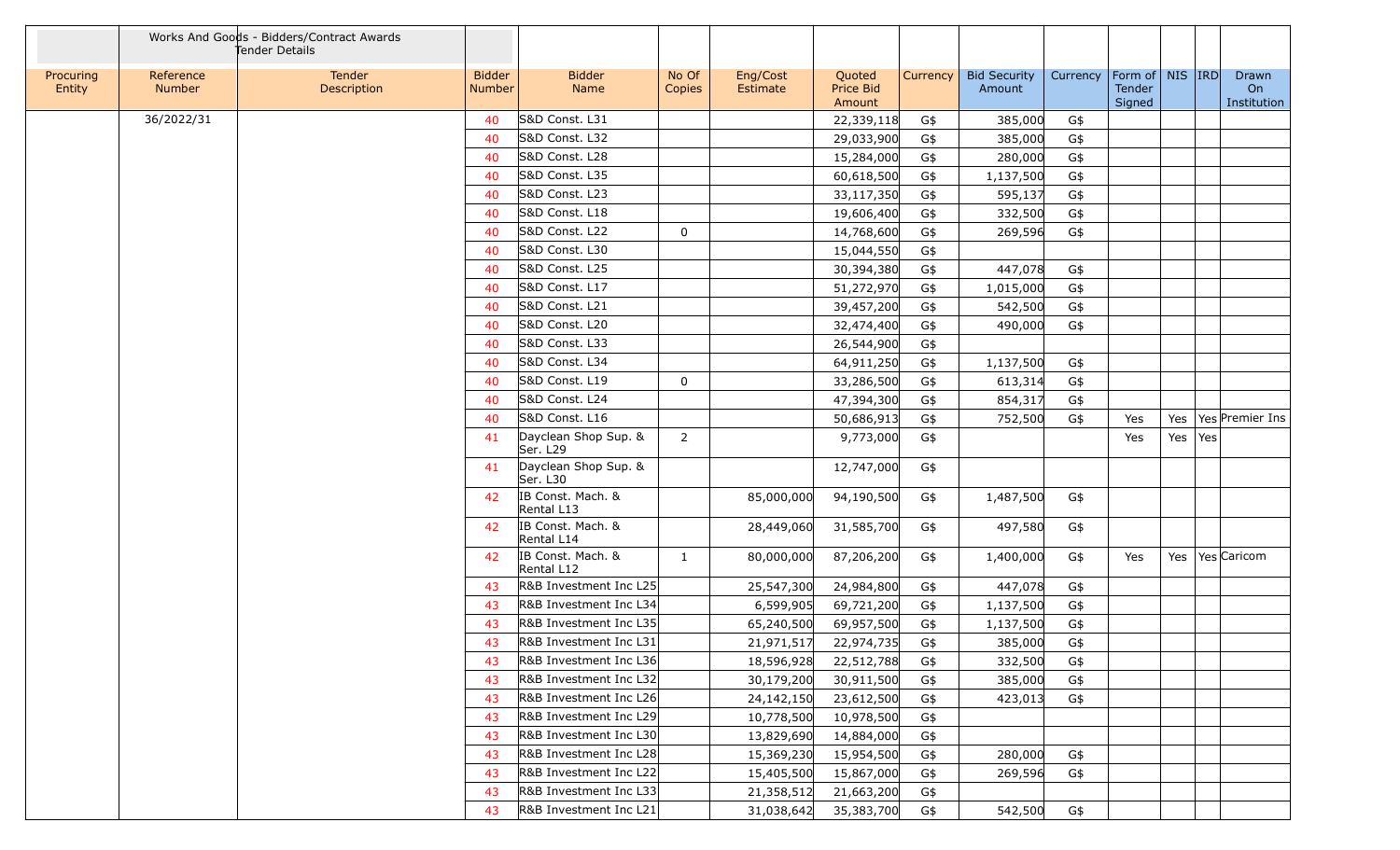|                     |                     | Works And Goods - Bidders/Contract Awards<br>Tender Details |                                |                                          |                 |                      |                               |          |                               |          |                                         |         |                            |
|---------------------|---------------------|-------------------------------------------------------------|--------------------------------|------------------------------------------|-----------------|----------------------|-------------------------------|----------|-------------------------------|----------|-----------------------------------------|---------|----------------------------|
| Procuring<br>Entity | Reference<br>Number | Tender<br>Description                                       | <b>Bidder</b><br><b>Number</b> | <b>Bidder</b><br>Name                    | No Of<br>Copies | Eng/Cost<br>Estimate | Quoted<br>Price Bid<br>Amount | Currency | <b>Bid Security</b><br>Amount | Currency | Form of   NIS   IRD<br>Tender<br>Signed |         | Drawn<br>On<br>Institution |
|                     | 36/2022/31          |                                                             | 43                             | R&B Investment Inc L19                   |                 | 35,046,500           | 34,680,500                    | G\$      | 613,314                       | G\$      |                                         |         |                            |
|                     |                     |                                                             | 43                             | R&B Investment Inc L27                   |                 | 37,034,981           | 36,631,035                    | G\$      | 647,500                       | G\$      |                                         |         |                            |
|                     |                     |                                                             | 43                             | R&B Investment Inc L18                   |                 | 20,447,340           | 332,500                       | G\$      | 20,489,200                    | G\$      |                                         |         |                            |
|                     |                     |                                                             | 43                             | R&B Investment Inc L16                   | $\overline{2}$  | 42,419,510           | 44,623,215                    | G\$      | 752,500                       | G\$      | Yes                                     |         | Yes   Yes Assuria          |
|                     |                     |                                                             | 43                             | R&B Investment Inc L17                   |                 | 57,979,215           | 57,591,240                    | G\$      | 1,015,000                     | G\$      |                                         |         |                            |
|                     |                     |                                                             | 43                             | R&B Investment Inc L24                   |                 | 48,818,000           | 48,220,300                    | G\$      | 854,317                       | G\$      |                                         |         |                            |
|                     |                     |                                                             | 43                             | R&B Investment Inc L23                   |                 | 34,007,850           | 33,916,050                    | G\$      | 595,137                       | G\$      |                                         |         |                            |
|                     |                     |                                                             | 43                             | R&B Investment Inc L20                   |                 | 28,042,025           | 31,080,945                    | G\$      | 490,000                       | G\$      |                                         |         |                            |
|                     |                     |                                                             |                                | 436                                      |                 |                      | O                             |          |                               |          |                                         |         |                            |
|                     | 37/2022/31          | Urban Roads 2022 (Phase 1) Lots 1-19                        | $\mathbf{1}$                   | Associated Construction<br>Servicves L10 |                 |                      | 50,344,920                    | G\$      | 647,500                       | G\$      |                                         |         |                            |
|                     |                     |                                                             | -1                             | Associated Construction<br>Servicves L12 |                 |                      | 27,885,858                    | G\$      | 490,000                       | G\$      |                                         |         |                            |
|                     |                     |                                                             | -1                             | Associated Construction<br>Servicves L19 |                 |                      |                               |          | 605,000                       | G\$      |                                         |         |                            |
|                     |                     |                                                             | 1                              | Associated Construction<br>Servicves L8  | $2^{\circ}$     |                      | 52,953,700                    | G\$      | 892,500                       | G\$      | Yes                                     | Yes Yes |                            |
|                     |                     |                                                             | -1                             | Associated Construction<br>Servicves L16 |                 |                      | 186,247,740                   | G\$      | 1,907,500                     | G\$      |                                         |         |                            |
|                     |                     |                                                             | $\mathbf{1}$                   | Associated Construction<br>Servicves L14 |                 |                      | 20,842,980                    | G\$      | 332,500                       | G\$      |                                         |         |                            |
|                     |                     |                                                             | -1                             | Associated Construction<br>Servicves L9  |                 |                      | 11,922,440                    | G\$      |                               |          |                                         |         |                            |
|                     |                     |                                                             | -2                             | JKP Construction L8                      | $\overline{2}$  |                      | 49,736,200                    | G\$      | 892,500                       | G\$      | Yes                                     |         | Yes   Yes   Premier Ins    |
|                     |                     |                                                             | $\overline{3}$                 | K&K Const HW Suo L16                     | $\overline{2}$  |                      | 107,921,541                   | G\$      | 1,907,500                     | G\$      | Yes                                     |         | Yes   Yes Caricom          |
|                     |                     |                                                             | $\overline{4}$                 | Vijay Persaud & Son<br>Const. Ser. L4    |                 |                      | 22,175,800                    | G\$      | 437,500                       | G\$      |                                         |         |                            |
|                     |                     |                                                             | $\overline{4}$                 | Vijay Persaud & Son<br>Const. Ser. L5    |                 |                      | 37,467,780                    | G\$      | 770,000                       | G\$      |                                         |         |                            |
|                     |                     |                                                             | $\overline{4}$                 | Vijay Persaud & Son<br>Const. Ser. L3    |                 |                      | 22,027,850                    | G\$      | 420,000                       | G\$      |                                         |         |                            |
|                     |                     |                                                             | $\overline{4}$                 | Vijay Persaud & Son<br>Const. Ser. L2    |                 |                      | 16,836,000                    | G\$      | 1,518,000                     | G\$      |                                         |         |                            |
|                     |                     |                                                             | $\overline{4}$                 | Vijay Persaud & Son<br>Const. Ser. L1    | $\overline{2}$  |                      | 12,193,950                    | G\$      |                               |          | Yes                                     |         | Yes   Yes   Caricom        |
|                     |                     |                                                             | -5                             | Rajendra Ramcharitar<br>Const. Est. L9   | $\overline{2}$  |                      | 11,722,450                    | G\$      |                               |          | Yes                                     |         | Yes   Yes   Premier Ins    |
|                     |                     |                                                             | 5.                             | Rajendra Ramcharitar<br>Const. Est. L12  |                 |                      | 27,625,815                    | G\$      | 490,000                       | G\$      |                                         |         |                            |
|                     |                     |                                                             | 5.                             | Rajendra Ramcharitar<br>Const. Est. L14  |                 |                      | 19,453,500                    | G\$      | 332,500                       | G\$      |                                         |         |                            |
|                     |                     |                                                             | -5.                            | Rajendra Ramcharitar<br>Const. Est. L13  |                 |                      | 26,333,600                    | G\$      | 402,500                       | G\$      |                                         |         |                            |
|                     |                     |                                                             | $5^{\circ}$                    | Rajendra Ramcharitar<br>Const. Est. L15  |                 |                      | 15,851,600                    | G\$      | 297,500                       | G\$      |                                         |         |                            |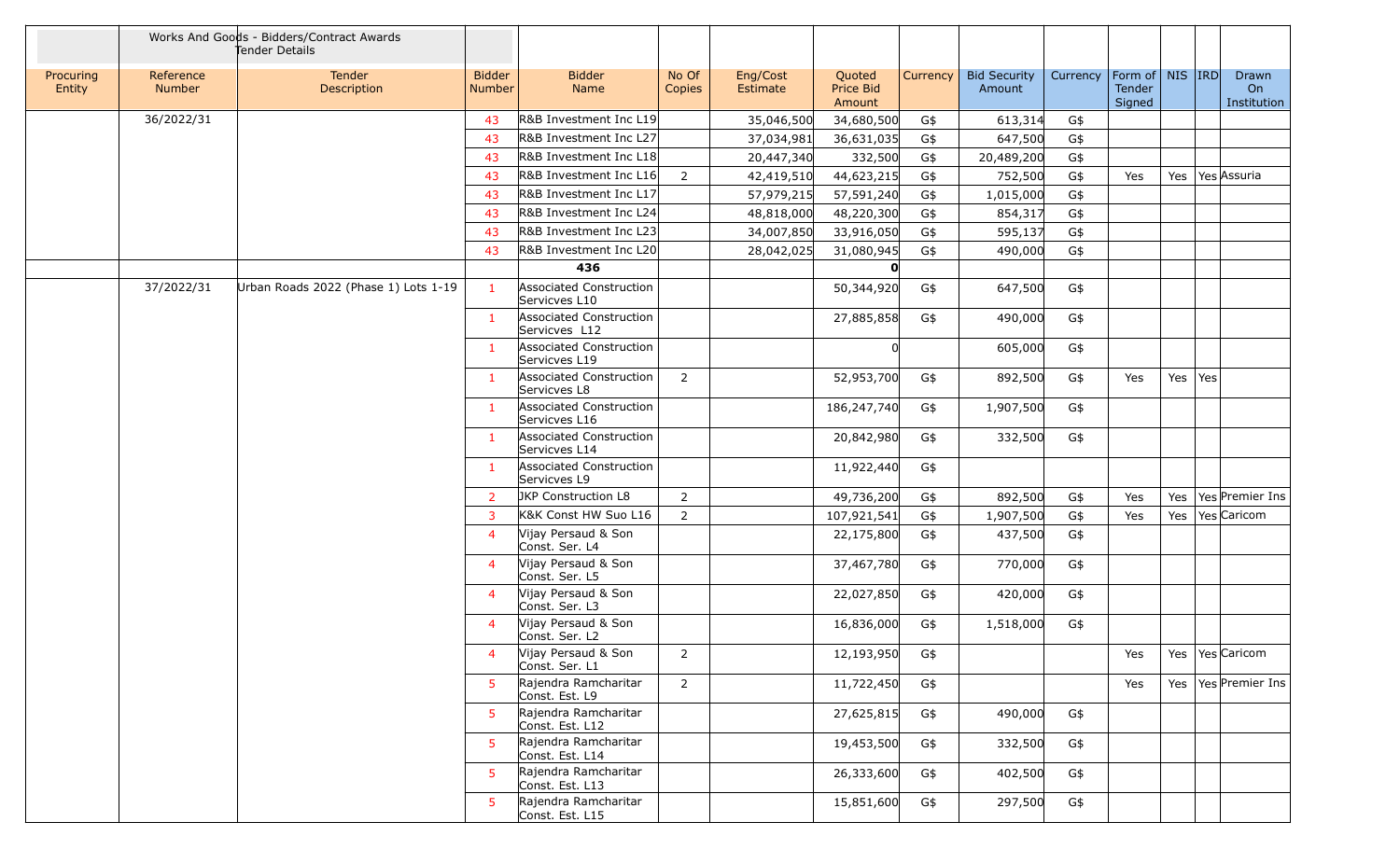|                     |                     | Works And Goods - Bidders/Contract Awards<br>Tender Details |                                |                                            |                 |                      |                               |          |                               |          |                                         |  |                            |
|---------------------|---------------------|-------------------------------------------------------------|--------------------------------|--------------------------------------------|-----------------|----------------------|-------------------------------|----------|-------------------------------|----------|-----------------------------------------|--|----------------------------|
| Procuring<br>Entity | Reference<br>Number | <b>Tender</b><br>Description                                | <b>Bidder</b><br><b>Number</b> | <b>Bidder</b><br>Name                      | No Of<br>Copies | Eng/Cost<br>Estimate | Quoted<br>Price Bid<br>Amount | Currency | <b>Bid Security</b><br>Amount | Currency | Form of   NIS   IRD<br>Tender<br>Signed |  | Drawn<br>On<br>Institution |
|                     | 37/2022/31          |                                                             | 5                              | Rajendra Ramcharitar<br>Const. Est. L11    |                 |                      | 11,641,700                    | G\$      |                               |          |                                         |  |                            |
|                     |                     |                                                             | -5                             | Rajendra Ramcharitar<br>Const. Est. L10    |                 |                      | 34,985,900                    | G\$      | 647,500                       | G\$      |                                         |  |                            |
|                     |                     |                                                             | 6                              | Platinum Investment Inc<br>17              | $\overline{2}$  |                      | 36,921,885                    | G\$      | 595,000                       | G\$      | Yes                                     |  | Yes   Yes   Caricom        |
|                     |                     |                                                             | 6                              | Platinum Investment L8                     |                 |                      | 48,959,000                    | G\$      | 892,500                       | G\$      |                                         |  |                            |
|                     |                     |                                                             | $\overline{7}$                 | Pooran Manman General<br>Cont. Ser. L6     |                 |                      | 30,323,055                    | G\$      | 595,000                       | G\$      |                                         |  |                            |
|                     |                     |                                                             | 7                              | Pooran Manman General<br>Cont. Ser. L4     |                 |                      | 21,818,700                    | G\$      | 437,500                       | G\$      |                                         |  |                            |
|                     |                     |                                                             | $\overline{7}$                 | Pooran Manman General<br>Cont. Ser. L3     |                 |                      | 25,221,800                    | G\$      | 420,000                       | G\$      |                                         |  |                            |
|                     |                     |                                                             | 7                              | Pooran Manman General<br>Cont. Ser. L1     | $\mathbf{1}$    |                      | 13,200,007                    | G\$      |                               | G\$      | Yes                                     |  | Yes   Yes   Caricom        |
|                     |                     |                                                             | 7                              | Pooran Manman General<br>Cont. Ser. L5     |                 |                      | 38,889,900                    | G\$      | 770,000                       | G\$      |                                         |  |                            |
|                     |                     |                                                             | 7                              | Pooran Manman General<br>Cont. Ser. L2     |                 |                      | 20,310,710                    | G\$      | 1,518,000                     | G\$      |                                         |  |                            |
|                     |                     |                                                             | 8                              | Technocon Inves. Pro.<br>Gen. Cont. Sol L5 |                 |                      | 40,953,570                    | G\$      | 770,000                       | G\$      | Yes                                     |  | Yes   Yes ASSURIA          |
|                     |                     |                                                             | 9                              | SC Construction L19                        |                 |                      | 39,014,000                    | G\$      | 665,000                       | G\$      |                                         |  |                            |
|                     |                     |                                                             | 9                              | <b>SC Construction L8</b>                  |                 |                      | 44,253,600                    | G\$      | 892,500                       | G\$      |                                         |  |                            |
|                     |                     |                                                             | 9                              | <b>SC Construction L7</b>                  |                 |                      | 31,842,015                    | G\$      | 647,500                       | G\$      |                                         |  |                            |
|                     |                     |                                                             | 9                              | <b>SC Construction L6</b>                  |                 |                      | 27,231,750                    | G\$      | 595,000                       | G\$      |                                         |  |                            |
|                     |                     |                                                             | 9                              | SC Construction L5                         |                 |                      | 41,588,925                    | G\$      | 770,000                       | G\$      |                                         |  |                            |
|                     |                     |                                                             | 9                              | SC Construction L4                         |                 |                      | 22,394,400                    | G\$      | 437,500                       | G\$      |                                         |  |                            |
|                     |                     |                                                             | 9                              | SC Construction L3                         |                 |                      | 21,299,150                    | G\$      | 420,000                       | G\$      |                                         |  |                            |
|                     |                     |                                                             | 9                              | SC Construction L2                         |                 |                      | 17,833,800                    | G\$      | 1,518,000                     | G\$      |                                         |  |                            |
|                     |                     |                                                             | 9                              | <b>SC Construction L1</b>                  | $\overline{2}$  |                      | 12,845,700                    | G\$      |                               |          | Yes                                     |  | Yes   Yes Caricoim         |
|                     |                     |                                                             | 10                             | <b>JSB Investment Inc L19</b>              |                 |                      | 38,093,770                    | G\$      | 665,000                       | G\$      |                                         |  |                            |
|                     |                     |                                                             | 10                             | <b>JSB Investment Inc 18</b>               |                 |                      | 56,932,438                    | G\$      | 1,050,000                     | G\$      |                                         |  |                            |
|                     |                     |                                                             | 10                             | JSB Investment Inc L16                     |                 |                      | 103,196,572                   | G\$      | 1,907,500                     | G\$      |                                         |  |                            |
|                     |                     |                                                             | 10                             | JSB Investment Inc L5                      |                 |                      | 42,110,649                    | G\$      | 770,000                       | G\$      |                                         |  |                            |
|                     |                     |                                                             | 10                             | JSB Investment Inc L4                      |                 |                      | 23,234,300                    | G\$      | 437,500                       | G\$      |                                         |  |                            |
|                     |                     |                                                             | 10                             | JSB Investment Inc L3                      |                 |                      | 22,965,105                    | G\$      | 420,000                       | G\$      |                                         |  |                            |
|                     |                     |                                                             | 10                             | JSB Investment Inc L2                      | $\overline{2}$  |                      | 16,787,520                    | G\$      | 1,518,000                     | G\$      | Yes                                     |  | Yes   Yes Diamond<br>Ins   |
|                     |                     |                                                             | 11                             | Premium Asphalt L15                        |                 |                      | 27,414,790                    | G\$      | 297,500                       | G\$      |                                         |  |                            |
|                     |                     |                                                             | -11                            | Premium Asphalt L14                        |                 |                      | 18,467,940                    | G\$      | 332,500                       | G\$      |                                         |  |                            |
|                     |                     |                                                             | 11                             | Premium Asphalt L13                        |                 |                      | 27,296,960                    | G\$      | 402,500                       | G\$      |                                         |  |                            |
|                     |                     |                                                             | 11                             | Premium Asphalt L10                        |                 |                      | 44,070,465                    | G\$      | 647,500                       | G\$      |                                         |  |                            |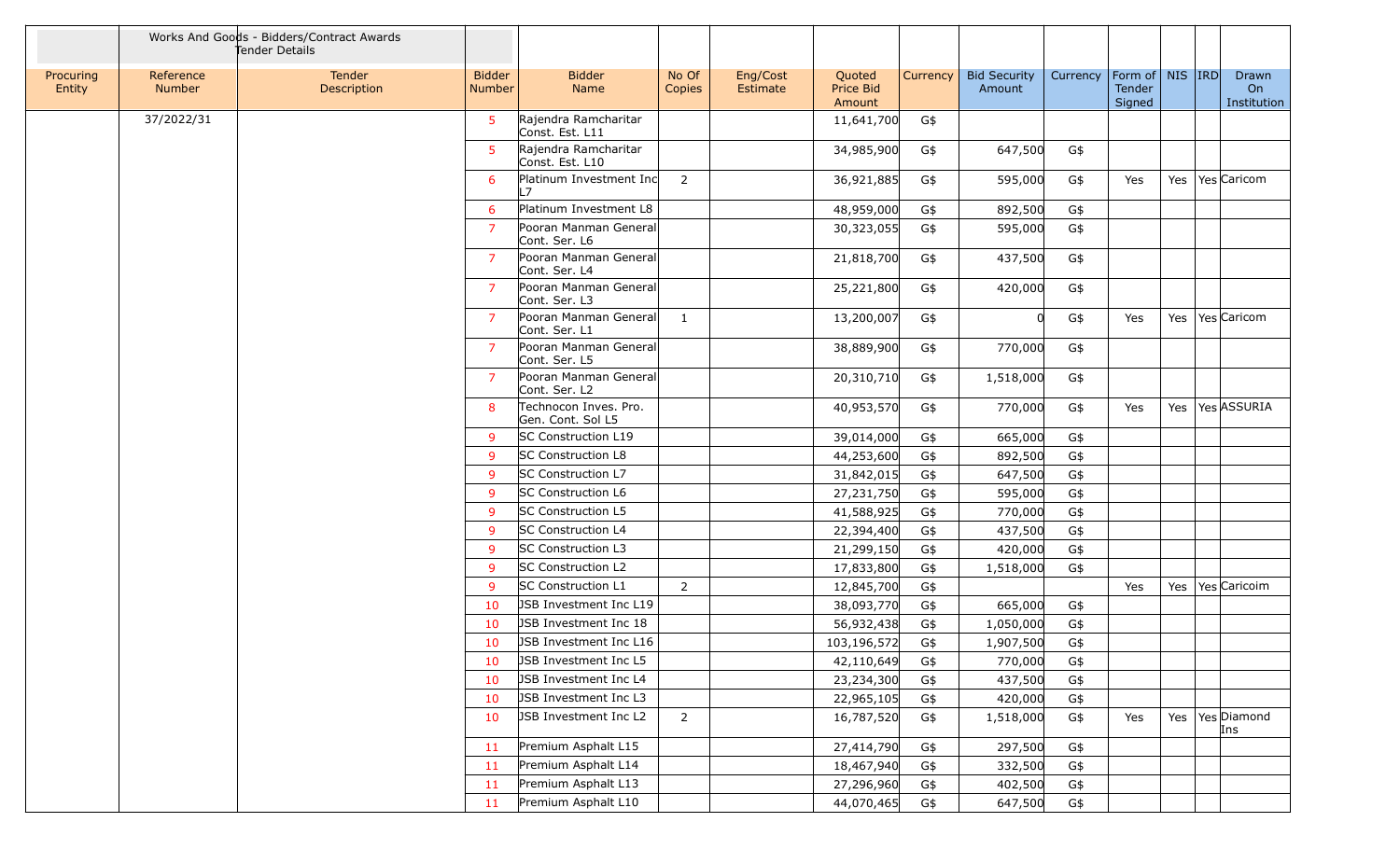|                     |                     | Works And Goods - Bidders/Contract Awards<br>Tender Details |                                |                                              |                 |                      |                               |                 |                               |          |                                           |  |                                 |
|---------------------|---------------------|-------------------------------------------------------------|--------------------------------|----------------------------------------------|-----------------|----------------------|-------------------------------|-----------------|-------------------------------|----------|-------------------------------------------|--|---------------------------------|
| Procuring<br>Entity | Reference<br>Number | Tender<br>Description                                       | <b>Bidder</b><br><b>Number</b> | <b>Bidder</b><br>Name                        | No Of<br>Copies | Eng/Cost<br>Estimate | Quoted<br>Price Bid<br>Amount | <b>Currency</b> | <b>Bid Security</b><br>Amount | Currency | Form of   NIS   IRD  <br>Tender<br>Signed |  | Drawn<br>On<br>Institution      |
|                     | 37/2022/31          |                                                             | 11                             | Premium Asphalt L9                           | $\overline{2}$  |                      | 113,393,850                   | G\$             |                               | G\$      | Yes                                       |  | Yes   Yes   Premier Ins         |
|                     |                     |                                                             | 11                             | Premium Asphalt L12                          |                 |                      | 24,969,263                    | G\$             | 490,000                       | G\$      |                                           |  |                                 |
|                     |                     |                                                             | -11                            | Premium Asphalt L11                          |                 |                      | 10,918,550                    | G\$             |                               |          |                                           |  |                                 |
|                     |                     |                                                             | 12                             | Builders HW Gen. Const.<br>L4                |                 |                      | 22,616,000                    | G\$             | 437,500                       | G\$      |                                           |  |                                 |
|                     |                     |                                                             | 12                             | Builders HW Gen. Const.<br>L3                |                 |                      | 22,694,450                    | G\$             | 420,000                       | G\$      |                                           |  |                                 |
|                     |                     |                                                             | 12                             | Builders HW Gen. Const.<br>L2                |                 |                      | 16,990,750                    | G\$             | 1,518,000                     | G\$      |                                           |  |                                 |
|                     |                     |                                                             | 12                             | Builders HW Gen. Const.<br>l 5               |                 |                      | 43,078,035                    | G\$             | 770,000                       | G\$      |                                           |  |                                 |
|                     |                     |                                                             | 12                             | Builders HW Gen. Const.<br>l 1               | $\overline{2}$  |                      | 12,059,200                    | G\$             | 490,000                       | G\$      | Yes                                       |  | Yes   Yes Assuria               |
|                     |                     |                                                             | 13                             | O&O Gen. Const. Ser.<br>L <sub>19</sub>      |                 |                      | 33,223,300                    | G\$             | 665,000                       | G\$      |                                           |  |                                 |
|                     |                     |                                                             | 13                             | O&O Gen. Const. Ser.<br>L6                   | $\overline{2}$  |                      | 30,276,750                    | G\$             |                               |          | Yes                                       |  | Yes   Yes   No Bid Sec.<br>Seen |
|                     |                     |                                                             | 14                             | Faizal Ali Contracting<br>L15                |                 |                      | 14,880,200                    | G\$             | 297,500                       | G\$      |                                           |  |                                 |
|                     |                     |                                                             | 14                             | Faizal Ali Contracting<br>L14                |                 |                      | 17,624,500                    | G\$             | 332,500                       | G\$      |                                           |  |                                 |
|                     |                     |                                                             | 14                             | Faizal Ali Contracting<br>L13                |                 |                      | 19,850,000                    | G\$             | 402,500                       | G\$      |                                           |  |                                 |
|                     |                     |                                                             | 14                             | Faizal Ali Contracting<br>L12                | $\overline{2}$  |                      | 23,530,125                    | G\$             | 490,000                       | G\$      | Yes                                       |  | Yes   Yes   Premier Ins         |
|                     |                     |                                                             | 15                             | H. Ramballi Gen. Const.,<br>L5               |                 |                      | 36,247,470                    | G\$             | 770,000                       | G\$      |                                           |  |                                 |
|                     |                     |                                                             | 15                             | H. Ramballi Gen. Const.,<br>4 ا              |                 |                      | 21,746,500                    | G\$             | 437,500                       | G\$      |                                           |  |                                 |
|                     |                     |                                                             | 15                             | H. Ramballi Gen. Const.,<br>∣3               |                 |                      | 22,694,050                    | G\$             | 420,000                       | G\$      |                                           |  |                                 |
|                     |                     |                                                             | 15                             | H. Ramballi Gen. Const.,<br>L2               |                 |                      | 17,182,200                    | G\$             | 1,518,000                     | G\$      |                                           |  |                                 |
|                     |                     |                                                             | 15                             | H. Ramballi Gen. Const.,<br>L1               |                 |                      | 11,860,850                    | G\$             |                               |          |                                           |  |                                 |
|                     |                     |                                                             | 16                             | K&P Project Managment<br>Inc L <sub>18</sub> |                 |                      | U                             |                 |                               |          | No                                        |  | FTP not<br>com                  |
|                     |                     |                                                             | 16                             | K&P Project Managment<br>Inc L16             |                 |                      |                               |                 |                               |          | No                                        |  | FTP not<br>com                  |
|                     |                     |                                                             | 16                             | K&P Project Managment<br>Inc L15             |                 |                      |                               |                 |                               |          | No                                        |  | FTP not<br>com                  |
|                     |                     |                                                             | 16                             | K&P Project Managment<br>Inc L14             |                 |                      |                               |                 |                               |          | No                                        |  | FTP not<br>com                  |
|                     |                     |                                                             | 16                             | K&P Project Managment<br>Inc L17             |                 |                      | 47,292,660                    | G\$             | 1,050,000                     | G\$      | Yes                                       |  |                                 |
|                     |                     |                                                             | 16                             | K&P Project Managment<br>Inc L19             |                 |                      | 35,786,600                    | G\$             | 665,000                       | G\$      |                                           |  |                                 |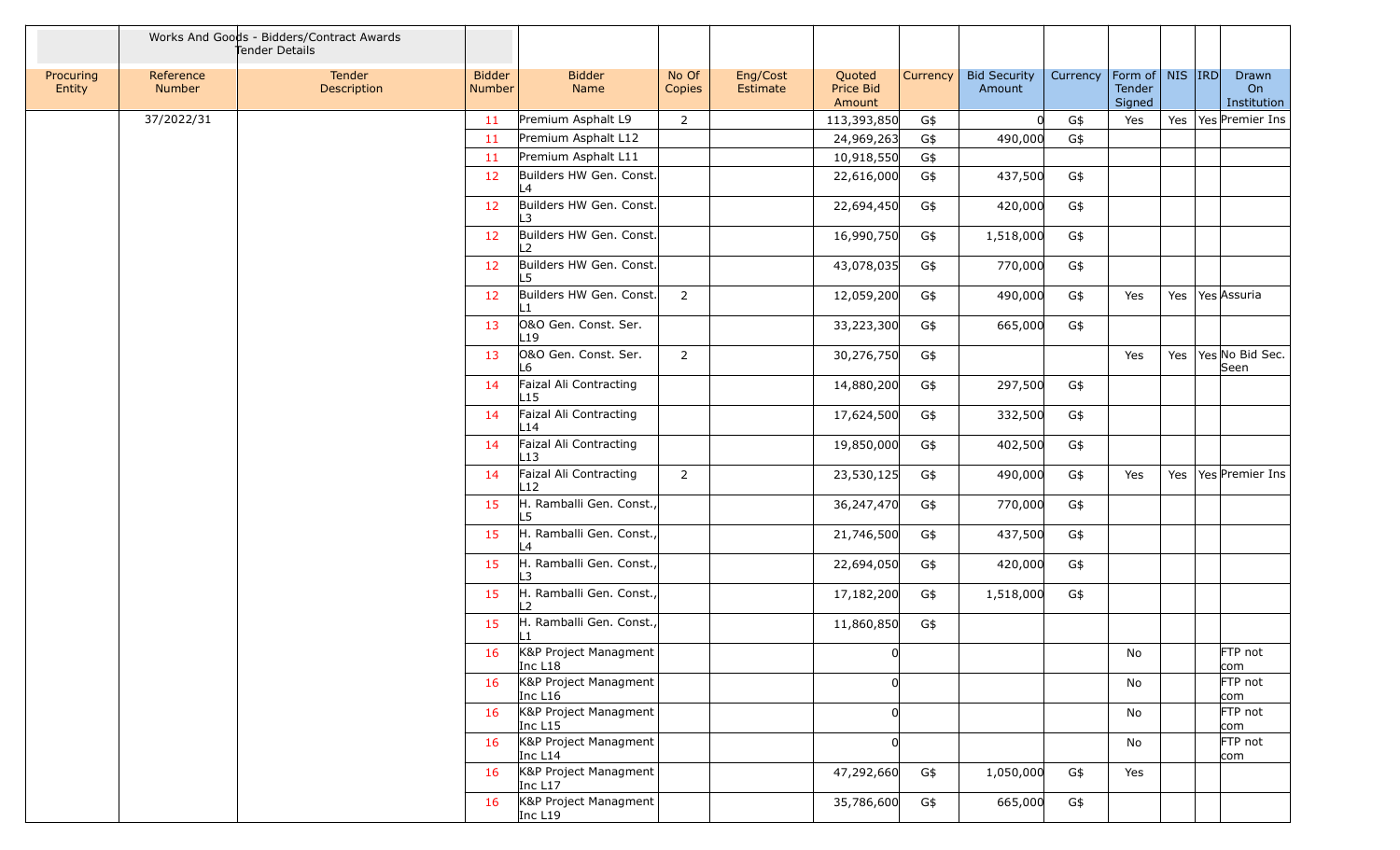|                     |                     | Works And Goods - Bidders/Contract Awards<br>Tender Details |                                |                                             |                 |                      |                               |          |                               |          |                                         |  |                            |
|---------------------|---------------------|-------------------------------------------------------------|--------------------------------|---------------------------------------------|-----------------|----------------------|-------------------------------|----------|-------------------------------|----------|-----------------------------------------|--|----------------------------|
| Procuring<br>Entity | Reference<br>Number | Tender<br>Description                                       | <b>Bidder</b><br><b>Number</b> | <b>Bidder</b><br>Name                       | No Of<br>Copies | Eng/Cost<br>Estimate | Quoted<br>Price Bid<br>Amount | Currency | <b>Bid Security</b><br>Amount | Currency | Form of   NIS   IRD<br>Tender<br>Signed |  | Drawn<br>On<br>Institution |
|                     | 37/2022/31          |                                                             | 16                             | K&P Project Managment<br>Inc L11            |                 |                      |                               |          |                               |          | No                                      |  | FTP not<br>com             |
|                     |                     |                                                             | 16                             | K&P Project Managment<br>Inc L10            |                 |                      |                               |          |                               |          | No                                      |  | FTP not<br>com             |
|                     |                     |                                                             | 16                             | K&P Project Managment<br>Inc L9             |                 |                      |                               | G\$      |                               |          | No                                      |  | FTP not<br>com             |
|                     |                     |                                                             | 16                             | K&P Project Managment<br>Inc L8             |                 |                      | 49,978,100                    | G\$      | 892,500                       | G\$      | Yes                                     |  |                            |
|                     |                     |                                                             | 16                             | K&P Project Managment<br>Inc L7             |                 |                      | 35,499,765                    | G\$      | 647,500                       | G\$      | Yes                                     |  |                            |
|                     |                     |                                                             | 16                             | K&P Project Managment<br>Inc L <sub>6</sub> |                 |                      | 32,498,970                    | G\$      | 595,000                       | G\$      | Yes                                     |  |                            |
|                     |                     |                                                             | 16                             | K&P Project Managment<br>Inc L5             |                 |                      |                               |          |                               |          | No                                      |  | FTP not<br>com             |
|                     |                     |                                                             | 16                             | K&P Project Managment<br>Inc L <sub>4</sub> |                 |                      |                               |          |                               |          | No                                      |  | FTP not<br>com             |
|                     |                     |                                                             | 16                             | K&P Project Managment<br>Inc L12            |                 |                      |                               |          |                               |          | No                                      |  | FTP not<br>com             |
|                     |                     |                                                             | 16                             | K&P Project Managment<br>Inc L13            |                 |                      |                               |          |                               |          | No                                      |  | FTP not<br>com             |
|                     |                     |                                                             | 16                             | K&P Project Managment<br>Inc $L3$           |                 |                      |                               |          |                               |          | No                                      |  | FTP notr<br>com            |
|                     |                     |                                                             | 16                             | K&P Project Managment<br>Inc L <sub>2</sub> |                 |                      | 17,547,300                    | G\$      | 1,518,000                     | G\$      |                                         |  |                            |
|                     |                     |                                                             | 16                             | K&P Project Managment<br>Inc L1             | $\overline{2}$  |                      |                               | G\$      |                               |          | No                                      |  | Yes   Yes   FTP not<br>com |
|                     |                     |                                                             | 17                             | <b>BML Architect &amp;</b><br>Engineer L19  |                 | 37,113,500           | $\Omega$                      |          |                               |          | No                                      |  | FTP not<br>com             |
|                     |                     |                                                             | 17                             | <b>BML Architect &amp;</b><br>Engineer L18  |                 |                      |                               |          |                               |          | No                                      |  | FTP not<br>com             |
|                     |                     |                                                             | 17                             | <b>BML Architect &amp;</b><br>Engineer L16  |                 |                      |                               |          |                               |          | No                                      |  | FTP not<br>com             |
|                     |                     |                                                             | 17                             | <b>BML Architect &amp;</b><br>Engineer L15  |                 |                      |                               |          |                               |          | No                                      |  | FTP not<br>com.            |
|                     |                     |                                                             | 17                             | <b>BML Architect &amp;</b><br>Engineer L14  |                 |                      | 27,733,650                    | G\$      | 332,500                       | G\$      |                                         |  |                            |
|                     |                     |                                                             | 17                             | <b>BML Architect &amp;</b><br>Engineer L13  |                 |                      | 30,994,550                    | G\$      | 402,500                       | G\$      |                                         |  |                            |
|                     |                     |                                                             | 17                             | <b>BML Architect &amp;</b><br>Engineer L12  |                 |                      | 33,599,350                    | G\$      | 490,000                       | G\$      |                                         |  |                            |
|                     |                     |                                                             | 17                             | <b>BML Architect &amp;</b><br>Engineer L11  |                 |                      | 14,653,350                    | G\$      |                               | G\$      |                                         |  |                            |
|                     |                     |                                                             | 17                             | <b>BML Architect &amp;</b><br>Engineer L17  |                 | 23,044,298           | $\Omega$                      |          |                               |          | No                                      |  | FTPO not<br>com            |
|                     |                     |                                                             | 17                             | <b>BML Architect &amp;</b><br>Engineer L10  |                 |                      | 41,609,670                    | G\$      | 647,500                       | G\$      |                                         |  |                            |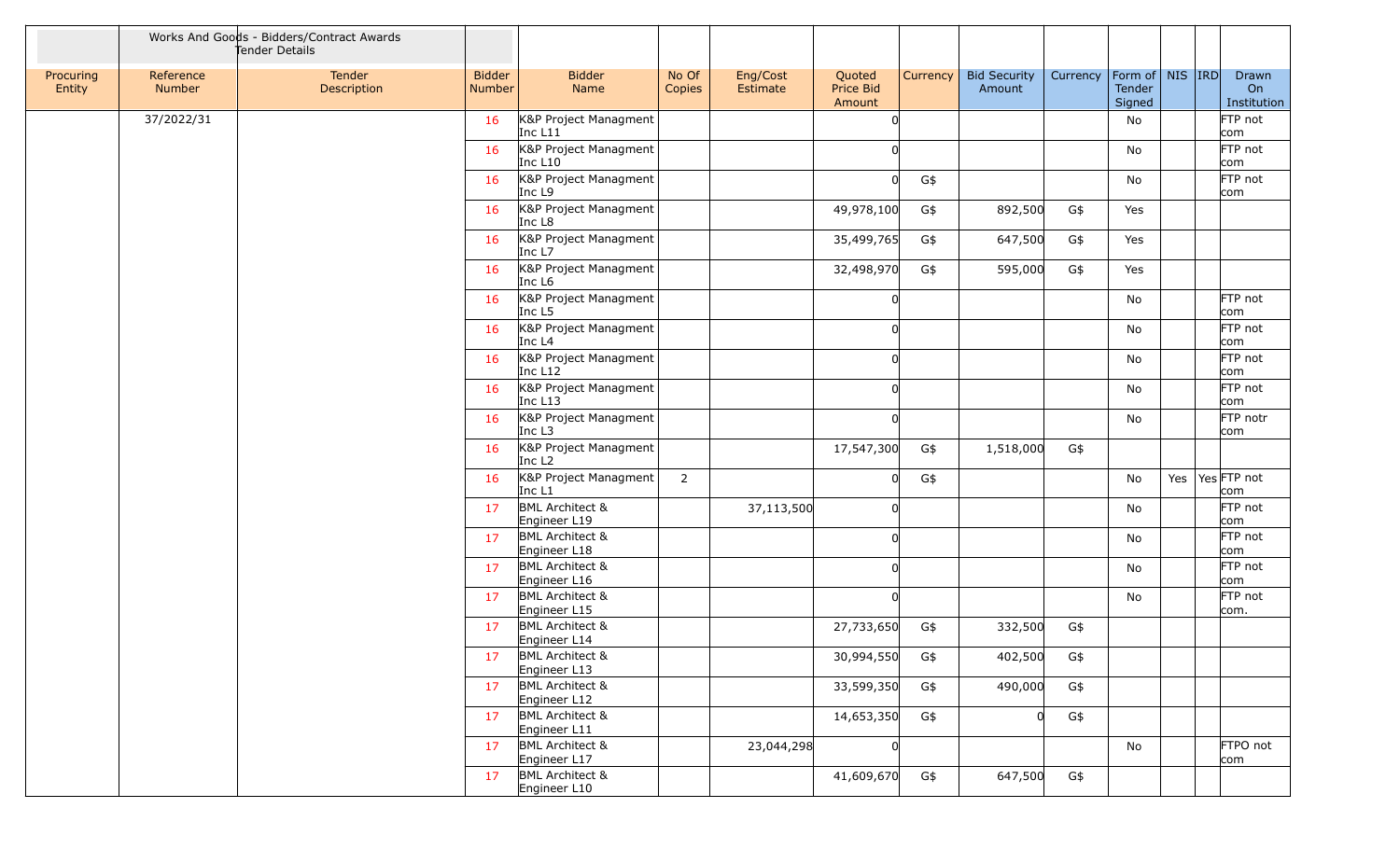|                     |                            | Works And Goods - Bidders/Contract Awards<br>Tender Details |                                |                                           |                 |                      |                               |                 |                               |          |                                          |                 |         |                            |
|---------------------|----------------------------|-------------------------------------------------------------|--------------------------------|-------------------------------------------|-----------------|----------------------|-------------------------------|-----------------|-------------------------------|----------|------------------------------------------|-----------------|---------|----------------------------|
| Procuring<br>Entity | Reference<br><b>Number</b> | Tender<br>Description                                       | <b>Bidder</b><br><b>Number</b> | <b>Bidder</b><br>Name                     | No Of<br>Copies | Eng/Cost<br>Estimate | Quoted<br>Price Bid<br>Amount | <b>Currency</b> | <b>Bid Security</b><br>Amount | Currency | Form of   NIS   IRD <br>Tender<br>Signed |                 |         | Drawn<br>On<br>Institution |
|                     | 37/2022/31                 |                                                             | 17                             | <b>BML Architect &amp;</b><br>Engineer L7 |                 |                      | 47,770,195                    | G\$             | 647,500                       | G\$      | Yes                                      |                 |         |                            |
|                     |                            |                                                             | 17                             | <b>BML Architect &amp;</b><br>Engineer L6 |                 |                      | 42,622,650                    | G\$             | 595,000                       | G\$      | Yes                                      |                 |         |                            |
|                     |                            |                                                             | 17                             | <b>BML Architect &amp;</b><br>Engineer L5 |                 |                      |                               |                 |                               |          | No                                       |                 |         | FTP not<br>com             |
|                     |                            |                                                             | 17                             | <b>BML Architect &amp;</b><br>Engineer L9 |                 |                      | 13,817,500                    | G\$             |                               |          |                                          |                 |         |                            |
|                     |                            |                                                             | 17                             | <b>BML Architect &amp;</b><br>Engineer L4 |                 |                      |                               |                 |                               |          | No                                       |                 |         | FTP not<br>com             |
|                     |                            |                                                             | 17                             | <b>BML Architect &amp;</b><br>Engineer L3 |                 |                      |                               |                 |                               |          | No                                       |                 |         | FTP not<br>com             |
|                     |                            |                                                             | 17                             | <b>BML Architect &amp;</b><br>Engineer L8 |                 |                      |                               |                 |                               |          | No                                       |                 |         | FTP not<br>com             |
|                     |                            |                                                             | 17                             | <b>BML Architect &amp;</b><br>Engineer L2 |                 |                      |                               |                 |                               |          | No                                       |                 |         | FTP not<br>com             |
|                     |                            |                                                             | 17                             | <b>BML Architect &amp;</b><br>Engineer L1 | $\overline{2}$  |                      |                               |                 |                               |          | No                                       |                 |         | Yes   Yes   FTP not<br>com |
|                     |                            |                                                             | 18                             | C&L Const Inc L8                          |                 |                      | 49,976,300                    | G\$             | 892,500                       | G\$      |                                          |                 |         |                            |
|                     |                            |                                                             | 18                             | C&L Const Inc L7                          |                 |                      | 36,977,168                    | G\$             | 647,500                       | G\$      |                                          |                 |         |                            |
|                     |                            |                                                             | 18                             | C&L Const Inc L6                          | $\overline{2}$  |                      | 41,252,600                    | G\$             | 595,000                       | G\$      | Yes                                      | Yes   Yes   C&L |         | Construction               |
|                     |                            |                                                             | 19                             | J&R Gen. Const. Inc. L8                   |                 |                      | 51,003,300                    | G\$             | 892,500                       | G\$      |                                          |                 |         |                            |
|                     |                            |                                                             | -19                            | J&R Gen. Const. Inc. L7                   |                 |                      | 41,999,690                    | G\$             | 647,500                       | G\$      |                                          |                 |         |                            |
|                     |                            |                                                             | 19                             | J&R Gen. Const. Inc. L6                   | $\overline{2}$  |                      | 35,631,750                    | G\$             | 595,000                       | G\$      | Yes                                      | Yes             | Yes     |                            |
|                     |                            |                                                             | 20                             | Adamantium Holdings<br>L16                | $\overline{2}$  |                      | 127,000,000                   | G\$             | 1,907,500                     | G\$      | Yes                                      | Yes             | Yes GTM |                            |
|                     |                            |                                                             | 21                             | AJM Enterprise L8                         |                 |                      | 52,688,510                    | G\$             | 892,500                       | G\$      |                                          |                 |         |                            |
|                     |                            |                                                             | 21                             | AJM Enterprise L7                         |                 |                      | 35,186,655                    | G\$             | 647,500                       | G\$      |                                          |                 |         |                            |
|                     |                            |                                                             | 21                             | AJM Enterprise L6                         | $\overline{2}$  |                      | 33,412,052                    | G\$             | 595,000                       | G\$      | Yes                                      |                 |         | Yes   Yes   Nafico         |
|                     |                            |                                                             | 22                             | JK Enterprise Inc L19                     | $\overline{2}$  |                      | 32,962,350                    | G\$             | 665,000                       | G\$      | Yes                                      |                 |         | Yes   Yes   Nafico         |
|                     |                            |                                                             | 23                             | Mass Const Gen. Sup.<br>L11               |                 |                      | 11,478,860                    | G\$             |                               |          |                                          |                 |         |                            |
|                     |                            |                                                             | 23                             | Mass Const Gen. Sup.<br>۱۹                | $2^{\circ}$     |                      | 11,457,620                    | G\$             |                               |          | Yes                                      |                 |         | Yes   Yes   BSDP Com.      |
|                     |                            |                                                             | 24                             | K&J Persaud Const Ser<br>L3               | $\overline{2}$  |                      | 21,926,900                    | G\$             | 420,000                       | G\$      | Yes                                      | Yes Yes         |         |                            |
|                     |                            |                                                             | 24                             | K&J Persaud Const Ser<br>L4               |                 |                      | 22,723,200                    | G\$             | 437,500                       | G\$      |                                          |                 |         |                            |
|                     |                            |                                                             | 25                             | T&R Constructio L14                       |                 |                      | 18,560,600                    | G\$             | 332,500                       | G\$      |                                          |                 |         |                            |
|                     |                            |                                                             | 25                             | T&R Constructio L15                       |                 |                      | 22,287,060                    | G\$             | 297,500                       | G\$      |                                          |                 |         |                            |
|                     |                            |                                                             | 25                             | T&R Constructio L13                       |                 |                      | 26,617,850                    | G\$             | 402,500                       | G\$      |                                          |                 |         |                            |
|                     |                            |                                                             | 25                             | T&R Constructio L12                       |                 |                      | 25,504,899                    | G\$             | 490,000                       | G\$      | Yes                                      | Yes Yes         |         |                            |
|                     |                            |                                                             | 25                             | T&R Constructio L11                       |                 |                      | 11,273,150                    | G\$             |                               |          |                                          |                 |         |                            |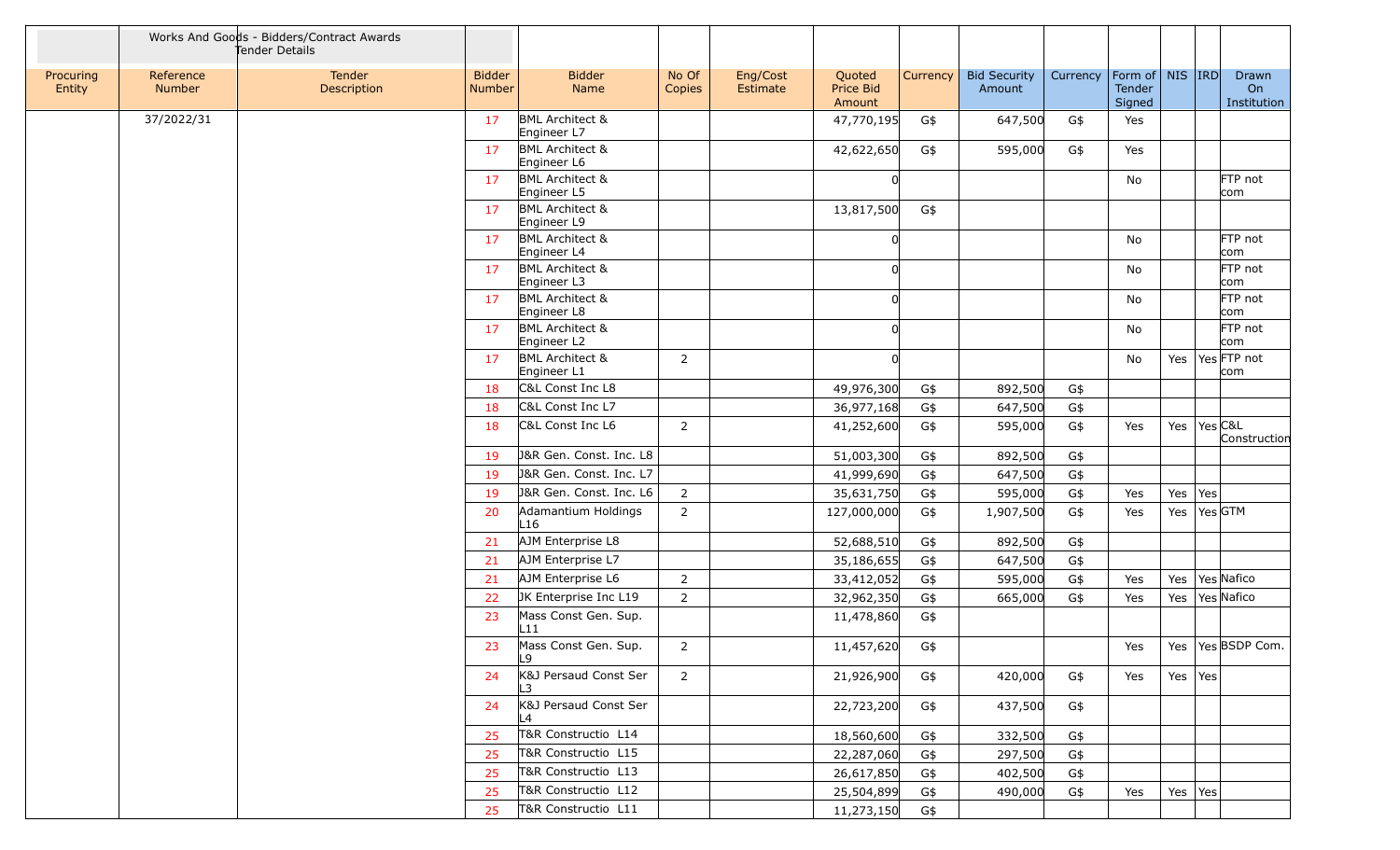|                     |                     | Works And Goods - Bidders/Contract Awards<br>Tender Details |                                |                                            |                 |                      |                               |          |                               |          |                                          |  |                            |
|---------------------|---------------------|-------------------------------------------------------------|--------------------------------|--------------------------------------------|-----------------|----------------------|-------------------------------|----------|-------------------------------|----------|------------------------------------------|--|----------------------------|
| Procuring<br>Entity | Reference<br>Number | Tender<br>Description                                       | <b>Bidder</b><br><b>Number</b> | <b>Bidder</b><br>Name                      | No Of<br>Copies | Eng/Cost<br>Estimate | Quoted<br>Price Bid<br>Amount | Currency | <b>Bid Security</b><br>Amount | Currency | Form of   NIS   IRD <br>Tender<br>Signed |  | Drawn<br>On<br>Institution |
|                     | 37/2022/31          |                                                             | 25                             | T&R Constructio L10                        |                 |                      | 45,254,850                    | G\$      | 647,500                       | G\$      |                                          |  |                            |
|                     |                     |                                                             | 25                             | T&R Constructio L9                         | $\overline{2}$  |                      | 11,331,100                    | G\$      |                               |          | Yes                                      |  | Yes   Yes   Premier Ins    |
|                     |                     |                                                             | 26                             | KP Jagdeo Gen. Const.<br>L15               |                 |                      | 22,024,500                    | G\$      | 297,500                       | G\$      |                                          |  |                            |
|                     |                     |                                                             | 26                             | KP Jagdeo Gen. Const.<br>L14               |                 |                      | 18,913,900                    | G\$      | 332,500                       | G\$      |                                          |  |                            |
|                     |                     |                                                             | 26                             | KP Jagdeo Gen. Const.<br>L13               |                 |                      | 28,016,950                    | G\$      | 402,500                       | G\$      |                                          |  |                            |
|                     |                     |                                                             | 26                             | KP Jagdeo Gen. Const.<br>L12               |                 |                      | 24,415,020                    | G\$      | 490,000                       | G\$      |                                          |  |                            |
|                     |                     |                                                             | 26                             | KP Jagdeo Gen. Const.<br>L11               |                 |                      | 11,283,160                    | G\$      |                               |          |                                          |  |                            |
|                     |                     |                                                             | 26                             | KP Jagdeo Gen. Const.<br>L10               |                 |                      | 45,876,550                    | G\$      | 647,500                       | G\$      |                                          |  |                            |
|                     |                     |                                                             | 26                             | KP Jagdeo Gen. Const.<br>L9                | $\overline{2}$  |                      | 10,968,700                    | G\$      |                               |          | Yes                                      |  | Yes   Yes   Premier Ins    |
|                     |                     |                                                             | 27                             | Modern Const. Trucking<br>Ser L19          | $\overline{2}$  |                      | 35,860,950                    | G\$      | 655,000                       | G\$      | Yes                                      |  | Yes Yes Assuria            |
|                     |                     |                                                             | 28                             | Ivor Allen L8                              |                 |                      | 56,504,720                    | G\$      | 892,500                       | G\$      | Yes                                      |  | Yes Yes Assuria            |
|                     |                     |                                                             | 29                             | Mohammed RamzanALI<br><b>kHAN L5</b>       |                 |                      | 41,960,520                    | G\$      | 770,000                       | G\$      |                                          |  |                            |
|                     |                     |                                                             | 29                             | Mohammed RamzanALI<br><b>kHAN L4</b>       |                 |                      | 24,012,300                    | G\$      | 437,500                       | G\$      |                                          |  |                            |
|                     |                     |                                                             | 29                             | Mohammed RamzanALI<br><b>kHAN L3</b>       |                 |                      | 22,960,300                    | G\$      | 420,000                       | G\$      |                                          |  |                            |
|                     |                     |                                                             | 29                             | Mohammed RamzanALI<br><b>kHAN I1</b>       | $2^{\circ}$     |                      | 12,764,100                    | G\$      |                               |          | Yes                                      |  | Yes   Yes   nAFICO         |
|                     |                     |                                                             | 29                             | Mohammed RamzanALI<br><b>kHAN L2</b>       |                 |                      | 17,459,100                    | G\$      | 1,518,000                     | G\$      |                                          |  |                            |
|                     |                     |                                                             | 30                             | Condor Construction Inc<br>L <sub>18</sub> | $\overline{2}$  |                      | 108,193,890                   | G\$      | 1,050,000                     | G\$      | Yes                                      |  | Yes   Yes   Premier Ins    |
|                     |                     |                                                             | 31                             | C. Baboolall<br>Construction L16           | $\overline{2}$  | 137,522,280          | 166,356,302                   | G\$      | 1,907,500                     | G\$      | Yes                                      |  | Yes   Yes   Assuria        |
|                     |                     |                                                             | 32                             | Professional Eng. &<br>Const Ser L11       |                 |                      | 11,576,800                    | G\$      |                               |          |                                          |  |                            |
|                     |                     |                                                             | 32                             | Professional Eng. &<br>Const Ser L10       |                 |                      | 34,825,600                    | G\$      | 647,500                       | G\$      |                                          |  |                            |
|                     |                     |                                                             | 32                             | Professional Eng. &<br>Const Ser L9        | $\overline{2}$  |                      | 11,703,500                    | G\$      |                               |          | Yes                                      |  | Yes   Yes   Caricom        |
|                     |                     |                                                             | 33                             | Devcon Const & Cont.<br>L8                 |                 |                      | 50,257,380                    | G\$      | 892,500                       | G\$      |                                          |  |                            |
|                     |                     |                                                             | 33                             | Devcon Const & Cont.<br>17                 |                 |                      | 36,840,798                    | G\$      | 647,500                       | G\$      |                                          |  |                            |
|                     |                     |                                                             | 33                             | Devcon Const & Cont.<br>L6                 | $\overline{2}$  |                      | 34,929,311                    | G\$      | 595,000                       | G\$      | Yes                                      |  | Yes   Yes Nafico           |
|                     |                     |                                                             | 34                             | Kallco Guyana Inc L12                      |                 |                      | 23,044,220                    | G\$      | 490,000                       | G\$      |                                          |  |                            |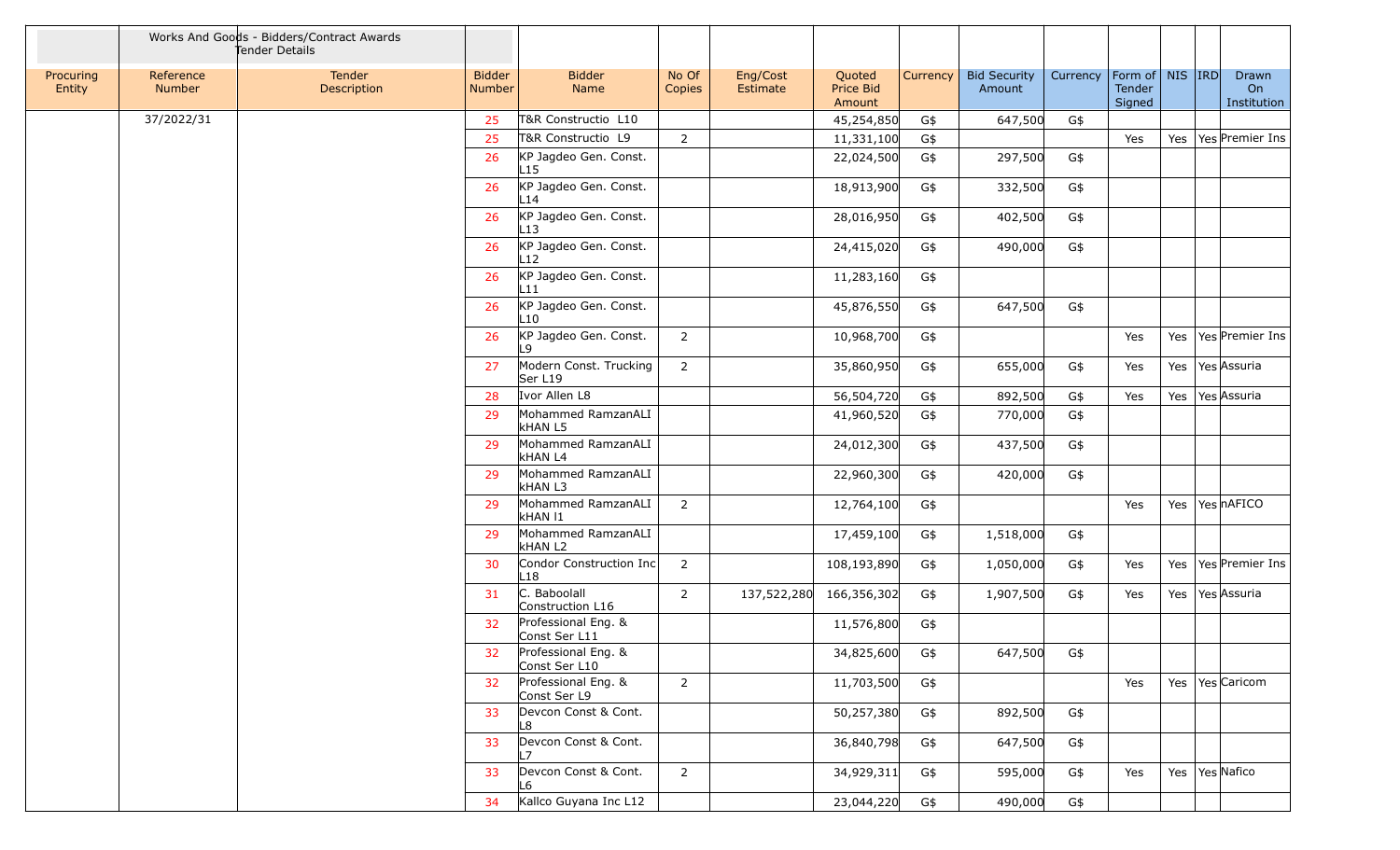|                     |                            | Works And Goods - Bidders/Contract Awards<br>Tender Details |                                |                                              |                 |                      |                               |          |                               |          |                                         |  |                            |
|---------------------|----------------------------|-------------------------------------------------------------|--------------------------------|----------------------------------------------|-----------------|----------------------|-------------------------------|----------|-------------------------------|----------|-----------------------------------------|--|----------------------------|
| Procuring<br>Entity | Reference<br><b>Number</b> | Tender<br>Description                                       | <b>Bidder</b><br><b>Number</b> | <b>Bidder</b><br>Name                        | No Of<br>Copies | Eng/Cost<br>Estimate | Quoted<br>Price Bid<br>Amount | Currency | <b>Bid Security</b><br>Amount | Currency | Form of   NIS   IRD<br>Tender<br>Signed |  | Drawn<br>On<br>Institution |
|                     | 37/2022/31                 |                                                             | 34                             | Kallco Guyana Inc L13                        |                 |                      | 19,084,930                    | G\$      | 402,500                       | G\$      |                                         |  |                            |
|                     |                            |                                                             | 34                             | Kallco Guyana Inc L15                        |                 |                      | 20,199,540                    | G\$      | 297,500                       | G\$      |                                         |  |                            |
|                     |                            |                                                             | 34                             | Kallco Guyana Inc L11                        |                 |                      | 12,291,360                    | G\$      |                               |          |                                         |  |                            |
|                     |                            |                                                             | 34                             | Kallco Guyana Inc L14                        |                 | 22,654,000           | 22,385,600                    | G\$      | 332,500                       | G\$      |                                         |  |                            |
|                     |                            |                                                             | -34                            | Kallco Guyana Inc L10                        |                 |                      | 47,166,660                    | G\$      | 647,500                       | G\$      |                                         |  |                            |
|                     |                            |                                                             | 34                             | Kallco Guyana Inc L9                         |                 |                      | 10,913,350                    | G\$      |                               |          |                                         |  |                            |
|                     |                            |                                                             | 34                             | Kallco Guyana Inc L19                        |                 | 37,113,500           | 34,986,610                    | G\$      | 665,000                       | G\$      |                                         |  |                            |
|                     |                            |                                                             | -34                            | Kallco Guyana Inc L8                         |                 |                      | 44,687,600                    | G\$      | 892,500                       | G\$      |                                         |  |                            |
|                     |                            |                                                             | 34                             | Kallco Guyana Inc L7                         |                 |                      | 29,930,521                    | G\$      | 647,500                       | G\$      |                                         |  |                            |
|                     |                            |                                                             | 34                             | Kallco Guyana Inc L6                         | $\overline{2}$  |                      | 33,900,000                    | G\$      | 595,000                       | G\$      | Yes                                     |  | Yes   Yes   Premier Ins    |
|                     |                            |                                                             | 35                             | Pantheon Const. Inc L8                       |                 |                      | 50,088,300                    | G\$      | 892,500                       | G\$      |                                         |  |                            |
|                     |                            |                                                             | 35                             | Pantheon Const. Inc L7                       |                 |                      | 36,854,790                    | G\$      | 647,500                       | G\$      |                                         |  |                            |
|                     |                            |                                                             | 35                             | Pantheon Const. Inc L6                       | $\overline{2}$  |                      | 36,895,950                    | G\$      | 595,000                       | G\$      | Yes                                     |  | Yes   Yes   Premier Ins    |
|                     |                            |                                                             | 36                             | Annirud Ramcharitar<br>Construction Firm L15 |                 |                      | 14,109,600                    | G\$      | 297,500                       | G\$      |                                         |  |                            |
|                     |                            |                                                             | 36                             | Annirud Ramcharitar<br>Construction Firm L14 |                 |                      | 18,633,720                    | G\$      | 332,500                       | G\$      |                                         |  |                            |
|                     |                            |                                                             | 36                             | Annirud Ramcharitar<br>Construction Firm L12 |                 |                      | 27,580,245                    | G\$      | 490,000                       | G\$      |                                         |  |                            |
|                     |                            |                                                             | 36                             | Annirud Ramcharitar<br>Construction Firm L11 |                 |                      | 11,649,890                    | G\$      |                               |          |                                         |  |                            |
|                     |                            |                                                             | 36                             | Annirud Ramcharitar<br>Construction Firm L10 |                 |                      | 34,955,900                    | G\$      | 647,500                       | G\$      |                                         |  |                            |
|                     |                            |                                                             | 36                             | Annirud Ramcharitar<br>Construction Firm L13 |                 |                      | 26,283,600                    | G\$      | 402,500                       | G\$      |                                         |  |                            |
|                     |                            |                                                             | 36                             | Annirud Ramcharitar<br>Construction Firm L9  | $\overline{2}$  |                      | 11,735,300                    | G\$      |                               |          | Yes                                     |  | Yes   Yes   Premier Ins    |
|                     |                            |                                                             | 37                             | Genm Concrete &<br>Construction Co. L15      |                 |                      | 15,864,000                    | G\$      | 297,500                       | G\$      |                                         |  |                            |
|                     |                            |                                                             | 37                             | Genm Concrete &<br>Construction Co. L13      |                 |                      | 21,173,800                    | G\$      | 402,500                       | G\$      |                                         |  |                            |
|                     |                            |                                                             | 37                             | Genm Concrete &<br>Construction Co. L10      | $\overline{2}$  |                      | 33,672,600                    | G\$      | 647,500                       | G\$      | Yes                                     |  | Yes   Yes   Premier ins    |
|                     |                            |                                                             | 38                             | S. Jagmohan Const &<br>Gen. Sup. L8          |                 |                      | 47,657,000                    | G\$      | 892,500                       | G\$      |                                         |  |                            |
|                     |                            |                                                             | 38                             | S. Jagmohan Const &<br>Gen. Sup. L7          |                 |                      | 35,044,354                    | G\$      | 647,500                       | G\$      |                                         |  |                            |
|                     |                            |                                                             | 38                             | S. Jagmohan Const &<br>Gen. Sup. L6          |                 |                      | 32,901,488                    | G\$      | 595,000                       | G\$      |                                         |  |                            |
|                     |                            |                                                             | 38                             | S. Jagmohan Const &<br>Gen. Sup. L5          |                 |                      | 40,781,108                    | G\$      | 770,000                       | G\$      |                                         |  |                            |
|                     |                            |                                                             | 38                             | S. Jagmohan Const &<br>Gen. Sup. L4          |                 |                      | 22,858,500                    | G\$      | 437,500                       | G\$      |                                         |  |                            |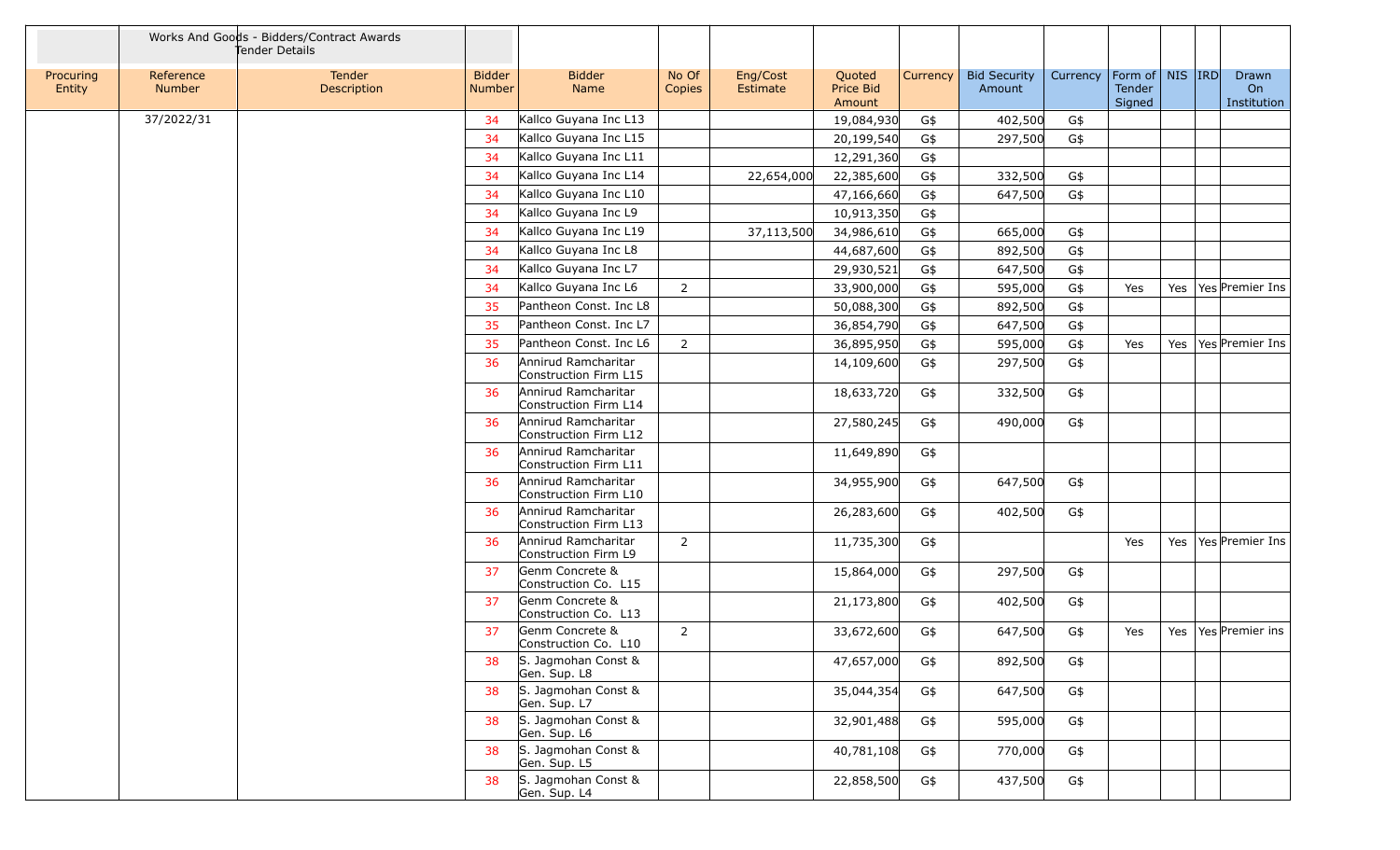|                     |                     | Works And Goods - Bidders/Contract Awards<br>Tender Details |                                |                                     |                 |                      |                               |          |                               |          |                                         |  |                            |
|---------------------|---------------------|-------------------------------------------------------------|--------------------------------|-------------------------------------|-----------------|----------------------|-------------------------------|----------|-------------------------------|----------|-----------------------------------------|--|----------------------------|
| Procuring<br>Entity | Reference<br>Number | Tender<br>Description                                       | <b>Bidder</b><br><b>Number</b> | <b>Bidder</b><br>Name               | No Of<br>Copies | Eng/Cost<br>Estimate | Quoted<br>Price Bid<br>Amount | Currency | <b>Bid Security</b><br>Amount | Currency | Form of   NIS   IRD<br>Tender<br>Signed |  | Drawn<br>On<br>Institution |
|                     | 37/2022/31          |                                                             | 38                             | S. Jagmohan Const &<br>Gen. Sup. L3 | $\overline{2}$  |                      | 27,539,800                    | G\$      | 420,000                       | G\$      | Yes                                     |  | Yes   Yes   Premier Ins    |
|                     |                     |                                                             | 39                             | Golden Arrow<br>Developers Inc L7   | 2               |                      | 35,742,189                    | G\$      | 647,500                       | G\$      | Yes                                     |  | Yes   Yes   Assuria        |
|                     |                     |                                                             | 40                             | XL Engineering L8                   | $\overline{2}$  |                      | 49,500,000                    | G\$      | 647,500                       | G\$      | Yes                                     |  | Yes   Yes   Premier Ins    |
|                     |                     |                                                             | 41                             | R&B Investment Inc L8               |                 |                      | 50,998,000                    | G\$      | 892,500                       | G\$      |                                         |  |                            |
|                     |                     |                                                             | 41                             | R&B Investment Inc L5               |                 |                      | 36,212,400                    | G\$      | 770,000                       | G\$      |                                         |  |                            |
|                     |                     |                                                             | 41                             | R&B Investment Inc L4               |                 |                      | 27,155,500                    | G\$      | 437,500                       | G\$      |                                         |  |                            |
|                     |                     |                                                             | 41                             | R&B Investment Inc L1               | $\overline{2}$  |                      | 14,682,100                    | G\$      |                               |          | Yes                                     |  | Yes   Yes   Assuria        |
|                     |                     |                                                             | 41                             | R&B Investment Inc L2               |                 |                      | 21,936,100                    | G\$      | 315,000                       | G\$      |                                         |  |                            |
|                     |                     |                                                             | 41                             | R&B Investment Inc L3               |                 |                      | 28,399,800                    | G\$      | 420,000                       | G\$      |                                         |  |                            |
|                     |                     |                                                             | 42                             | Yhadram & Son Constr<br>Inc. L14    |                 |                      | 18,996,710                    | G\$      | 332,500                       | G\$      |                                         |  |                            |
|                     |                     |                                                             | 42                             | Yhadram & Son Constr<br>Inc. L12    |                 |                      | 26,023,095                    | G\$      | 490,000                       | G\$      |                                         |  |                            |
|                     |                     |                                                             | 42                             | Yhadram & Son Constr<br>Inc. L11    |                 |                      | 11,222,650                    | G\$      |                               |          |                                         |  |                            |
|                     |                     |                                                             | 42                             | Yhadram & Son Constr<br>Inc. L9     | $\overline{2}$  |                      | 11,496,750                    | G\$      |                               |          | Yes                                     |  | Yes   Yes   Caricom        |
|                     |                     |                                                             | 43                             | Limited Centre Sup. L3              |                 |                      | 22,439,400                    | G\$      | 420,000                       | G\$      |                                         |  |                            |
|                     |                     |                                                             | 43                             | Limited Centre Sup. L4              |                 |                      | 23,252,000                    | G\$      | 437,500                       | G\$      |                                         |  |                            |
|                     |                     |                                                             | 43                             | Limited Centre Sup. L2              | $\overline{2}$  |                      | 17,124,600                    | G\$      | 315,000                       | G\$      |                                         |  |                            |
|                     |                     |                                                             | 43                             | Limited Centre Sup. L5              |                 |                      | 40,888,050                    | G\$      | 770,000                       | G\$      |                                         |  |                            |
|                     |                     |                                                             | 44                             | VR Construction Inc L8              |                 | 50,668,820           | 45,569,900                    | G\$      | 892,500                       | G\$      |                                         |  |                            |
|                     |                     |                                                             | -44                            | VR Construction Inc L7              |                 |                      | 34,454,385                    | G\$      | 647,500                       | G\$      |                                         |  |                            |
|                     |                     |                                                             | 44                             | VR Construction Inc L6              | $\overline{2}$  |                      | 32,069,520                    | G\$      | 595,000                       | G\$      | Yes                                     |  | Yes   Yes   Caricom        |
|                     |                     |                                                             | 45                             | <b>BDE Recycling L7</b>             |                 | 36,998,850           | 34,363,615                    | G\$      | 647,500                       | G\$      |                                         |  |                            |
|                     |                     |                                                             | 45                             | <b>BDE Recycling L6</b>             |                 | 33,441,100           | 27,826,550                    | G\$      | 595,000                       | G\$      |                                         |  |                            |
|                     |                     |                                                             | 45                             | <b>BDE Recycling L5</b>             |                 | 43,754,069           | 41,402,523                    | G\$      | 770,000                       | G\$      |                                         |  |                            |
|                     |                     |                                                             | 45                             | <b>BDE Recycling L8</b>             |                 | 50,668,820           | 54,866,800                    | G\$      | 892,500                       | G\$      |                                         |  |                            |
|                     |                     |                                                             | 45                             | <b>BDE Recycling L4</b>             |                 | 25,669,300           | 22,054,400                    | G\$      | 437,500                       | G\$      |                                         |  |                            |
|                     |                     |                                                             | 45                             | <b>BDE Recycling L3</b>             |                 | 23,704,610           | 21,299,150                    | G\$      | 420,000                       | G\$      |                                         |  |                            |
|                     |                     |                                                             | 45                             | <b>BDE Recycling L2</b>             |                 | 18,071,550           | 17,600,000                    | G\$      | 315,000                       | G\$      |                                         |  |                            |
|                     |                     |                                                             | 45                             | <b>BDE Recycling L1</b>             |                 | 12,757,400           | 11,520,000                    | G\$      |                               |          | Yes                                     |  |                            |
|                     |                     |                                                             | 46                             | RL Construction L14                 |                 |                      | 18,893,600                    | G\$      | 332,500                       | G\$      |                                         |  |                            |
|                     |                     |                                                             | 46                             | RL Construction L12                 |                 | 27,547,362           | 26,050,080                    | G\$      | 490,000                       | G\$      |                                         |  |                            |
|                     |                     |                                                             | 46                             | RL Construction L11                 |                 | 11,102,009           | 11,154,900                    | G\$      |                               |          |                                         |  |                            |
|                     |                     |                                                             | 46                             | RL Construction L9                  | $\overline{2}$  | 11,876,790           | 11,904,900                    | G\$      |                               |          | No                                      |  | Yes   Yes FTP not<br>com.  |
|                     |                     |                                                             | 47                             | Mauruce Balgobin Con.<br>L16        | $\overline{2}$  |                      | 0 140,727,825                 | G\$      | 1,907,500                     | G\$      | Yes                                     |  | Yes   Yes   Assuria        |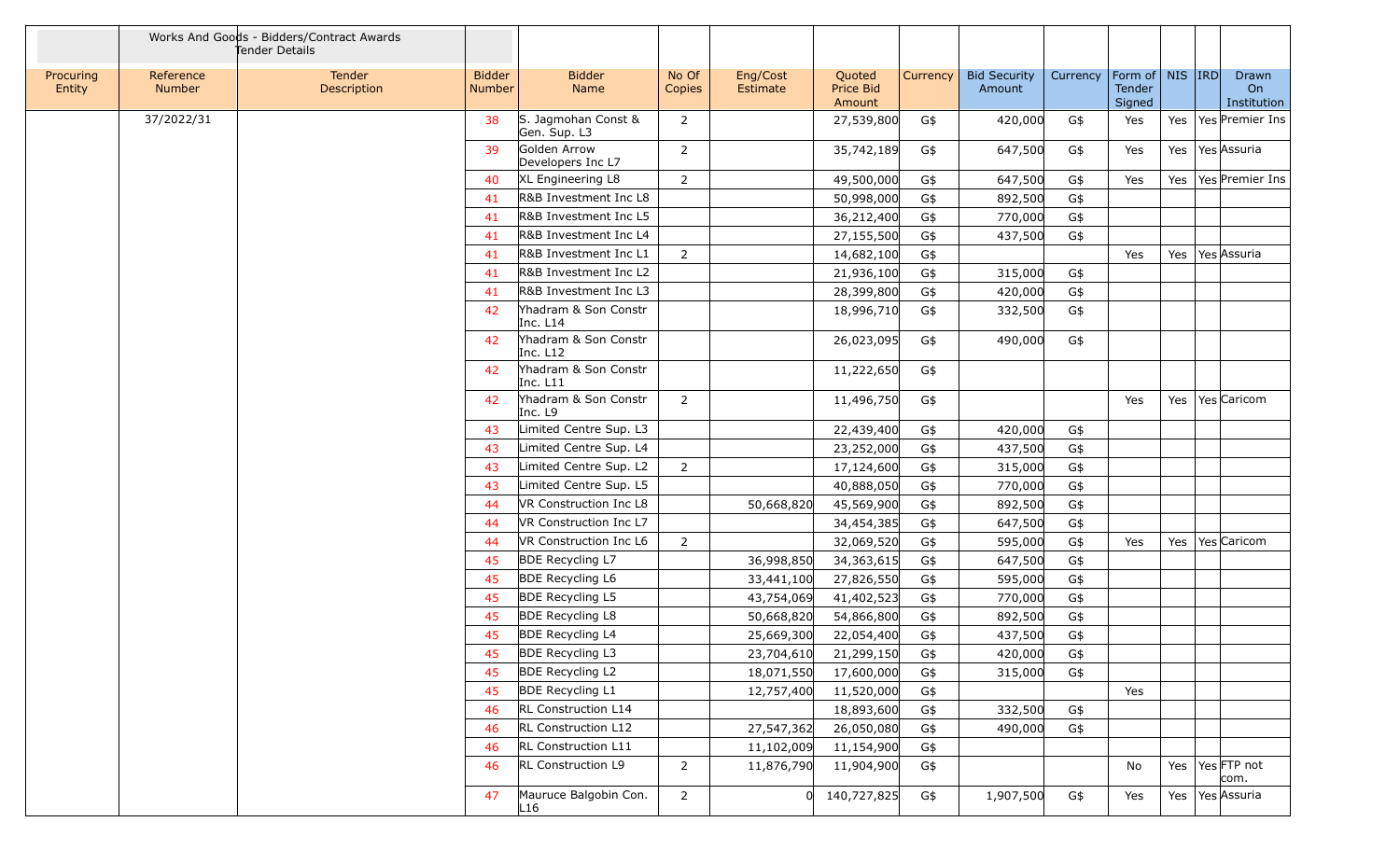|                     |                            | Works And Goods - Bidders/Contract Awards<br>Tender Details |                                |                                         |                 |                      |                               |          |                               |          |                                         |         |                            |
|---------------------|----------------------------|-------------------------------------------------------------|--------------------------------|-----------------------------------------|-----------------|----------------------|-------------------------------|----------|-------------------------------|----------|-----------------------------------------|---------|----------------------------|
| Procuring<br>Entity | Reference<br><b>Number</b> | Tender<br>Description                                       | <b>Bidder</b><br><b>Number</b> | <b>Bidder</b><br>Name                   | No Of<br>Copies | Eng/Cost<br>Estimate | Quoted<br>Price Bid<br>Amount | Currency | <b>Bid Security</b><br>Amount | Currency | Form of   NIS   IRD<br>Tender<br>Signed |         | Drawn<br>On<br>Institution |
|                     | 37/2022/31                 |                                                             | 48                             | H. Nauth & Sons L15                     |                 |                      | 142,902,855                   | G\$      | 297,500                       | G\$      |                                         |         |                            |
|                     |                            |                                                             | 48                             | H. Nauth & Sons L14                     |                 |                      | 19,276,250                    | G\$      | 332,500                       | G\$      |                                         |         |                            |
|                     |                            |                                                             | 48                             | H. Nauth & Sons L13                     |                 | 22,689,206           | 22,439,350                    | G\$      | 402,500                       | G\$      |                                         |         |                            |
|                     |                            |                                                             | 48                             | H. Nauth & Sons L12                     |                 |                      | 25,722,270                    | G\$      | 490,000                       | G\$      |                                         |         |                            |
|                     |                            |                                                             | 48                             | H. Nauth & Sons L10                     |                 | 36,851,140           | 36,915,250                    | G\$      | 647,500                       | G\$      |                                         |         |                            |
|                     |                            |                                                             | 48                             | H. Nauth & Sons L8                      |                 |                      | 51,448,600                    | G\$      | 892,500                       | G\$      | Yes                                     | Yes Yes |                            |
|                     |                            |                                                             | 48                             | H. Nauth & Sons L7                      |                 |                      | 37,019,514                    | G\$      | 647,500                       | G\$      |                                         |         |                            |
|                     |                            |                                                             | 48                             | H. Nauth & Sons L6                      | $\overline{2}$  |                      | 33,783,120                    | G\$      | 595,000                       | G\$      | Yes                                     |         | Yes   Yes Nafic o          |
|                     |                            |                                                             | 48                             | H. Nauth & Sons L18                     |                 |                      | 127,605,870                   | G\$      | 1,050,000                     | G\$      |                                         |         |                            |
|                     |                            |                                                             | 49                             | Yunas Civil & Build.<br>Const. Ser. L15 |                 |                      | 17,974,300                    | G\$      | 297,500                       | G\$      |                                         |         |                            |
|                     |                            |                                                             | 49                             | Yunas Civil & Build.<br>Const. Ser. L14 |                 |                      | 22,774,000                    | G\$      | 332,500                       | G\$      |                                         |         |                            |
|                     |                            |                                                             | 49                             | Yunas Civil & Build.<br>Const. Ser. L13 |                 |                      | 22,308,600                    | G\$      | 402,500                       | G\$      |                                         |         |                            |
|                     |                            |                                                             | 49                             | Yunas Civil & Build.<br>Const. Ser. L12 |                 |                      | 27,499,920                    | G\$      | 490,000                       | G\$      |                                         |         |                            |
|                     |                            |                                                             | 49                             | Yunas Civil & Build.<br>Const. Ser. L11 |                 |                      | 12,977,600                    | G\$      |                               |          |                                         |         |                            |
|                     |                            |                                                             | 49                             | Yunas Civil & Build.<br>Const. Ser. L10 |                 |                      | 36,725,750                    | G\$      | 647,500                       | G\$      |                                         |         |                            |
|                     |                            |                                                             | 49                             | Yunas Civil & Build.<br>Const. Ser. L9  |                 |                      | 12,963,400                    | G\$      |                               |          |                                         |         |                            |
|                     |                            |                                                             | 49                             | Yunas Civil & Build.<br>Const. Ser. L8  |                 |                      | 51,861,000                    | G\$      | 892,500                       | G\$      |                                         |         |                            |
|                     |                            |                                                             | 49                             | Yunas Civil & Build.<br>Const. Ser. L7  |                 |                      | 39,650,440                    | G\$      | 648,500                       | G\$      |                                         |         |                            |
|                     |                            |                                                             | 49                             | Yunas Civil & Build.<br>Const. Ser. L6  | $2^{\circ}$     |                      | 33,918,000                    | G\$      | 595,000                       | G\$      | Yes                                     |         | Yes   Yes   Caricom        |
|                     |                            |                                                             | 50                             | Kascon Enginerring Ser.<br>L10          |                 |                      | 35,707,200                    | G\$      | 647,500                       | G\$      |                                         |         |                            |
|                     |                            |                                                             | 50                             | Kascon Enginerring Ser.<br>L9           | $\overline{2}$  |                      | 12,326,150                    | G\$      |                               |          | Yes                                     |         | Yes Yes Assuria            |
|                     |                            |                                                             | 51                             | <b>GSR Company USA Inc</b><br>L8        |                 |                      | 53,536,600                    | G\$      | 892,500                       | G\$      |                                         |         |                            |
|                     |                            |                                                             | 51                             | <b>GSR Company USA Inc</b><br>L6        | $2^{\circ}$     |                      | 39,585,788                    | G\$      | 595,000                       | G\$      | Yes                                     |         | Yes   Yes Nafico           |
|                     |                            |                                                             | 52                             | Advanced Engineering<br>Solution L15    |                 |                      | 17,193,000                    | G\$      | 297,500                       | G\$      |                                         |         |                            |
|                     |                            |                                                             | 52                             | Advanced Engineering<br>Solution L14    |                 |                      | 20,423,900                    | G\$      | 332,500                       | G\$      |                                         |         |                            |
|                     |                            |                                                             | 52                             | Advanced Engineering<br>Solution L13    |                 |                      | 21,589,900                    | G\$      | 402,500                       | G\$      |                                         |         |                            |
|                     |                            |                                                             | 52                             | Advanced Engineering<br>Solution L12    |                 |                      | 33,919,000                    | G\$      | 490,000                       | G\$      |                                         |         |                            |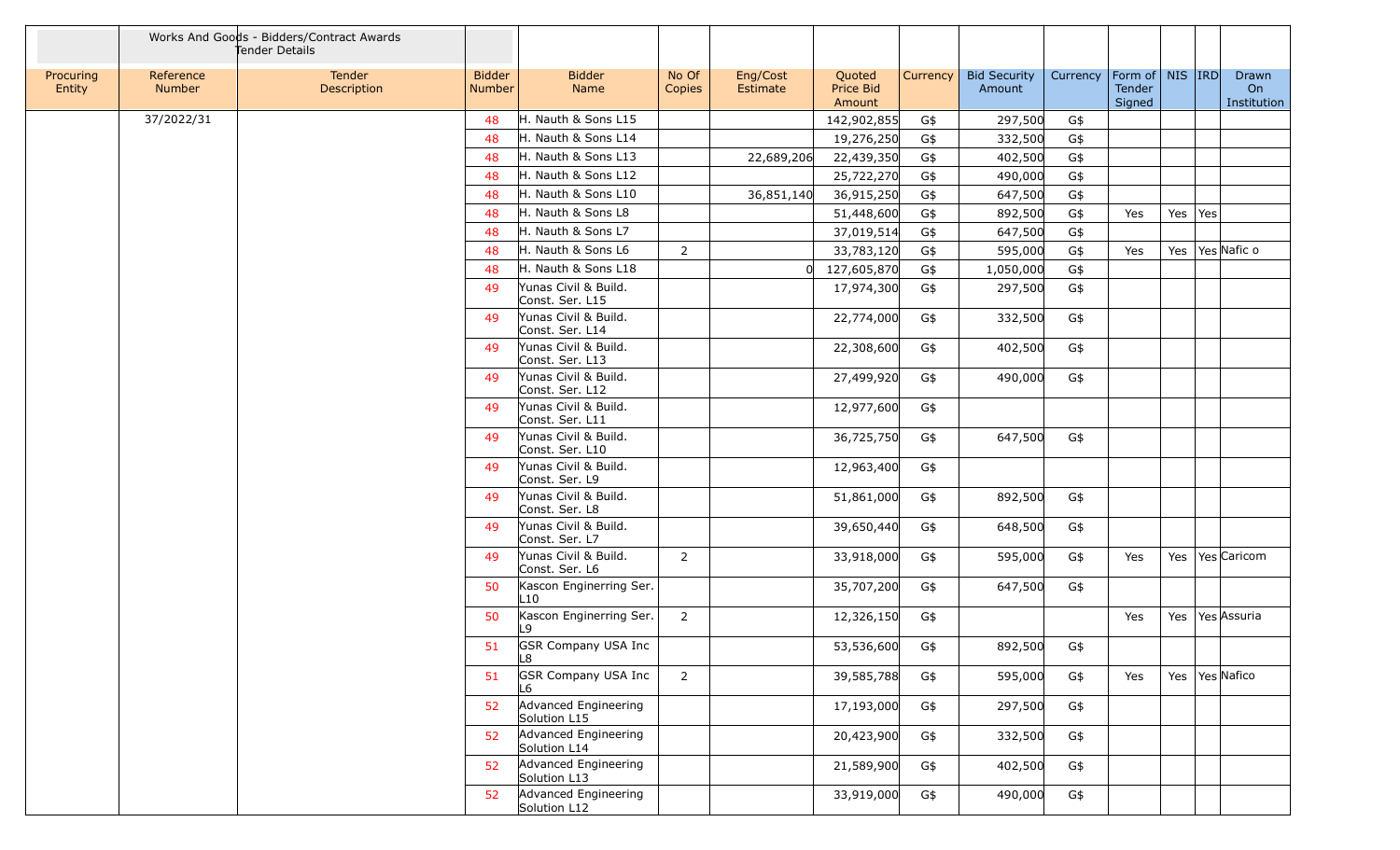|                     |                            | Works And Goods - Bidders/Contract Awards<br>Tender Details |                                |                                        |                        |                      |                                      |                 |                               |          |                                                     |  |                            |
|---------------------|----------------------------|-------------------------------------------------------------|--------------------------------|----------------------------------------|------------------------|----------------------|--------------------------------------|-----------------|-------------------------------|----------|-----------------------------------------------------|--|----------------------------|
| Procuring<br>Entity | Reference<br><b>Number</b> | Tender<br>Description                                       | <b>Bidder</b><br><b>Number</b> | <b>Bidder</b><br>Name                  | No Of<br><b>Copies</b> | Eng/Cost<br>Estimate | Quoted<br><b>Price Bid</b><br>Amount | <b>Currency</b> | <b>Bid Security</b><br>Amount | Currency | Form of $\vert$ NIS $\vert$ IRD<br>Tender<br>Signed |  | Drawn<br>On<br>Institution |
|                     | 37/2022/31                 |                                                             | 52                             | Advanced Engineering<br>Solution L11   |                        |                      | 11,117,300                           | G\$             |                               |          |                                                     |  |                            |
|                     |                            |                                                             | 52                             | Advanced Engineering<br>Solution L10   |                        |                      | 33,847,060                           | G\$             | 647,500                       | G\$      |                                                     |  |                            |
|                     |                            |                                                             | 52                             | Advanced Engineering<br>Solution L9    | $2^{\circ}$            |                      | 11,239,400                           | G\$             |                               |          | Yes                                                 |  | Yes   Yes Assuria          |
|                     |                            |                                                             | 53                             | Theodore Faria Gen.<br>Contr. Ser. L18 | $\overline{2}$         |                      | 70,391,779                           | G\$             | 1,050,000                     | G\$      | Yes                                                 |  | Yes   Yes   Caricom        |
|                     |                            |                                                             | 54                             | Shaffeeulla Sawmill L14                |                        |                      | 19,439,100                           | G\$             | 332,500                       | G\$      |                                                     |  |                            |
|                     |                            |                                                             | 54                             | Shaffeeulla Sawmill L12                |                        |                      | 27,374,235                           | G\$             | 490,000                       | G\$      |                                                     |  |                            |
|                     |                            |                                                             | 54                             | Shaffeeulla Sawmill L8                 | $\overline{2}$         |                      | 50,674,300                           | G\$             | 892,500                       | G\$      | Yes                                                 |  | Yes   Yes Assuria          |
|                     |                            |                                                             | 55                             | Civcon Engineering<br>Construction L16 |                        |                      | 109,166,085                          | G\$             | 1,907,500                     | G\$      |                                                     |  |                            |
|                     |                            |                                                             | 55                             | Civcon Engineering<br>Construction L10 |                        |                      | 35,812,700                           | G\$             | 647,500                       | G\$      |                                                     |  |                            |
|                     |                            |                                                             | 55                             | Civcon Engineering<br>Construction L8  |                        |                      | 50,570,000                           | G\$             | 892,500                       | G\$      |                                                     |  |                            |
|                     |                            |                                                             | 55                             | Civcon Engineering<br>Construction L7  |                        |                      | 37,637,985                           | G\$             | 647,500                       | G\$      |                                                     |  |                            |
|                     |                            |                                                             | 55                             | Civcon Engineering<br>Construction 16  | $\overline{2}$         |                      | 34,756,050                           | G\$             | 595,000                       | G\$      | Yes                                                 |  | Yes   Yes   CARICOM        |
|                     |                            |                                                             | 56                             | Courtney Benn<br>Contracting Ser L7    | $\overline{2}$         | 0l                   | 34,367,109                           | G\$             | 647,500                       | G\$      | Yes                                                 |  | Yes   Yes   Caricom        |
|                     |                            |                                                             | 57                             | Vals Construction L8                   |                        |                      | 52,788,500                           | G\$             | 892,500                       | G\$      |                                                     |  |                            |
|                     |                            |                                                             | 57                             | <b>Vals Construction L7</b>            |                        |                      | 35,186,655                           | G\$             | 647,500                       | G\$      |                                                     |  |                            |
|                     |                            |                                                             | 57                             | Vals Construction L6                   | $2^{\circ}$            |                      | 3,342,050                            | G\$             | 595,000                       | G\$      | Yes                                                 |  | Yes   Yes   Premier Ins    |
|                     |                            |                                                             |                                | 256                                    |                        |                      | n                                    |                 |                               |          |                                                     |  |                            |
|                     | 38/2022/31                 | Miscellaneous Roads, region 4 (phase 2<br>Lots -37-57       | -1                             | KB&B Contractors L57                   |                        |                      | 17,240,700                           | G\$             | 315,000                       | G\$      |                                                     |  |                            |
|                     |                            |                                                             | $\mathbf{1}$                   | KB&B Contractors L56                   |                        |                      | 53,112,400                           | G\$             | 980,000                       | G\$      |                                                     |  |                            |
|                     |                            |                                                             | -1                             | KB&B Contractors L55                   |                        |                      | 25,561,800                           | G\$             | 455,000                       | G\$      |                                                     |  |                            |
|                     |                            |                                                             | -1                             | KB&B Contractors L54                   |                        |                      | 11,406,900                           | G\$             |                               |          |                                                     |  |                            |
|                     |                            |                                                             | -1                             | KB&B Contractors L53                   |                        |                      | 20,982,450                           | G\$             | 322,500                       | G\$      |                                                     |  |                            |
|                     |                            |                                                             | $\mathbf{1}$                   | KB&B Contractors L51                   |                        |                      | 10,560,000                           | G\$             |                               |          |                                                     |  |                            |
|                     |                            |                                                             | -1                             | KB&B Contractors L50                   | $2^{\circ}$            |                      | 9,861,300                            | G\$             |                               |          | Yes                                                 |  | Yes   Yes Assuria          |
|                     |                            |                                                             | 2                              | VR Construction Inc L46                |                        |                      | 11,200,700                           | G\$             |                               |          |                                                     |  |                            |
|                     |                            |                                                             | 2                              | VR Construction Inc L53                |                        |                      | 18,075,400                           | G\$             | 322,500                       | G\$      |                                                     |  |                            |
|                     |                            |                                                             | 2                              | VR Construction Inc L56                |                        |                      | 52,015,350                           | G\$             | 980,000                       | G\$      |                                                     |  |                            |
|                     |                            |                                                             | 2                              | VR Construction Inc L52                |                        |                      | 28,035,250                           | G\$             | 542,500                       | G\$      |                                                     |  |                            |
|                     |                            |                                                             | 2                              | VR Construction Inc L50                |                        |                      | 10,129,800                           | G\$             |                               |          |                                                     |  |                            |
|                     |                            |                                                             | $\overline{2}$                 | VR Construction Inc L49                |                        |                      | 13,607,750                           | G\$             |                               |          |                                                     |  |                            |
|                     |                            |                                                             | 2                              | VR Construction Inc L44                |                        |                      | 31,045,980                           | G\$             | 280,000                       | G\$      |                                                     |  |                            |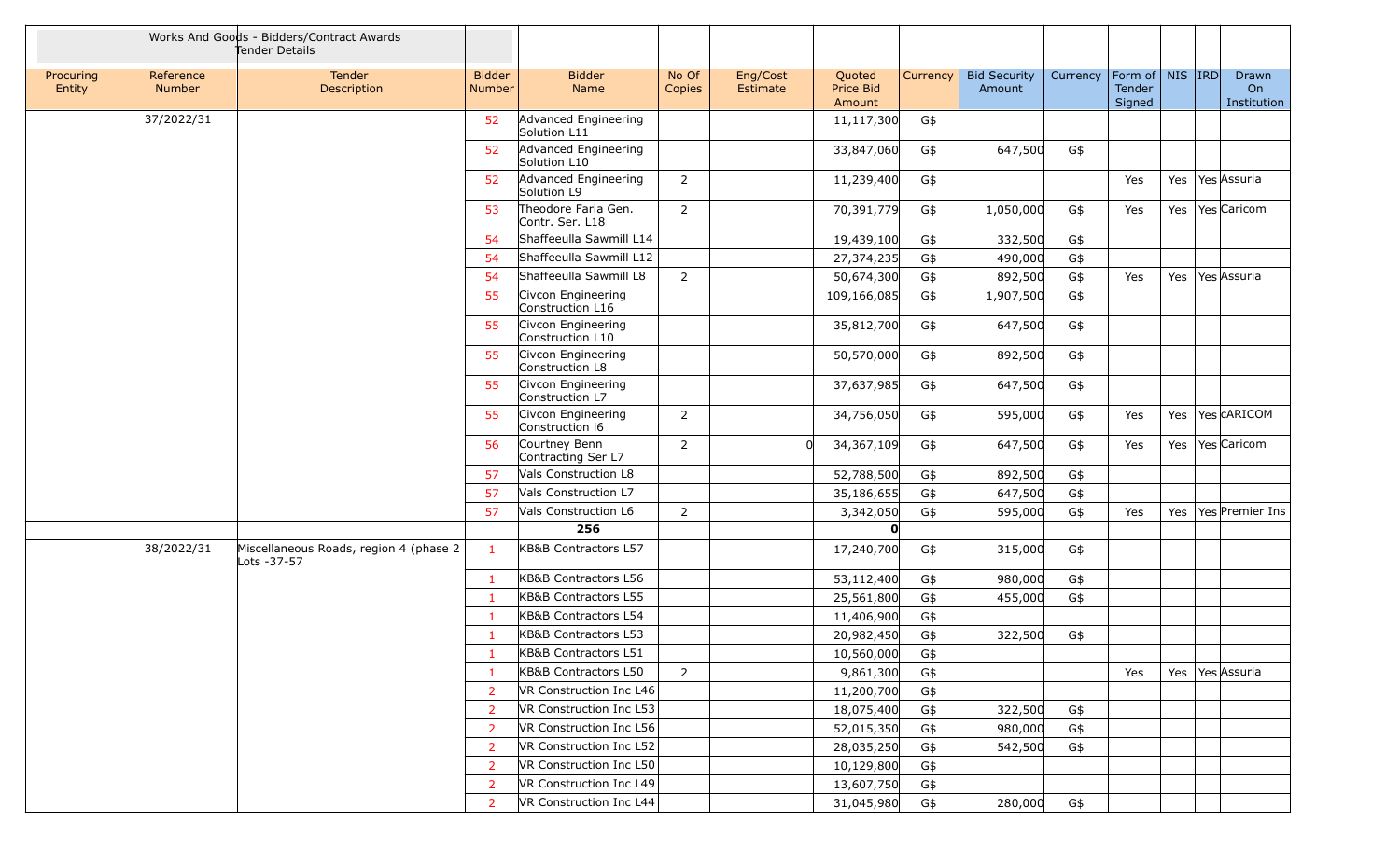|                     |                     | Works And Goods - Bidders/Contract Awards<br>Tender Details |                                |                                |                 |                      |                               |          |                               |                                |                  |  |                            |
|---------------------|---------------------|-------------------------------------------------------------|--------------------------------|--------------------------------|-----------------|----------------------|-------------------------------|----------|-------------------------------|--------------------------------|------------------|--|----------------------------|
| Procuring<br>Entity | Reference<br>Number | Tender<br>Description                                       | <b>Bidder</b><br><b>Number</b> | <b>Bidder</b><br>Name          | No Of<br>Copies | Eng/Cost<br>Estimate | Quoted<br>Price Bid<br>Amount | Currency | <b>Bid Security</b><br>Amount | Currency   Form of   NIS   IRD | Tender<br>Signed |  | Drawn<br>On<br>Institution |
|                     | 38/2022/31          |                                                             | 2                              | VR Construction Inc L43        |                 |                      | 53,254,825                    | G\$      | 945,000                       | G\$                            |                  |  |                            |
|                     |                     |                                                             | $\overline{2}$                 | VR Construction Inc L42        |                 |                      | 62,498,400                    | G\$      | 1,155,000                     | G\$                            |                  |  |                            |
|                     |                     |                                                             | $\overline{2}$                 | VR Construction Inc L41        |                 |                      | 24,184,500                    | G\$      | 437,500                       | G\$                            |                  |  |                            |
|                     |                     |                                                             | $\overline{2}$                 | VR Construction Inc L39        |                 |                      | 25,059,200                    | G\$      | 437,500                       | G\$                            |                  |  |                            |
|                     |                     |                                                             | $\overline{2}$                 | VR Construction Inc<br>L37     | $2^{\circ}$     |                      | 49,011,250                    | G\$      | 857,500                       | G\$                            | Yes              |  | Yes   Yes   Caricom        |
|                     |                     |                                                             | 3                              | VN Contracting Services<br>L51 |                 |                      | 10,264,400                    | G\$      |                               |                                |                  |  |                            |
|                     |                     |                                                             | 3                              | VN Contracting Services<br>L57 |                 |                      | 16,234,000                    | G\$      | 315,000                       | G\$                            |                  |  |                            |
|                     |                     |                                                             | 3                              | VN Contracting Services<br>L54 |                 |                      | 10,081,280                    | G\$      |                               |                                |                  |  |                            |
|                     |                     |                                                             | 3                              | VN Contracting Services<br>L53 |                 |                      | 17,462,650                    | G\$      | 332,500                       | G\$                            |                  |  |                            |
|                     |                     |                                                             | 3                              | VN Contracting Services        |                 |                      | 8,664,140                     | G\$      |                               |                                |                  |  |                            |
|                     |                     |                                                             | 3                              | 47<br>VN Contracting Services  |                 |                      | 9,527,200                     | G\$      |                               |                                |                  |  |                            |
|                     |                     |                                                             |                                | 50                             |                 |                      |                               |          |                               |                                |                  |  |                            |
|                     |                     |                                                             | 3                              | VN Contracting Services        |                 |                      | 11,667,300                    | G\$      |                               |                                |                  |  |                            |
|                     |                     |                                                             |                                | 49                             |                 |                      |                               |          |                               |                                |                  |  |                            |
|                     |                     |                                                             | 3                              | VN Contracting Services<br>48  |                 |                      | 97,729,800                    | G\$      |                               |                                |                  |  |                            |
|                     |                     |                                                             | 3                              | VN Contracting Services        |                 |                      | 11,269,400                    | G\$      |                               |                                |                  |  |                            |
|                     |                     |                                                             |                                | 46                             |                 |                      |                               |          |                               |                                |                  |  |                            |
|                     |                     |                                                             | 3                              | VN Contracting Services        |                 |                      | 14,942,600                    | G\$      | 280,000                       | G\$                            |                  |  |                            |
|                     |                     |                                                             |                                | 45<br>VN Contracting Services  |                 |                      |                               |          |                               |                                |                  |  |                            |
|                     |                     |                                                             | 3                              | 41                             |                 |                      | 22,193,310                    | G\$      | 437,500                       | G\$                            |                  |  |                            |
|                     |                     |                                                             | 3 <sup>7</sup>                 | VN Contracting Services        |                 |                      | 18,093,580 G\$                |          | 350,000                       | G\$                            |                  |  |                            |
|                     |                     |                                                             |                                | 40                             |                 |                      |                               |          |                               |                                |                  |  |                            |
|                     |                     |                                                             | 3                              | VN Contracting Services        |                 |                      | 31,999,290                    | G\$      | 437,500                       | G\$                            |                  |  |                            |
|                     |                     |                                                             | 3                              | 39<br>VN Contracting Services  | $2^{\circ}$     |                      | 13,229,576                    | G\$      | 262,500                       | G\$                            | Yes              |  | Yes   Yes   Diamond        |
|                     |                     |                                                             |                                | 38                             |                 |                      |                               |          |                               |                                |                  |  | Ins                        |
|                     |                     |                                                             | $\overline{4}$                 | SC Construction L57            |                 |                      | 16,869,300                    | G\$      | 315,000                       | G\$                            |                  |  |                            |
|                     |                     |                                                             | $\overline{4}$                 | SC Construction L53            |                 |                      | 15,676,500                    | G\$      | 332,500                       | G\$                            |                  |  |                            |
|                     |                     |                                                             | $\boldsymbol{\Delta}$          | SC Construction L49            |                 |                      | 13,794,350                    | G\$      |                               |                                |                  |  |                            |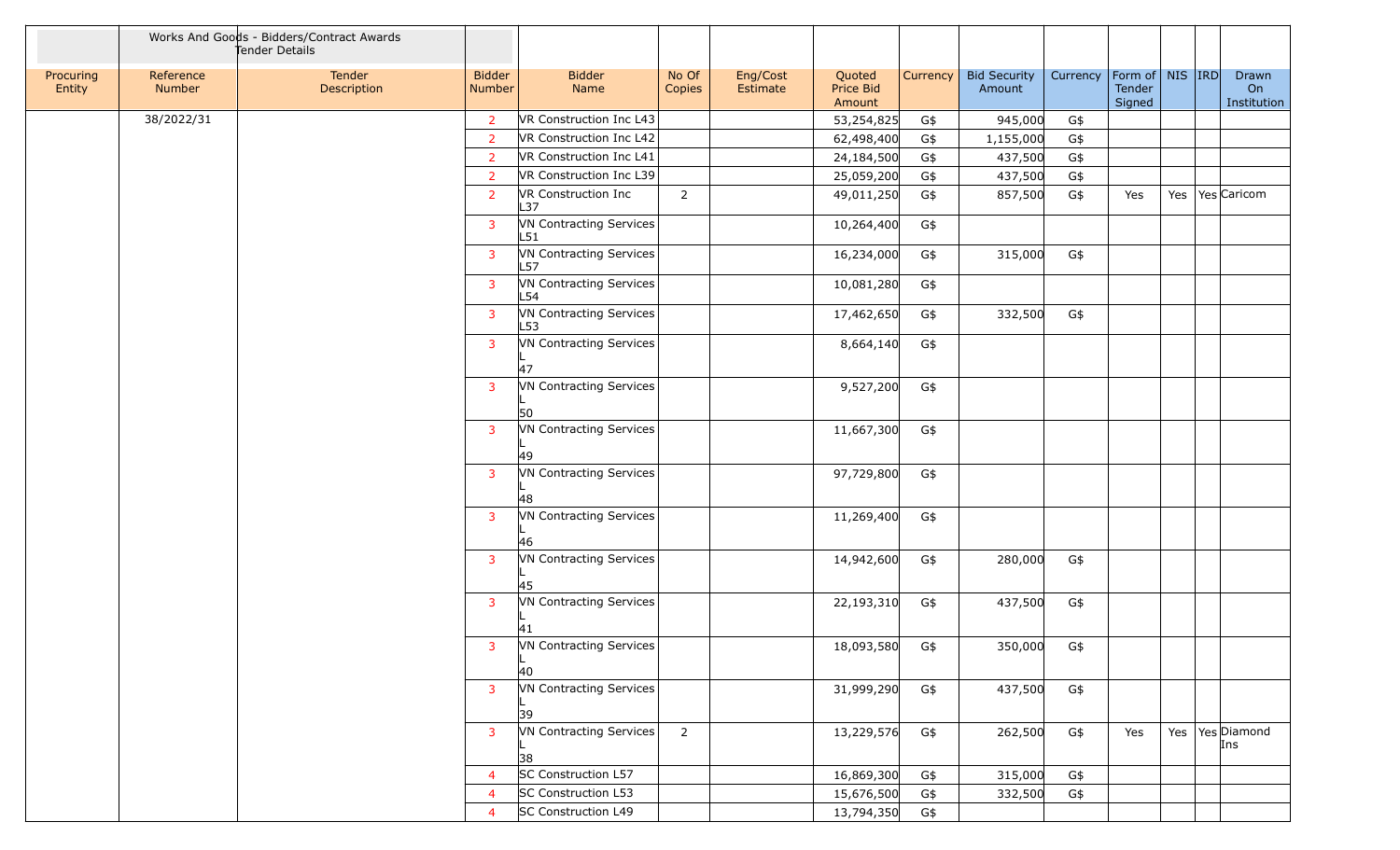|                     |                     | Works And Goods - Bidders/Contract Awards<br>Tender Details |                         |                              |                 |                      |                               |          |                               |          |                                         |  |                            |
|---------------------|---------------------|-------------------------------------------------------------|-------------------------|------------------------------|-----------------|----------------------|-------------------------------|----------|-------------------------------|----------|-----------------------------------------|--|----------------------------|
| Procuring<br>Entity | Reference<br>Number | <b>Tender</b><br>Description                                | <b>Bidder</b><br>Number | <b>Bidder</b><br>Name        | No Of<br>Copies | Eng/Cost<br>Estimate | Quoted<br>Price Bid<br>Amount | Currency | <b>Bid Security</b><br>Amount | Currency | Form of   NIS   IRD<br>Tender<br>Signed |  | Drawn<br>On<br>Institution |
|                     | 38/2022/31          |                                                             | $\overline{4}$          | SC Construction L56          |                 |                      | 49,988,700                    | G\$      | 980,000                       | G\$      |                                         |  |                            |
|                     |                     |                                                             | $\overline{4}$          | SC Construction L55          |                 |                      | 21,038,400                    | G\$      | 455,000                       | G\$      |                                         |  |                            |
|                     |                     |                                                             | $\overline{4}$          | SC Construction L54          |                 |                      | 9,235,100                     | G\$      |                               |          |                                         |  |                            |
|                     |                     |                                                             | $\overline{4}$          | SC Construction L52          |                 |                      | 26,610,788                    | G\$      | 542,500                       | G\$      |                                         |  |                            |
|                     |                     |                                                             | $\overline{4}$          | SC Construction L51          |                 |                      | 9,284,800                     | G\$      |                               |          |                                         |  |                            |
|                     |                     |                                                             | $\overline{4}$          | SC Construction L50          |                 |                      | 9,224,200                     | G\$      |                               |          |                                         |  |                            |
|                     |                     |                                                             | $\overline{4}$          | SC Construction L48          |                 |                      | 8,208,200                     | G\$      |                               |          |                                         |  |                            |
|                     |                     |                                                             | $\overline{4}$          | SC Construction L47          |                 |                      | 6,666,800                     | G\$      |                               |          |                                         |  |                            |
|                     |                     |                                                             | $\overline{4}$          | SC Construction L46          |                 |                      | 10,836,000                    | G\$      |                               |          |                                         |  |                            |
|                     |                     |                                                             | $\overline{4}$          | SC Construction L45          |                 |                      | 14,871,700                    | G\$      | 280,000                       | G\$      |                                         |  |                            |
|                     |                     |                                                             | 4                       | <b>SC Construction L44</b>   |                 |                      | 31,160,745                    | G\$      | 630,000                       | G\$      |                                         |  |                            |
|                     |                     |                                                             | $\overline{4}$          | SC Construction L43          |                 |                      | 51,865,275                    | G\$      | 945,000                       | G\$      |                                         |  |                            |
|                     |                     |                                                             | $\overline{4}$          | SC Construction L42          |                 |                      | 52,594,000                    | G\$      | 1,155,000                     | G\$      |                                         |  |                            |
|                     |                     |                                                             | $\overline{4}$          | SC Construction L41          |                 |                      | 20,618,100                    | G\$      | 350,000                       | G\$      |                                         |  |                            |
|                     |                     |                                                             | $\overline{a}$          | SC Construction L40          |                 |                      | 144,582,900                   | G\$      | 350,000                       | G\$      |                                         |  |                            |
|                     |                     |                                                             | $\overline{4}$          | SC Construction L39          |                 |                      | 21,735,300                    | G\$      | 437,500                       | G\$      |                                         |  |                            |
|                     |                     |                                                             | $\overline{4}$          | SC Construction L38          |                 |                      | 12,593,500                    | G\$      | 262,500                       | G\$      |                                         |  |                            |
|                     |                     |                                                             | $\overline{4}$          | SC Construction L37          | $\mathbf{3}$    |                      | 42,909,550                    | G\$      | 875,500                       | G\$      | Yes                                     |  | Yes   Yes   Caricom        |
|                     |                     |                                                             | 5                       | Fazam Future Builders<br>L52 |                 |                      | 30,985,000                    | G\$      |                               |          |                                         |  |                            |
|                     |                     |                                                             | 5                       | Fazam Future Builders<br>-48 |                 |                      | 9,383,650                     | G\$      |                               |          |                                         |  |                            |
|                     |                     |                                                             | -5                      | Fazam Future Builders<br>-56 |                 |                      | 55,077,600                    | G\$      | 980,000                       | G\$      |                                         |  |                            |
|                     |                     |                                                             | 5                       | Fazam Future Builders<br>∟44 |                 |                      | 32,751,180                    | G\$      | 280,000                       | G\$      |                                         |  |                            |
|                     |                     |                                                             | 5                       | Fazam Future Builders<br>L57 |                 |                      | 17,856,800                    | G\$      | 315,000                       | G\$      |                                         |  |                            |
|                     |                     |                                                             | 5                       | Fazam Future Builders<br>L55 |                 |                      | 25,855,500                    | G\$      | 455,000                       | G\$      |                                         |  |                            |
|                     |                     |                                                             | 5                       | Fazam Future Builders<br>L54 |                 |                      | 10,996,700                    | G\$      |                               |          |                                         |  |                            |
|                     |                     |                                                             | 5                       | Fazam Future Builders<br>L53 |                 |                      | 18,929,150                    | G\$      |                               |          |                                         |  |                            |
|                     |                     |                                                             | 5                       | Fazam Future Builders<br>L51 |                 |                      | 10,821,200                    | G\$      |                               |          |                                         |  |                            |
|                     |                     |                                                             | 5                       | Fazam Future Builders<br>L50 |                 |                      | 11,376,900                    | G\$      |                               |          |                                         |  |                            |
|                     |                     |                                                             | 5                       | Fazam Future Builders<br>L49 |                 |                      | 13,592,550                    | G\$      |                               |          |                                         |  |                            |
|                     |                     |                                                             | 5                       | Fazam Future Builders<br>L47 |                 |                      | 8,942,300                     | G\$      |                               |          |                                         |  |                            |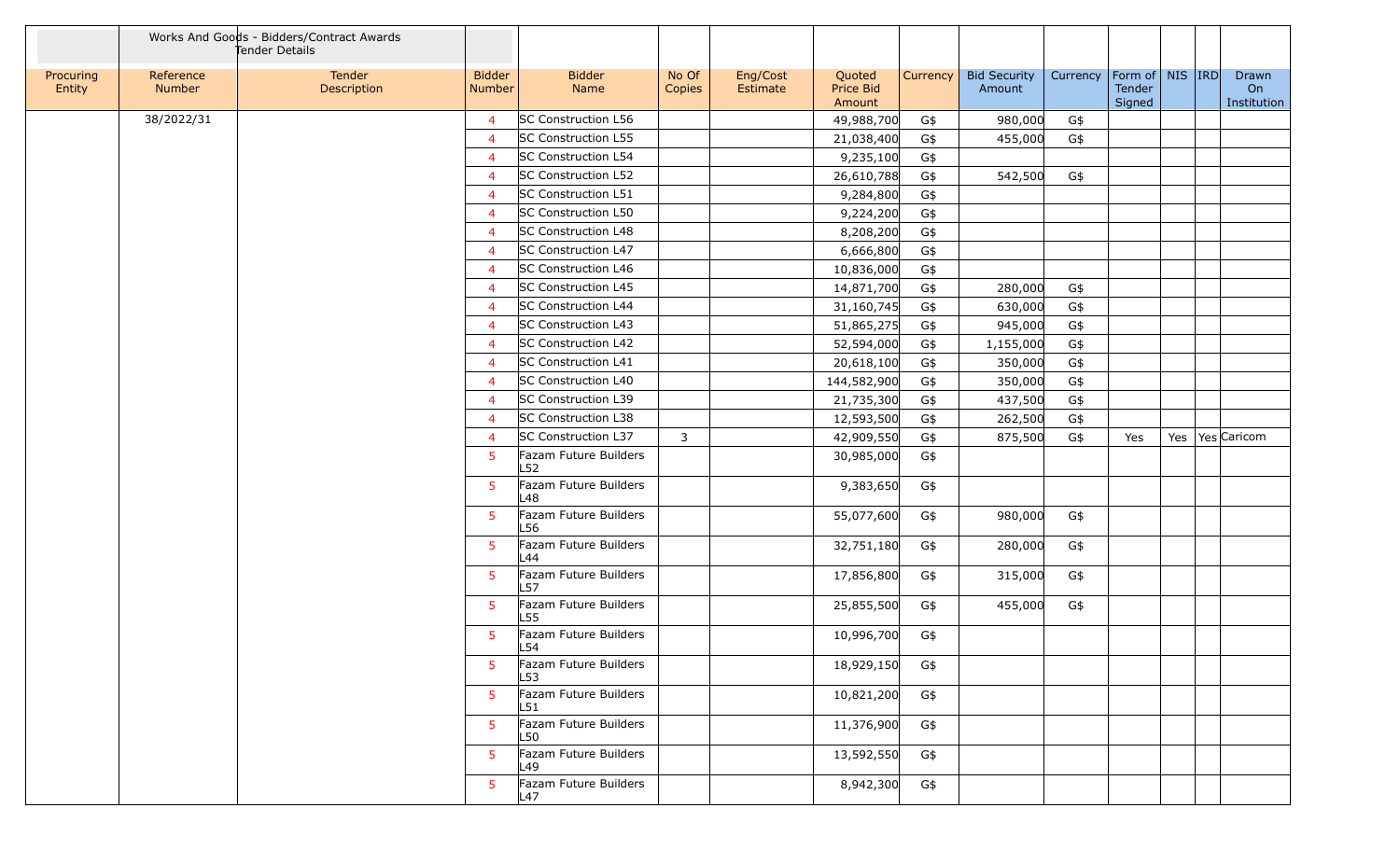|                     |                            | Works And Goods - Bidders/Contract Awards<br>Tender Details |                                |                               |                 |                      |                               |                 |                               |          |                                         |             |                                |
|---------------------|----------------------------|-------------------------------------------------------------|--------------------------------|-------------------------------|-----------------|----------------------|-------------------------------|-----------------|-------------------------------|----------|-----------------------------------------|-------------|--------------------------------|
| Procuring<br>Entity | Reference<br><b>Number</b> | Tender<br>Description                                       | <b>Bidder</b><br><b>Number</b> | <b>Bidder</b><br>Name         | No Of<br>Copies | Eng/Cost<br>Estimate | Quoted<br>Price Bid<br>Amount | <b>Currency</b> | <b>Bid Security</b><br>Amount | Currency | Form of   NIS   IRD<br>Tender<br>Signed |             | Drawn<br>On<br>Institution     |
|                     | 38/2022/31                 |                                                             | 5                              | Fazam Future Builders<br>L46  |                 |                      | 11,445,130                    | G\$             |                               |          |                                         |             |                                |
|                     |                            |                                                             | 5                              | Fazam Future Builders<br>L45  |                 |                      | 14,649,900                    | G\$             | 280,000                       |          |                                         |             |                                |
|                     |                            |                                                             | 5                              | Fazam Future Builders<br>L43  |                 |                      | 59,991,907                    | G\$             | 945,000                       | G\$      |                                         |             |                                |
|                     |                            |                                                             | 5                              | Fazam Future Builders<br>L42  |                 |                      | 64,994,346                    | G\$             | 1,155,000                     | G\$      |                                         |             |                                |
|                     |                            |                                                             | 5                              | Fazam Future Builders<br>L41  |                 |                      | 24,234,600                    | G\$             | 437,500                       | G\$      |                                         |             |                                |
|                     |                            |                                                             | 5                              | Fazam Future Builders<br>L40  |                 |                      | 19,319,200                    | G\$             | 350,000                       | G\$      |                                         |             |                                |
|                     |                            |                                                             | 5                              | Fazam Future Builders<br>L39  |                 |                      | 23,796,400                    | G\$             | 437,500                       | G\$      |                                         |             |                                |
|                     |                            |                                                             | 5                              | Fazam Future Builders<br>L38  |                 |                      | 13,617,000                    | G\$             |                               |          |                                         |             |                                |
|                     |                            |                                                             | 5                              | Fazam Future Builders<br>L37  | $\overline{2}$  |                      | 47,654,600                    | G\$             | 857,500                       | G\$      | Yes                                     | Yes $ Yes $ |                                |
|                     |                            |                                                             | 6                              | TSB Investment Inc L39        |                 |                      | 22,922,400                    | G\$             | 437,500                       | G\$      |                                         |             |                                |
|                     |                            |                                                             | 6                              | TSB Investment Inc L38        |                 |                      | 13,713,100                    | G\$             |                               |          |                                         |             |                                |
|                     |                            |                                                             | 6                              | TSB Investment Inc<br>L37     | $\mathbf{1}$    |                      | 44,636,280                    | G\$             | 857,500                       | G\$      | Yes                                     |             | Yes   Yes   Diamond            |
|                     |                            |                                                             | $\overline{7}$                 | Benchmark Construction<br>L55 |                 |                      | 34,991,400                    | G\$             | 455,000                       | G\$      |                                         |             |                                |
|                     |                            |                                                             | $\overline{7}$                 | Benchmark Construction<br>L53 |                 |                      | 25,262,550                    | G\$             | 322,500                       | G\$      |                                         |             |                                |
|                     |                            |                                                             | $\overline{7}$                 | Benchmark Construction<br>L41 |                 |                      | 30,854,000                    | G\$             | 437,500                       | G\$      |                                         |             |                                |
|                     |                            |                                                             | $\overline{7}$                 | Benchmark Construction<br>L40 | $\overline{2}$  |                      | 28,752,950                    | G\$             | 350,000                       | G\$      | Yes                                     |             | Yes   Yes   Premier Ins        |
|                     |                            |                                                             | 8                              | Compustruct Eng. Inc.<br>L50  |                 |                      | 9,376,960                     | G\$             |                               |          |                                         |             |                                |
|                     |                            |                                                             | 8                              | Compustruct Eng. Inc.<br>L49  |                 |                      | 10,949,865                    | G\$             |                               |          |                                         |             |                                |
|                     |                            |                                                             | 8                              | Compustruct Eng. Inc.<br>L48  |                 |                      | 8,042,950                     | G\$             |                               |          |                                         |             |                                |
|                     |                            |                                                             | 8                              | Compustruct Eng. Inc.<br>L47  | $2^{\circ}$     |                      | 7,743,355                     | G\$             |                               |          | Yes                                     |             | Yes   Yes   NoBid Sec.<br>Seen |
|                     |                            |                                                             | 9                              | Chungs Global Inc L43         |                 |                      | 87,879,645                    | G\$             | 945,000                       | G\$      |                                         |             |                                |
|                     |                            |                                                             | 9                              | Chungs Global Inc L56         |                 |                      | 87,109,800                    | G\$             | 980,000                       | G\$      |                                         |             |                                |
|                     |                            |                                                             | 9                              | Chungs Global Inc L42         |                 |                      | 74,588,000                    | G\$             | 1,155,000                     | G\$      | Yes                                     |             | Yes   Yes   Caricom            |
|                     |                            |                                                             | 10                             | Admantium Holdings<br>L43     |                 |                      | 72,284,404                    | G\$             | 945,000                       | G\$      |                                         |             |                                |
|                     |                            |                                                             | 10                             | Admantium Holdings<br>L42     |                 |                      | 87,120,468                    | G\$             | 1,155,000                     | G\$      |                                         |             |                                |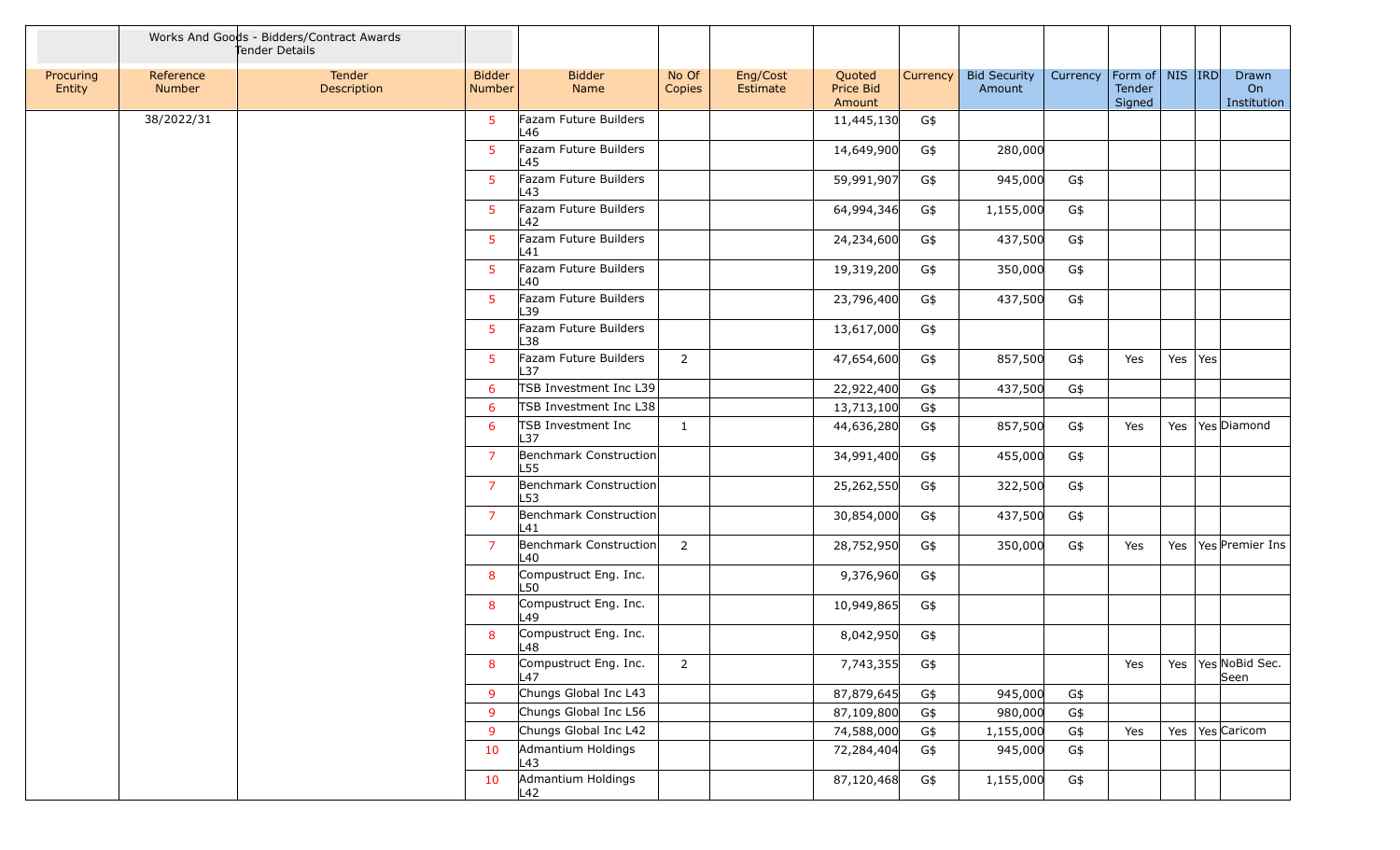|                     |                            | Works And Goods - Bidders/Contract Awards<br>Tender Details |                         |                                                |                 |                      |                               |          |                               |          |                                         |  |                            |
|---------------------|----------------------------|-------------------------------------------------------------|-------------------------|------------------------------------------------|-----------------|----------------------|-------------------------------|----------|-------------------------------|----------|-----------------------------------------|--|----------------------------|
| Procuring<br>Entity | Reference<br><b>Number</b> | Tender<br>Description                                       | <b>Bidder</b><br>Number | <b>Bidder</b><br>Name                          | No Of<br>Copies | Eng/Cost<br>Estimate | Quoted<br>Price Bid<br>Amount | Currency | <b>Bid Security</b><br>Amount | Currency | Form of   NIS   IRD<br>Tender<br>Signed |  | Drawn<br>On<br>Institution |
|                     | 38/2022/31                 |                                                             | 10                      | Admantium Holdings<br>L37                      |                 |                      | 67,325,727                    | G\$      | 857,500                       | G\$      |                                         |  |                            |
|                     |                            |                                                             | 11                      | Corner Stone Ent. L56                          |                 |                      | 57,555,200                    | G\$      | 980,000                       | G\$      |                                         |  |                            |
|                     |                            |                                                             | 11                      | Corner Stone Ent. L44                          |                 |                      | 35,755,860                    | G\$      | 280,000                       | G\$      |                                         |  |                            |
|                     |                            |                                                             | 11                      | Corner Stone Ent. L42                          |                 |                      | 63,536,000                    | G\$      | 1,155,000                     | G\$      |                                         |  |                            |
|                     |                            |                                                             | 11                      | Corner Stone Ent. L37                          | $2^{\circ}$     |                      | 46,810,800                    | G\$      | 857,500                       | G\$      | Yes                                     |  | Yes   Yes   Premier Ins    |
|                     |                            |                                                             | 12                      | Hoosein Logistics &<br>Supplies Inc L55        |                 |                      | 23,330,900                    | G\$      | 455,000                       | G\$      |                                         |  |                            |
|                     |                            |                                                             | 12                      | Hoosein Logistics &<br>Supplies Inc L53        |                 |                      | 16,897,700                    | G\$      | 322,500                       | G\$      |                                         |  |                            |
|                     |                            |                                                             | 12                      | Hoosein Logistics &<br>Supplies Inc L52        | $\overline{2}$  |                      | 27,224,400                    | G\$      | 542,500                       | G\$      | Yes                                     |  | Yes   Yes   Premier Ins    |
|                     |                            |                                                             | 13                      | T&R General<br>Construction Service Inc<br>L51 |                 |                      | 11,072,400                    | G\$      |                               |          |                                         |  |                            |
|                     |                            |                                                             | 13                      | T&R General<br>Construction Service Inc<br>L55 |                 |                      | 20,067,600                    | G\$      | 455,000                       | G\$      |                                         |  |                            |
|                     |                            |                                                             | 13                      | T&R General<br>Construction Service Inc<br>L57 |                 |                      | 18,252,600                    | G\$      | 315,000                       | G\$      |                                         |  |                            |
|                     |                            |                                                             | 13                      | T&R General<br>Construction Service Inc<br>L56 |                 |                      | 57,265,700                    | G\$      | 980,000                       | G\$      |                                         |  |                            |
|                     |                            |                                                             | 13                      | T&R General<br>Construction Service Inc<br>L54 |                 |                      | 11,254,300                    | G\$      |                               |          |                                         |  |                            |
|                     |                            |                                                             | 13                      | T&R General<br>Construction Service Inc<br>L53 |                 |                      | 19,076,100                    | G\$      | 322,500                       | G\$      |                                         |  |                            |
|                     |                            |                                                             | 13                      | T&R General<br>Construction Service Inc<br>L52 |                 |                      | 31,293,200                    | G\$      | 542,500                       | G\$      |                                         |  |                            |
|                     |                            |                                                             | 13                      | T&R General<br>Construction Service Inc<br>L50 |                 |                      | 11,080,300                    | G\$      |                               |          |                                         |  |                            |
|                     |                            |                                                             | 13                      | T&R General<br>Construction Service Inc<br>L48 |                 |                      | 10,360,300                    | G\$      |                               |          |                                         |  |                            |
|                     |                            |                                                             | 13                      | T&R General<br>Construction Service Inc<br>L47 |                 |                      | 8,874,200                     | G\$      |                               |          |                                         |  |                            |
|                     |                            |                                                             | 13                      | T&R General<br>Construction Service Inc<br>L46 |                 |                      | 11,884,200                    | G\$      |                               |          |                                         |  |                            |
|                     |                            |                                                             | 13                      | T&R General<br>Construction Service Inc<br>L45 |                 |                      | 18,983,400                    | G\$      | 280,000                       | G\$      |                                         |  |                            |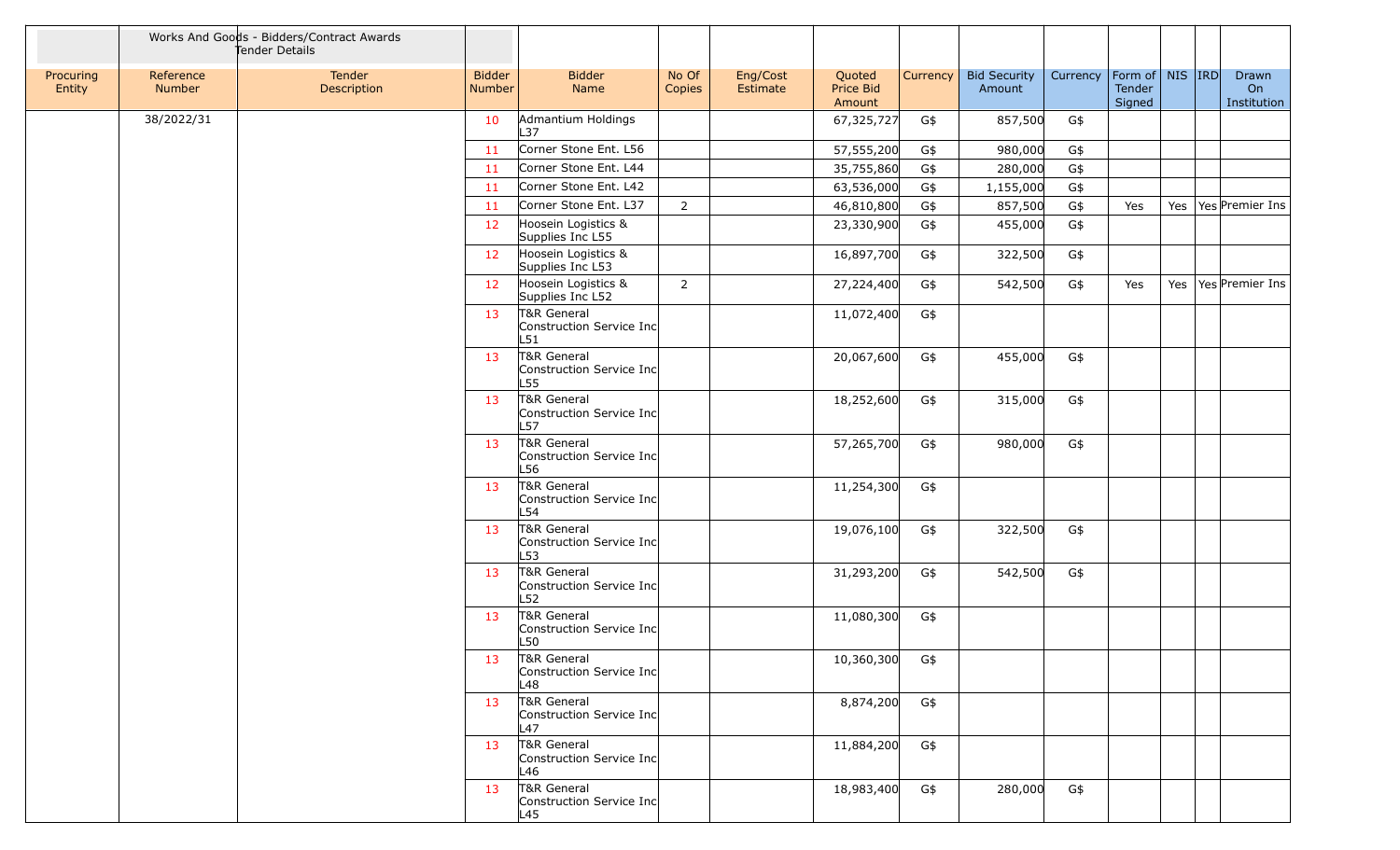|                     |                     | Works And Goods - Bidders/Contract Awards<br>Tender Details |                                |                                                 |                 |                      |                               |          |                               |                                |                  |         |                            |
|---------------------|---------------------|-------------------------------------------------------------|--------------------------------|-------------------------------------------------|-----------------|----------------------|-------------------------------|----------|-------------------------------|--------------------------------|------------------|---------|----------------------------|
| Procuring<br>Entity | Reference<br>Number | Tender<br>Description                                       | <b>Bidder</b><br><b>Number</b> | <b>Bidder</b><br>Name                           | No Of<br>Copies | Eng/Cost<br>Estimate | Quoted<br>Price Bid<br>Amount | Currency | <b>Bid Security</b><br>Amount | Currency   Form of   NIS   IRD | Tender<br>Signed |         | Drawn<br>On<br>Institution |
|                     | 38/2022/31          |                                                             | 13                             | T&R General<br>Construction Service Inc<br>L43  | $\overline{2}$  |                      | 55,707,960                    | G\$      | 945,000                       | G\$                            | Yes              | Yes Yes |                            |
|                     |                     |                                                             | 14                             | Yunaz Civil Const. Ser.<br>L54                  |                 |                      | 12,340,100                    | G\$      |                               |                                |                  |         |                            |
|                     |                     |                                                             | 14                             | Yunaz Civil Const. Ser.<br>L50                  |                 |                      | 13,792,500                    | G\$      |                               |                                |                  |         |                            |
|                     |                     |                                                             | 14                             | Yunaz Civil Const. Ser.<br>L57                  |                 |                      | 18,979,900                    | G\$      | 315,000                       | G\$                            |                  |         |                            |
|                     |                     |                                                             | 14                             | Yunaz Civil Const. Ser.<br>L56                  |                 |                      | 55,963,200                    | G\$      | 980,000                       | G\$                            |                  |         |                            |
|                     |                     |                                                             | 14                             | Yunaz Civil Const. Ser.<br>L55                  |                 |                      | 25,943,300                    | G\$      | 455,000                       | $G\$                           |                  |         |                            |
|                     |                     |                                                             | 14                             | Yunaz Civil Const. Ser.<br>L53                  |                 |                      | 24,056,800                    | G\$      | 322,500                       | G\$                            |                  |         |                            |
|                     |                     |                                                             | 14                             | Yunaz Civil Const. Ser.<br>L52                  |                 |                      | 36,698,200                    | G\$      | 542,500                       | G\$                            |                  |         |                            |
|                     |                     |                                                             | 14                             | Yunaz Civil Const. Ser.<br>L51                  |                 |                      | 12,959,000                    | G\$      |                               |                                |                  |         |                            |
|                     |                     |                                                             | 14                             | Yunaz Civil Const. Ser.<br>L49                  |                 |                      | 14,780,950                    | G\$      |                               |                                |                  |         |                            |
|                     |                     |                                                             | 14                             | Yunaz Civil Const. Ser.<br>L48                  |                 |                      | 11,436,500                    | G\$      |                               |                                |                  |         |                            |
|                     |                     |                                                             | 14                             | Yunaz Civil Const. Ser.<br>L47                  |                 |                      | 10,277,200                    | G\$      |                               |                                |                  |         |                            |
|                     |                     |                                                             | 14                             | Yunaz Civil Const. Ser.<br>L46                  |                 |                      | 13,274,500                    | G\$      |                               |                                |                  |         |                            |
|                     |                     |                                                             | 14                             | Yunaz Civil Const. Ser.<br>L45                  |                 |                      | 16,870,500                    | G\$      | 280,000                       | G\$                            |                  |         |                            |
|                     |                     |                                                             | 14                             | Yunaz Civil Const. Ser.<br>L44                  |                 |                      | 36,410,640                    | G\$      | 280,000                       | G\$                            |                  |         |                            |
|                     |                     |                                                             | 14                             | Yunaz Civil Const. Ser.<br>L43                  |                 |                      | 56,270,025                    | G\$      | 945,000                       | G\$                            |                  |         |                            |
|                     |                     |                                                             | 14                             | Yunaz Civil Const. Ser.<br>L42                  |                 |                      | 65,957,000                    | G\$      | 1,155,000                     | G\$                            |                  |         |                            |
|                     |                     |                                                             | 14                             | Yunaz Civil Const. Ser.<br>$\lfloor 41 \rfloor$ |                 |                      | 25,889,100                    | G\$      | 437,500                       | G\$                            |                  |         |                            |
|                     |                     |                                                             | 14                             | Yunaz Civil Const. Ser.<br>L40                  |                 |                      | 20,917,800                    | G\$      | 350,000                       | G\$                            |                  |         |                            |
|                     |                     |                                                             | 14                             | Yunaz Civil Const. Ser.<br>L39                  |                 |                      | 26,467,200                    | G\$      | 437,500                       | G\$                            |                  |         |                            |
|                     |                     |                                                             | 14                             | Yunaz Civil Const. Ser.<br>L38                  |                 |                      | 16,625,800                    | G\$      | 262,500                       | G\$                            |                  |         |                            |
|                     |                     |                                                             | 14                             | Yunaz Civil Const. Ser.<br>L37                  |                 |                      | 48,826,200                    | G\$      | 857,500                       | G\$                            | Yes              |         | Yes   Yes   Caricom        |
|                     |                     |                                                             | 15                             | Civcon Engineering<br>Contractors L56           |                 |                      | 55,699,400                    | G\$      | 980,000                       | G\$                            |                  |         |                            |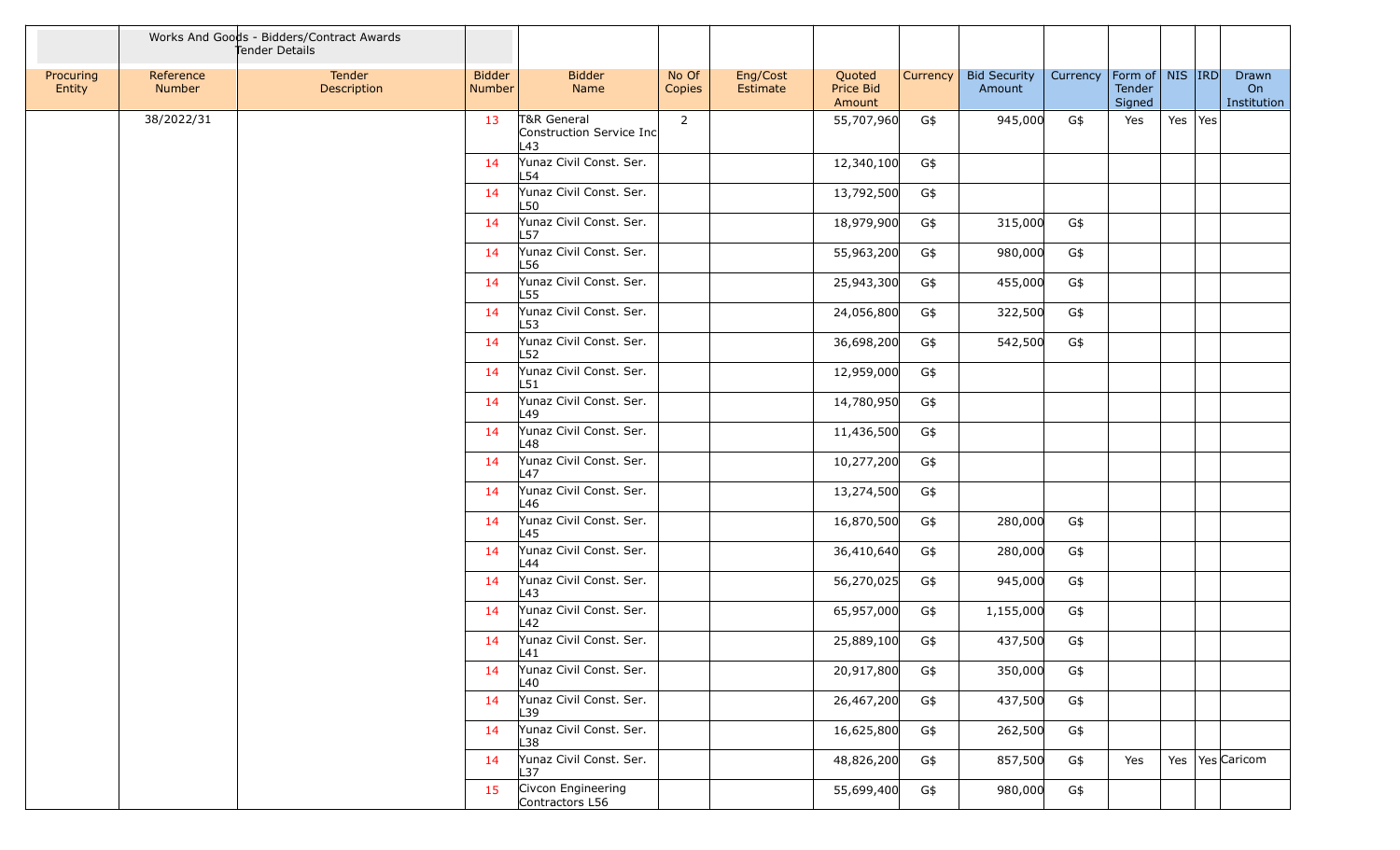|                     |                     | Works And Goods - Bidders/Contract Awards<br>Tender Details |                                |                                       |                 |                      |                               |          |                               |          |                                         |  |                            |
|---------------------|---------------------|-------------------------------------------------------------|--------------------------------|---------------------------------------|-----------------|----------------------|-------------------------------|----------|-------------------------------|----------|-----------------------------------------|--|----------------------------|
| Procuring<br>Entity | Reference<br>Number | Tender<br>Description                                       | <b>Bidder</b><br><b>Number</b> | <b>Bidder</b><br>Name                 | No Of<br>Copies | Eng/Cost<br>Estimate | Quoted<br>Price Bid<br>Amount | Currency | <b>Bid Security</b><br>Amount | Currency | Form of   NIS   IRD<br>Tender<br>Signed |  | Drawn<br>On<br>Institution |
|                     | 38/2022/31          |                                                             | 15                             | Civcon Engineering<br>Contractors L44 |                 |                      | 34,353,900                    | G\$      | 280,000                       | G\$      |                                         |  |                            |
|                     |                     |                                                             | 15                             | Civcon Engineering<br>Contractors L43 |                 |                      | 54,942,405                    | G\$      | 945,000                       | G\$      |                                         |  |                            |
|                     |                     |                                                             | 15                             | Civcon Engineering<br>Contractors L42 |                 |                      | 65,304,000                    | G\$      | 1,155,000                     | G\$      |                                         |  |                            |
|                     |                     |                                                             | 15                             | Civcon Engineering<br>Contractors L37 | $\overline{2}$  |                      | 44,287,800                    | G\$      | 857,500                       | G\$      | Yes                                     |  | Yes   Yes Carico           |
|                     |                     |                                                             | 16                             | H. Nauth & Sons L57                   |                 |                      | 18,815,160                    | G\$      | 315,000                       | G\$      |                                         |  |                            |
|                     |                     |                                                             | 16                             | H. Nauth & Sons L44                   |                 |                      | 29,558,025                    | G\$      | 280,000                       | G\$      |                                         |  |                            |
|                     |                     |                                                             | 16                             | H. Nauth & Sons L56                   |                 |                      | 54,464,800                    | G\$      | 980,000                       | G\$      |                                         |  |                            |
|                     |                     |                                                             | 16                             | H. Nauth & Sons L55                   |                 |                      | 23,742,600                    | G\$      | 455,000                       | G\$      |                                         |  |                            |
|                     |                     |                                                             | 16                             | H. Nauth & Sons L52                   |                 |                      | 23,742,600                    | G\$      | 455,000                       | G\$      |                                         |  |                            |
|                     |                     |                                                             | 16                             | H. Nauth & Sons L43                   |                 |                      | 53,439,855                    | G\$      | 945,000                       | G\$      |                                         |  |                            |
|                     |                     |                                                             | 16                             | H. Nauth & Sons L42                   |                 |                      | 68,540,200                    | G\$      | 1,155,000                     | G\$      |                                         |  |                            |
|                     |                     |                                                             | 16                             | H. Nauth & Sons L37                   | $\overline{2}$  |                      | 48,719,000                    | G\$      | 857,500                       | G\$      | Yes                                     |  | Yes   Yes Nafico           |
|                     |                     |                                                             | 17                             | Navin & Sons<br>Construction L56      |                 |                      | 54,679,000                    | G\$      | 980,000                       | G\$      |                                         |  |                            |
|                     |                     |                                                             | 17                             | Navin & Sons<br>Construction L57      |                 |                      | 15,834,300                    | G\$      | 315,000                       | G\$      |                                         |  |                            |
|                     |                     |                                                             | 17                             | Navin & Sons<br>Construction L48      |                 |                      | 6,552,950                     | G\$      |                               |          |                                         |  |                            |
|                     |                     |                                                             | 17                             | Navin & Sons<br>Construction L52      |                 |                      | 28,859,450                    | G\$      | 542,500                       | G\$      |                                         |  |                            |
|                     |                     |                                                             | 17                             | Navin & Sons<br>Construction L55      |                 |                      | 22,388,900                    | G\$      | 455,000                       | G\$      |                                         |  |                            |
|                     |                     |                                                             | 17                             | Navin & Sons<br>Construction L54      |                 |                      | 9,915,700                     | G\$      |                               |          |                                         |  |                            |
|                     |                     |                                                             | 17                             | Navin & Sons<br>Construction L53      |                 |                      | 17,343,050                    | G\$      |                               |          |                                         |  |                            |
|                     |                     |                                                             | 17                             | Navin & Sons<br>Construction L51      |                 |                      | 9,772,800                     | G\$      |                               |          |                                         |  |                            |
|                     |                     |                                                             | 17                             | Navin & Sons<br>Construction L50      |                 |                      | 8,644,500                     | G\$      |                               |          |                                         |  |                            |
|                     |                     |                                                             | 17                             | Navin & Sons<br>Construction L49      |                 |                      | 11,765,250                    | G\$      |                               |          |                                         |  |                            |
|                     |                     |                                                             | 17                             | Navin & Sons<br>Construction L47      |                 |                      | 8,088,350                     | G\$      |                               |          |                                         |  |                            |
|                     |                     |                                                             | 17                             | Navin & Sons<br>Construction L46      |                 |                      | 9,965,500                     | G\$      |                               |          |                                         |  |                            |
|                     |                     |                                                             | 17                             | Navin & Sons<br>Construction L45      |                 |                      | 14,109,400                    | G\$      | 280,000                       | G\$      |                                         |  |                            |
|                     |                     |                                                             | 17                             | Navin & Sons<br>Construction L44      |                 |                      | 29,892,765                    | G\$      | 280,000                       | G\$      |                                         |  |                            |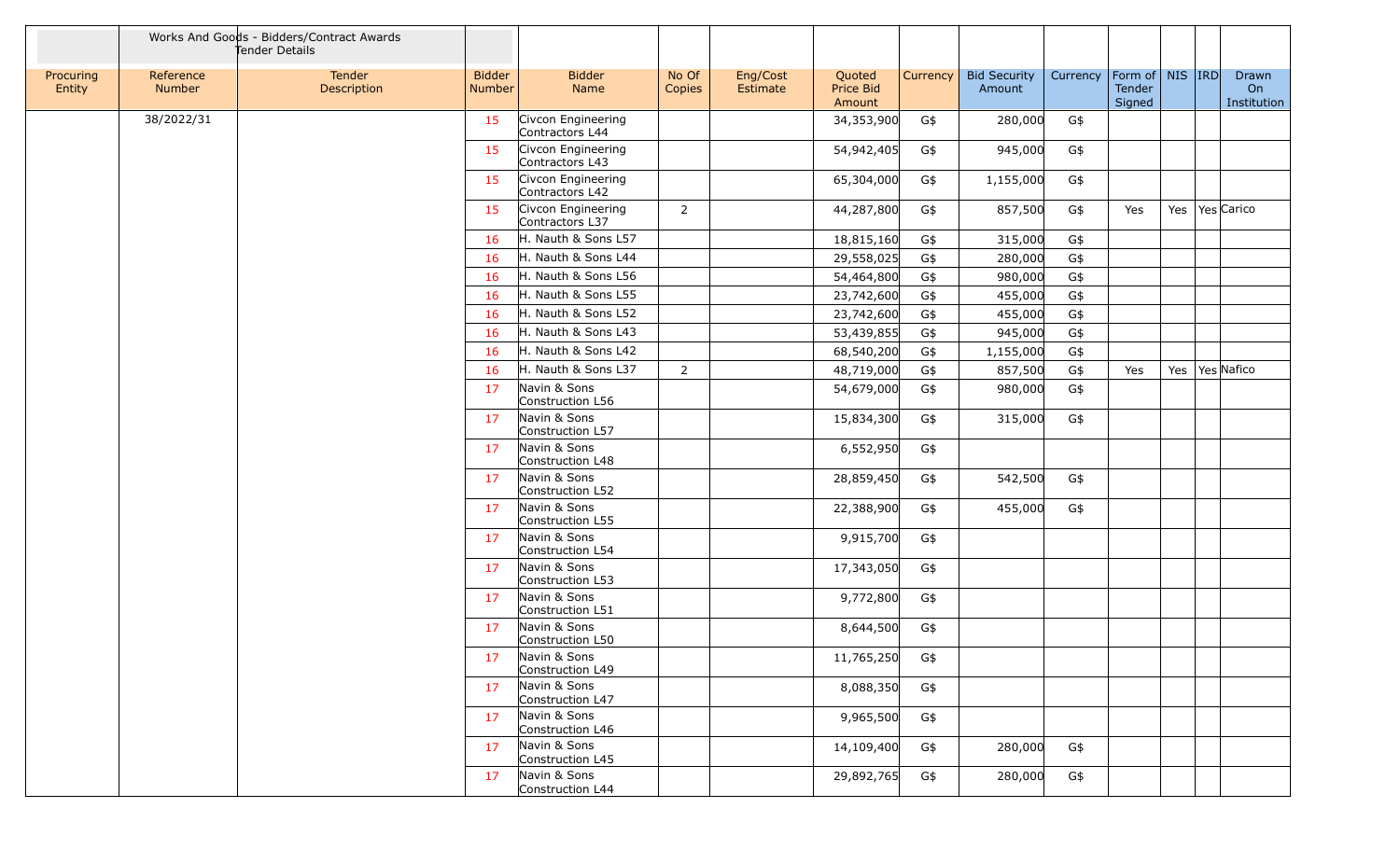|                     |                     | Works And Goods - Bidders/Contract Awards<br>Tender Details |                                |                                           |                 |                      |                               |          |                               |          |                                         |  |                            |
|---------------------|---------------------|-------------------------------------------------------------|--------------------------------|-------------------------------------------|-----------------|----------------------|-------------------------------|----------|-------------------------------|----------|-----------------------------------------|--|----------------------------|
| Procuring<br>Entity | Reference<br>Number | Tender<br>Description                                       | <b>Bidder</b><br><b>Number</b> | <b>Bidder</b><br>Name                     | No Of<br>Copies | Eng/Cost<br>Estimate | Quoted<br>Price Bid<br>Amount | Currency | <b>Bid Security</b><br>Amount | Currency | Form of   NIS   IRD<br>Tender<br>Signed |  | Drawn<br>On<br>Institution |
|                     | 38/2022/31          |                                                             | 17                             | Navin & Sons<br>Construction L43          |                 |                      | 57,621,270                    | G\$      | 945,000                       | G\$      |                                         |  |                            |
|                     |                     |                                                             | 17                             | Navin & Sons<br>Construction L42          |                 |                      | 60,554,900                    | G\$      | 1,155,000                     | G\$      |                                         |  |                            |
|                     |                     |                                                             | 17                             | Navin & Sons<br>Construction L41          |                 |                      | 21,712,500                    | G\$      | 437,500                       | G\$      |                                         |  |                            |
|                     |                     |                                                             | 17                             | Navin & Sons<br>Construction L40          |                 |                      | 16,414,700                    | G\$      | 350,000                       | G\$      |                                         |  |                            |
|                     |                     |                                                             | 17                             | Navin & Sons<br>Construction L39          |                 |                      | 21,450,500                    | G\$      | 4,375,800                     | G\$      |                                         |  |                            |
|                     |                     |                                                             | 17                             | Navin & Sons<br>Construction L38          |                 |                      | 12,372,000                    | G\$      | 262,500                       | G\$      |                                         |  |                            |
|                     |                     |                                                             | 17                             | Navin & Sons<br>Construction L37          | $\mathbf 0$     |                      | 46,650,700                    | G\$      | 857,500                       | G\$      | Yes                                     |  | Yes Yes Assuria            |
|                     |                     |                                                             | 18                             | XL Engineering L42                        | $\overline{2}$  |                      | 64,471,600                    | G\$      | 1,155,000                     | G\$      | Yes                                     |  | Yes   Yes   Premier Ins    |
|                     |                     |                                                             | 19                             | Engineered Const.<br>Company L51          |                 |                      | 10,571,500                    | G\$      |                               |          |                                         |  |                            |
|                     |                     |                                                             | 19                             | Engineered Const.<br>Company L54          |                 |                      | 10,144,752                    | G\$      |                               |          |                                         |  |                            |
|                     |                     |                                                             | 19                             | Engineered Const.<br>Company L50          |                 |                      | 9,636,550                     | G\$      |                               |          |                                         |  |                            |
|                     |                     |                                                             | 19                             | Engineered Const.<br>Company L49          |                 |                      | 11,428,800                    | G\$      |                               |          |                                         |  |                            |
|                     |                     |                                                             | 19                             | Engineered Const.<br>Company L48          |                 |                      | 8,942,300                     | G\$      |                               |          |                                         |  |                            |
|                     |                     |                                                             | 19                             | Engineered Const.<br>Company L47          |                 |                      | 9,939,550                     | G\$      |                               |          |                                         |  |                            |
|                     |                     |                                                             | 19                             | Engineered Const.<br>Company L46          | $\mathbf{1}$    |                      | 11,080,900                    | G\$      |                               |          | Yes                                     |  | Yes   Yes   BSDP C/S       |
|                     |                     |                                                             | 20                             | Courtney Benn<br>Contracting Ser. Ltd L45 |                 |                      | 15,855,250                    | G\$      | 280,000                       | G\$      |                                         |  |                            |
|                     |                     |                                                             | 20                             | Courtney Benn<br>Contracting Ser. Ltd L52 |                 |                      | 28,627,550                    | G\$      | 542,500                       | G\$      |                                         |  |                            |
|                     |                     |                                                             | 20                             | Courtney Benn<br>Contracting Ser. Ltd L44 |                 |                      | 32,207,595                    | G\$      | 280,000                       | G\$      |                                         |  |                            |
|                     |                     |                                                             | 20                             | Courtney Benn<br>Contracting Ser. Ltd L43 | $\overline{2}$  |                      | 52,061,835                    | G\$      | 945,000                       | G\$      | Yes                                     |  | Yes   Yes   Caricom        |
|                     |                     |                                                             | 21                             | S. Jagmohan Gen. Const<br>& Sup. L43      |                 |                      | 54,451,268                    | G\$      | 945,000                       | G\$      |                                         |  |                            |
|                     |                     |                                                             | 21                             | S. Jagmohan Gen. Const<br>& Sup. L44      |                 |                      | 32,206,545                    | G\$      | 280,000                       | G\$      |                                         |  |                            |
|                     |                     |                                                             | 21                             | S. Jagmohan Gen. Const<br>& Sup. L42      |                 |                      | 60,140,900                    | G\$      | 1,155,000                     | G\$      |                                         |  |                            |
|                     |                     |                                                             | 21                             | S. Jagmohan Gen. Const<br>& Sup. L41      |                 |                      | 23,263,100                    | G\$      | 437,500                       | G\$      |                                         |  |                            |
|                     |                     |                                                             | 21                             | S. Jagmohan Gen. Const<br>& Sup. L40      |                 |                      | 18,362,200                    | G\$      | 350,000                       | G\$      |                                         |  |                            |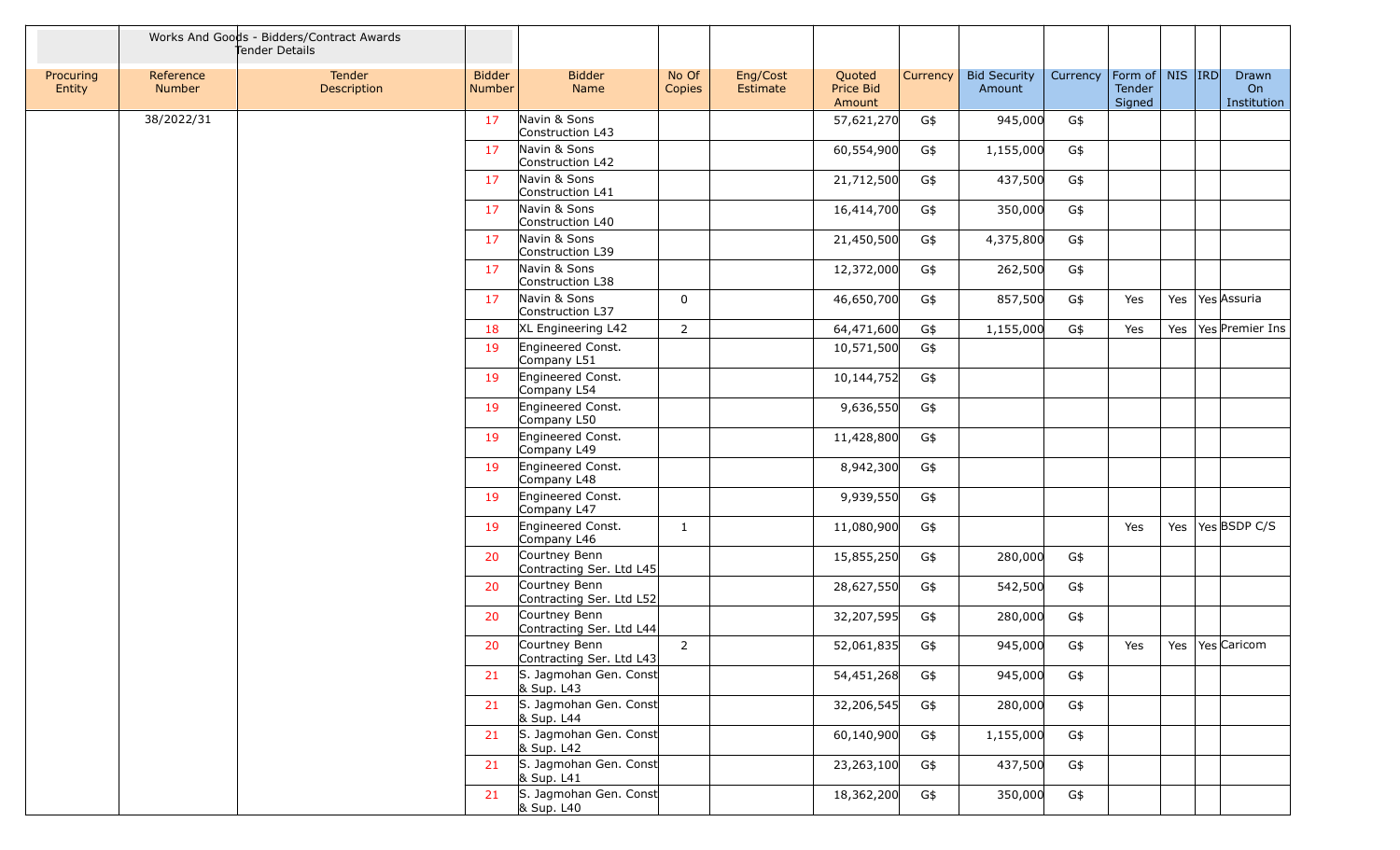|                     |                     | Works And Goods - Bidders/Contract Awards<br>Tender Details |                                |                                               |                 |                      |                               |          |                               |          |                                          |  |                            |
|---------------------|---------------------|-------------------------------------------------------------|--------------------------------|-----------------------------------------------|-----------------|----------------------|-------------------------------|----------|-------------------------------|----------|------------------------------------------|--|----------------------------|
| Procuring<br>Entity | Reference<br>Number | Tender<br>Description                                       | <b>Bidder</b><br><b>Number</b> | <b>Bidder</b><br>Name                         | No Of<br>Copies | Eng/Cost<br>Estimate | Quoted<br>Price Bid<br>Amount | Currency | <b>Bid Security</b><br>Amount | Currency | Form of   NIS   IRD <br>Tender<br>Signed |  | Drawn<br>On<br>Institution |
|                     | 38/2022/31          |                                                             | 21                             | S. Jagmohan Gen. Const<br>& Sup. L39          |                 |                      | 23,874,150                    | G\$      | 437,500                       | G\$      |                                          |  |                            |
|                     |                     |                                                             | 21                             | S. Jagmohan Gen. Const<br>& Sup. L38          |                 |                      | 13,758,825                    | G\$      | 262,500                       | G\$      |                                          |  |                            |
|                     |                     |                                                             | 21                             | S. Jagmohan Gen. Const<br>& Sup. L37          | $\overline{2}$  |                      | 45,164,975                    | G\$      | 857,500                       | G\$      | Yes                                      |  | Yes   Yes   Premier Ins    |
|                     |                     |                                                             | 22                             | K. Ramdial Const. &<br>Ser. L50               |                 |                      | 10,026,100                    | G\$      |                               |          |                                          |  |                            |
|                     |                     |                                                             | 22                             | K. Ramdial Const. &<br>Ser. L54               |                 |                      | 11,424,000                    | G\$      |                               |          |                                          |  |                            |
|                     |                     |                                                             | 22                             | K. Ramdial Const. &<br>Ser. L53               |                 |                      | 22,149,500                    | G\$      | 322,500                       | G\$      |                                          |  |                            |
|                     |                     |                                                             | 22                             | K. Ramdial Const. &<br>Ser. L51               |                 |                      | 10,974,600                    | G\$      |                               |          |                                          |  |                            |
|                     |                     |                                                             | 22                             | K. Ramdial Const. &<br>Ser. L49               |                 |                      | 15,974,300                    | G\$      |                               |          |                                          |  |                            |
|                     |                     |                                                             | 22                             | K. Ramdial Const. &<br>Ser. L48               |                 |                      | 7,769,900                     | G\$      |                               |          |                                          |  |                            |
|                     |                     |                                                             | 22                             | K. Ramdial Const. &<br>Ser. L47               |                 |                      | 9,855,800                     | G\$      |                               |          |                                          |  |                            |
|                     |                     |                                                             | 22                             | K. Ramdial Const. &<br>Ser. L46               |                 |                      | 11,401,500                    | G\$      |                               | G\$      |                                          |  |                            |
|                     |                     |                                                             | 22                             | K. Ramdial Const. &<br>Ser. L45               |                 |                      | 16,993,400                    | G\$      | 280,000                       | G\$      |                                          |  |                            |
|                     |                     |                                                             | 22                             | K. Ramdial Const. &<br>Ser. L38               | $\mathbf{1}$    |                      | 13,750,800                    | G\$      | 262,500                       | G\$      | Yes                                      |  | Yes   Yes   Premier Ins    |
|                     |                     |                                                             | 23                             | Avinash Contracting &<br>Scrap Metal Inc. L45 |                 |                      | 16,372,000                    | G\$      | 280,000                       | G\$      |                                          |  |                            |
|                     |                     |                                                             | 23                             | Avinash Contracting &<br>Scrap Metal Inc. L53 |                 |                      | 17,347,600                    | G\$      | 322,500                       | G\$      |                                          |  |                            |
|                     |                     |                                                             | 23                             | Avinash Contracting &<br>Scrap Metal Inc. L57 |                 |                      | 17,855,600                    | G\$      | 315,000                       | G\$      |                                          |  |                            |
|                     |                     |                                                             | 23                             | Avinash Contracting &<br>Scrap Metal Inc. L49 |                 |                      | 11,732,000                    | G\$      |                               |          |                                          |  |                            |
|                     |                     |                                                             | 23                             | Avinash Contracting &<br>Scrap Metal Inc. L56 |                 |                      | 53,334,000                    | G\$      | 980,000                       | G\$      |                                          |  |                            |
|                     |                     |                                                             | 23                             | Avinash Contracting &<br>Scrap Metal Inc. L55 |                 |                      | 22,101,200                    | G\$      | 455,000                       | G\$      |                                          |  |                            |
|                     |                     |                                                             | 23                             | Avinash Contracting &<br>Scrap Metal Inc. L54 |                 |                      | 10,570,300                    | G\$      |                               |          |                                          |  |                            |
|                     |                     |                                                             | 23                             | Avinash Contracting &<br>Scrap Metal Inc. L52 |                 |                      | 27,291,700                    | G\$      | 542,500                       | G\$      |                                          |  |                            |
|                     |                     |                                                             | 23                             | Avinash Contracting &<br>Scrap Metal Inc. L51 |                 |                      | 10,784,400                    | G\$      |                               |          |                                          |  |                            |
|                     |                     |                                                             | 23                             | Avinash Contracting &<br>Scrap Metal Inc. L50 |                 |                      | 10,871,450                    | G\$      |                               |          |                                          |  |                            |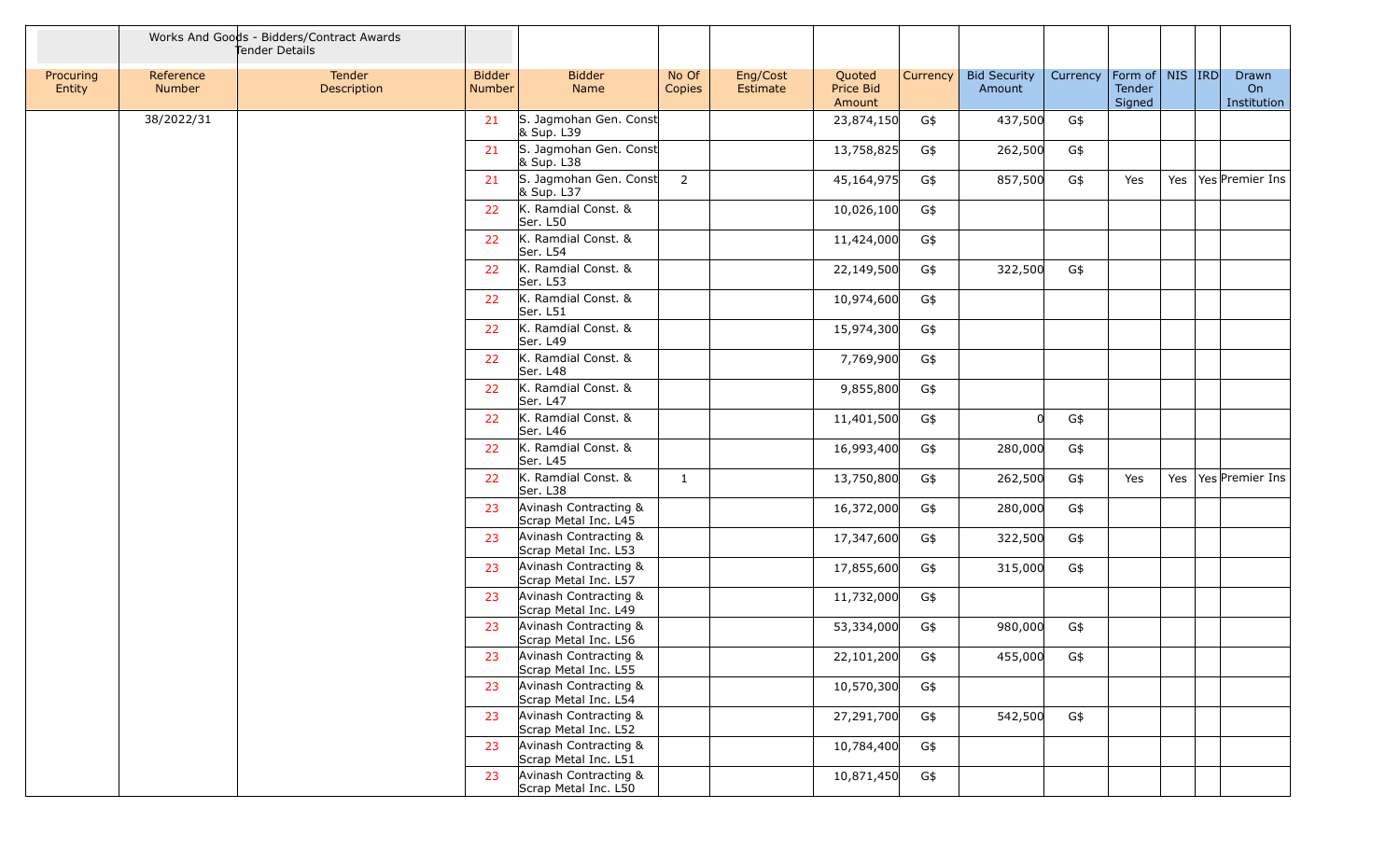|                     |                     | Works And Goods - Bidders/Contract Awards<br>Tender Details |                                |                                                |                 |                      |                               |            |                               |            |                                         |  |                            |
|---------------------|---------------------|-------------------------------------------------------------|--------------------------------|------------------------------------------------|-----------------|----------------------|-------------------------------|------------|-------------------------------|------------|-----------------------------------------|--|----------------------------|
| Procuring<br>Entity | Reference<br>Number | Tender<br>Description                                       | <b>Bidder</b><br><b>Number</b> | <b>Bidder</b><br>Name                          | No Of<br>Copies | Eng/Cost<br>Estimate | Quoted<br>Price Bid<br>Amount | Currency   | <b>Bid Security</b><br>Amount | Currency   | Form of   NIS   IRD<br>Tender<br>Signed |  | Drawn<br>On<br>Institution |
|                     | 38/2022/31          |                                                             | 23                             | Avinash Contracting &<br>Scrap Metal Inc. L48  |                 |                      | 9,839,500                     | G\$        |                               |            |                                         |  |                            |
|                     |                     |                                                             | 23                             | Avinash Contracting &<br>Scrap Metal Inc. L47  |                 |                      | 8,047,700                     | G\$        |                               |            |                                         |  |                            |
|                     |                     |                                                             | 23                             | Avinash Contracting &<br>Scrap Metal Inc. L46  |                 |                      | 10,438,200                    | G\$        |                               |            |                                         |  |                            |
|                     |                     |                                                             | 23                             | Avinash Contracting &<br>Scrap Metal Inc. L44  |                 |                      | 34,340,985                    | G\$        | 280,000                       | G\$        |                                         |  |                            |
|                     |                     |                                                             | 23                             | Avinash Contracting &<br>Scrap Metal Inc. L43  |                 |                      | 53,637,465                    | G\$        | 945,000                       | G\$        |                                         |  |                            |
|                     |                     |                                                             | 23                             | Avinash Contracting &<br>Scrap Metal Inc. L42  |                 |                      | 58,928,500                    | G\$        | 1,155,000                     | G\$        |                                         |  |                            |
|                     |                     |                                                             | 23                             | Avinash Contracting &<br>Scrap Metal Inc. L41  |                 |                      | 21,460,700                    | G\$        | 437,500                       | G\$        |                                         |  |                            |
|                     |                     |                                                             | 23                             | Avinash Contracting &<br>Scrap Metal Inc. L40  |                 |                      | 17,894,000                    | G\$        | 350,000                       | G\$        |                                         |  |                            |
|                     |                     |                                                             | 23                             | Avinash Contracting &<br>Scrap Metal Inc. L39  |                 |                      | 23,141,800                    | G\$        | 437,500                       | G\$        |                                         |  |                            |
|                     |                     |                                                             | 23                             | Avinash Contracting &<br>Scrap Metal Inc. L38  |                 |                      | 13,845,400                    | G\$        | 262,500                       | G\$        |                                         |  |                            |
|                     |                     |                                                             | 23                             | Avinash Contracting &<br>Scrap Metal Inc. L37  | $\overline{2}$  |                      | 47,709,400                    | G\$        | 857,500                       | G\$        | Yes                                     |  | Yes   Yes   Caricom        |
|                     |                     |                                                             | 24<br>24                       | Vals Construction L44<br>Vals Construction L52 |                 |                      | 38,169,380                    | G\$<br>G\$ | 280,000<br>542,500            | G\$<br>G\$ |                                         |  |                            |
|                     |                     |                                                             | 24                             | Vals Construction L56                          |                 |                      | 36,609,050<br>67,716,600      | G\$        | 980,000                       | G\$        |                                         |  |                            |
|                     |                     |                                                             | 24                             | Vals Construction L43                          |                 |                      | 69,425,543                    | G\$        | 945,000                       | $G\$       |                                         |  |                            |
|                     |                     |                                                             | 24                             | Vals Construction L42                          |                 |                      | 72,535,200                    | G\$        | 1,155,000                     | G\$        |                                         |  |                            |
|                     |                     |                                                             | 24                             | Vals Construction L37                          | $\overline{2}$  |                      | 60,824,850                    | G\$        | 857,500                       | G\$        | Yes                                     |  | Yes   Yes   Premier Ins    |
|                     |                     |                                                             | 25                             | N&S Gen. Eng. &<br>Contracting Services<br>L51 |                 |                      | 11,113,600                    | G\$        |                               |            |                                         |  |                            |
|                     |                     |                                                             | 25                             | N&S Gen. Eng. &<br>Contracting Services<br>L44 |                 |                      | 35,574,840                    | G\$        | 280,000                       | G\$        |                                         |  |                            |
|                     |                     |                                                             | 25                             | N&S Gen. Eng. &<br>Contracting Services<br>L50 |                 |                      | 10,181,600                    | G\$        |                               |            |                                         |  |                            |
|                     |                     |                                                             | 25                             | N&S Gen. Eng. &<br>Contracting Services<br>L48 |                 |                      | 9,748,300                     | G\$        |                               |            |                                         |  |                            |
|                     |                     |                                                             | 25                             | N&S Gen. Eng. &<br>Contracting Services<br>L47 |                 |                      | 8,284,500                     | G\$        |                               |            |                                         |  |                            |
|                     |                     |                                                             | 25                             | N&S Gen. Eng. &<br>Contracting Services<br>L43 |                 |                      | 56,782,162                    | G\$        | 945,000                       | G\$        |                                         |  |                            |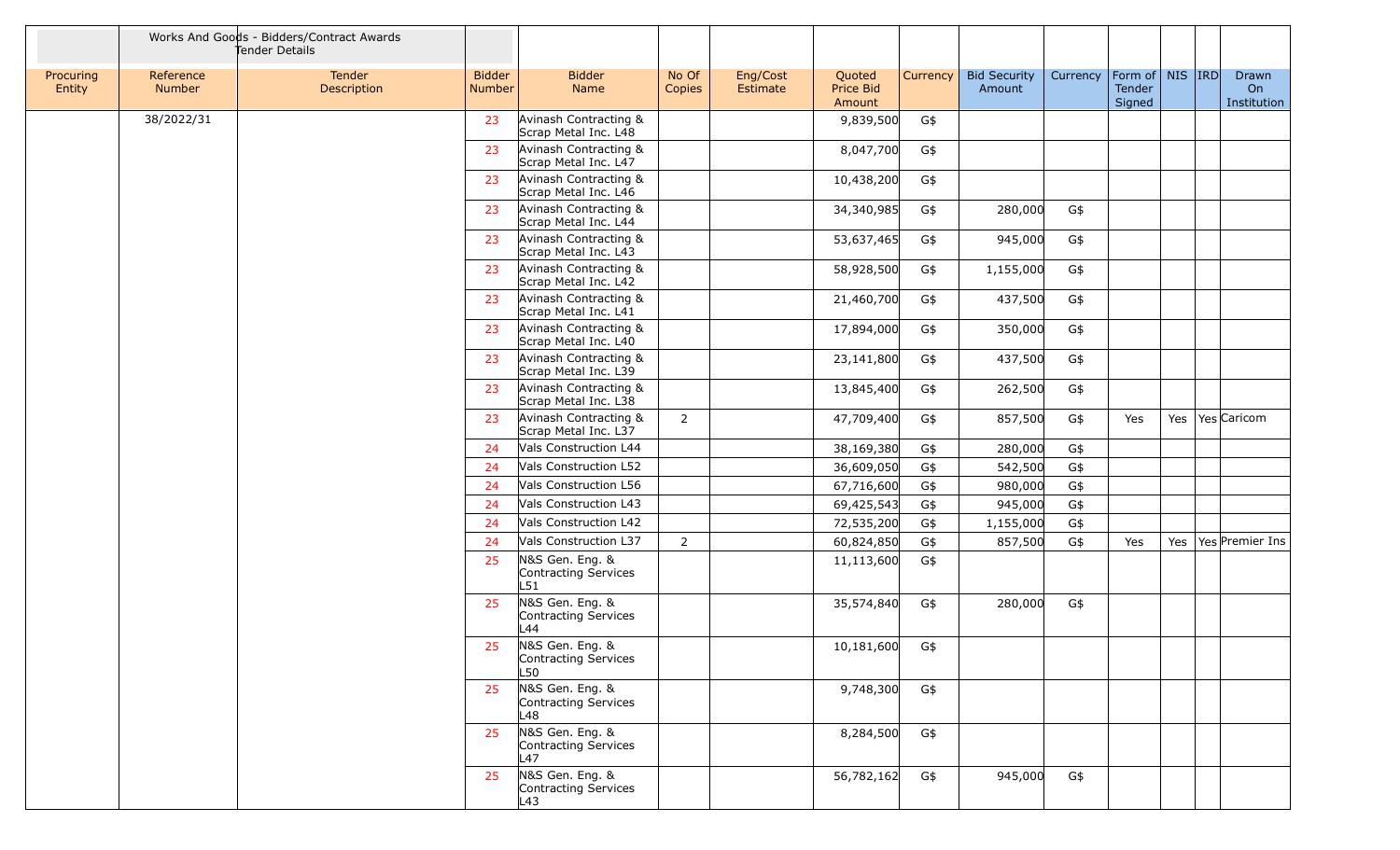|                     |                     | Works And Goods - Bidders/Contract Awards<br>Tender Details |                                |                                                |                 |                      |                                      |          |                               |          |                                          |  |                            |
|---------------------|---------------------|-------------------------------------------------------------|--------------------------------|------------------------------------------------|-----------------|----------------------|--------------------------------------|----------|-------------------------------|----------|------------------------------------------|--|----------------------------|
| Procuring<br>Entity | Reference<br>Number | Tender<br>Description                                       | <b>Bidder</b><br><b>Number</b> | <b>Bidder</b><br>Name                          | No Of<br>Copies | Eng/Cost<br>Estimate | Quoted<br><b>Price Bid</b><br>Amount | Currency | <b>Bid Security</b><br>Amount | Currency | Form of   NIS   IRD <br>Tender<br>Signed |  | Drawn<br>On<br>Institution |
|                     | 38/2022/31          |                                                             | 25                             | N&S Gen. Eng. &<br>Contracting Services<br>L42 |                 |                      | 63,431,240                           | G\$      | 1,155,000                     | G\$      |                                          |  |                            |
|                     |                     |                                                             | 25                             | N&S Gen. Eng. &<br>Contracting Services<br>L40 |                 |                      | 19,307,400                           | G\$      | 350,000                       | G\$      |                                          |  |                            |
|                     |                     |                                                             | 25                             | N&S Gen. Eng. &<br>Contracting Services<br>L38 |                 |                      | 14,167,879                           | G\$      | 262,500                       | G\$      |                                          |  |                            |
|                     |                     |                                                             | 25                             | N&S Gen. Eng. &<br>Contracting Services<br>L37 | $2^{\circ}$     |                      | 49,181,700                           | G\$      | 857,500                       | G\$      | Yes                                      |  | Yes   Yes   Caricom        |
|                     |                     |                                                             | 26                             | Handel Garnette Const.<br>Firm L52             |                 |                      | 30,974,618                           | G\$      | 542,500                       | G\$      |                                          |  |                            |
|                     |                     |                                                             | 26                             | Handel Garnette Const.<br>Firm L56             |                 |                      |                                      |          |                               |          | No                                       |  | FTP signed<br>not com      |
|                     |                     |                                                             | 26                             | Handel Garnette Const.<br>Firm L48             |                 |                      | 9,829,400                            | G\$      |                               |          |                                          |  |                            |
|                     |                     |                                                             | 26                             | Handel Garnette Const.<br>Firm L44             |                 |                      | 35,259,630                           | G\$      | 280,000                       | G\$      |                                          |  |                            |
|                     |                     |                                                             | 26                             | Handel Garnette Const.<br>Firm L57             |                 |                      | 18,069,000                           | G\$      | 315,000                       | $G\$     |                                          |  |                            |
|                     |                     |                                                             | 26                             | Handel Garnette Const.<br>Firm L55             |                 |                      | 24,876,624                           | G\$      | 455,000                       | G\$      |                                          |  |                            |
|                     |                     |                                                             | 26                             | Handel Garnette Const.<br>Firm L54             |                 |                      | U                                    | G\$      |                               |          |                                          |  | FTP signed<br>not com.     |
|                     |                     |                                                             | 26                             | Handel Garnette Const.<br>Firm L53             |                 |                      | 18,981,400                           | G\$      | 322,500                       | G\$      |                                          |  |                            |
|                     |                     |                                                             | 26                             | Handel Garnette Const.<br>Firm L51             |                 |                      | 11,922,500                           | G\$      |                               |          |                                          |  |                            |
|                     |                     |                                                             | 26                             | Handel Garnette Const.<br>Firm L50             |                 |                      |                                      |          |                               |          | No                                       |  | FTP signed<br>not com      |
|                     |                     |                                                             | 26                             | Handel Garnette Const.<br>Firm L49             |                 |                      |                                      |          |                               |          | No                                       |  | FTP signed<br>not com      |
|                     |                     |                                                             | 26                             | Handel Garnette Const.<br>Firm L47             |                 |                      | 8,540,340                            | G\$      |                               |          |                                          |  |                            |
|                     |                     |                                                             | 26                             | Handel Garnette Const.<br>Firm L46             |                 |                      | 11,665,000                           | G\$      |                               |          |                                          |  |                            |
|                     |                     |                                                             | 26                             | Handel Garnette Const.<br>Firm L45             |                 |                      | 15,713,400                           | G\$      | 280,000                       | G\$      |                                          |  |                            |
|                     |                     |                                                             | 26                             | Handel Garnette Const.<br>Firm L43             |                 |                      | 60,917,693                           | G\$      | 945,000                       | G\$      |                                          |  |                            |
|                     |                     |                                                             | 26                             | Handel Garnette Const.<br>Firm L42             |                 |                      | U                                    |          |                               |          | No                                       |  | FTO signed<br>not com.     |
|                     |                     |                                                             | 26                             | Handel Garnette Const.<br>Firm L41             |                 |                      | 24,616,760                           | G\$      | 437,500                       | G\$      |                                          |  |                            |
|                     |                     |                                                             | 26                             | Handel Garnette Const.<br>Firm L40             |                 |                      | 31,677,110                           | G\$      | 350,000                       | G\$      |                                          |  |                            |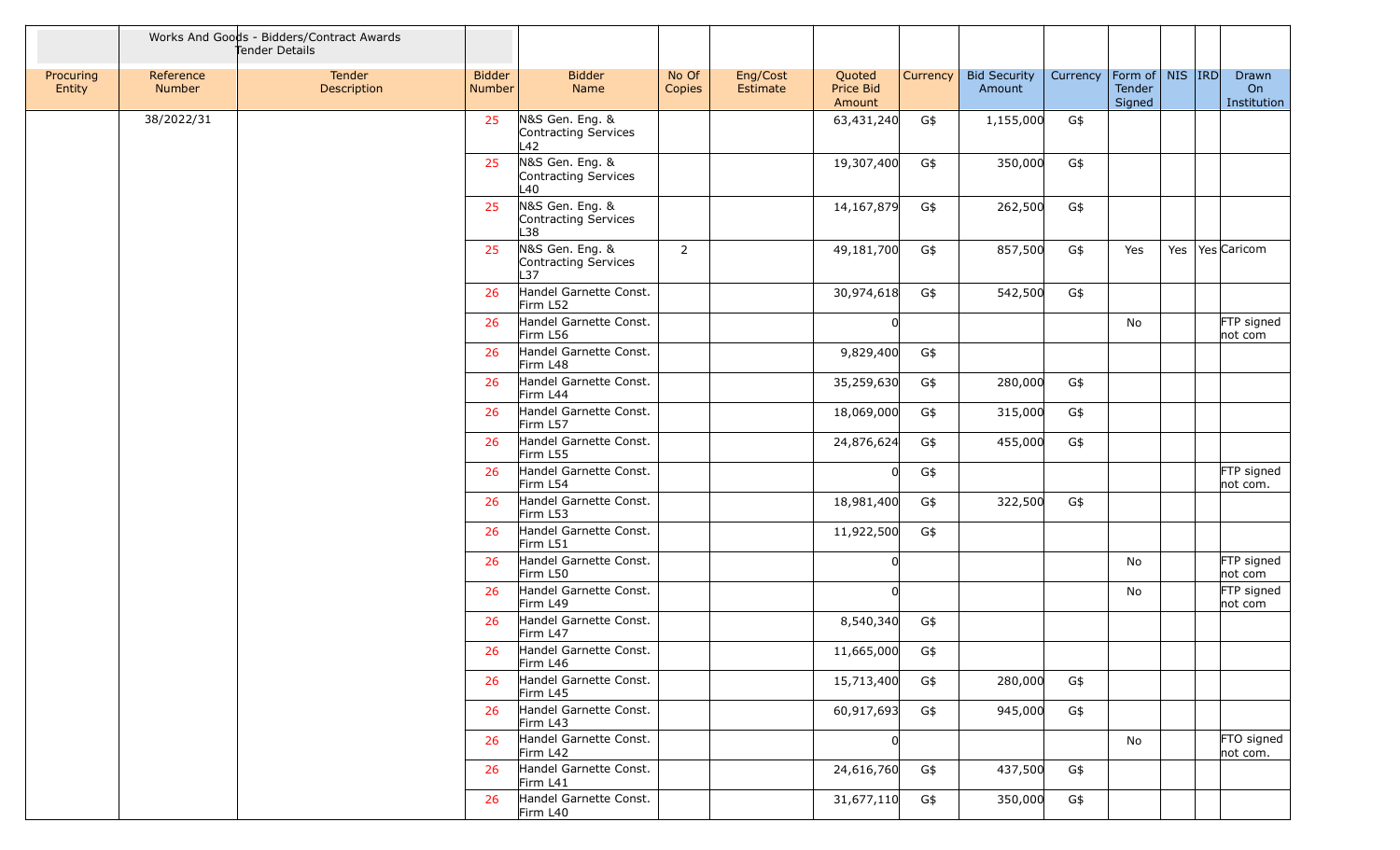|                     |                            | Works And Goods - Bidders/Contract Awards<br>Tender Details |                                |                                        |                 |                      |                                      |          |                               |          |                                         |             |                            |
|---------------------|----------------------------|-------------------------------------------------------------|--------------------------------|----------------------------------------|-----------------|----------------------|--------------------------------------|----------|-------------------------------|----------|-----------------------------------------|-------------|----------------------------|
| Procuring<br>Entity | Reference<br><b>Number</b> | Tender<br>Description                                       | <b>Bidder</b><br><b>Number</b> | <b>Bidder</b><br>Name                  | No Of<br>Copies | Eng/Cost<br>Estimate | Quoted<br><b>Price Bid</b><br>Amount | Currency | <b>Bid Security</b><br>Amount | Currency | Form of   NIS   IRD<br>Tender<br>Signed |             | Drawn<br>On<br>Institution |
|                     | 38/2022/31                 |                                                             | 26                             | Handel Garnette Const.<br>Firm L39     |                 |                      | 25,177,800                           | G\$      | 437,500                       | G\$      |                                         |             |                            |
|                     |                            |                                                             | 26                             | Handel Garnette Const.<br>Firm L38     |                 |                      | 14,064,420                           | G\$      | 262,500                       | G\$      |                                         |             |                            |
|                     |                            |                                                             | 26                             | Handel Garnette Const.<br>Firm L37     | $\mathbf{0}$    |                      | 50,191,370                           | G\$      | 857,500                       | G\$      | Yes                                     | Yes $ Yes $ |                            |
|                     |                            |                                                             | 27                             | Devcon Const. &<br>Contracting Ser L49 |                 |                      | 13,056,316                           | G\$      |                               |          |                                         |             |                            |
|                     |                            |                                                             | 27                             | Devcon Const. &<br>Contracting Ser L48 |                 |                      | 9,495,110                            | G\$      |                               |          |                                         |             |                            |
|                     |                            |                                                             | 27                             | Devcon Const. &<br>Contracting Ser L44 |                 |                      | 35,758,748                           | G\$      | 280,000                       | G\$      |                                         |             |                            |
|                     |                            |                                                             | 27                             | Devcon Const. &<br>Contracting Ser L43 |                 |                      | 53,841,302                           | G\$      | 945,000                       | G\$      |                                         |             |                            |
|                     |                            |                                                             | 27                             | Devcon Const. &<br>Contracting Ser L37 | $\overline{2}$  |                      | 47,993,861                           | G\$      | 857,500                       | G\$      | Yes                                     |             | Yes   Yes Nafico           |
|                     |                            |                                                             | 28                             | Romell Jagroop Gen.<br>Const. Ser L49  |                 |                      | 13,870,050                           | G\$      |                               |          |                                         |             |                            |
|                     |                            |                                                             | 28                             | Romell Jagroop Gen.<br>Const. Ser L53  |                 |                      | 22,492,200                           | G\$      | 322,500                       | G\$      |                                         |             |                            |
|                     |                            |                                                             | 28                             | Romell Jagroop Gen.<br>Const. Ser L55  |                 |                      | 28,946,300                           | G\$      | 455,000                       | G\$      |                                         |             |                            |
|                     |                            |                                                             | 28                             | Romell Jagroop Gen.<br>Const. Ser L54  |                 |                      | 12,529,000                           | G\$      |                               |          |                                         |             |                            |
|                     |                            |                                                             | 28                             | Romell Jagroop Gen.<br>Const. Ser L52  |                 |                      | 36,330,400                           | G\$      | 542,500                       | G\$      |                                         |             |                            |
|                     |                            |                                                             | 28                             | Romell Jagroop Gen.<br>Const. Ser L51  |                 |                      | 14,261,200                           | G\$      |                               |          |                                         |             |                            |
|                     |                            |                                                             | 28                             | Romell Jagroop Gen.<br>Const. Ser L50  |                 |                      | 12,446,000                           | G\$      |                               |          |                                         |             |                            |
|                     |                            |                                                             | 28                             | Romell Jagroop Gen.<br>Const. Ser L48  |                 |                      | 14,264,700                           | G\$      |                               |          |                                         |             |                            |
|                     |                            |                                                             | 28                             | Romell Jagroop Gen.<br>Const. Ser L47  |                 |                      | 10,628,000                           | G\$      |                               |          |                                         |             |                            |
|                     |                            |                                                             | 28                             | Romell Jagroop Gen.<br>Const. Ser L46  |                 |                      | 11,949,700                           | G\$      | $\Omega$                      |          |                                         |             |                            |
|                     |                            |                                                             | 28                             | Romell Jagroop Gen.<br>Const. Ser L45  |                 |                      | 17,611,850                           | G\$      | 280,000                       | G\$      |                                         |             |                            |
|                     |                            |                                                             | 28                             | Romell Jagroop Gen.<br>Const. Ser L44  | $2^{\circ}$     |                      | 37,793,280                           | G\$      | 280,000                       | G\$      | Yes                                     |             | Yes   Yes   CARICOM        |
|                     |                            |                                                             | 29                             | Pantheon Construction<br>Inc. L55      |                 |                      | 27,320,050                           | G\$      | 455,000                       | G\$      |                                         |             |                            |
|                     |                            |                                                             | 29                             | Pantheon Construction<br>Inc. L50      |                 |                      | 10,944,150                           | G\$      |                               |          |                                         |             |                            |
|                     |                            |                                                             | 29                             | Pantheon Construction<br>Inc. L44      |                 |                      | 35,976,623                           | G\$      | 280,000                       | G\$      |                                         |             |                            |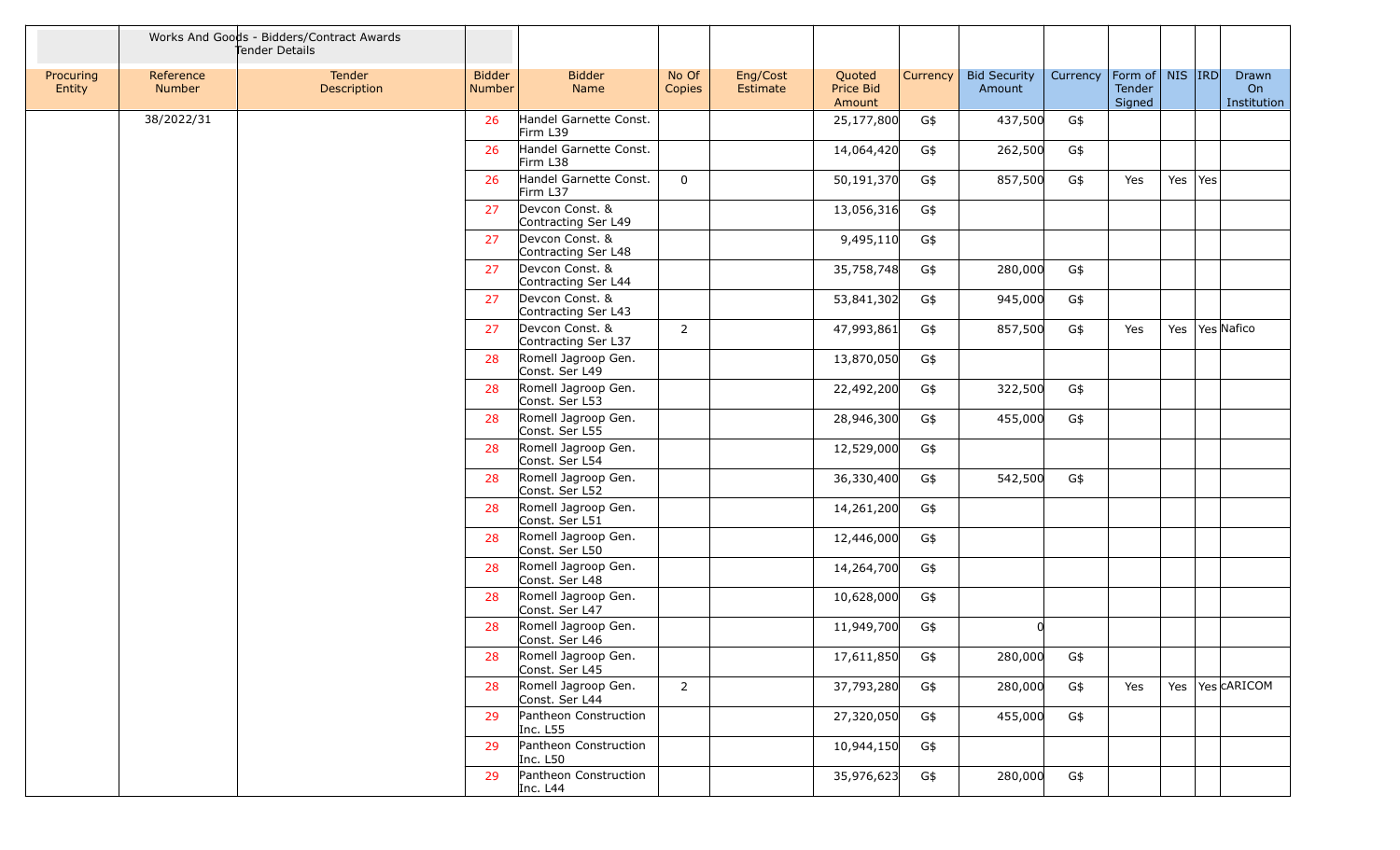|                     |                     | Works And Goods - Bidders/Contract Awards<br>Tender Details |                         |                                   |                 |                      |                               |          |                               |          |                                         |  |                            |
|---------------------|---------------------|-------------------------------------------------------------|-------------------------|-----------------------------------|-----------------|----------------------|-------------------------------|----------|-------------------------------|----------|-----------------------------------------|--|----------------------------|
| Procuring<br>Entity | Reference<br>Number | Tender<br>Description                                       | <b>Bidder</b><br>Number | <b>Bidder</b><br>Name             | No Of<br>Copies | Eng/Cost<br>Estimate | Quoted<br>Price Bid<br>Amount | Currency | <b>Bid Security</b><br>Amount | Currency | Form of   NIS   IRD<br>Tender<br>Signed |  | Drawn<br>On<br>Institution |
|                     | 38/2022/31          |                                                             | 29                      | Pantheon Construction<br>Inc. L54 |                 |                      | 12,252,890                    | G\$      |                               |          |                                         |  |                            |
|                     |                     |                                                             | 29                      | Pantheon Construction<br>Inc. L52 |                 |                      | 30,961,600                    | G\$      | 542,500                       | G\$      |                                         |  |                            |
|                     |                     |                                                             | 29                      | Pantheon Construction<br>Inc. L51 |                 |                      | 11,183,200                    | G\$      |                               |          |                                         |  |                            |
|                     |                     |                                                             | 29                      | Pantheon Construction<br>Inc. L49 |                 |                      | 13,728,600                    | G\$      |                               |          |                                         |  |                            |
|                     |                     |                                                             | 29                      | Pantheon Construction<br>Inc. L48 |                 |                      | 9,967,950                     | G\$      |                               |          |                                         |  |                            |
|                     |                     |                                                             | 29                      | Pantheon Construction<br>Inc. L45 |                 |                      | 15,666,200                    | G\$      | 280,000                       | G\$      |                                         |  |                            |
|                     |                     |                                                             | 29                      | Pantheon Construction<br>Inc. L42 |                 |                      | 64,673,300                    | G\$      | 1,155,000                     | G\$      |                                         |  |                            |
|                     |                     |                                                             | 29                      | Pantheon Construction<br>Inc. L41 |                 |                      | 24,817,150                    | G\$      | 437,500                       | G\$      |                                         |  |                            |
|                     |                     |                                                             | 29                      | Pantheon Construction<br>Inc. L40 |                 |                      | 19,992,450                    | G\$      | 350,000                       | G\$      |                                         |  |                            |
|                     |                     |                                                             | 29                      | Pantheon Construction<br>Inc. L39 |                 |                      | 24,114,350                    | G\$      | 437,500                       | G\$      |                                         |  |                            |
|                     |                     |                                                             | 29                      | Pantheon Construction<br>Inc. L38 | $\overline{2}$  |                      | 14,570,600                    | G\$      | 262,500                       | G\$      | Yes                                     |  | Yes   Yes   Premier Ins    |
|                     |                     |                                                             | 30                      | Dundan Const. Inc. L56            |                 |                      | 55,667,200                    | G\$      | 980,000                       | G\$      |                                         |  |                            |
|                     |                     |                                                             | 30                      | Dundan Const. Inc. L48            |                 |                      | 9,420,800                     | G\$      |                               |          |                                         |  |                            |
|                     |                     |                                                             | 30                      | Dundan Const. Inc. L44            |                 |                      | 32,089,860                    | G\$      | 280,000                       | G\$      |                                         |  |                            |
|                     |                     |                                                             | 30                      | Dundan Const. Inc. L52            |                 |                      | 28,737,800                    | G\$      | 542,500                       | G\$      |                                         |  |                            |
|                     |                     |                                                             | 30                      | Dundan Const. Inc. L57            |                 |                      | 17,506,500                    | G\$      | 315,000                       | G\$      |                                         |  |                            |
|                     |                     |                                                             | 30                      | Dundan Const. Inc. L55            |                 |                      | 25,650,600                    | G\$      | 455,000                       | G\$      |                                         |  |                            |
|                     |                     |                                                             | 30                      | Dundan Const. Inc. L54            |                 |                      | 10,928,400                    | G\$      |                               |          |                                         |  |                            |
|                     |                     |                                                             | 30                      | Dundan Const. Inc. L53            |                 |                      | 18,849,500                    | G\$      | 322,500                       | G\$      |                                         |  |                            |
|                     |                     |                                                             | 30                      | Dundan Const. Inc. L51            |                 |                      | 10,941,100                    | G\$      |                               |          |                                         |  |                            |
|                     |                     |                                                             | 30                      | Dundan Const. Inc. L50            |                 |                      | 10,842,300                    | G\$      |                               |          |                                         |  |                            |
|                     |                     |                                                             | 30                      | Dundan Const. Inc. L49            |                 |                      | 12,813,700                    | G\$      |                               |          |                                         |  |                            |
|                     |                     |                                                             | 30                      | Dundan Const. Inc. L47            |                 |                      | 7,858,300                     | G\$      |                               |          |                                         |  |                            |
|                     |                     |                                                             | 30                      | Dundan Const. Inc. L46            |                 |                      | 11,655,600                    | G\$      |                               |          |                                         |  |                            |
|                     |                     |                                                             | 30                      | Dundan Const. Inc. L45            |                 |                      | 15,703,300                    | G\$      | 280,000                       | G\$      |                                         |  |                            |
|                     |                     |                                                             | 30                      | Dundan Const. Inc. L43            |                 |                      | 53,256,315                    | G\$      | 945,000                       | G\$      |                                         |  |                            |
|                     |                     |                                                             | 30                      | Dundan Const. Inc. L42            |                 |                      | 61,781,400                    | G\$      | 1,155,000                     | G\$      |                                         |  |                            |
|                     |                     |                                                             | 30                      | Dundan Const. Inc. L41            |                 |                      | 23,891,100                    | G\$      | 437,500                       | G\$      |                                         |  |                            |
|                     |                     |                                                             | 30                      | Dundan Const. Inc. L40            |                 |                      | 18,978,000                    | G\$      | 350,000                       | G\$      |                                         |  |                            |
|                     |                     |                                                             | 30                      | Dundan Const. Inc. L39            |                 |                      | 22,292,150                    | G\$      | 437,500                       | G\$      |                                         |  |                            |
|                     |                     |                                                             | 30                      | Dundan Const. Inc. L38            |                 |                      | 14,408,800                    | G\$      | 262,500                       | G\$      |                                         |  |                            |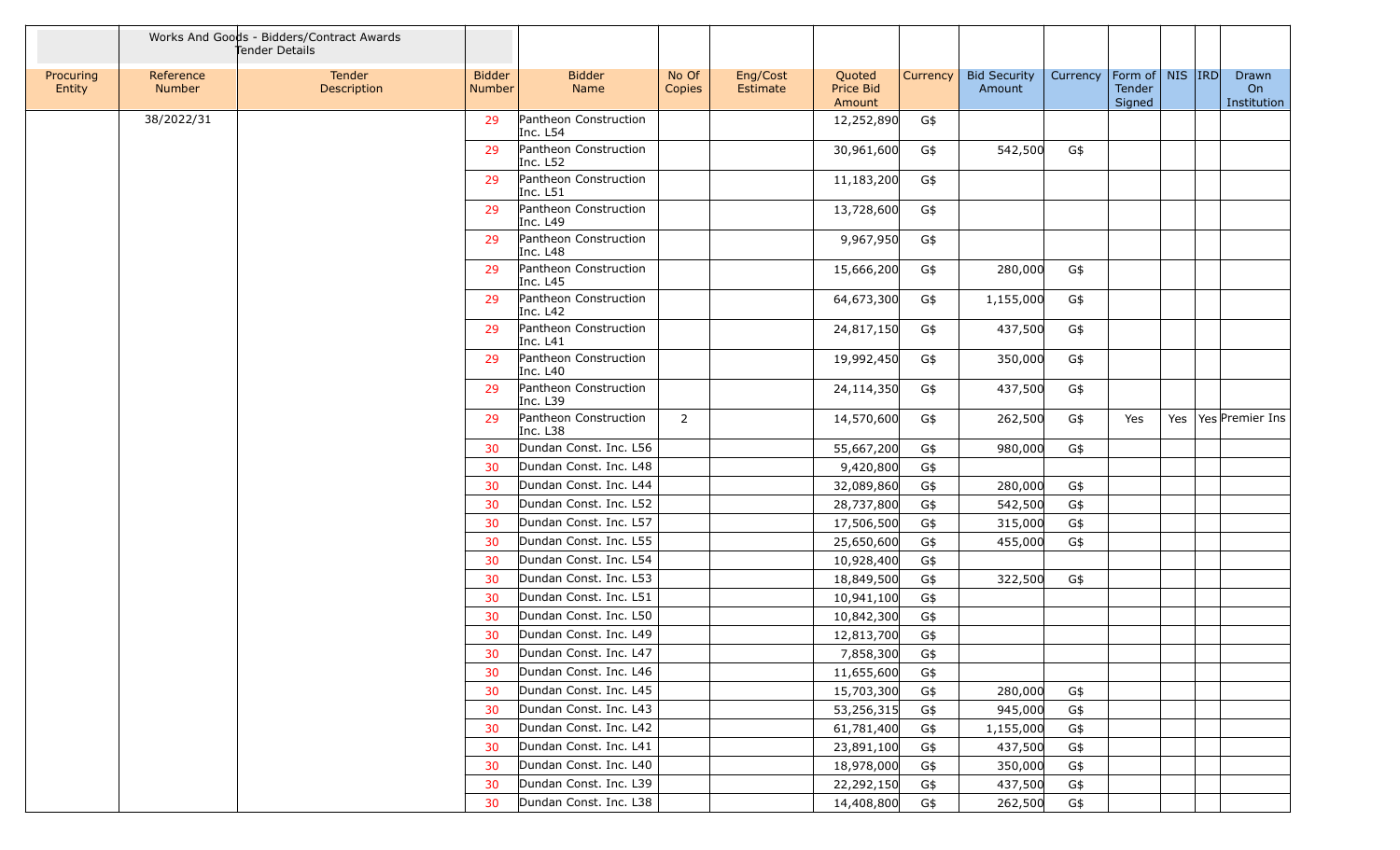|                     |                     | Works And Goods - Bidders/Contract Awards<br>Tender Details |                                |                                     |                 |                      |                               |          |                               |          |                                         |  |                            |
|---------------------|---------------------|-------------------------------------------------------------|--------------------------------|-------------------------------------|-----------------|----------------------|-------------------------------|----------|-------------------------------|----------|-----------------------------------------|--|----------------------------|
| Procuring<br>Entity | Reference<br>Number | Tender<br>Description                                       | <b>Bidder</b><br><b>Number</b> | <b>Bidder</b><br>Name               | No Of<br>Copies | Eng/Cost<br>Estimate | Quoted<br>Price Bid<br>Amount | Currency | <b>Bid Security</b><br>Amount | Currency | Form of   NIS   IRD<br>Tender<br>Signed |  | Drawn<br>On<br>Institution |
|                     | 38/2022/31          |                                                             | 30                             | Dundan Const. Inc. L37              | $\overline{2}$  |                      | 47,689,600                    | G\$      | 857,500                       | $G\$     | Yes                                     |  | Yes   Yes Caricom          |
|                     |                     |                                                             | 31                             | Golden Arrow<br>Developers Inc L43  |                 |                      | 52,729,687                    | G\$      | 945,000                       | G\$      |                                         |  |                            |
|                     |                     |                                                             | 31                             | Golden Arrow<br>Developers Inc L42  |                 |                      | 63,782,500                    | G\$      | 1,155,000                     | G\$      |                                         |  |                            |
|                     |                     |                                                             | 31                             | Golden Arrow<br>Developers Inc L37  | $2^{\circ}$     |                      | 46,954,700                    | G\$      | 857,500                       | G\$      | Yes                                     |  | Yes   Yes Assuria          |
|                     |                     |                                                             | 32                             | Emerald's Gen. Cont. &<br>Dist. L56 |                 |                      | 53,180,000                    | G\$      | 980,000                       | G\$      |                                         |  |                            |
|                     |                     |                                                             | 32                             | Emerald's Gen. Cont. &<br>Dist. L52 |                 |                      | 29,419,900                    | G\$      | 542,500                       | G\$      |                                         |  |                            |
|                     |                     |                                                             | 32                             | Emerald's Gen. Cont. &<br>Dist. L48 |                 |                      | 9,655,200                     | G\$      |                               |          |                                         |  |                            |
|                     |                     |                                                             | 32                             | Emerald's Gen. Cont. &<br>Dist. L57 |                 |                      | 17,483,000                    | G\$      | 315,000                       | G\$      |                                         |  |                            |
|                     |                     |                                                             | 32                             | Emerald's Gen. Cont. &<br>Dist. L55 |                 |                      | 24,684,972                    | G\$      | 455,000                       | G\$      |                                         |  |                            |
|                     |                     |                                                             | 32                             | Emerald's Gen. Cont. &<br>Dist. L54 |                 |                      | 10,606,200                    | G\$      |                               |          |                                         |  |                            |
|                     |                     |                                                             | 32                             | Emerald's Gen. Cont. &<br>Dist. L53 |                 |                      | 17,738,600                    | G\$      | 322,500                       | G\$      |                                         |  |                            |
|                     |                     |                                                             | 32                             | Emerald's Gen. Cont. &<br>Dist. L44 |                 |                      | 35,062,335                    | G\$      | 280,000                       | G\$      |                                         |  |                            |
|                     |                     |                                                             | 32                             | Emerald's Gen. Cont. &<br>Dist. L51 |                 |                      | 10,454,700                    | G\$      |                               |          |                                         |  |                            |
|                     |                     |                                                             | 32                             | Emerald's Gen. Cont. &<br>Dist. L50 |                 |                      | 9,742,100                     | G\$      |                               |          |                                         |  |                            |
|                     |                     |                                                             | 32                             | Emerald's Gen. Cont. &<br>Dist. L49 |                 |                      | 13,546,500                    | G\$      |                               |          |                                         |  |                            |
|                     |                     |                                                             | 32                             | Emerald's Gen. Cont. &<br>Dist. L47 |                 |                      | 7,999,140                     | G\$      |                               |          |                                         |  |                            |
|                     |                     |                                                             | 32                             | Emerald's Gen. Cont. &<br>Dist. L46 |                 |                      | 10,633,530                    | G\$      |                               |          |                                         |  |                            |
|                     |                     |                                                             | 32                             | Emerald's Gen. Cont. &<br>Dist. L45 |                 |                      | 15,243,800                    | G\$      | 280,000                       | G\$      |                                         |  |                            |
|                     |                     |                                                             | 32                             | Emerald's Gen. Cont. &<br>Dist. L43 |                 |                      | 60,681,390                    | G\$      | 945,000                       | G\$      |                                         |  |                            |
|                     |                     |                                                             | 32                             | Emerald's Gen. Cont. &<br>Dist. L42 |                 |                      | 60,067,850                    | G\$      | 1,155,000                     | G\$      |                                         |  |                            |
|                     |                     |                                                             | 32                             | Emerald's Gen. Cont. &<br>Dist. L41 |                 |                      | 22,907,170                    | G\$      | 437,500                       | G\$      |                                         |  |                            |
|                     |                     |                                                             | 32                             | Emerald's Gen. Cont. &<br>Dist. L40 |                 |                      | 18,720,008                    | G\$      | 350,000                       | G\$      |                                         |  |                            |
|                     |                     |                                                             | 32                             | Emerald's Gen. Cont. &<br>Dist. L39 |                 |                      | 22,512,374                    | G\$      | 437,500                       | G\$      |                                         |  |                            |
|                     |                     |                                                             | 32                             | Emerald's Gen. Cont. &<br>Dist. L38 |                 |                      | 13,713,882                    | G\$      | 262,500                       | G\$      |                                         |  |                            |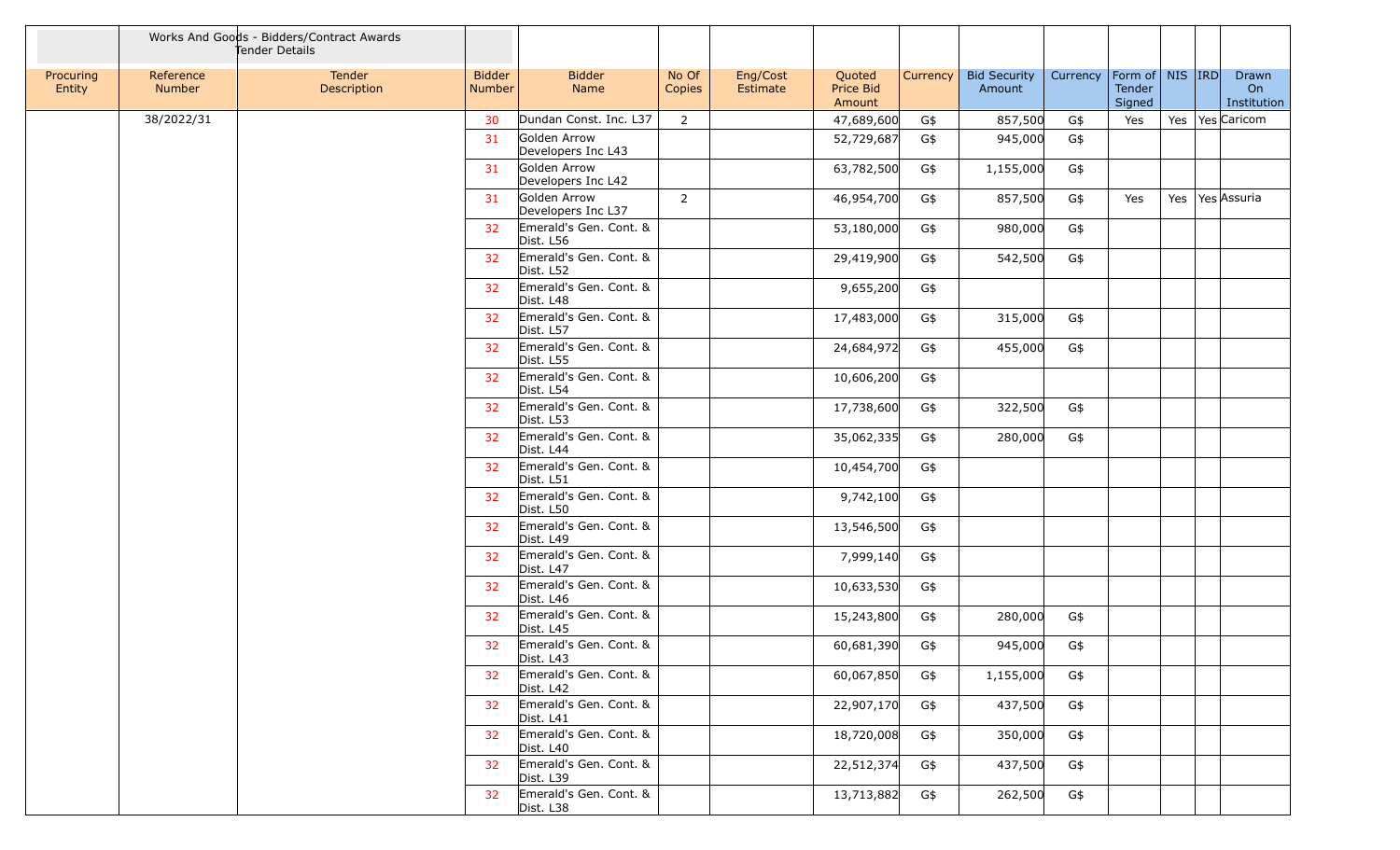|                     |                     | Works And Goods - Bidders/Contract Awards<br>Tender Details |                                |                                     |                 |                      |                               |          |                               |          |                                           |  |                                    |
|---------------------|---------------------|-------------------------------------------------------------|--------------------------------|-------------------------------------|-----------------|----------------------|-------------------------------|----------|-------------------------------|----------|-------------------------------------------|--|------------------------------------|
| Procuring<br>Entity | Reference<br>Number | Tender<br>Description                                       | <b>Bidder</b><br><b>Number</b> | <b>Bidder</b><br>Name               | No Of<br>Copies | Eng/Cost<br>Estimate | Quoted<br>Price Bid<br>Amount | Currency | <b>Bid Security</b><br>Amount | Currency | Form of   NIS   IRD  <br>Tender<br>Signed |  | Drawn<br>On<br>Institution         |
|                     | 38/2022/31          |                                                             | 32 <sup>°</sup>                | Emerald's Gen. Cont. &<br>Dist. L37 | $\overline{2}$  |                      | 44,323,800                    | G\$      | 857,500                       | G\$      | Yes                                       |  | Yes   Yes   Caricom                |
|                     |                     |                                                             | 33                             | BML Architecture & Eng.<br>Inc. L55 |                 |                      | 28,426,784                    | G\$      | 455,000                       | G\$      |                                           |  |                                    |
|                     |                     |                                                             | 33                             | BML Architecture & Eng.<br>Inc. L51 |                 |                      | 14,674,600                    | G\$      |                               |          |                                           |  |                                    |
|                     |                     |                                                             | 33                             | BML Architecture & Eng.<br>Inc. L47 |                 |                      | 11,960,980                    | G\$      |                               |          |                                           |  |                                    |
|                     |                     |                                                             | 33                             | BML Architecture & Eng.<br>Inc. L43 |                 |                      | 71,103,900                    | G\$      | 945,000                       | G\$      |                                           |  |                                    |
|                     |                     |                                                             | 33                             | BML Architecture & Eng.<br>Inc. L57 |                 |                      | 21,428,000                    | G\$      | 315,000                       | $G\$     |                                           |  |                                    |
|                     |                     |                                                             | 33                             | BML Architecture & Eng.<br>Inc. L56 |                 |                      | 75,936,000                    | G\$      | 980,000                       | G\$      |                                           |  |                                    |
|                     |                     |                                                             | 33                             | BML Architecture & Eng.<br>Inc. L54 |                 |                      |                               |          |                               |          | No                                        |  | Yes   Yes   FTP signed<br>not com. |
|                     |                     |                                                             | 33                             | BML Architecture & Eng.<br>Inc. L53 |                 |                      | 24,840,550                    | G\$      | 322,500                       | G\$      |                                           |  |                                    |
|                     |                     |                                                             | 33                             | BML Architecture & Eng.<br>Inc. L52 |                 |                      | 36,453,300                    | G\$      | 542,500                       | G\$      |                                           |  |                                    |
|                     |                     |                                                             | 33                             | BML Architecture & Eng.<br>Inc. L50 |                 |                      | 13,872,800                    | G\$      |                               |          |                                           |  |                                    |
|                     |                     |                                                             | 33                             | BML Architecture & Eng.<br>Inc. L49 |                 |                      | 15,166,600                    | G\$      |                               |          |                                           |  |                                    |
|                     |                     |                                                             | 33                             | BML Architecture & Eng.<br>Inc. L48 |                 |                      | 10,233,650                    | G\$      |                               |          |                                           |  |                                    |
|                     |                     |                                                             | 33                             | BML Architecture & Eng.<br>Inc. L46 |                 |                      | 14,333,000                    | G\$      |                               |          |                                           |  |                                    |
|                     |                     |                                                             | 33                             | BML Architecture & Eng.<br>Inc. L45 |                 |                      | 23,632,900                    | G\$      | 280,000                       | G\$      |                                           |  |                                    |
|                     |                     |                                                             | 33                             | BML Architecture & Eng.<br>Inc. L44 |                 |                      | 40,550,050                    | G\$      | 280,000                       | G\$      |                                           |  |                                    |
|                     |                     |                                                             | 33                             | BML Architecture & Eng.<br>Inc. L42 |                 |                      |                               |          |                               |          | No                                        |  | FTP signed<br>not com              |
|                     |                     |                                                             | 33                             | BML Architecture & Eng.<br>Inc. L41 | $\mathbf 0$     |                      | 29,360,050                    | G\$      | 437,500                       | G\$      |                                           |  |                                    |
|                     |                     |                                                             | 33                             | BML Architecture & Eng.<br>Inc. L40 |                 |                      | 22,579,490                    | G\$      | 350,000                       | G\$      |                                           |  |                                    |
|                     |                     |                                                             | 33                             | BML Architecture & Eng.<br>Inc. L39 |                 |                      | 28,401,920                    | G\$      | 437,500                       | G\$      |                                           |  |                                    |
|                     |                     |                                                             | 33                             | BML Architecture & Eng.<br>Inc. L38 |                 |                      | 17,278,208                    | G\$      | 262,500                       | G\$      |                                           |  |                                    |
|                     |                     |                                                             | 33                             | BML Architecture & Eng.<br>Inc. L37 | $\overline{2}$  |                      | 69,059,920                    | G\$      | 578,500                       | G\$      | Yes                                       |  | Yes   Yes   Caricom                |
|                     |                     |                                                             | 34                             | AJM Enterprise L56                  |                 |                      | 67,116,600                    | G\$      | 980,000                       | G\$      |                                           |  |                                    |
|                     |                     |                                                             | 34                             | AJM Enterprise L54                  |                 |                      | 36,959,050                    | G\$      |                               |          |                                           |  |                                    |
|                     |                     |                                                             | 34                             | AJM Enterprise L44                  |                 |                      | 37,696,880                    | G\$      | 280,000                       | G\$      |                                           |  |                                    |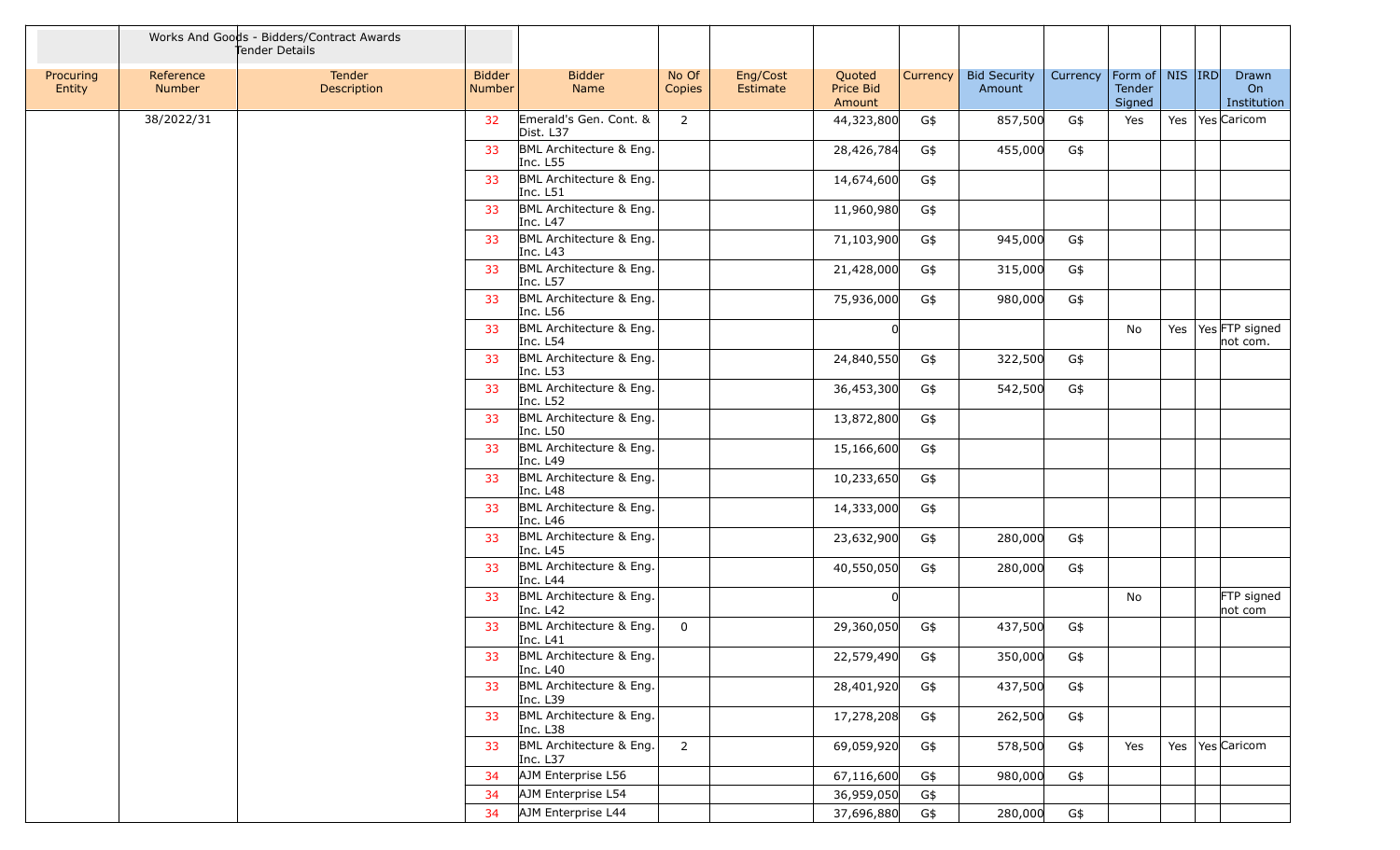|                     |                     | Works And Goods - Bidders/Contract Awards<br>Tender Details |                                |                                                 |                 |                      |                               |                 |                               |          |                                         |  |                            |
|---------------------|---------------------|-------------------------------------------------------------|--------------------------------|-------------------------------------------------|-----------------|----------------------|-------------------------------|-----------------|-------------------------------|----------|-----------------------------------------|--|----------------------------|
| Procuring<br>Entity | Reference<br>Number | Tender<br>Description                                       | <b>Bidder</b><br><b>Number</b> | <b>Bidder</b><br>Name                           | No Of<br>Copies | Eng/Cost<br>Estimate | Quoted<br>Price Bid<br>Amount | <b>Currency</b> | <b>Bid Security</b><br>Amount | Currency | Form of   NIS   IRD<br>Tender<br>Signed |  | Drawn<br>On<br>Institution |
|                     | 38/2022/31          |                                                             | 34                             | AJM Enterprise L43                              |                 |                      | 70,055,543                    | G\$             | 945,000                       | G\$      |                                         |  |                            |
|                     |                     |                                                             | 34                             | AJM Enterprise L42                              |                 |                      | 71,935,200                    | G\$             | 1,155,000                     | $G\$     |                                         |  |                            |
|                     |                     |                                                             | 34                             | AJM Enterprise L37                              | $\overline{2}$  |                      | 61,125,850                    | G\$             | 857,500                       | $G\$     | Yes                                     |  | Yes   Yes Nafico           |
|                     |                     |                                                             | 35                             | N. Bhopaul & Son<br>Trucking & Const Ser<br>L44 |                 |                      | 32,125,958                    | G\$             | 280,000                       | $G\$     |                                         |  |                            |
|                     |                     |                                                             | 35                             | N. Bhopaul & Son<br>Trucking & Const Ser<br>L57 |                 |                      | 17,720,150                    | G\$             | 315,000                       | $G\$     |                                         |  |                            |
|                     |                     |                                                             | 35                             | N. Bhopaul & Son<br>Trucking & Const Ser<br>L55 |                 |                      | 24,428,840                    | G\$             | 455,000                       | G\$      |                                         |  |                            |
|                     |                     |                                                             | 35                             | N. Bhopaul & Son<br>Trucking & Const Ser<br>L56 |                 |                      | 59,322,850                    | G\$             | 980,000                       | $G\$     |                                         |  |                            |
|                     |                     |                                                             | 35                             | N. Bhopaul & Son<br>Trucking & Const Ser<br>L53 |                 |                      | 18,922,950                    | G\$             | 322,500                       | G\$      |                                         |  |                            |
|                     |                     |                                                             | 35                             | N. Bhopaul & Son<br>Trucking & Const Ser<br>L52 | $\Omega$        |                      | 31,967,750                    | G\$             | 542,500                       | G\$      |                                         |  |                            |
|                     |                     |                                                             | 35                             | N. Bhopaul & Son<br>Trucking & Const Ser<br>L45 |                 |                      | 15,239,950                    | G\$             | 280,000                       | G\$      |                                         |  |                            |
|                     |                     |                                                             | 35                             | N. Bhopaul & Son<br>Trucking & Const Ser<br>L43 |                 |                      | 60,407,655                    | G\$             | 945,000                       | G\$      |                                         |  |                            |
|                     |                     |                                                             | 35                             | N. Bhopaul & Son<br>Trucking & Const Ser<br>L41 |                 |                      | 24,834,500                    | G\$             | 437,500                       | G\$      |                                         |  |                            |
|                     |                     |                                                             | 35                             | N. Bhopaul & Son<br>Trucking & Const Ser<br>L40 | $2^{\circ}$     | n                    | 19,703,650                    | G\$             | 350,000                       | G\$      | Yes                                     |  | Yes   Yes Assuria          |
|                     |                     |                                                             | 36                             | Mohamed's Escalating<br>Const. Inc. L56         |                 |                      | 55,768,950                    | G\$             | 980,000                       | G\$      |                                         |  |                            |
|                     |                     |                                                             | 36                             | Mohamed's Escalating<br>Const. Inc. L42         |                 |                      | 59,236,800                    | G\$             | 1,155,000                     | G\$      |                                         |  |                            |
|                     |                     |                                                             | 36                             | Mohamed's Escalating<br>Const. Inc. L39         |                 |                      | 22,300,600                    | G\$             | 437,500                       | G\$      |                                         |  |                            |
|                     |                     |                                                             | 36                             | Mohamed's Escalating<br>Const. Inc. L38         |                 |                      | 13,279,650                    | G\$             | 262,500                       | G\$      |                                         |  |                            |
|                     |                     |                                                             | 36                             | Mohamed's Escalating<br>Const. Inc. L37         | $2^{\circ}$     |                      | 46,363,750                    | G\$             | 857,500                       | G\$      | Yes                                     |  | Yes Yes Assuria            |
|                     |                     |                                                             | 37                             | JS Guyana Inc L52                               |                 |                      | 36,547,560                    | G\$             | 542,500                       | G\$      |                                         |  |                            |
|                     |                     |                                                             | 37                             | JS Guyana Inc L56                               |                 |                      | 68,512,070                    | G\$             | 980,000                       | G\$      |                                         |  |                            |
|                     |                     |                                                             | 37                             | JS Guyana Inc L44                               |                 |                      | 44,468,760                    | G\$             | 280,000                       | G\$      |                                         |  |                            |
|                     |                     |                                                             | 37                             | JS Guyana Inc L43                               |                 |                      | 69,715,449                    | G\$             | 945,000                       | G\$      |                                         |  |                            |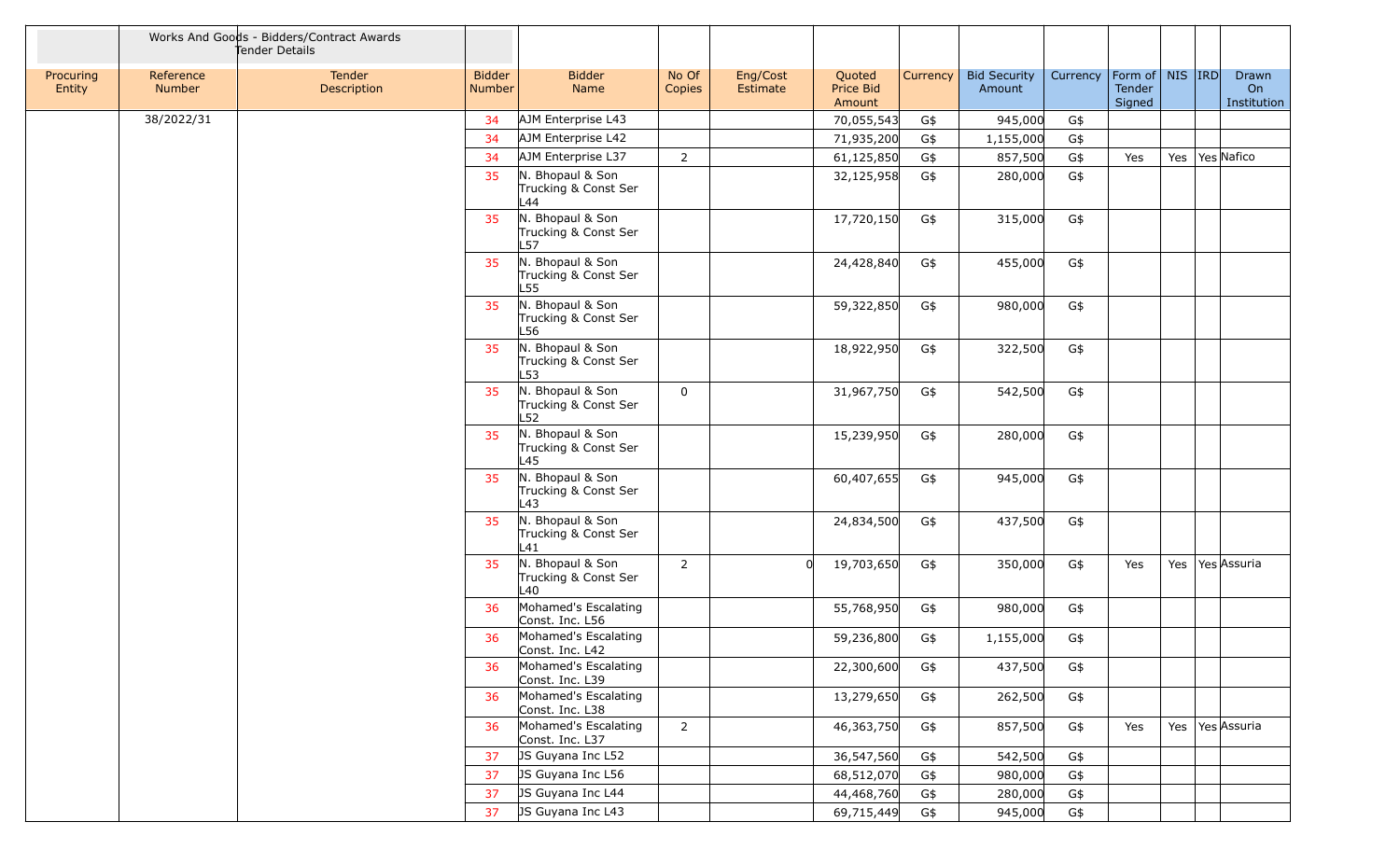|                     |                     | Works And Goods - Bidders/Contract Awards<br>Tender Details |                         |                                 |                 |                      |                               |          |                               |          |                                         |  |                            |
|---------------------|---------------------|-------------------------------------------------------------|-------------------------|---------------------------------|-----------------|----------------------|-------------------------------|----------|-------------------------------|----------|-----------------------------------------|--|----------------------------|
| Procuring<br>Entity | Reference<br>Number | Tender<br>Description                                       | <b>Bidder</b><br>Number | <b>Bidder</b><br>Name           | No Of<br>Copies | Eng/Cost<br>Estimate | Quoted<br>Price Bid<br>Amount | Currency | <b>Bid Security</b><br>Amount | Currency | Form of   NIS   IRD<br>Tender<br>Signed |  | Drawn<br>On<br>Institution |
|                     | 38/2022/31          |                                                             | 37                      | JS Guyana Inc L42               |                 |                      | 78,925,455                    | G\$      | 1,155,000                     | G\$      |                                         |  |                            |
|                     |                     |                                                             | 37                      | JS Guyana Inc L37               | $\overline{2}$  |                      | 60,332,400                    | G\$      | 857,500                       | G\$      | Yes                                     |  | Yes   Yes   Premier Ins    |
|                     |                     |                                                             | 38                      | Japarts Const. Inc. L56         |                 |                      | 68,056,100                    | G\$      | 980,000                       | $G\$     |                                         |  |                            |
|                     |                     |                                                             | 38                      | Japarts Const. Inc. L52         |                 |                      | 39,110,700                    | G\$      | 542,500                       | G\$      |                                         |  |                            |
|                     |                     |                                                             | 38                      | Japarts Const. Inc. L44         |                 |                      | 44,332,125                    | G\$      | 280,000                       | G\$      |                                         |  |                            |
|                     |                     |                                                             | 38                      | Japarts Const. Inc. L43         |                 |                      | 60,096,510                    | G\$      | 945,000                       | G\$      |                                         |  |                            |
|                     |                     |                                                             | 38                      | Japarts Const. Inc. L42         |                 |                      | 82,543,100                    | G\$      | 1,155,000                     | G\$      |                                         |  |                            |
|                     |                     |                                                             | 38                      | Japarts Const. Inc. L41         |                 |                      | 30,368,700                    | G\$      | 437,500                       | G\$      |                                         |  |                            |
|                     |                     |                                                             | 38                      | Japarts Const. Inc. L40         |                 |                      | 23,851,700                    | G\$      | 350,000                       | G\$      |                                         |  |                            |
|                     |                     |                                                             | 38                      | Japarts Const. Inc. L39         |                 |                      | 31,686,500                    | G\$      | 437,500                       | G\$      |                                         |  |                            |
|                     |                     |                                                             | 38                      | Japarts Const. Inc. L38         |                 |                      | 17,030,100                    | G\$      | 262,500                       | G\$      |                                         |  |                            |
|                     |                     |                                                             | 38                      | Japarts Const. Inc. L37         | $\overline{2}$  |                      | 56,090,100                    | G\$      | 857,500                       | G\$      | Yes                                     |  | Yes   Yes   Assuria        |
|                     |                     |                                                             | 39                      | C&L Construction L49            |                 |                      | 13,749,600                    | G\$      |                               |          |                                         |  |                            |
|                     |                     |                                                             | 39                      | C&L Construction L54            |                 |                      | 12,283,890                    | G\$      |                               |          |                                         |  |                            |
|                     |                     |                                                             | 39                      | C&L Construction L55            |                 |                      | 27,360,050                    | G\$      | 455,000                       | G\$      |                                         |  |                            |
|                     |                     |                                                             | 39                      | C&L Construction L42            |                 |                      | 64,823,300                    | G\$      | 1,155,000                     | G\$      |                                         |  |                            |
|                     |                     |                                                             | 39                      | C&L Construction L52            |                 |                      | 30,976,600                    | G\$      | 542,500                       | G\$      |                                         |  |                            |
|                     |                     |                                                             | 39                      | C&L Construction L51            |                 |                      | 11,178,200                    | G\$      |                               |          |                                         |  |                            |
|                     |                     |                                                             | 39                      | C&L Construction L50            |                 |                      | 10,950,150                    | G\$      |                               |          |                                         |  |                            |
|                     |                     |                                                             | 39                      | C&L Construction L48            |                 |                      | 9,969,950                     | G\$      |                               |          |                                         |  |                            |
|                     |                     |                                                             | 39                      | C&L Construction L45            |                 |                      | 20,277,409                    | G\$      | 280,000                       | G\$      |                                         |  |                            |
|                     |                     |                                                             | 39                      | C&L Construction L44            |                 |                      | 35,983,978                    | G\$      | 280,000                       | G\$      |                                         |  |                            |
|                     |                     |                                                             | 39                      | C&L Construction L41            |                 |                      | 24,867,150                    | G\$      | 437,500                       | G\$      |                                         |  |                            |
|                     |                     |                                                             | 39                      | C&L Construction L40            |                 |                      | 19,982,450                    | G\$      | 350,000                       | G\$      |                                         |  |                            |
|                     |                     |                                                             | 39                      | C&L Construction L39            |                 |                      | 24,164,350                    | G\$      | 437,500                       | G\$      |                                         |  |                            |
|                     |                     |                                                             | 39                      | C&L Construction L38            | $\overline{2}$  |                      | 14,729,600                    | G\$      | 262,500                       | G\$      | Yes                                     |  | Yes   Yes   Premier Ins    |
|                     |                     |                                                             | 40                      | IS&R Int'l Const. Comp.<br>L47  |                 |                      | 7,622,000                     | G\$      |                               |          |                                         |  |                            |
|                     |                     |                                                             | 40                      | IS&R Int'l Const. Comp.<br>⊩L55 |                 |                      | 25,580,400                    | G\$      | 455,000                       | G\$      |                                         |  |                            |
|                     |                     |                                                             | 40                      | IS&R Int'l Const. Comp.<br>L51  |                 |                      | 10,429,000                    | G\$      |                               |          |                                         |  |                            |
|                     |                     |                                                             | 40                      | IS&R Int'l Const. Comp.<br>L57  |                 |                      | 16,711,850                    | G\$      | 315,000                       | G\$      |                                         |  |                            |
|                     |                     |                                                             | 40                      | IS&R Int'l Const. Comp.<br>L56  |                 |                      | 54,743,750                    | G\$      | 980,000                       | G\$      |                                         |  |                            |
|                     |                     |                                                             | 40                      | IS&R Int'l Const. Comp.<br>L54  |                 |                      | 10,856,100                    | G\$      |                               |          |                                         |  |                            |
|                     |                     |                                                             | 40                      | IS&R Int'l Const. Comp.<br>L53  |                 |                      | 18,618,700                    | G\$      | 322,500                       | G\$      |                                         |  |                            |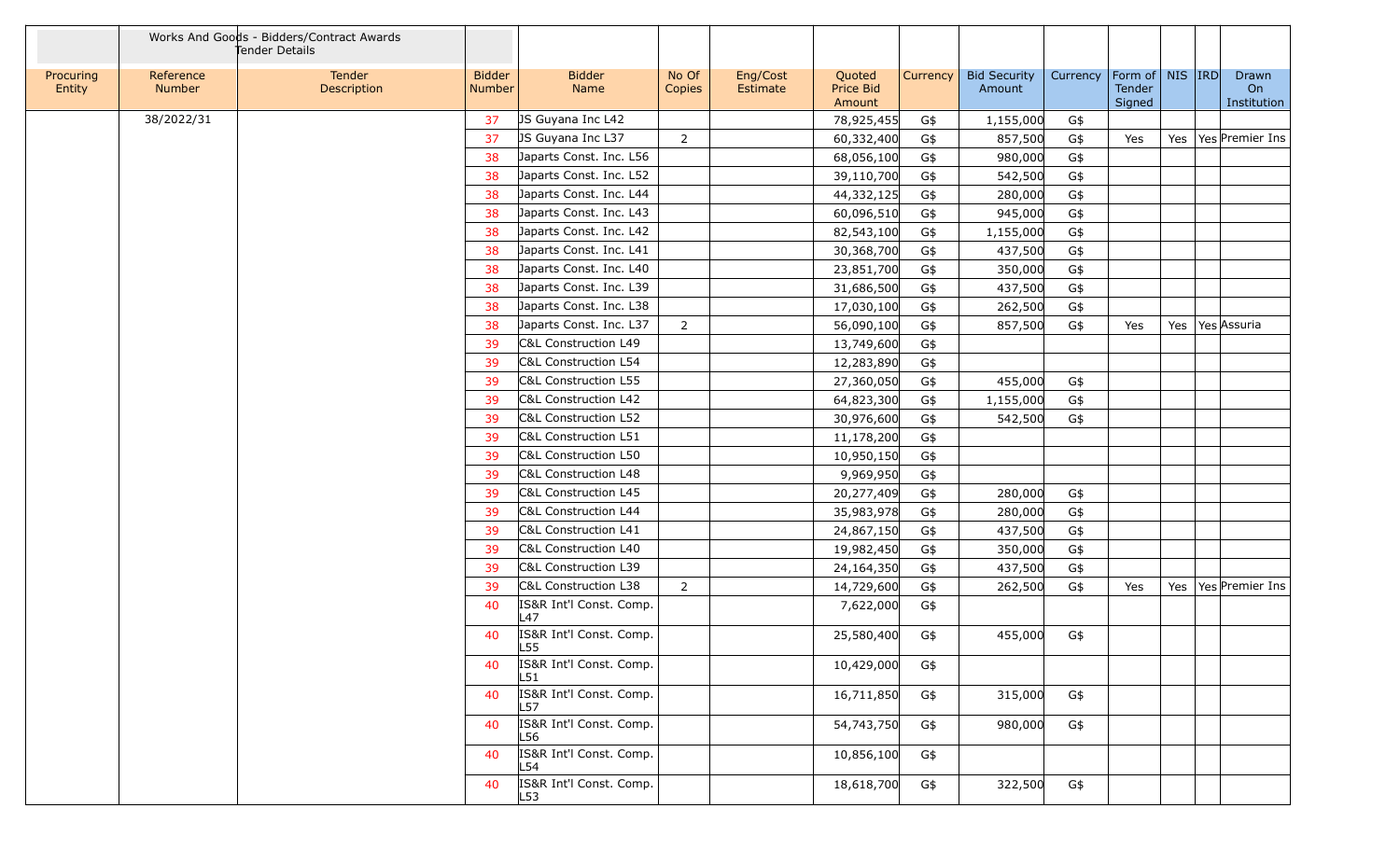|                     |                     | Works And Goods - Bidders/Contract Awards<br>Tender Details |                         |                                   |                 |                      |                               |          |                               |          |                                         |  |                                 |
|---------------------|---------------------|-------------------------------------------------------------|-------------------------|-----------------------------------|-----------------|----------------------|-------------------------------|----------|-------------------------------|----------|-----------------------------------------|--|---------------------------------|
| Procuring<br>Entity | Reference<br>Number | Tender<br>Description                                       | <b>Bidder</b><br>Number | <b>Bidder</b><br>Name             | No Of<br>Copies | Eng/Cost<br>Estimate | Quoted<br>Price Bid<br>Amount | Currency | <b>Bid Security</b><br>Amount | Currency | Form of   NIS   IRD<br>Tender<br>Signed |  | Drawn<br>On<br>Institution      |
|                     | 38/2022/31          |                                                             | 40                      | IS&R Int'l Const. Comp.<br>L52    |                 |                      | 29,733,200                    | G\$      | 542,500                       | G\$      |                                         |  |                                 |
|                     |                     |                                                             | 40                      | IS&R Int'l Const. Comp.<br>L50    |                 |                      | 8,934,700                     | G\$      |                               |          |                                         |  |                                 |
|                     |                     |                                                             | 40                      | IS&R Int'l Const. Comp.<br>L49    |                 |                      | 12,260,000                    | G\$      |                               |          |                                         |  |                                 |
|                     |                     |                                                             | 40                      | IS&R Int'l Const. Comp.<br>L48    |                 |                      | 9,958,000                     | G\$      |                               |          |                                         |  |                                 |
|                     |                     |                                                             | 40                      | IS&R Int'l Const. Comp.<br>L46    |                 |                      | 11,531,900                    | G\$      |                               |          |                                         |  |                                 |
|                     |                     |                                                             | 40                      | IS&R Int'l Const. Comp.<br>L45    |                 |                      | 14,633,850                    | G\$      | 280,000                       | G\$      |                                         |  |                                 |
|                     |                     |                                                             | 40                      | IS&R Int'l Const. Comp.<br>L44    |                 |                      | 33,879,305                    | G\$      | 280,000                       | G\$      |                                         |  |                                 |
|                     |                     |                                                             | 40                      | IS&R Int'l Const. Comp.<br>L43    |                 |                      | 51,135,052                    | G\$      | 945,000                       | $G\$     |                                         |  |                                 |
|                     |                     |                                                             | 40                      | IS&R Int'l Const. Comp.<br>L40    |                 |                      | 18,528,240                    | G\$      | 350,000                       | G\$      |                                         |  |                                 |
|                     |                     |                                                             | 40                      | IS&R Int'l Const. Comp.<br>L37    | $\overline{2}$  |                      | 48,398,600                    | G\$      | 857,500                       | G\$      | Yes                                     |  | Yes   Yes   Caricom             |
|                     |                     |                                                             | 41                      | SAT SAIS Int'l L42                |                 |                      | 65,049,000                    | G\$      | 1,155,000                     | G\$      |                                         |  |                                 |
|                     |                     |                                                             | 41                      | SAT SAIS Int'l L56                | $\overline{2}$  |                      | 55,847,200                    | G\$      | 980,000                       | G\$      | Yes                                     |  | Yes   Yes   Diamond             |
|                     |                     |                                                             | 42                      | NP Investments L52                |                 |                      | 30,979,800                    | G\$      | 542,500                       | G\$      |                                         |  |                                 |
|                     |                     |                                                             | 42                      | NP Investments L48                |                 |                      | 9,889,800                     | G\$      |                               |          |                                         |  |                                 |
|                     |                     |                                                             | 42                      | NP Investments L47                |                 |                      | 7,956,300                     | G\$      |                               |          |                                         |  |                                 |
|                     |                     |                                                             | 42                      | NP Investments L41                | $\overline{2}$  |                      | 24,788,900                    | G\$      | 437,500                       | G\$      | Yes                                     |  | Yes   Yes   Premier Ins         |
|                     |                     |                                                             | 43                      | Brick & Mortar Const.<br>Ser. L46 | $\mathbf 0$     |                      | 17,321,876                    | G\$      |                               |          |                                         |  |                                 |
|                     |                     |                                                             | 43                      | Brick & Mortar Const.<br>Ser. L49 |                 |                      | 20,429,000                    | G\$      |                               |          |                                         |  |                                 |
|                     |                     |                                                             | 43                      | Brick & Mortar Const.<br>Ser. L48 |                 |                      | 14,543,710                    | G\$      |                               |          |                                         |  |                                 |
|                     |                     |                                                             | 43                      | Brick & Mortar Const.<br>Ser. L45 |                 |                      | 23,511,289                    | G\$      | 280,000                       | G\$      |                                         |  |                                 |
|                     |                     |                                                             | 43                      | Brick & Mortar Const.<br>Ser. L44 |                 |                      | 52,865,284                    | G\$      | 280,000                       | G\$      |                                         |  |                                 |
|                     |                     |                                                             | 43                      | Brick & Mortar Const.<br>Ser. L43 | $\mathbf{1}$    |                      | 78,344,633                    | G\$      | 945,000                       | G\$      | Yes                                     |  | Yes   Yes   No Bid Sec.<br>Seen |
|                     |                     |                                                             | 44                      | Ideal Engineering<br>Service L42  |                 |                      | 62,288,200                    | G\$      | 1,155,000                     | G\$      |                                         |  |                                 |
|                     |                     |                                                             | 44                      | Ideal Engineering<br>Service L56  |                 |                      | 54,058,000                    | G\$      | 980,000                       | G\$      |                                         |  |                                 |
|                     |                     |                                                             | 44                      | Ideal Engineering<br>Service L45  |                 |                      | 21,241,220                    | G\$      | 280,000                       | G\$      |                                         |  |                                 |
|                     |                     |                                                             | 44                      | Ideal Engineering<br>Service L44  |                 |                      | 33,468,540                    | G\$      | 280,000                       | G\$      |                                         |  |                                 |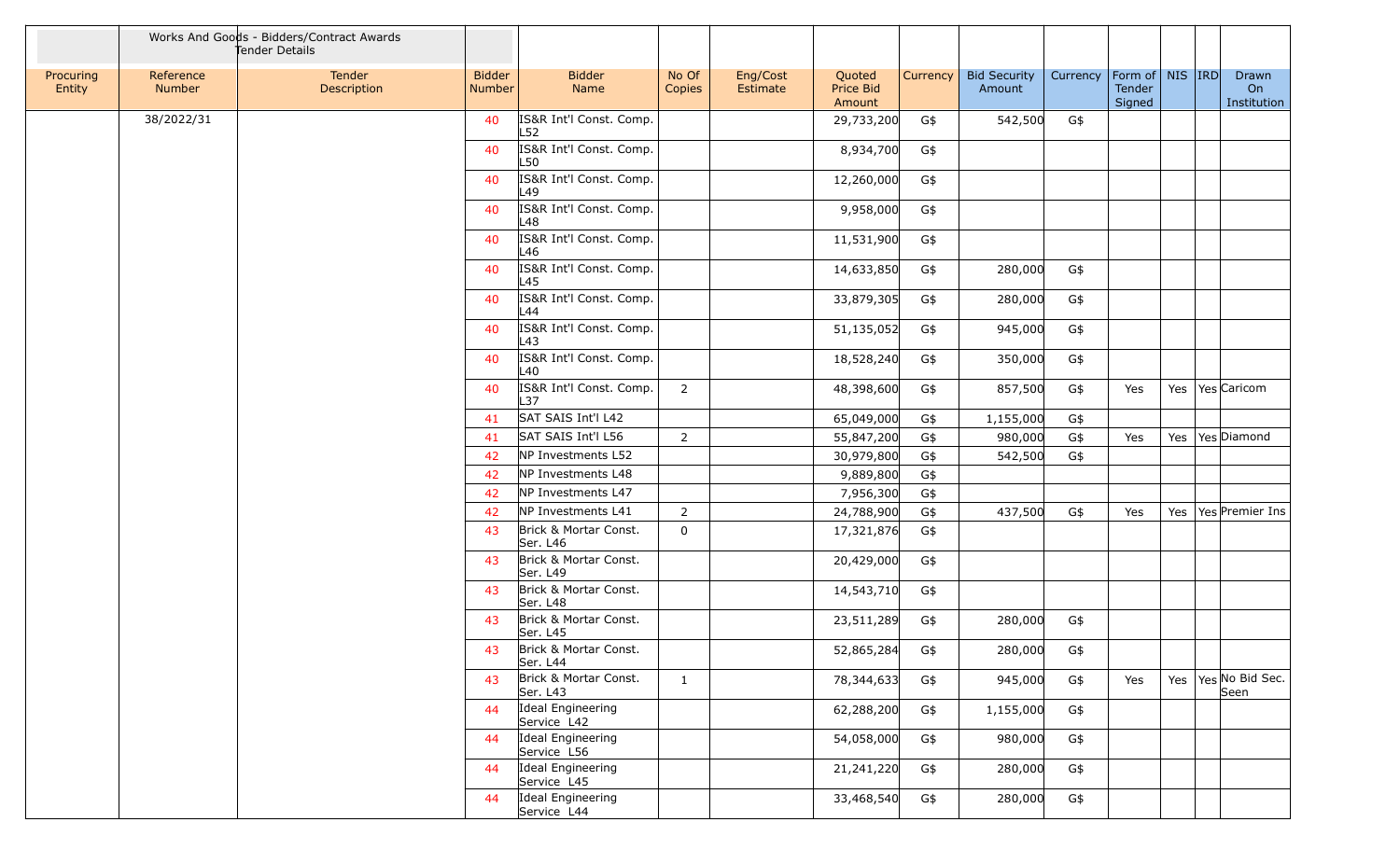|                     |                     | Works And Goods - Bidders/Contract Awards<br>Tender Details |                                |                                   |                 |                      |                               |          |                               |          |                                         |  |                            |
|---------------------|---------------------|-------------------------------------------------------------|--------------------------------|-----------------------------------|-----------------|----------------------|-------------------------------|----------|-------------------------------|----------|-----------------------------------------|--|----------------------------|
| Procuring<br>Entity | Reference<br>Number | Tender<br>Description                                       | <b>Bidder</b><br><b>Number</b> | <b>Bidder</b><br>Name             | No Of<br>Copies | Eng/Cost<br>Estimate | Quoted<br>Price Bid<br>Amount | Currency | <b>Bid Security</b><br>Amount | Currency | Form of   NIS   IRD<br>Tender<br>Signed |  | Drawn<br>On<br>Institution |
|                     | 38/2022/31          |                                                             | 44                             | Ideal Engineering<br>Service L43  |                 |                      | 58,555,430                    | G\$      | 945,000                       | G\$      |                                         |  |                            |
|                     |                     |                                                             | 44                             | Ideal Engineering<br>Service L55  |                 |                      | 23,417,000                    | G\$      | 455,000                       | G\$      |                                         |  |                            |
|                     |                     |                                                             | 44                             | Ideal Engineering<br>Service L41  |                 |                      | 24,785,980                    | G\$      | 437,500                       | G\$      |                                         |  |                            |
|                     |                     |                                                             | 44                             | Ideal Engineering<br>Service L40  |                 |                      | 19,631,940                    | G\$      | 350,000                       | G\$      |                                         |  |                            |
|                     |                     |                                                             | 44                             | Ideal Engineering<br>Service L39  |                 |                      | 24,445,600                    | G\$      | 437,500                       | G\$      |                                         |  |                            |
|                     |                     |                                                             | 44                             | Ideal Engineering<br>Service L38  |                 |                      | 14,726,420                    | G\$      | 262,500                       | G\$      |                                         |  |                            |
|                     |                     |                                                             | 44                             | Ideal Engineering<br>Service L37  | $2^{\circ}$     |                      | 47,865,900                    | G\$      | 857,500                       | G\$      | Yes                                     |  | Yes   Yes   Caricom        |
|                     |                     |                                                             | 45                             | <b>BJ Civil Works L52</b>         |                 |                      | 30,226,570                    | G\$      | 542,500                       | G\$      |                                         |  |                            |
|                     |                     |                                                             | 45                             | BJ Civil Works L53                |                 |                      | 17,982,066                    | G\$      | 322,500                       | G\$      |                                         |  |                            |
|                     |                     |                                                             | 45                             | BJ Civil Works L47                |                 |                      | 7,999,585                     | G\$      |                               |          |                                         |  |                            |
|                     |                     |                                                             | 45                             | BJ Civil Works L46                |                 |                      | 12,151,485                    | G\$      |                               |          |                                         |  |                            |
|                     |                     |                                                             | 45                             | BJ Civil Works L45                |                 |                      | 18,054,834                    | G\$      | 280,000                       | $G\$     |                                         |  |                            |
|                     |                     |                                                             | 45                             | BJ Civil Works L44                |                 |                      | 36, 168, 137                  | G\$      | 280,000                       | G\$      |                                         |  |                            |
|                     |                     |                                                             | 45                             | BJ Civil Works L43                |                 |                      | 53,911,938                    | G\$      | 945,000                       | G\$      |                                         |  |                            |
|                     |                     |                                                             | 45                             | BJ Civil Works L42                | $\overline{2}$  |                      | 63,052,490                    | G\$      | 1,155,000                     | G\$      | Yes                                     |  | Yes   Yes Assuria          |
|                     |                     |                                                             | 46                             | [JJ Mining & Construction]<br>L47 |                 |                      | 6,666,800                     | G\$      |                               |          |                                         |  |                            |
|                     |                     |                                                             | 46                             | JJ Mining & Construction<br>L51   |                 |                      | 9,824,800                     | G\$      |                               |          |                                         |  |                            |
|                     |                     |                                                             | 46                             | JJ Mining & Construction<br>L57   |                 |                      | 16,869,800                    | G\$      | 315,000                       | G\$      |                                         |  |                            |
|                     |                     |                                                             | 46                             | JJ Mining & Construction<br>L55   |                 |                      | 24,000,000                    | G\$      | 455,000                       | G\$      |                                         |  |                            |
|                     |                     |                                                             | 46                             | JJ Mining & Construction<br>L56   |                 |                      | 54,482,700                    | G\$      | 980,000                       | G\$      |                                         |  |                            |
|                     |                     |                                                             | 46                             | [JJ Mining & Construction]<br>L54 |                 |                      | 9,535,160                     | G\$      |                               |          |                                         |  |                            |
|                     |                     |                                                             | 46                             | JJ Mining & Construction<br>L53   |                 |                      | 19,392,500                    | G\$      | 322,500                       | $G\$     |                                         |  |                            |
|                     |                     |                                                             | 46                             | JJ Mining & Construction<br>L52   |                 |                      | 27,638,300                    | G\$      | 542,500                       | G\$      |                                         |  |                            |
|                     |                     |                                                             | 46                             | JJ Mining & Construction<br>L50   |                 |                      | 9,224,200                     | G\$      |                               |          |                                         |  |                            |
|                     |                     |                                                             | 46                             | JJ Mining & Construction<br>L49   |                 |                      | 13,794,350                    | G\$      |                               |          |                                         |  |                            |
|                     |                     |                                                             | 46                             | JJ Mining & Construction<br>L48   |                 |                      | 8,208,200                     | G\$      |                               |          |                                         |  |                            |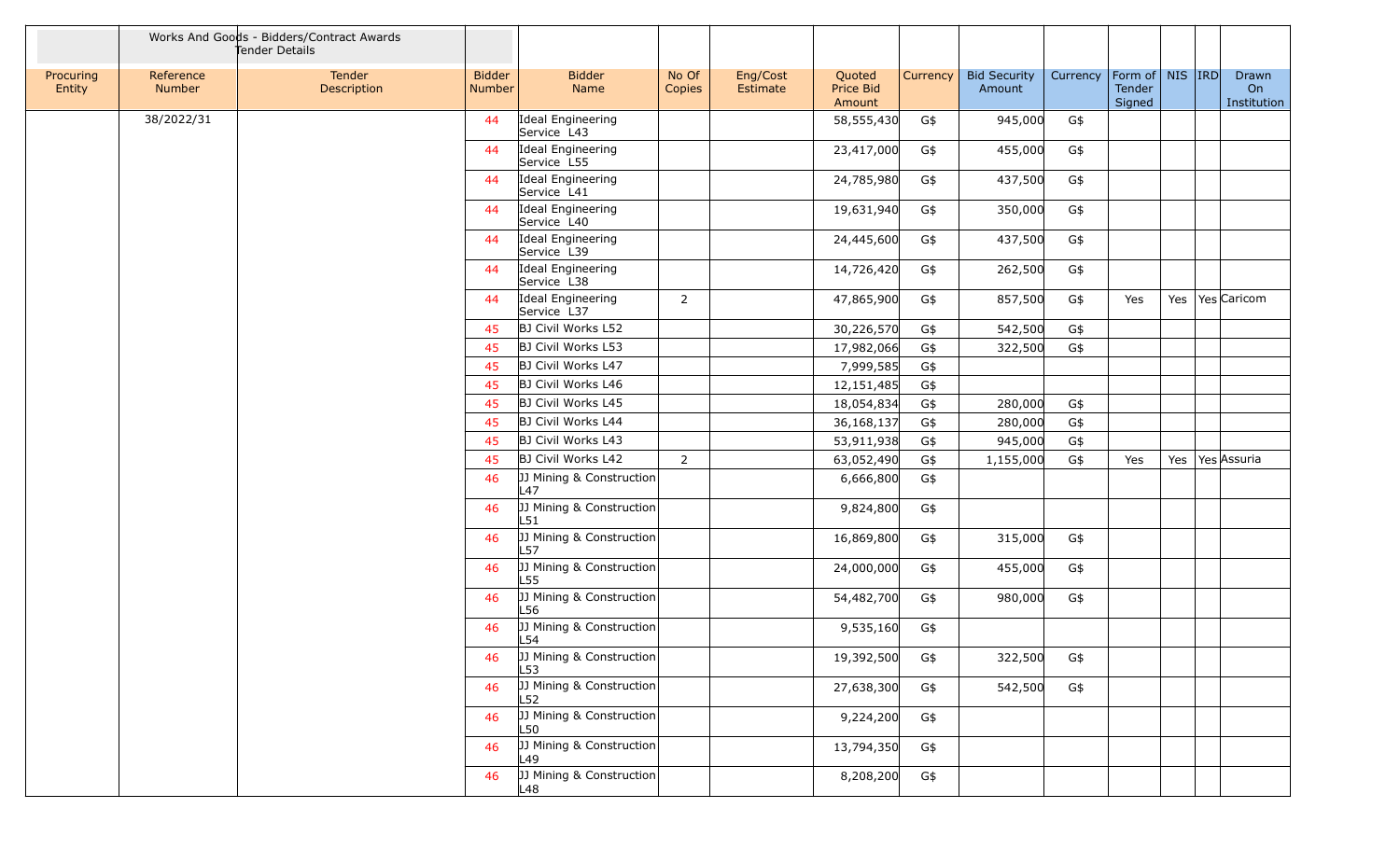|                     |                     | Works And Goods - Bidders/Contract Awards<br>Tender Details |                                |                                 |                 |                      |                               |          |                               |          |                                         |  |                            |
|---------------------|---------------------|-------------------------------------------------------------|--------------------------------|---------------------------------|-----------------|----------------------|-------------------------------|----------|-------------------------------|----------|-----------------------------------------|--|----------------------------|
| Procuring<br>Entity | Reference<br>Number | Tender<br>Description                                       | <b>Bidder</b><br><b>Number</b> | <b>Bidder</b><br>Name           | No Of<br>Copies | Eng/Cost<br>Estimate | Quoted<br>Price Bid<br>Amount | Currency | <b>Bid Security</b><br>Amount | Currency | Form of   NIS   IRD<br>Tender<br>Signed |  | Drawn<br>On<br>Institution |
|                     | 38/2022/31          |                                                             | 46                             | JJ Mining & Construction<br>L46 |                 |                      | 10,836,000                    | G\$      |                               |          |                                         |  |                            |
|                     |                     |                                                             | 46                             | JJ Mining & Construction<br>L45 |                 |                      | 14,871,700                    | G\$      | 280,000                       | G\$      |                                         |  |                            |
|                     |                     |                                                             | 46                             | JJ Mining & Construction<br>L44 |                 |                      | 34,468,245                    | G\$      | 280,000                       | G\$      |                                         |  |                            |
|                     |                     |                                                             | 46                             | JJ Mining & Construction<br>L43 |                 |                      | 51,865,775                    | G\$      | 945,000                       | G\$      |                                         |  |                            |
|                     |                     |                                                             | 46                             | JJ Mining & Construction<br>L42 |                 |                      | 61,655,600                    | G\$      | 1,155,000                     | G\$      |                                         |  |                            |
|                     |                     |                                                             | 46                             | JJ Mining & Construction<br>L41 |                 |                      | 23,083,100                    | G\$      | 437,500                       | G\$      |                                         |  |                            |
|                     |                     |                                                             | 46                             | JJ Mining & Construction<br>L40 |                 |                      | 17,830,900                    | G\$      | 350,000                       | G\$      |                                         |  |                            |
|                     |                     |                                                             | 46                             | JJ Mining & Construction<br>L39 |                 |                      | 21,785,300                    | G\$      | 437,500                       | G\$      |                                         |  |                            |
|                     |                     |                                                             | 46                             | JJ Mining & Construction<br>L38 |                 |                      | 13,159,500                    | G\$      | 262,500                       | G\$      |                                         |  |                            |
|                     |                     |                                                             | 46                             | JJ Mining & Construction<br>L37 | $\overline{2}$  |                      | 43,969,550                    | G\$      | 857,500                       | G\$      | Yes                                     |  | Yes   Yes   Caricom        |
|                     |                     |                                                             | 47                             | Platinum Investments<br>Inc L56 |                 |                      | 57,643,100                    | G\$      | 980,000                       | G\$      |                                         |  |                            |
|                     |                     |                                                             | 47                             | Platinum Investments<br>Inc L43 |                 |                      | 56,284,492                    | G\$      | 945,000                       | G\$      |                                         |  |                            |
|                     |                     |                                                             | 47                             | Platinum Investments<br>Inc L42 |                 |                      | 64,784,600                    | G\$      | 1,155,000                     | G\$      |                                         |  |                            |
|                     |                     |                                                             | 47                             | Platinum Investments<br>Inc L37 | $\overline{2}$  |                      | 48,889,600                    | G\$      | 857,500                       | G\$      | Yes                                     |  | Yes   Yes   Caricom        |
|                     |                     |                                                             | 48                             | K&P Project<br>Management L43   |                 |                      | 60,686,145                    | G\$      | 945,000                       | G\$      |                                         |  |                            |
|                     |                     |                                                             | 48                             | K&P Project<br>Management L56   |                 |                      |                               |          | 980,000                       | G\$      |                                         |  |                            |
|                     |                     |                                                             | 48                             | K&P Project<br>Management L41   |                 |                      | 24,792,550                    | G\$      | 437,500                       | G\$      |                                         |  |                            |
|                     |                     |                                                             | 48                             | K&P Project<br>Management L40   |                 |                      | 19,979,350                    | G\$      | 350,000                       | G\$      |                                         |  |                            |
|                     |                     |                                                             | 48                             | K&P Project<br>Management L39   |                 |                      | 22,978,050                    | G\$      | 437,500                       | G\$      |                                         |  |                            |
|                     |                     |                                                             | 48                             | K&P Project<br>Management L38   |                 |                      | 13,523,250                    | G\$      |                               |          |                                         |  |                            |
|                     |                     |                                                             | 48                             | K&P Project<br>Management L37   | $\overline{2}$  |                      | 47,633,750                    | G\$      | 857,500                       | G\$      | Yes                                     |  | Yes   Yes   Premier Ins    |
|                     |                     |                                                             | 49                             | V&V Cont. Inc. L57              |                 |                      | 16,746,000                    | G\$      | 315,000                       | G\$      |                                         |  |                            |
|                     |                     |                                                             | 49                             | V&V Cont. Inc. L55              |                 |                      | 24,084,372                    | G\$      | 455,000                       | G\$      |                                         |  |                            |
|                     |                     |                                                             | 49                             | V&V Cont. Inc. L51              |                 |                      | 10,330,400                    | G\$      |                               |          |                                         |  |                            |
|                     |                     |                                                             | 49                             | V&V Cont. Inc. L47              |                 |                      | 8,264,140                     | G\$      |                               |          |                                         |  |                            |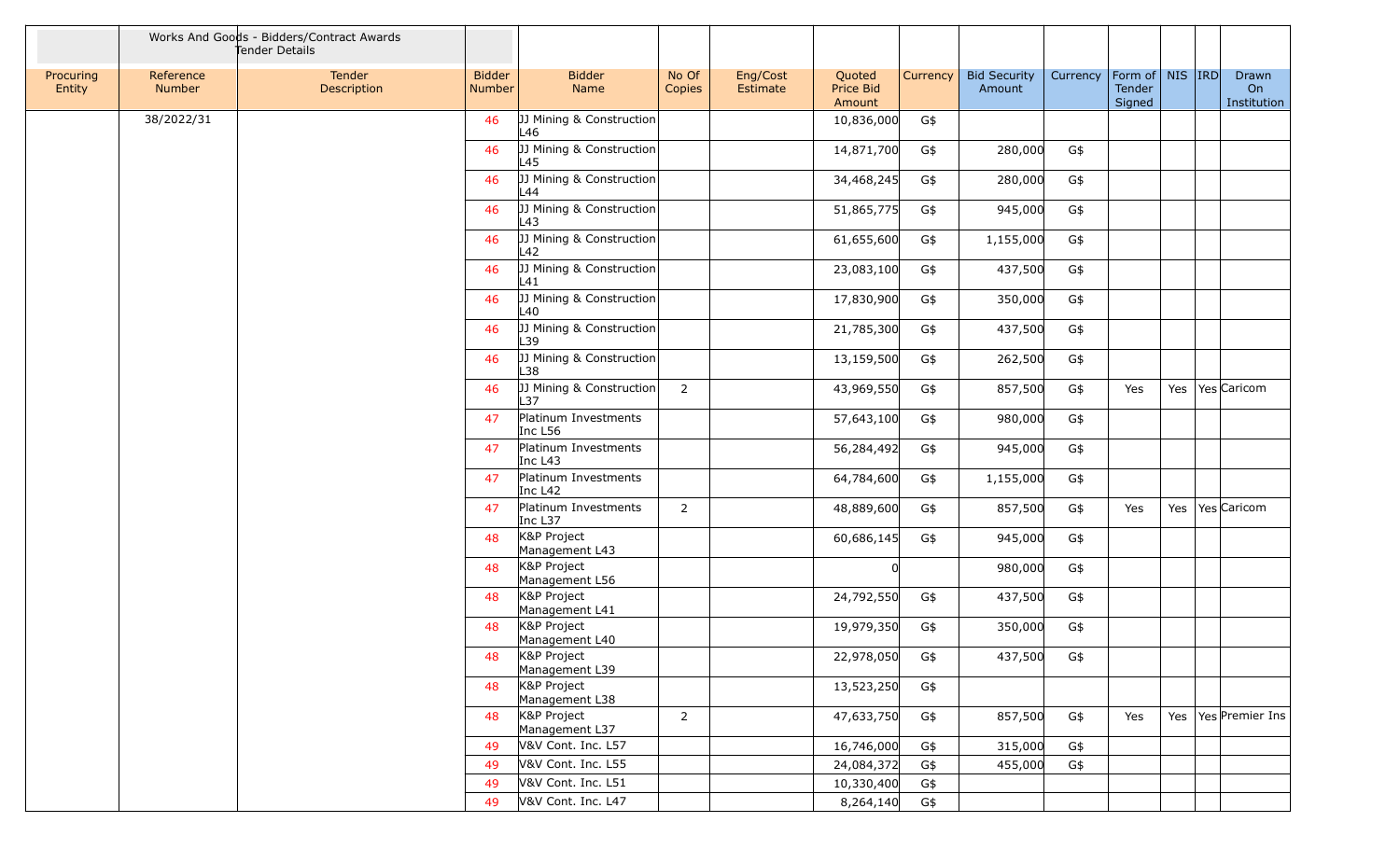|                     |                     | Works And Goods - Bidders/Contract Awards<br>Tender Details |                                |                                           |                 |                      |                               |          |                               |          |                                         |  |                            |
|---------------------|---------------------|-------------------------------------------------------------|--------------------------------|-------------------------------------------|-----------------|----------------------|-------------------------------|----------|-------------------------------|----------|-----------------------------------------|--|----------------------------|
| Procuring<br>Entity | Reference<br>Number | Tender<br>Description                                       | <b>Bidder</b><br><b>Number</b> | <b>Bidder</b><br>Name                     | No Of<br>Copies | Eng/Cost<br>Estimate | Quoted<br>Price Bid<br>Amount | Currency | <b>Bid Security</b><br>Amount | Currency | Form of   NIS   IRD<br>Tender<br>Signed |  | Drawn<br>On<br>Institution |
|                     | 38/2022/31          |                                                             | 49                             | V&V Cont. Inc. L56                        |                 |                      | 33,921,000                    | G\$      | 980,000                       | G\$      |                                         |  |                            |
|                     |                     |                                                             | 49                             | V&V Cont. Inc. L54                        |                 |                      | 10,285,080                    | G\$      |                               |          |                                         |  |                            |
|                     |                     |                                                             | 49                             | V&V Cont. Inc. L53                        |                 |                      | 17,621,600                    | G\$      | 322,500                       |          |                                         |  |                            |
|                     |                     |                                                             | 49                             | V&V Cont. Inc. L52                        |                 |                      | 28,266,100                    | G\$      | 542,500                       | G\$      |                                         |  |                            |
|                     |                     |                                                             | 49                             | V&V Cont. Inc. L50                        |                 |                      | 9,567,200                     | G\$      |                               |          |                                         |  |                            |
|                     |                     |                                                             | 49                             | V&V Cont. Inc. L49                        |                 |                      | 11,904,300                    | G\$      |                               |          |                                         |  |                            |
|                     |                     |                                                             | 49                             | V&V Cont. Inc. L48                        |                 |                      | 9,372,900                     | G\$      |                               |          |                                         |  |                            |
|                     |                     |                                                             | 49                             | V&V Cont. Inc. L46                        |                 |                      | 10,869,400                    | G\$      |                               |          |                                         |  |                            |
|                     |                     |                                                             | 49                             | V&V Cont. Inc. L45                        |                 |                      | 15,343,100                    | G\$      | 280,000                       | G\$      |                                         |  |                            |
|                     |                     |                                                             | 49                             | V&V Cont. Inc. L44                        |                 |                      | 32,892,510                    | G\$      | 280,000                       | G\$      |                                         |  |                            |
|                     |                     |                                                             | 49                             | V&V Cont. Inc. L43                        |                 |                      | 63,051,188                    | G\$      | 945,000                       | G\$      |                                         |  |                            |
|                     |                     |                                                             | 49                             | V&V Cont. Inc. L42                        |                 |                      | 58,383,750                    | G\$      | 1,155,000                     | G\$      |                                         |  |                            |
|                     |                     |                                                             | 49                             | V&V Cont. Inc. L41                        |                 |                      | 22,545,010                    | G\$      | 437,500                       | G\$      |                                         |  |                            |
|                     |                     |                                                             | 49                             | V&V Cont. Inc. L40                        |                 |                      | 18,402,580                    | G\$      | 350,000                       | G\$      |                                         |  |                            |
|                     |                     |                                                             | 49                             | V&V Cont. Inc. L39                        |                 |                      | 22,831,290                    | G\$      | 437,500                       | G\$      |                                         |  |                            |
|                     |                     |                                                             | 49                             | V&V Cont. Inc. L38                        |                 |                      | 13,629,626                    | G\$      | 262,500                       | G\$      |                                         |  |                            |
|                     |                     |                                                             | 49                             | V&V Cont. Inc. L37                        | $\overline{2}$  |                      | 44,734,000                    | G\$      | 857,500                       | G\$      | Yes                                     |  | Yes   Yes   Premier Ins    |
|                     |                     |                                                             | 50                             | Executive Caribbean<br>Dev. Guy. Inc. L49 |                 |                      | 11,463,500                    | G\$      |                               |          |                                         |  |                            |
|                     |                     |                                                             | 50                             | Executive Caribbean<br>Dev. Guy. Inc. L52 |                 |                      | 27,695,250                    | G\$      | 542,500                       | G\$      |                                         |  |                            |
|                     |                     |                                                             | 50                             | Executive Caribbean<br>Dev. Guy. Inc. L48 |                 |                      | 9,106,700                     | G\$      |                               |          |                                         |  |                            |
|                     |                     |                                                             | 50                             | Executive Caribbean<br>Dev. Guy. Inc. L47 |                 |                      | 9,919,300                     | G\$      |                               |          |                                         |  |                            |
|                     |                     |                                                             | 50                             | Executive Caribbean<br>Dev. Guy. Inc. L46 |                 |                      | 11,346,420                    | G\$      |                               |          |                                         |  |                            |
|                     |                     |                                                             | 50                             | Executive Caribbean<br>Dev. Guy. Inc. L41 |                 |                      | 21,224,500                    | G\$      | 437,500                       | G\$      |                                         |  |                            |
|                     |                     |                                                             | 50                             | Executive Caribbean<br>Dev. Guy. Inc. L40 | $\overline{2}$  |                      | 16,271,400                    | G\$      | 350,000                       | G\$      | Yes                                     |  | Yes   Yes   Premier Ins    |
|                     |                     |                                                             | 51                             | TSR Investments L54                       |                 |                      | 12,875,680                    | G\$      |                               |          |                                         |  |                            |
|                     |                     |                                                             | -51                            | <b>TSR Investments L51</b>                |                 |                      | 13,470,900                    | G\$      |                               |          |                                         |  |                            |
|                     |                     |                                                             | 51                             | TSR Investments L50                       |                 |                      | 13,337,945                    | G\$      |                               |          |                                         |  |                            |
|                     |                     |                                                             | 51                             | TSR Investments L49                       |                 |                      | 14,904,475                    | G\$      |                               |          |                                         |  |                            |
|                     |                     |                                                             | -51                            | TSR Investments L48                       |                 |                      | 10,974,605                    | G\$      |                               |          |                                         |  |                            |
|                     |                     |                                                             | 51                             | TSR Investments L47                       |                 |                      | 10,482,960                    | G\$      |                               |          |                                         |  |                            |
|                     |                     |                                                             | -51                            | TSR Investments L46                       |                 |                      | 13,509,500                    | G\$      |                               |          |                                         |  |                            |
|                     |                     |                                                             | -51                            | TSR Investments L41                       |                 |                      | 24,695,555                    | G\$      | 437,500                       | G\$      |                                         |  |                            |
|                     |                     |                                                             | -51                            | TSR Investments L40                       |                 |                      | 19,681,970                    | G\$      | 350,000                       | G\$      |                                         |  |                            |
|                     |                     |                                                             | 51                             | TSR Investments L39                       |                 |                      | 24,855,855                    | G\$      | 437,500                       | G\$      |                                         |  |                            |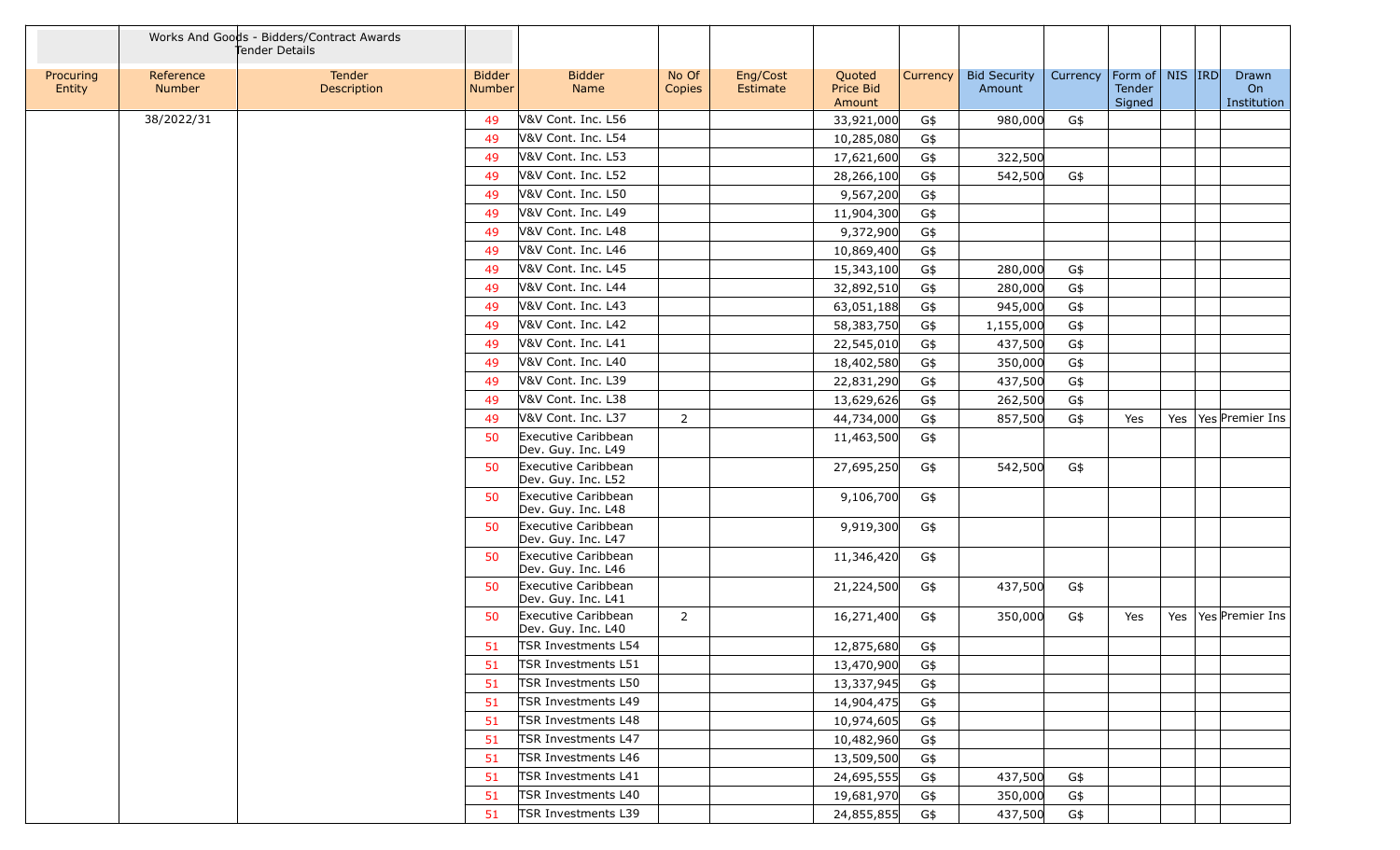|                     |                     | Works And Goods - Bidders/Contract Awards<br>Tender Details |                                |                                           |                 |                      |                               |          |                               |          |                                         |             |                            |
|---------------------|---------------------|-------------------------------------------------------------|--------------------------------|-------------------------------------------|-----------------|----------------------|-------------------------------|----------|-------------------------------|----------|-----------------------------------------|-------------|----------------------------|
| Procuring<br>Entity | Reference<br>Number | Tender<br>Description                                       | <b>Bidder</b><br><b>Number</b> | <b>Bidder</b><br>Name                     | No Of<br>Copies | Eng/Cost<br>Estimate | Quoted<br>Price Bid<br>Amount | Currency | <b>Bid Security</b><br>Amount | Currency | Form of   NIS   IRD<br>Tender<br>Signed |             | Drawn<br>On<br>Institution |
|                     | 38/2022/31          |                                                             | 51                             | TSR Investments L38                       | $\overline{2}$  |                      | 14,576,060                    | G\$      | 262,500                       | G\$      | Yes                                     |             | Yes Yes Assuria            |
|                     |                     |                                                             | 52                             | O&O General<br>Contracting Ser L53        |                 |                      | 17,755,100                    | G\$      | 322,500                       | G\$      |                                         |             |                            |
|                     |                     |                                                             | 52                             | O&O General<br>Contracting Ser L57        |                 |                      | 15,696,400                    | G\$      | 315,000                       | G\$      |                                         |             |                            |
|                     |                     |                                                             | 52                             | O&O General<br>Contracting Ser L48        |                 |                      | 9,115,300                     | G\$      |                               |          |                                         |             |                            |
|                     |                     |                                                             | 52                             | O&O General<br>Contracting Ser L55        |                 |                      | 22,520,100                    | G\$      | 455,000                       | G\$      |                                         |             |                            |
|                     |                     |                                                             | 52                             | O&O General<br>Contracting Ser L52        |                 |                      | 27,171,400                    | G\$      | 542,500                       | G\$      |                                         |             |                            |
|                     |                     |                                                             | 52                             | O&O General<br>Contracting Ser L51        |                 |                      | 10,014,000                    | G\$      |                               |          |                                         |             |                            |
|                     |                     |                                                             | 52                             | O&O General<br>Contracting Ser L50        |                 |                      | 9,903,400                     | G\$      |                               |          |                                         |             |                            |
|                     |                     |                                                             | 52                             | O&O General<br>Contracting Ser L47        |                 |                      | 7,766,350                     | G\$      |                               |          |                                         |             |                            |
|                     |                     |                                                             | 52                             | O&O General<br>Contracting Ser L45        |                 |                      | 11,030,000                    | G\$      | 280,000                       | G\$      |                                         |             |                            |
|                     |                     |                                                             | 52                             | O&O General<br>Contracting Ser L44        |                 |                      | 31,305,330                    | G\$      | 280,000                       | G\$      |                                         |             |                            |
|                     |                     |                                                             | 52                             | O&O General<br>Contracting Ser L41        |                 |                      | 21,475,000                    | G\$      | 437,500                       | G\$      |                                         |             |                            |
|                     |                     |                                                             | 52                             | O&O General<br>Contracting Ser L40        |                 |                      | 1,697,900                     | G\$      | 350,000                       | G\$      |                                         |             |                            |
|                     |                     |                                                             | 52                             | O&O General<br>Contracting Ser L39        |                 |                      | 21,648,200                    | G\$      | 437,500                       | G\$      |                                         |             |                            |
|                     |                     |                                                             | 52                             | O&O General<br>Contracting Ser L38        | $\overline{2}$  |                      | 13,322,500                    | G\$      | 262,500                       | G\$      | Yes                                     |             | Yes   Yes   Caricom        |
|                     |                     |                                                             | 53                             | Survey Paving &<br>Aggregate Guy Inc. L56 |                 |                      | 55,662,420                    | G\$      | 980,000                       | G\$      |                                         |             |                            |
|                     |                     |                                                             | 53                             | Survey Paving &<br>Aggregate Guy Inc. L52 |                 |                      | 33,127,560                    | G\$      | 542,500                       | G\$      |                                         |             |                            |
|                     |                     |                                                             | 53                             | Survey Paving &<br>Aggregate Guy Inc. L44 |                 |                      | 38,709,321                    | G\$      | 280,000                       | G\$      |                                         |             |                            |
|                     |                     |                                                             | 53                             | Survey Paving &<br>Aggregate Guy Inc. L43 |                 |                      | 73,489,122                    | G\$      | 945,000                       | G\$      |                                         |             |                            |
|                     |                     |                                                             | 53                             | Survey Paving &<br>Aggregate Guy Inc. L42 |                 |                      | 68,582,600                    | G\$      | 1,155,000                     | G\$      | Yes                                     | Yes $ Yes $ |                            |
|                     |                     |                                                             | 53                             | Survey Paving &<br>Aggregate Guy Inc. L37 | $2^{\circ}$     |                      | 48,649,750                    | G\$      | 857,500                       | G\$      | Yes                                     |             | Yes   Yes Assuria          |
|                     |                     |                                                             | 54                             | GSR Group USA Inc L52                     | $\mathbf 0$     |                      | 33,167,050                    | G\$      | 542,500                       | G\$      |                                         |             |                            |
|                     |                     |                                                             | 54                             | GSR Group USA Inc L56                     |                 |                      | 65,929,450                    | G\$      | 980,000                       | G\$      |                                         |             |                            |
|                     |                     |                                                             | 54                             | GSR Group USA Inc L47                     |                 |                      | 12,854,475                    | G\$      |                               |          |                                         |             |                            |
|                     |                     |                                                             | 54                             | GSR Group USA Inc L57                     |                 |                      | 20,534,650                    | G\$      | 315,000                       | G\$      |                                         |             |                            |
|                     |                     |                                                             | 54                             | GSR Group USA Inc L55                     |                 |                      | 28,798,100                    | G\$      | 455,000                       | G\$      |                                         |             |                            |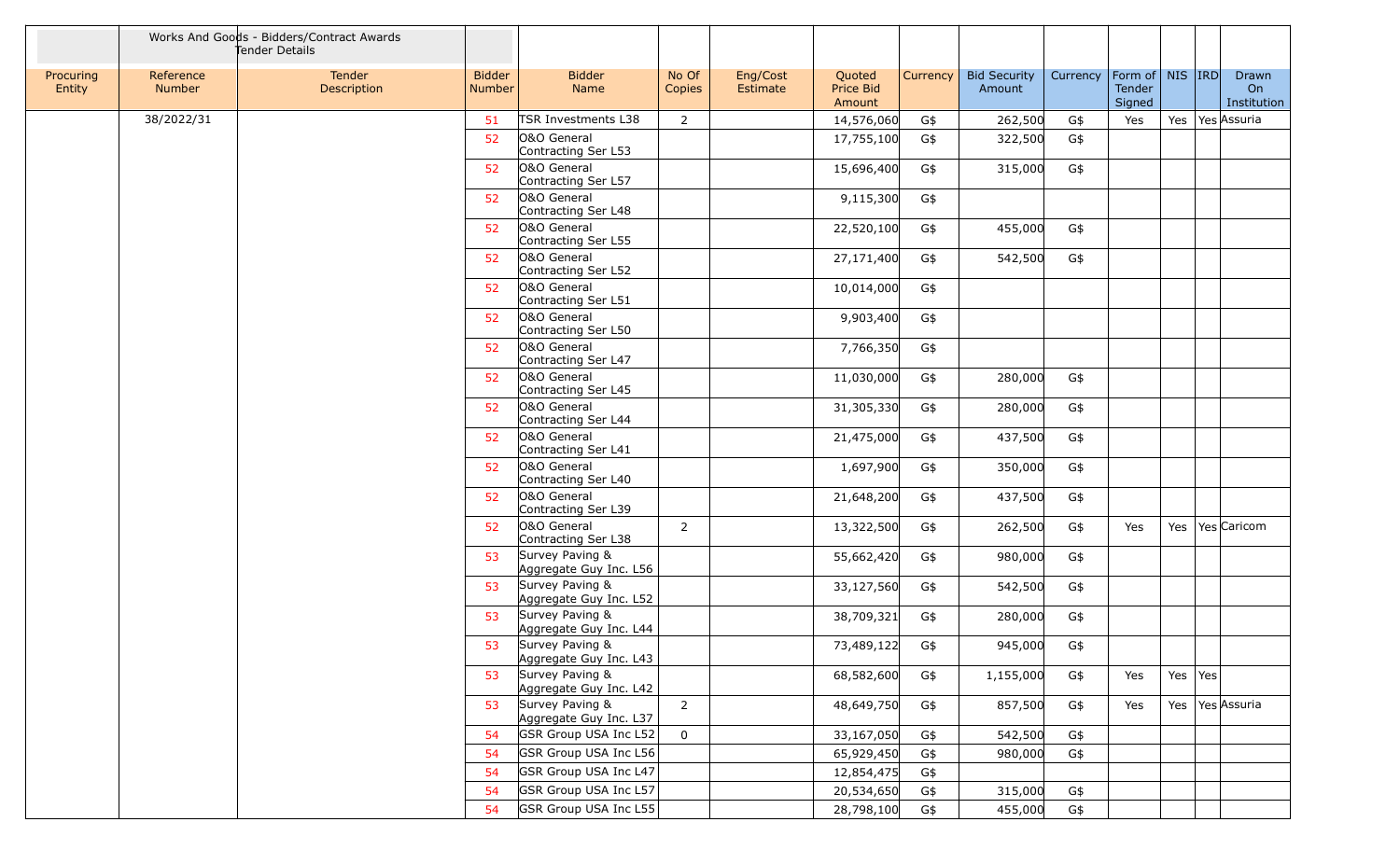|                     |                     | Works And Goods - Bidders/Contract Awards<br>Tender Details |                                |                                 |                 |                      |                               |          |                               |          |                                         |  |                            |
|---------------------|---------------------|-------------------------------------------------------------|--------------------------------|---------------------------------|-----------------|----------------------|-------------------------------|----------|-------------------------------|----------|-----------------------------------------|--|----------------------------|
| Procuring<br>Entity | Reference<br>Number | Tender<br>Description                                       | <b>Bidder</b><br><b>Number</b> | <b>Bidder</b><br>Name           | No Of<br>Copies | Eng/Cost<br>Estimate | Quoted<br>Price Bid<br>Amount | Currency | <b>Bid Security</b><br>Amount | Currency | Form of   NIS   IRD<br>Tender<br>Signed |  | Drawn<br>On<br>Institution |
|                     | 38/2022/31          |                                                             | 54                             | GSR Group USA Inc L54           |                 |                      | 18,738,450                    | G\$      |                               |          |                                         |  |                            |
|                     |                     |                                                             | 54                             | GSR Group USA Inc L53           |                 |                      | 22,855,875                    | G\$      | 322,500                       | G\$      |                                         |  |                            |
|                     |                     |                                                             | 54                             | GSR Group USA Inc L51           |                 |                      | 13,238,200                    | G\$      |                               |          |                                         |  |                            |
|                     |                     |                                                             | 54                             | GSR Group USA Inc L50           |                 |                      | 12,270,700                    | G\$      |                               |          |                                         |  |                            |
|                     |                     |                                                             | 54                             | GSR Group USA Inc L48           |                 |                      | 11,520,725                    | G\$      |                               |          |                                         |  |                            |
|                     |                     |                                                             | 54                             | GSR Group USA Inc L45           |                 |                      | 14,290,100                    | G\$      |                               |          |                                         |  |                            |
|                     |                     |                                                             | 54                             | GSR Group USA Inc L44           |                 |                      | 37,843,155                    | G\$      | 280,000                       | G\$      |                                         |  |                            |
|                     |                     |                                                             | 54                             | GSR Group USA Inc L43           |                 |                      | 77,308,925                    | G\$      | 945,000                       | G\$      |                                         |  |                            |
|                     |                     |                                                             | 54                             | GSR Group USA Inc L42           |                 |                      | 66,320,800                    | G\$      | 11,554,000                    | G\$      |                                         |  |                            |
|                     |                     |                                                             | 54                             | GSR Group USA Inc L39           |                 |                      | 27,343,800                    | G\$      | 437,500                       | G\$      |                                         |  |                            |
|                     |                     |                                                             | 54                             | GSR Group USA Inc L38           |                 |                      | 17,006,800                    | G\$      | 262,500                       | G\$      |                                         |  |                            |
|                     |                     |                                                             | 54                             | <b>GSR Group USA Inc</b><br>L37 | $\overline{2}$  |                      | 55,399,050                    | G\$      | 857,500                       | G\$      | Yes                                     |  | Yes   Yes   Nafico         |
|                     |                     |                                                             | 55                             | JKP Const. L51                  |                 |                      | 12,989,200                    | G\$      |                               |          |                                         |  |                            |
|                     |                     |                                                             | 55                             | JKP Const. L45                  | $\overline{2}$  |                      | 16,871,200                    | G\$      | 280,000                       | G\$      | Yes                                     |  | Yes   Yes Assuria          |
|                     |                     |                                                             | 56                             | Peas Ent Inc. L55               |                 |                      | 23,964,500                    | G\$      | 455,000                       | G\$      |                                         |  |                            |
|                     |                     |                                                             | 56                             | Peas Ent Inc. L56               |                 |                      | 52,709,100                    | G\$      | 980,000                       | G\$      |                                         |  |                            |
|                     |                     |                                                             | 56                             | Peas Ent Inc. L46               |                 |                      | 11,413,400                    | G\$      |                               |          |                                         |  |                            |
|                     |                     |                                                             | 56                             | Peas Ent Inc. L51               |                 |                      | 15,041,700                    | G\$      |                               |          |                                         |  |                            |
|                     |                     |                                                             | 56                             | Peas Ent Inc. L50               |                 |                      | 10,543,700                    | G\$      |                               |          |                                         |  |                            |
|                     |                     |                                                             | 56                             | Peas Ent Inc. L44               | $\overline{2}$  |                      | 32,550,105                    | G\$      | 280,000                       | G\$      | Yes                                     |  | Yes   Yes   Premier Ins    |
|                     |                     |                                                             | 57                             | Peas Ent Inc. L42               |                 |                      | 64,921,500                    | G\$      | 1,155,000                     | G\$      |                                         |  |                            |
|                     |                     |                                                             | 57                             | Peas Ent Inc. L41               |                 |                      | 23,556,200                    | G\$      | 437,500                       | G\$      |                                         |  |                            |
|                     |                     |                                                             | 57                             | Peas Ent Inc. L40               |                 |                      | 18,522,800                    | G\$      | 350,000                       | G\$      |                                         |  |                            |
|                     |                     |                                                             | 57                             | Peas Ent Inc. L39               |                 |                      | 23,575,700                    | G\$      | 437,500                       | G\$      |                                         |  |                            |
|                     |                     |                                                             | 57                             | Aronco Ser Inc. L37             | $2^{\circ}$     |                      | 47,460,800                    | G\$      | 857,500                       | G\$      | Yes                                     |  | Yes   Yes   Premier Ins    |
|                     |                     |                                                             | 58                             | JB & Brothers Const L52         |                 |                      | 30,266,450                    | G\$      | 542,500                       | G\$      |                                         |  |                            |
|                     |                     |                                                             | 58                             | JB & Brothers Const L57         |                 |                      | 16,943,050                    | G\$      | 315,000                       | G\$      |                                         |  |                            |
|                     |                     |                                                             | 58                             | JB & Brothers Const L55         |                 |                      | 24,886,100                    | G\$      | 455,000                       | G\$      |                                         |  |                            |
|                     |                     |                                                             | 58                             | JB & Brothers Const L54         |                 |                      | 10,659,150                    | G\$      |                               |          |                                         |  |                            |
|                     |                     |                                                             | 58                             | JB & Brothers Const L53         |                 |                      | 18,230,450                    | G\$      | 322,500                       | G\$      |                                         |  |                            |
|                     |                     |                                                             | 58                             | JB & Brothers Const L51         |                 |                      | 10,794,200                    | G\$      |                               |          |                                         |  |                            |
|                     |                     |                                                             | 58                             | JB & Brothers Const L50         |                 |                      | 10,067,800                    | G\$      |                               |          |                                         |  |                            |
|                     |                     |                                                             | 58                             | JB & Brothers Const L49         |                 |                      | 13,326,650                    | G\$      |                               |          |                                         |  |                            |
|                     |                     |                                                             | 58                             | JB & Brothers Const L48         |                 |                      | 8,440,500                     | G\$      |                               |          |                                         |  |                            |
|                     |                     |                                                             | 58                             | JB & Brothers Const L47         |                 |                      | 9,773,500                     | G\$      |                               |          |                                         |  |                            |
|                     |                     |                                                             | 58                             | JB & Brothers Const L46         |                 |                      | 11,355,200                    | G\$      |                               |          |                                         |  |                            |
|                     |                     |                                                             | 58                             | JB & Brothers Const L45         |                 |                      | 14,708,400                    | G\$      | 280,000                       | G\$      |                                         |  |                            |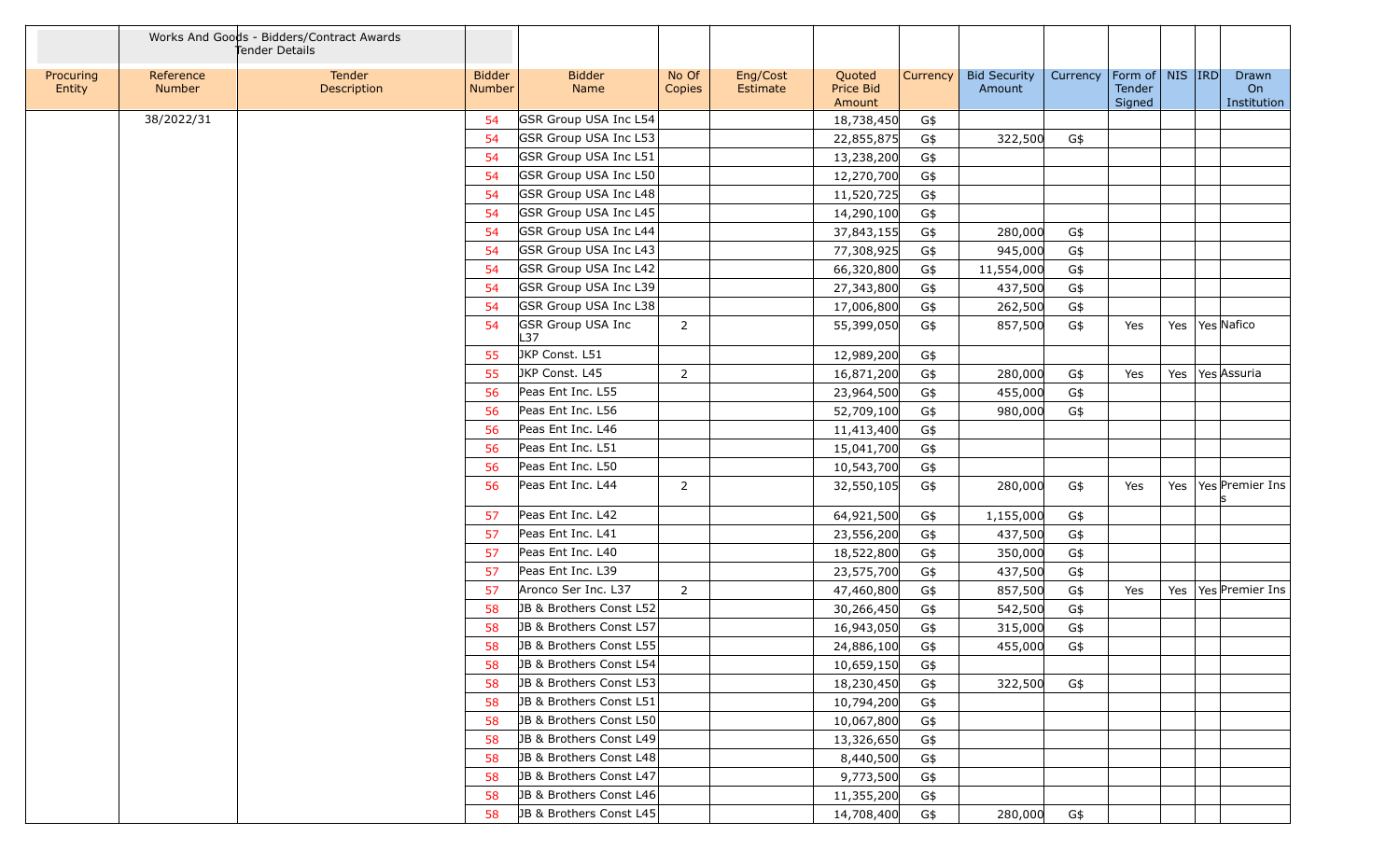|                     |                     | Works And Goods - Bidders/Contract Awards<br>Tender Details |                                |                            |                 |                      |                               |          |                               |          |                                         |  |                            |
|---------------------|---------------------|-------------------------------------------------------------|--------------------------------|----------------------------|-----------------|----------------------|-------------------------------|----------|-------------------------------|----------|-----------------------------------------|--|----------------------------|
| Procuring<br>Entity | Reference<br>Number | Tender<br>Description                                       | <b>Bidder</b><br><b>Number</b> | <b>Bidder</b><br>Name      | No Of<br>Copies | Eng/Cost<br>Estimate | Quoted<br>Price Bid<br>Amount | Currency | <b>Bid Security</b><br>Amount | Currency | Form of   NIS   IRD<br>Tender<br>Signed |  | Drawn<br>On<br>Institution |
|                     | 38/2022/31          |                                                             | 58                             | JB & Brothers Const L44    |                 |                      | 32,922,750                    | G\$      |                               |          |                                         |  |                            |
|                     |                     |                                                             | 58                             | JB & Brothers Const<br>L43 | $\overline{2}$  |                      | 53,890,310                    | G\$      | 945,000                       | G\$      | Yes                                     |  | Yes   Yes   Caricom        |
|                     |                     |                                                             | 58                             | JB & Brothers Const L56    |                 |                      | 55,939,600                    | G\$      | 980,000                       | G\$      |                                         |  |                            |
|                     |                     |                                                             | 59                             | Ivor Allen L52             |                 |                      | 36,038,200                    | G\$      | 542,500                       | G\$      |                                         |  |                            |
|                     |                     |                                                             | 59                             | Ivor Allen L56             |                 |                      | 73,137,800                    | G\$      | 980,000                       | G\$      |                                         |  |                            |
|                     |                     |                                                             | 59                             | Ivor Allen L55             |                 |                      | 33,399,000                    | G\$      | 455,000                       | G\$      |                                         |  |                            |
|                     |                     |                                                             | 59                             | Ivor Allen L44             |                 |                      | 45,364,960                    | G\$      | 280,000                       | G\$      |                                         |  |                            |
|                     |                     |                                                             | 59                             | Ivor Allen L43             |                 |                      | 90,827,100                    | G\$      | 945,000                       | G\$      |                                         |  |                            |
|                     |                     |                                                             | 59                             | Ivor Allen L42             |                 |                      | 77,151,840                    | G\$      | 1,155,000                     | G\$      |                                         |  |                            |
|                     |                     |                                                             | 59                             | Ivor Allen L39             |                 |                      | 27,340,500                    | G\$      | 437,500                       | G\$      |                                         |  |                            |
|                     |                     |                                                             | 59                             | Ivor Allen L38             |                 |                      | 16,943,040                    | G\$      | 262,500                       | G\$      |                                         |  |                            |
|                     |                     |                                                             | 59                             | Ivor Allen L37             | $\overline{2}$  |                      | 67,422,500                    | G\$      | 857,500                       | G\$      | Yes                                     |  | Yes   Yes Assuria          |
|                     |                     |                                                             | 60                             | Zebo & Sons Const. L57     |                 |                      | 17,498,190                    | G\$      | 315,000                       | G\$      |                                         |  |                            |
|                     |                     |                                                             | 60                             | Zebo & Sons Const. L56     |                 |                      | 55,498,100                    | G\$      | 980,000                       | G\$      |                                         |  |                            |
|                     |                     |                                                             | 60                             | Zebo & Sons Const.<br>L55  | $\overline{2}$  |                      | 25,499,800                    | G\$      | 455,000                       | G\$      | Yes                                     |  | Yes   Yes   Assuria        |
|                     |                     |                                                             | -61                            | R&B Investment Inc L43     |                 |                      | 61,637,310                    | G\$      | 945,000                       | G\$      |                                         |  |                            |
|                     |                     |                                                             | 61                             | R&B Investment Inc L56     |                 |                      | 63,979,600                    | G\$      | 980,000                       | G\$      |                                         |  |                            |
|                     |                     |                                                             | 61                             | R&B Investment Inc L54     |                 |                      | 10,975,900                    | G\$      |                               |          |                                         |  |                            |
|                     |                     |                                                             | 61                             | R&B Investment Inc L53     |                 |                      | 18,890,650                    | G\$      |                               |          |                                         |  |                            |
|                     |                     |                                                             | 61                             | R&B Investment Inc L52     |                 |                      | 30,938,250                    | G\$      | 542,500                       | G\$      |                                         |  |                            |
|                     |                     |                                                             | 61                             | R&B Investment Inc L50     |                 |                      | 10,848,800                    | G\$      |                               |          |                                         |  |                            |
|                     |                     |                                                             | 61                             | R&B Investment Inc L49     |                 |                      | 16,322,450                    | G\$      |                               |          |                                         |  |                            |
|                     |                     |                                                             | 61                             | R&B Investment Inc L48     |                 |                      | 9,158,700                     | G\$      |                               |          |                                         |  |                            |
|                     |                     |                                                             | -61                            | R&B Investment Inc L46     |                 |                      | 11,838,300                    | G\$      |                               |          |                                         |  |                            |
|                     |                     |                                                             | -61                            | R&B Investment Inc L45     |                 |                      | 16,960,000                    | G\$      | 280,000                       | G\$      |                                         |  |                            |
|                     |                     |                                                             | 61                             | R&B Investment Inc L44     |                 |                      | 35,234,955                    | G\$      | 280,000                       | G\$      |                                         |  |                            |
|                     |                     |                                                             | 61                             | R&B Investment Inc L42     |                 |                      | 65,958,900                    | G\$      | 1,155,000                     | G\$      |                                         |  |                            |
|                     |                     |                                                             | 61                             | R&B Investment Inc L41     |                 |                      | 24,320,000                    | G\$      | 437,500                       | G\$      |                                         |  |                            |
|                     |                     |                                                             | 61                             | R&B Investment Inc L40     |                 |                      | 19,170,000                    | G\$      | 350,000                       | G\$      |                                         |  |                            |
|                     |                     |                                                             | 61                             | R&B Investment Inc L39     |                 |                      | 24,209,200                    | G\$      | 437,500                       | G\$      |                                         |  |                            |
|                     |                     |                                                             | 61                             | R&B Investment Inc L38     |                 | 14,550,254           | 14,464,650                    | G\$      | 262,500                       | G\$      |                                         |  |                            |
|                     |                     |                                                             | 61                             | R&B Investment Inc L37     |                 |                      | 48,691,600                    | G\$      | 857,500                       | G\$      | Yes                                     |  | Yes   Yes Assuria          |
|                     |                     |                                                             | 61                             | R&B Investment Inc L51     |                 |                      | 11,195,400                    | G\$      |                               |          |                                         |  |                            |
|                     |                     |                                                             | 61                             | R&B Investment Inc L57     |                 |                      | 19,392,800                    | G\$      | 315,000                       | G\$      |                                         |  |                            |
|                     |                     |                                                             | 61                             | R&B Investment Inc L55     |                 |                      | 25,818,450                    | G\$      | 455,000                       | G\$      |                                         |  |                            |
|                     |                     |                                                             | 61                             | R&B Investment Inc L47     |                 |                      | 9,024,650                     | G\$      |                               |          |                                         |  |                            |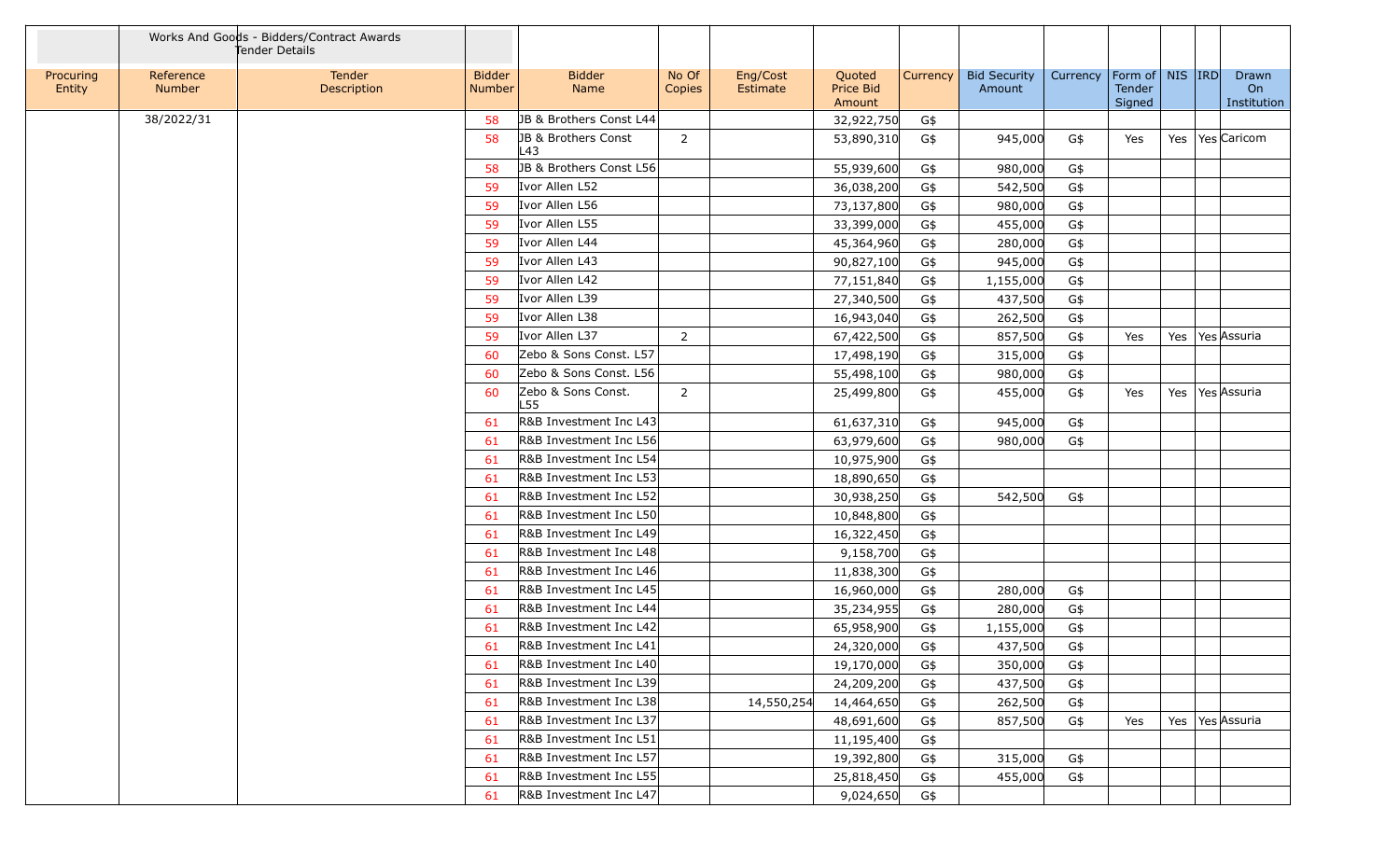|                     |                     | Works And Goods - Bidders/Contract Awards<br>Tender Details |                                |                                          |                 |                      |                               |          |                               |          |                                         |  |                                            |
|---------------------|---------------------|-------------------------------------------------------------|--------------------------------|------------------------------------------|-----------------|----------------------|-------------------------------|----------|-------------------------------|----------|-----------------------------------------|--|--------------------------------------------|
| Procuring<br>Entity | Reference<br>Number | <b>Tender</b><br><b>Description</b>                         | <b>Bidder</b><br><b>Number</b> | <b>Bidder</b><br>Name                    | No Of<br>Copies | Eng/Cost<br>Estimate | Quoted<br>Price Bid<br>Amount | Currency | <b>Bid Security</b><br>Amount | Currency | Form of   NIS   IRD<br>Tender<br>Signed |  | Drawn<br>On<br>Institution                 |
|                     | 38/2022/31          |                                                             | 62                             | Milestone Const. Inc.<br>L54             |                 |                      | 9,936,850                     | G\$      |                               |          |                                         |  |                                            |
|                     |                     |                                                             | 62                             | Milestone Const. Inc.<br>L52             |                 |                      | 27,895,060                    | G\$      | 542,500                       | G\$      |                                         |  |                                            |
|                     |                     |                                                             | 62                             | Milestone Const. Inc.<br>L50             |                 |                      | 9,981,600                     | G\$      |                               |          |                                         |  |                                            |
|                     |                     |                                                             | 62                             | Milestone Const. Inc.<br>L49             |                 |                      | 10,982,300                    | G\$      |                               |          |                                         |  |                                            |
|                     |                     |                                                             | 62                             | Milestone Const. Inc.<br>⊥48             |                 |                      | 7,941,980                     | G\$      |                               |          |                                         |  |                                            |
|                     |                     |                                                             | 62                             | Milestone Const. Inc.<br>L45             | $\overline{2}$  |                      | 15,314,300                    | G\$      | 280,000                       | G\$      | Yes                                     |  | Yes   Yes Dem. Bank                        |
|                     |                     |                                                             | 62                             | Milestone Const. Inc.<br>L53             |                 |                      | 17,047,750                    | G\$      | 322,500                       | G\$      |                                         |  |                                            |
|                     |                     |                                                             | 63                             | DR Engineering L51                       |                 |                      | 10,757,500                    | G\$      |                               |          |                                         |  |                                            |
|                     |                     |                                                             | 63                             | DR Engineering L50                       |                 |                      | 9,881,700                     | G\$      |                               |          |                                         |  |                                            |
|                     |                     |                                                             | 63                             | DR Engineering L49                       |                 |                      | 13,289,190                    | G\$      |                               |          |                                         |  |                                            |
|                     |                     |                                                             | 63                             | DR Engineering L48                       |                 |                      | 8,855,250                     | G\$      |                               |          |                                         |  |                                            |
|                     |                     |                                                             | 63                             | Milestone Const. Inc.<br>L47             |                 |                      | 9,504,150                     | G\$      |                               |          |                                         |  |                                            |
|                     |                     |                                                             | 63                             | DR Engineering L46                       | $\overline{2}$  |                      | 10,907,800                    | G\$      |                               |          |                                         |  |                                            |
|                     |                     |                                                             | 64                             | Dayclean Shop Supplies<br>& Services L54 |                 |                      | 9,768,500                     | G\$      |                               |          |                                         |  |                                            |
|                     |                     |                                                             | 64                             | Dayclean Shop Supplies<br>& Services L51 |                 |                      | 9,893,000                     | G\$      |                               |          |                                         |  |                                            |
|                     |                     |                                                             | 64                             | Dayclean Shop Supplies<br>& Services L50 |                 |                      | 9,860,000                     | G\$      |                               |          |                                         |  |                                            |
|                     |                     |                                                             | 64                             | Dayclean Shop Supplies<br>& Services L48 |                 |                      | 7,708,400                     | G\$      |                               |          |                                         |  |                                            |
|                     |                     |                                                             | 64                             | Dayclean Shop Supplies<br>& Services L47 |                 |                      | 7,276,000                     | G\$      |                               |          |                                         |  |                                            |
|                     |                     |                                                             | 64                             | Dayclean Shop Supplies<br>& Services L46 | 2               |                      | 9,749,500                     | G\$      |                               |          | Yes                                     |  | Yes $\left  \text{Yes} \right $ No bid sec |
|                     |                     |                                                             | 65                             | Kallco Guyana Inc L57                    |                 |                      | 21,512,780                    | G\$      | 315,000                       | G\$      |                                         |  |                                            |
|                     |                     |                                                             | 65                             | Kallco Guyana Inc L56                    |                 |                      | 55,124,700                    | G\$      | 980,000                       | G\$      |                                         |  |                                            |
|                     |                     |                                                             | 65                             | Kallco Guyana Inc L55                    |                 |                      | 31,122,800                    | G\$      | 455,000                       | G\$      |                                         |  |                                            |
|                     |                     |                                                             | 65                             | Kallco Guyana Inc L53                    |                 |                      | 20,475,100                    | G\$      | 322,500                       | G\$      |                                         |  |                                            |
|                     |                     |                                                             | 65                             | Kallco Guyana Inc L52                    |                 |                      | 34,172,300                    | G\$      | 542,500                       | G\$      |                                         |  |                                            |
|                     |                     |                                                             | 65                             | Kallco Guyana Inc L45                    |                 |                      | 51,569,580                    | G\$      | 280,000                       | G\$      |                                         |  |                                            |
|                     |                     |                                                             | 65                             | Kallco Guyana Inc L44                    |                 |                      | 38,599,535                    |          | 280,000                       | G\$      |                                         |  |                                            |
|                     |                     |                                                             | 65                             | Kallco Guyana Inc L43                    |                 |                      | 76,509,833                    | G\$      | 945,000                       | G\$      |                                         |  |                                            |
|                     |                     |                                                             | 65                             | Kallco Guyana Inc L42                    |                 |                      | 60,510,300                    | G\$      | 1,155,000                     | G\$      |                                         |  |                                            |
|                     |                     |                                                             | 65                             | Kallco Guyana Inc L40                    |                 | 19,905,288           | 23,390,760                    | G\$      | 350,000                       | G\$      |                                         |  |                                            |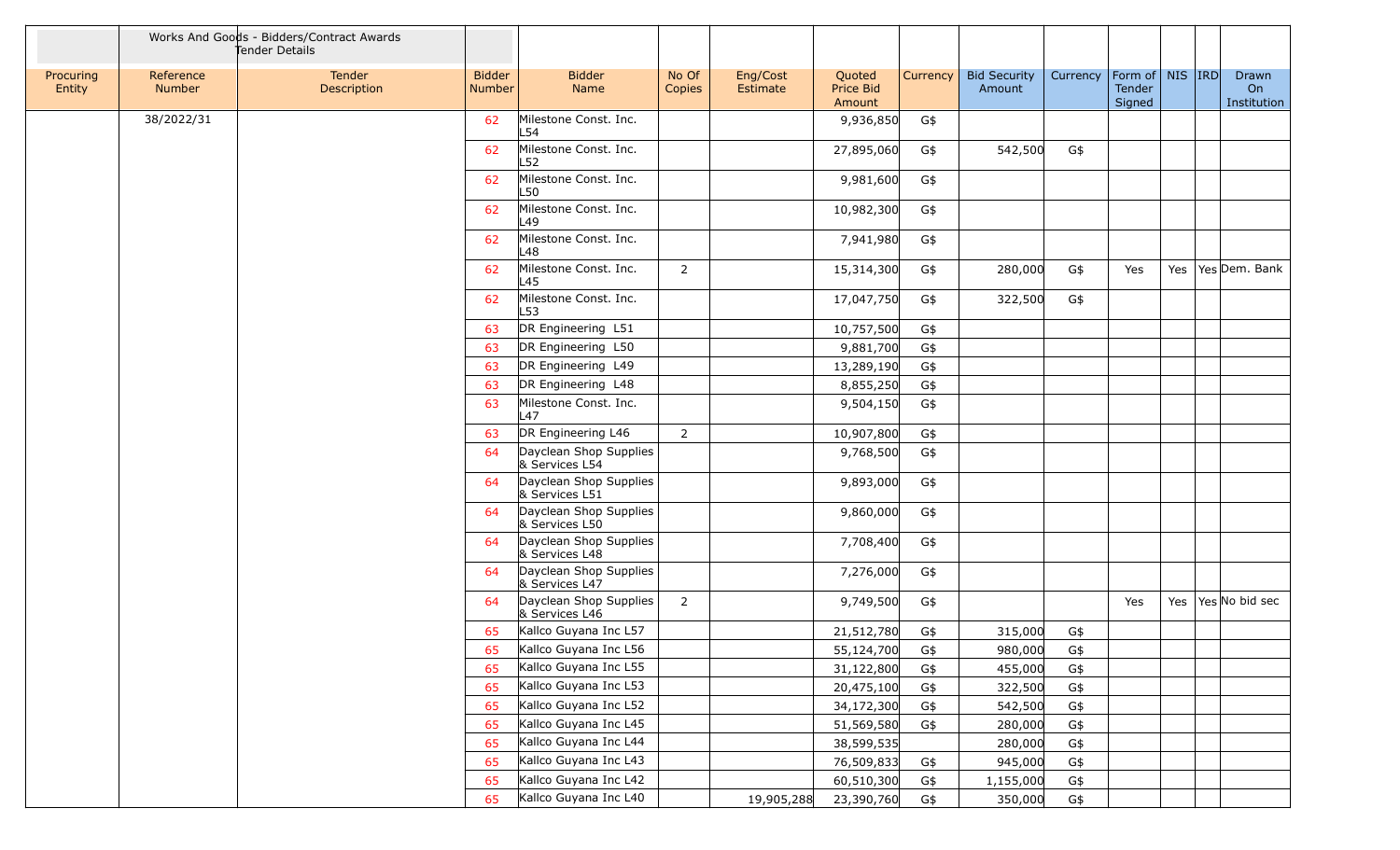|                     |                            | Works And Goods - Bidders/Contract Awards<br>Tender Details |                                |                                                       |                 |                      |                               |          |                               |          |                                         |  |                            |
|---------------------|----------------------------|-------------------------------------------------------------|--------------------------------|-------------------------------------------------------|-----------------|----------------------|-------------------------------|----------|-------------------------------|----------|-----------------------------------------|--|----------------------------|
| Procuring<br>Entity | Reference<br><b>Number</b> | Tender<br>Description                                       | <b>Bidder</b><br><b>Number</b> | <b>Bidder</b><br>Name                                 | No Of<br>Copies | Eng/Cost<br>Estimate | Quoted<br>Price Bid<br>Amount | Currency | <b>Bid Security</b><br>Amount | Currency | Form of   NIS   IRD<br>Tender<br>Signed |  | Drawn<br>On<br>Institution |
|                     | 38/2022/31                 |                                                             | 65                             | Kallco Guyana Inc L37                                 | $\overline{2}$  |                      | 53,625,150                    | G\$      | 8,575,400                     | G\$      | Yes                                     |  | Yes   Yes   Premier Ins    |
|                     |                            |                                                             | 66                             | LGS Barns Gen. Building<br>Const. & Civil Eng. L57    |                 | 18,069,000           | 17,876,800                    | G\$      | 315,000                       | G\$      |                                         |  |                            |
|                     |                            |                                                             | 66                             | LGS Barns Gen. Building<br>Const. & Civil Eng. L56    |                 | 56,751,000           | 55,070,100                    | G\$      |                               |          |                                         |  |                            |
|                     |                            |                                                             | 66                             | LGS Barns Gen. Building<br>Const. & Civil Eng. L55    |                 | 25,689,412           | 25,855,500                    | G\$      | 455,000                       | G\$      |                                         |  |                            |
|                     |                            |                                                             | 66                             | LGS Barns Gen. Building<br>Const. & Civil Eng. L54    |                 | 11,413,320           | 11,121,700                    | G\$      |                               |          |                                         |  |                            |
|                     |                            |                                                             | 66                             | LGS Barns Gen. Building<br>Const. & Civil Eng. L53    |                 | 19,026,400           | 18,921,100                    | G\$      | 332,500                       | G\$      |                                         |  |                            |
|                     |                            |                                                             | 66                             | LGS Barns Gen. Building<br>Const. & Civil Eng. L52    |                 | 31,011,610           | 30,985,000                    | G\$      | 542,500                       | G\$      |                                         |  |                            |
|                     |                            |                                                             | 66                             | LGS Barns Gen. Building<br>Const. & Civil Eng. L51    |                 | 11,021,500           | 10,821,200                    | G\$      |                               |          |                                         |  |                            |
|                     |                            |                                                             | 66                             | LGS Barns Gen. Building<br>Const. & Civil Eng. L50    |                 | 10,604,370           | 11,376,900                    | G\$      |                               |          |                                         |  |                            |
|                     |                            |                                                             | 66                             | LGS Barns Gen. Building<br>Const. & Civil Eng. L49    |                 | 14,000,000           | 13,592,550                    | G\$      |                               |          |                                         |  |                            |
|                     |                            |                                                             | 66                             | LGS Barns Gen. Building<br>Const. & Civil Eng. L48    |                 | 9,901,300            | 9,383,650                     | G\$      |                               |          |                                         |  |                            |
|                     |                            |                                                             | 66                             | LGS Barns Gen. Building<br>Const. & Civil Eng. L47    |                 | 8,674,640            | 8,982,300                     | G\$      |                               |          |                                         |  |                            |
|                     |                            |                                                             | 66                             | LGS Barns Gen. Building<br>Const. & Civil Eng. L46    | $\mathbf 0$     | 11,433,300           | 11,445,130                    | G\$      |                               |          |                                         |  |                            |
|                     |                            |                                                             | 66                             | LGS Barns Gen. Building<br>Const. & Civil Eng. L45    |                 | 15,944,500           | 14,649,900                    | G\$      | 280,000                       | G\$      |                                         |  |                            |
|                     |                            |                                                             | 66                             | LGS Barns Gen. Building<br>Const. & Civil Eng. L44    |                 | 35,554,155           | 32,751,180                    | G\$      | 630,000                       | G\$      |                                         |  |                            |
|                     |                            |                                                             | 66                             | LGS Barns Gen. Building<br>Const. & Civil Eng. L43    |                 | 65,437,943           | 59,991,907                    | G\$      | 945,000                       | G\$      |                                         |  |                            |
|                     |                            |                                                             | 66                             | LGS Barns Gen. Building<br>Const. & Civil Eng. L42    |                 | 65,821,300           | 64,994,340                    | G\$      | 1,155,000                     | G\$      |                                         |  |                            |
|                     |                            |                                                             | 66                             | LGS Barns Gen. Building<br>Const. & Civil Eng. L41    |                 | 24,958,930           | 24,234,600                    | G\$      | 437,500                       | G\$      |                                         |  |                            |
|                     |                            |                                                             | 66                             | LGS Barns Gen. Building<br>Const. & Civil Eng. L40    |                 |                      | 19,319,200                    | G\$      | 250,000                       | G\$      |                                         |  |                            |
|                     |                            |                                                             | 66                             | LGS Barns Gen. Building<br>Const. & Civil Eng. L39    |                 | 24,615,114           | 23,796,400                    | G\$      | 437,500                       | G\$      |                                         |  |                            |
|                     |                            |                                                             | 66                             | LGS Barns Gen. Building<br>Const. & Civil Eng. L38    |                 | 14,550,254           | 13,617,000                    | G\$      | 202,500                       | $G$ \$   |                                         |  |                            |
|                     |                            |                                                             | 66                             | LGS Barns Gen. Building<br>Const. & Civil Eng. L37    | $2^{\circ}$     | 4,993,360            | 47,654,600                    | G\$      | 857,500                       | G\$      |                                         |  |                            |
|                     |                            |                                                             | 67                             | Ace Construction<br>Services & Investment<br>Inc. L57 |                 |                      | 14,895,675                    | G\$      | 315,000                       | G\$      |                                         |  |                            |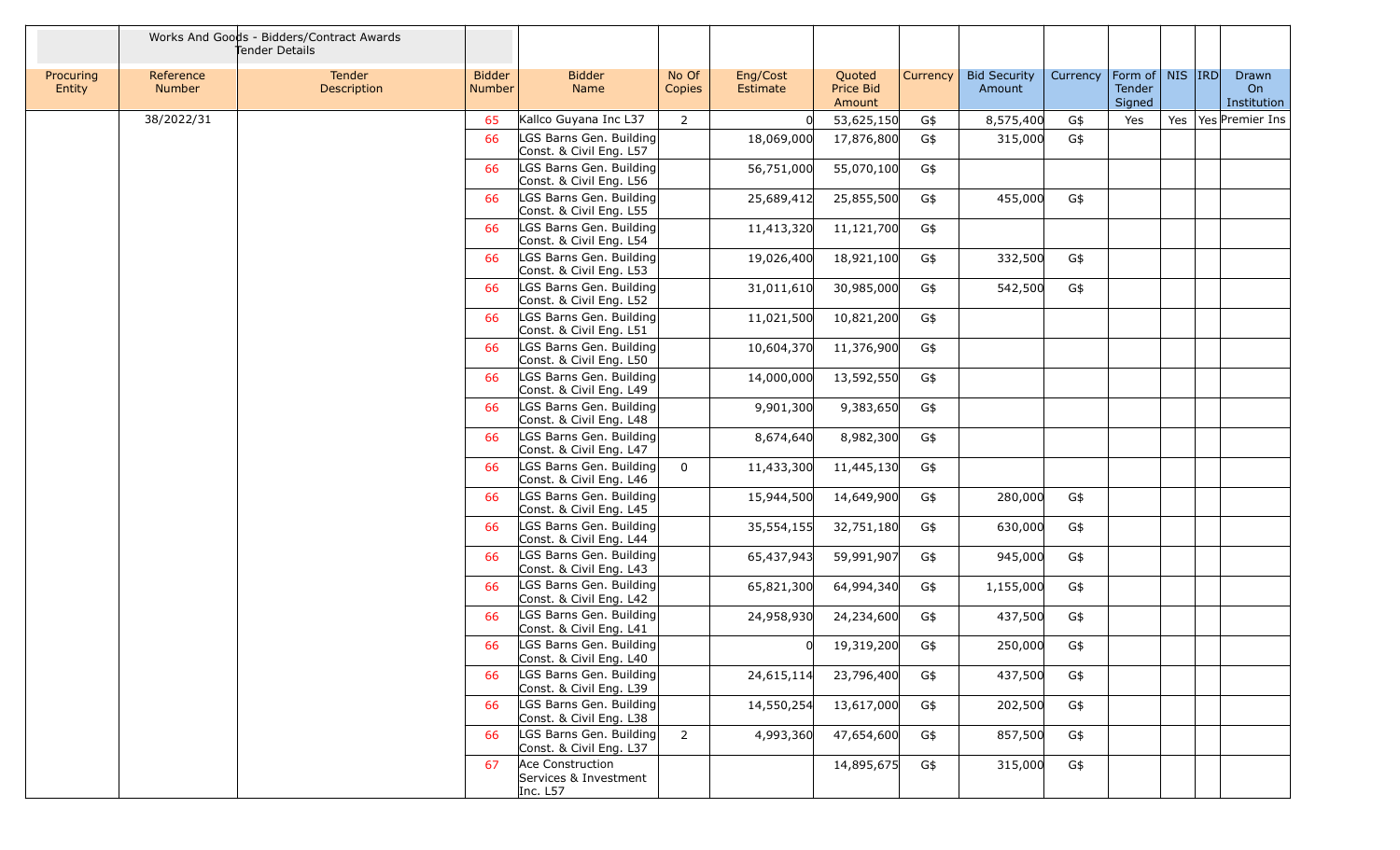|                     |                     | Works And Goods - Bidders/Contract Awards<br>Tender Details |                         |                                                         |                 |                      |                               |          |                               |          |                                          |  |                            |
|---------------------|---------------------|-------------------------------------------------------------|-------------------------|---------------------------------------------------------|-----------------|----------------------|-------------------------------|----------|-------------------------------|----------|------------------------------------------|--|----------------------------|
| Procuring<br>Entity | Reference<br>Number | Tender<br>Description                                       | <b>Bidder</b><br>Number | <b>Bidder</b><br>Name                                   | No Of<br>Copies | Eng/Cost<br>Estimate | Quoted<br>Price Bid<br>Amount | Currency | <b>Bid Security</b><br>Amount | Currency | Form of   NIS   IRD <br>Tender<br>Signed |  | Drawn<br>On<br>Institution |
|                     | 38/2022/31          |                                                             | 67                      | Ace Construction<br>Services & Investment<br>Inc. L56   |                 |                      | 51,913,000                    | G\$      | 980,000                       | G\$      |                                          |  |                            |
|                     |                     |                                                             | 67                      | Ace Construction<br>Services & Investment<br>Inc. L54   |                 |                      | 8,956,480                     | G\$      |                               |          |                                          |  |                            |
|                     |                     |                                                             | 67                      | Ace Construction<br>Services & Investment<br>Inc. L53   |                 |                      | 16,226,750                    | G\$      | 332,500                       | G\$      |                                          |  |                            |
|                     |                     |                                                             | 67                      | Ace Construction<br>Services & Investment<br>Inc. L52   |                 |                      | 26,331,100                    | G\$      | 542,500                       | G\$      |                                          |  |                            |
|                     |                     |                                                             | 67                      | Ace Construction<br>Services & Investment<br>Inc. L51   |                 |                      | 9,442,600                     | G\$      |                               |          |                                          |  |                            |
|                     |                     |                                                             | 67                      | Ace Construction<br>Services & Investment<br>Inc. L50   |                 |                      | 8,577,700                     | G\$      |                               |          |                                          |  |                            |
|                     |                     |                                                             | 67                      | Ace Construction<br>Services & Investment<br>Inc. L49   |                 |                      | 11,353,700                    | G\$      |                               |          |                                          |  |                            |
|                     |                     |                                                             | 67                      | Ace Construction<br>Services & Investment<br>Inc. L48   |                 |                      | 8,048,700                     | G\$      |                               |          |                                          |  |                            |
|                     |                     |                                                             | 67                      | Ace Construction<br>Services & Investment<br>Inc. L47   |                 |                      | 7,574,200                     | G\$      |                               |          |                                          |  |                            |
|                     |                     |                                                             | 67                      | Ace Construction<br>Services & Investment<br>Inc. L46   |                 |                      | 10,828,000                    | G\$      |                               |          |                                          |  |                            |
|                     |                     |                                                             | 67                      | Ace Construction<br>Services & Investment<br>Inc. L45   |                 |                      | 15,525,100                    | G\$      | 280,000                       | G\$      |                                          |  |                            |
|                     |                     |                                                             | 67                      | Ace Construction<br>Services & Investment<br>Inc. L44   |                 |                      | 32,469,255                    | G\$      | 630,000                       | G\$      |                                          |  |                            |
|                     |                     |                                                             | 67                      | Ace Construction<br>Services & Investment<br>Inc. $L43$ |                 |                      | 55,726,650                    | G\$      | 945,000                       | G\$      |                                          |  |                            |
|                     |                     |                                                             | 67                      | Ace Construction<br>Services & Investment<br>Inc. L42   |                 |                      | 52,587,900                    | G\$      | 1,155,000                     | G\$      |                                          |  |                            |
|                     |                     |                                                             | 67                      | Ace Construction<br>Services & Investment<br>Inc. L41   |                 |                      | 20,593,850                    | G\$      | 437,500                       | G\$      |                                          |  |                            |
|                     |                     |                                                             | 67                      | Ace Construction<br>Services & Investment<br>Inc. $L40$ |                 |                      | 18,605,059                    | G\$      | 350,000                       | G\$      |                                          |  |                            |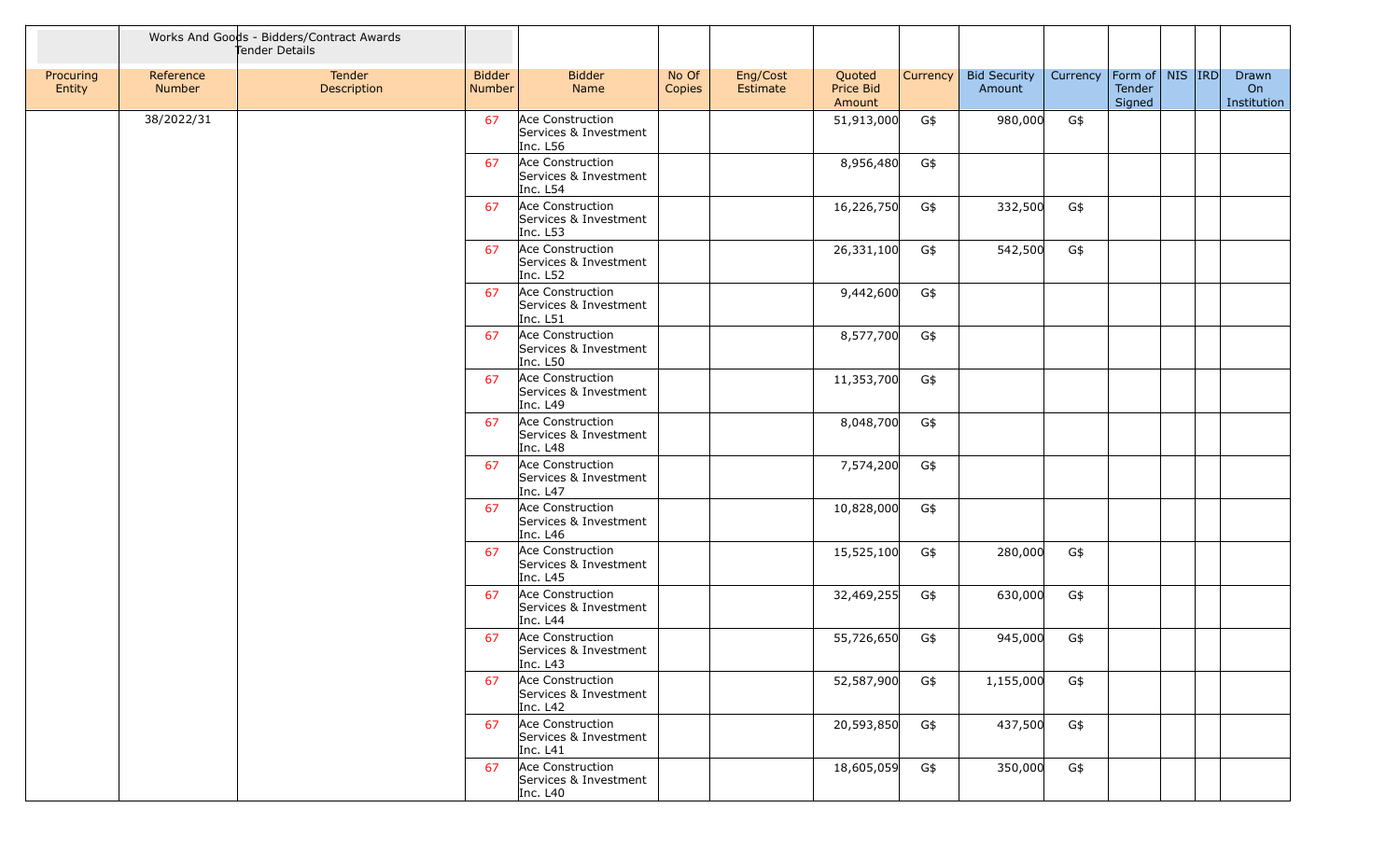|                     |                     | Works And Goods - Bidders/Contract Awards<br>Tender Details |                                |                                                       |                 |                      |                               |          |                               |          |                                         |  |                            |
|---------------------|---------------------|-------------------------------------------------------------|--------------------------------|-------------------------------------------------------|-----------------|----------------------|-------------------------------|----------|-------------------------------|----------|-----------------------------------------|--|----------------------------|
| Procuring<br>Entity | Reference<br>Number | Tender<br>Description                                       | <b>Bidder</b><br><b>Number</b> | <b>Bidder</b><br>Name                                 | No Of<br>Copies | Eng/Cost<br>Estimate | Quoted<br>Price Bid<br>Amount | Currency | <b>Bid Security</b><br>Amount | Currency | Form of   NIS   IRD<br>Tender<br>Signed |  | Drawn<br>On<br>Institution |
|                     | 38/2022/31          |                                                             | 67                             | Ace Construction<br>Services & Investment<br>Inc. L55 |                 |                      | 22,046,672                    | G\$      | 455,000                       | G\$      |                                         |  |                            |
|                     |                     |                                                             | 67                             | Ace Construction<br>Services & Investment<br>Inc. L39 |                 |                      | 21,396,096                    | G\$      | 437,500                       | G\$      |                                         |  |                            |
|                     |                     |                                                             | 67                             | Ace Construction<br>Services & Investment<br>Inc. L38 |                 |                      | 13,796,343                    | G\$      | 262,500                       | G\$      |                                         |  |                            |
|                     |                     |                                                             | 67                             | Ace Construction<br>Services & Investment<br>Inc. L37 |                 | $\Omega$             | 46,226,765                    | G\$      | 857,500                       | G\$      | Yes                                     |  | Yes   Yes   Premier Ins.   |
|                     |                     |                                                             |                                | 692                                                   |                 |                      | O                             |          |                               |          |                                         |  |                            |
|                     | 39/2022/31          | Miscellaneous Roads, Region 6 (Phase<br>2) Lots-69-87       | $\mathbf{1}$                   | RL Cont. L80                                          |                 |                      |                               |          | 315,000                       | G\$      |                                         |  |                            |
|                     |                     |                                                             | -1                             | RL Cont. L78                                          |                 |                      |                               |          | 350,000                       | G\$      |                                         |  |                            |
|                     |                     |                                                             | -1                             | RL Cont. L84                                          |                 |                      |                               |          | 1,137,500                     | G\$      |                                         |  |                            |
|                     |                     |                                                             | $\mathbf{1}$                   | RL Cont. L87                                          | $\mathbf 0$     |                      | 25,246,800                    | G\$      | 455,000                       | G\$      |                                         |  |                            |
|                     |                     |                                                             | $\mathbf{1}$                   | RL Cont. L86                                          |                 |                      | 42,857,200                    | G\$      | 752,500                       | G\$      |                                         |  |                            |
|                     |                     |                                                             | -1                             | RL Cont. L85                                          |                 |                      | 40,003,845                    | G\$      | 752,500                       | G\$      |                                         |  |                            |
|                     |                     |                                                             | $\mathbf{1}$                   | RL Cont. L82                                          |                 |                      | 22,825,800                    | G\$      | 402,500                       | G\$      |                                         |  |                            |
|                     |                     |                                                             | -1                             | RL Cont. L81                                          |                 |                      | 18,475,400                    | G\$      | 350,000                       | G\$      |                                         |  |                            |
|                     |                     |                                                             | $\mathbf{1}$                   | RL Cont. L79                                          |                 |                      | 14,022,800                    | G\$      | 262,500                       | $G\$     |                                         |  |                            |
|                     |                     |                                                             | -1                             | RL Cont. L76                                          |                 |                      | 47,676,480                    | G\$      | 875,000                       | G\$      |                                         |  |                            |
|                     |                     |                                                             | $\mathbf{1}$                   | RL Cont. L75                                          |                 |                      | 9,657,700                     | G\$      | 385,000                       | G\$      |                                         |  |                            |
|                     |                     |                                                             | -1                             | RL Cont. L74                                          |                 |                      | 23,974,850                    | G\$      | 420,000                       | G\$      |                                         |  |                            |
|                     |                     |                                                             | $\mathbf{1}$                   | RL Cont. L77                                          |                 |                      |                               |          | 420,000                       | G\$      |                                         |  |                            |
|                     |                     |                                                             | $\mathbf{1}$                   | RL Cont. L73                                          |                 |                      | 10,912,100                    | G\$      | 367,500                       | G\$      |                                         |  |                            |
|                     |                     |                                                             | -1                             | RL Cont. L72                                          |                 |                      | 14,843,500                    | G\$      | 280,000                       | G\$      |                                         |  |                            |
|                     |                     |                                                             | $\mathbf{1}$                   | RL Cont. L71                                          |                 |                      | 20,799,200                    | G\$      | 367,500                       | G\$      |                                         |  |                            |
|                     |                     |                                                             | -1                             | RL Cont. L83                                          |                 |                      |                               |          | 752,500                       | G\$      |                                         |  |                            |
|                     |                     |                                                             | -1                             | RL Cont. L70                                          | $\overline{2}$  | $\Omega$             | 20,861,000                    | G\$      | 367,500                       | G\$      | Yes                                     |  | Yes   Yes   Caricom,       |
|                     |                     |                                                             | <sup>2</sup>                   | V&V Construction Co.<br>Inc. L87                      |                 |                      | 23,666,500                    | G\$      | 455,000                       | G\$      |                                         |  |                            |
|                     |                     |                                                             | <sup>2</sup>                   | V&V Construction Co.<br>Inc. L86                      |                 |                      | 41,500,400                    | G\$      | 752,500                       | G\$      |                                         |  |                            |
|                     |                     |                                                             | $\overline{2}$                 | V&V Construction Co.<br>Inc. L85                      |                 |                      | 39,938,325                    | G\$      | 752,500                       | G\$      |                                         |  |                            |
|                     |                     |                                                             | 2                              | V&V Construction Co.<br>Inc. L83                      |                 |                      | 38,070,073                    | G\$      | 752,500                       | G\$      |                                         |  |                            |
|                     |                     |                                                             | 2                              | V&V Construction Co.<br>Inc. L82                      |                 |                      | 20,886,450                    | G\$      | 402,500                       | G\$      |                                         |  |                            |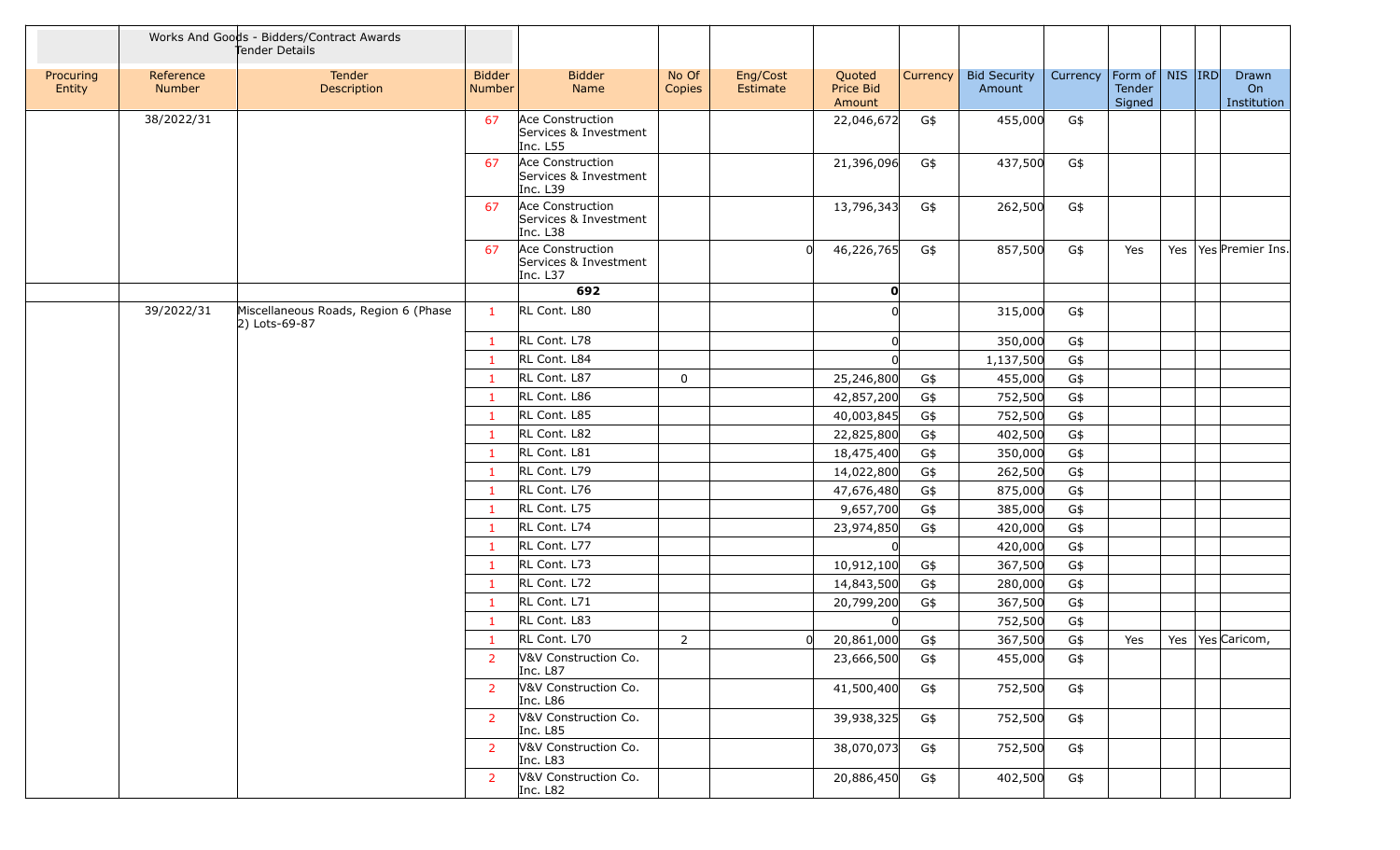|                     |                     | Works And Goods - Bidders/Contract Awards<br>Tender Details |                                |                                  |                 |                      |                               |          |                               |          |                                         |  |                            |
|---------------------|---------------------|-------------------------------------------------------------|--------------------------------|----------------------------------|-----------------|----------------------|-------------------------------|----------|-------------------------------|----------|-----------------------------------------|--|----------------------------|
| Procuring<br>Entity | Reference<br>Number | Tender<br>Description                                       | <b>Bidder</b><br><b>Number</b> | <b>Bidder</b><br>Name            | No Of<br>Copies | Eng/Cost<br>Estimate | Quoted<br>Price Bid<br>Amount | Currency | <b>Bid Security</b><br>Amount | Currency | Form of   NIS   IRD<br>Tender<br>Signed |  | Drawn<br>On<br>Institution |
|                     | 39/2022/31          |                                                             | 2                              | V&V Construction Co.<br>Inc. L81 |                 |                      | 18,755,850                    | G\$      | 3,350,000                     | G\$      |                                         |  |                            |
|                     |                     |                                                             | 2                              | V&V Construction Co.<br>Inc. L80 |                 |                      | 16,230,600                    | G\$      | 315,000                       | G\$      |                                         |  |                            |
|                     |                     |                                                             | 2                              | V&V Construction Co.<br>Inc. L79 |                 |                      | 13,959,100                    | G\$      | 262,500                       | G\$      |                                         |  |                            |
|                     |                     |                                                             | 2                              | V&V Construction Co.<br>Inc. L78 |                 |                      | 18,034,600                    | G\$      | 350,000                       | G\$      |                                         |  |                            |
|                     |                     |                                                             | 2                              | V&V Construction Co.<br>Inc. L77 |                 |                      | 21,138,705                    | G\$      | 420,000                       | G\$      |                                         |  |                            |
|                     |                     |                                                             | 2                              | V&V Construction Co.<br>Inc. L76 |                 |                      | 45,959,235                    | G\$      | 875,000                       | G\$      |                                         |  |                            |
|                     |                     |                                                             | 2                              | V&V Construction Co.<br>Inc. L75 |                 |                      | 20,101,550                    | G\$      | 385,000                       | G\$      |                                         |  |                            |
|                     |                     |                                                             | $\overline{2}$                 | V&V Construction Co.<br>Inc. L74 |                 |                      | 21,981,600                    | G\$      | 420,000                       | G\$      |                                         |  |                            |
|                     |                     |                                                             | 2                              | V&V Construction Co.<br>Inc. L73 |                 |                      | 19,409,850                    | G\$      | 367,500                       | G\$      |                                         |  |                            |
|                     |                     |                                                             | 2                              | V&V Construction Co.<br>Inc. L84 |                 |                      | 60,308,063                    | G\$      | 1,137,500                     | G\$      |                                         |  |                            |
|                     |                     |                                                             | 2                              | V&V Construction Co.<br>Inc. L72 |                 |                      | 14,575,550                    | G\$      | 280,000                       | G\$      |                                         |  |                            |
|                     |                     |                                                             | 2                              | V&V Construction Co.<br>Inc. L71 |                 |                      | 20,968,800                    | G\$      | 367,500                       | G\$      |                                         |  |                            |
|                     |                     |                                                             | 2                              | V&V Construction Co.<br>Inc. L70 |                 |                      | 18,746,500                    | G\$      | 367,500                       | G\$      |                                         |  |                            |
|                     |                     |                                                             | 2                              | V&V Construction Co.<br>Inc. L69 | $2^{\circ}$     | $\Omega$             | 67,470,000                    | G\$      | 1,225,000                     | G\$      | Yes                                     |  | Yes   Yes   Premier Ins    |
|                     |                     |                                                             | 3                              | Kascon Engineering L87           |                 |                      | 28,610,300                    | G\$      | 455,000                       | G\$      |                                         |  |                            |
|                     |                     |                                                             | $\overline{3}$                 | Kascon Engineering L86           |                 |                      | 53,487,800                    | G\$      | 752,500                       | G\$      |                                         |  |                            |
|                     |                     |                                                             | 3                              | Kascon Engineering L84           |                 |                      | 66,016,430                    | G\$      | 1,137,500                     | G\$      |                                         |  |                            |
|                     |                     |                                                             | $\overline{3}$                 | Kascon Engineering L83           |                 |                      | 44,351,339                    | G\$      | 752,500                       | G\$      |                                         |  |                            |
|                     |                     |                                                             | 3                              | Kascon Engineering L82           |                 |                      | 24,345,800                    | G\$      | 24,345,800                    | G\$      |                                         |  |                            |
|                     |                     |                                                             | 3                              | Kascon Engineering L76           |                 |                      | 49,087,650                    | G\$      | 875,000                       | G\$      |                                         |  |                            |
|                     |                     |                                                             | 3                              | Kascon Engineering L75           |                 |                      | 24,101,200                    | G\$      | 385,000                       | G\$      |                                         |  |                            |
|                     |                     |                                                             | 3                              | Kascon Engineering L74           |                 |                      | 25,025,650                    | G\$      | 420,000                       | G\$      |                                         |  |                            |
|                     |                     |                                                             | $\overline{3}$                 | Kascon Engineering L73           | $2^{\circ}$     |                      | 22,663,000                    | G\$      | 367,500                       | G\$      | Yes                                     |  | Yes Yes Assuria            |
|                     |                     |                                                             | 3                              | Kascon Engineering L69           |                 |                      | 77,817,400                    | G\$      | 1,225,000                     | G\$      |                                         |  |                            |
|                     |                     |                                                             | $\overline{4}$                 | Yhadram & Son Const<br>Est. L85  |                 |                      | 41,078,573                    | G\$      | 752,500                       | G\$      |                                         |  |                            |
|                     |                     |                                                             | $\overline{4}$                 | Yhadram & Son Const<br>Est. L83  |                 |                      | 40,087,625                    | G\$      | 752,000                       | G\$      |                                         |  |                            |
|                     |                     |                                                             | $\overline{4}$                 | Yhadram & Son Const<br>Est. L82  |                 |                      | 22,818,350                    | G\$      | 402,500                       | G\$      |                                         |  |                            |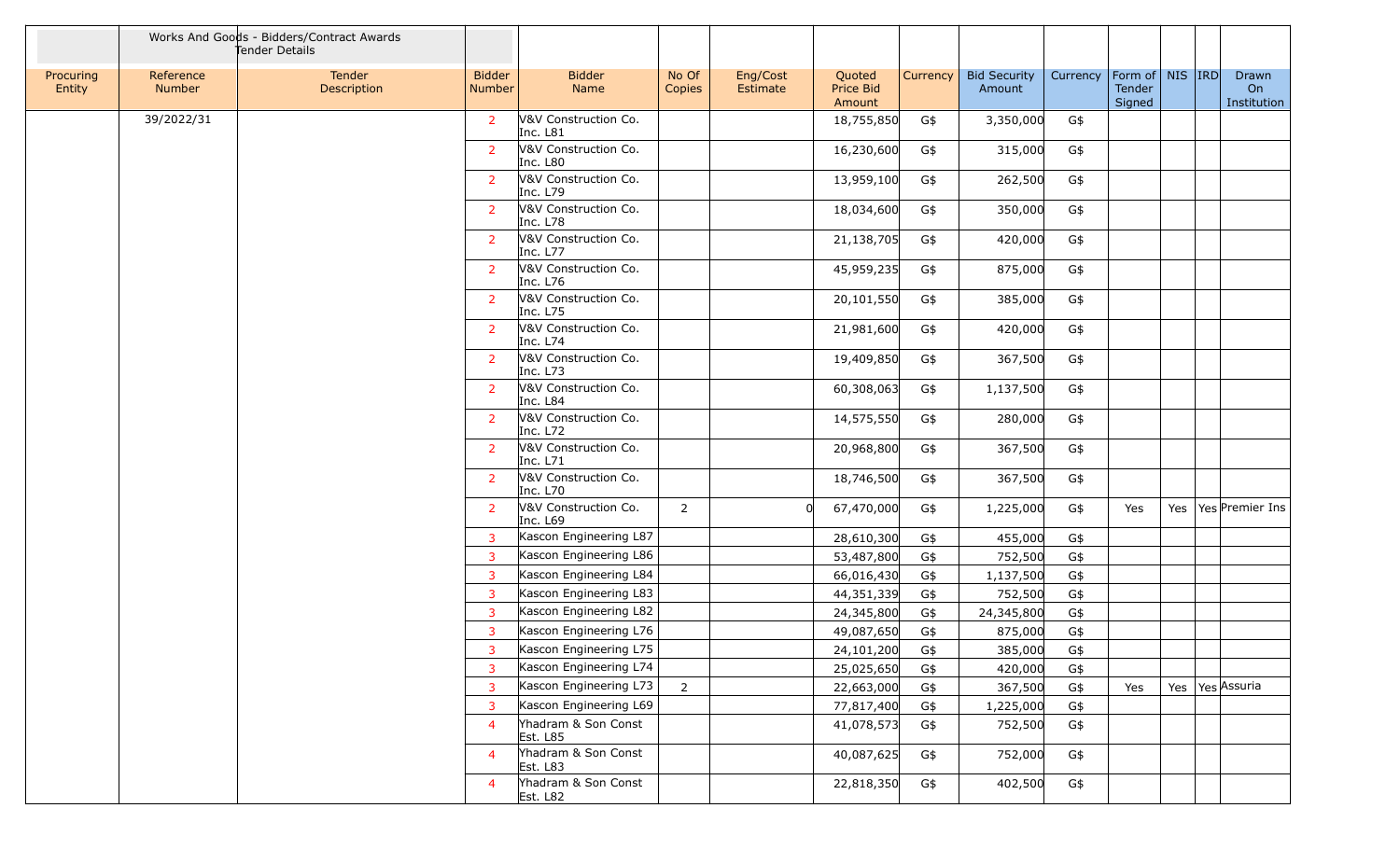|                     |                     | Works And Goods - Bidders/Contract Awards<br>Tender Details |                                |                                       |                 |                      |                               |          |                               |          |                                         |  |                            |
|---------------------|---------------------|-------------------------------------------------------------|--------------------------------|---------------------------------------|-----------------|----------------------|-------------------------------|----------|-------------------------------|----------|-----------------------------------------|--|----------------------------|
| Procuring<br>Entity | Reference<br>Number | Tender<br>Description                                       | <b>Bidder</b><br><b>Number</b> | <b>Bidder</b><br>Name                 | No Of<br>Copies | Eng/Cost<br>Estimate | Quoted<br>Price Bid<br>Amount | Currency | <b>Bid Security</b><br>Amount | Currency | Form of   NIS   IRD<br>Tender<br>Signed |  | Drawn<br>On<br>Institution |
|                     | 39/2022/31          |                                                             | $\overline{4}$                 | Yhadram & Son Const<br>Est. L81       |                 |                      | 19,025,150                    | G\$      | 350,000                       | G\$      |                                         |  |                            |
|                     |                     |                                                             | $\overline{4}$                 | Yhadram & Son Const<br>Est. L69       | $\overline{2}$  |                      | 69,999,600                    | G\$      | 1,225,000                     | G\$      | Yes                                     |  | Yes   Yes   Caricom        |
|                     |                     |                                                             | 5                              | Associated Construction<br>Serv. L87  |                 |                      | 28,321,800                    | G\$      | 455,000                       | G\$      |                                         |  |                            |
|                     |                     |                                                             | 5                              | Associated Construction<br>Serv. L86  |                 |                      | 54,269,520                    | G\$      | 752,500                       | G\$      |                                         |  |                            |
|                     |                     |                                                             | 5                              | Associated Construction<br>Serv. L670 |                 |                      | 23,070,100                    | G\$      | 367,500                       | G\$      |                                         |  |                            |
|                     |                     |                                                             | -5                             | Associated Construction<br>Serv. L69  | $\overline{2}$  |                      | 855,520,010                   | G\$      | 1,225,000                     | G\$      | Yes                                     |  | Yes   Yes   Caricom        |
|                     |                     |                                                             | 6                              | S. Lorrick Const. Ser.<br>L87         |                 |                      | 26,069,900                    | G\$      | 455,000                       | G\$      |                                         |  |                            |
|                     |                     |                                                             | 6                              | S. Lorrick Const. Ser.<br>L86         |                 |                      | 54,014,650                    | G\$      | 752,500                       | G\$      |                                         |  |                            |
|                     |                     |                                                             | 6                              | S. Lorrick Const. Ser.<br>L82         | $\overline{2}$  |                      | 24,628,350                    | G\$      | 860,000                       | G\$      | Yes                                     |  | Yes   Yes   Premier Ins    |
|                     |                     |                                                             | $\overline{7}$                 | Faizal Alli Contracting<br>L87        |                 |                      | 22,645,000                    | G\$      | 455,000                       | G\$      |                                         |  |                            |
|                     |                     |                                                             | $\overline{7}$                 | Faizal Alli Contracting<br>L85        |                 |                      | 35,326,200                    | G\$      | 752,500                       | G\$      |                                         |  |                            |
|                     |                     |                                                             | $\overline{7}$                 | Faizal Alli Contracting<br>L84        |                 |                      | 54,958,155                    | G\$      | 1,137,500                     | G\$      |                                         |  |                            |
|                     |                     |                                                             | $\overline{7}$                 | Faizal Alli Contracting<br>L83        |                 |                      | 39,299,400                    | G\$      | 752,500                       | G\$      |                                         |  |                            |
|                     |                     |                                                             | $\overline{7}$                 | Faizal Alli Contracting<br>L82        |                 |                      | 9,960,500                     | G\$      | 402,500                       | G\$      |                                         |  |                            |
|                     |                     |                                                             | $\overline{7}$                 | Faizal Alli Contracting<br>L81        |                 |                      | 16,994,200                    | G\$      | 350,000                       | G\$      |                                         |  |                            |
|                     |                     |                                                             | $\overline{7}$                 | Faizal Alli Contracting<br>L80        |                 |                      | 15,267,500                    | G\$      | 315,000                       | G\$      |                                         |  |                            |
|                     |                     |                                                             | $\overline{7}$                 | Faizal Alli Contracting<br>L79        | $\overline{2}$  |                      | 14,399,000                    | G\$      | 262,500                       | G\$      | Yes                                     |  | Yes   Yes   Premier Ins    |
|                     |                     |                                                             | 8                              | Well Built Construction<br>Ser L87    |                 |                      | 23,082,400                    | G\$      | 455,000                       | G\$      |                                         |  |                            |
|                     |                     |                                                             | 8                              | Well Built Construction<br>Ser L86    |                 |                      | 41,692,000                    | G\$      | 752,500                       | G\$      |                                         |  |                            |
|                     |                     |                                                             | 8                              | Well Built Construction<br>Ser L83    |                 |                      | 40,165,965                    | G\$      | 752,500                       | G\$      |                                         |  |                            |
|                     |                     |                                                             | 8                              | Well Built Construction<br>Ser L81    |                 |                      | 18,228,400                    | G\$      | 350,000                       | G\$      |                                         |  |                            |
|                     |                     |                                                             | 8                              | Well Built Construction<br>Ser L80    |                 |                      | 16,809,350                    | G\$      | 315,000                       | G\$      |                                         |  |                            |
|                     |                     |                                                             | 8                              | Well Built Construction<br>Ser L72    |                 |                      | 14,100,600                    | G\$      | 280,000                       | G\$      |                                         |  |                            |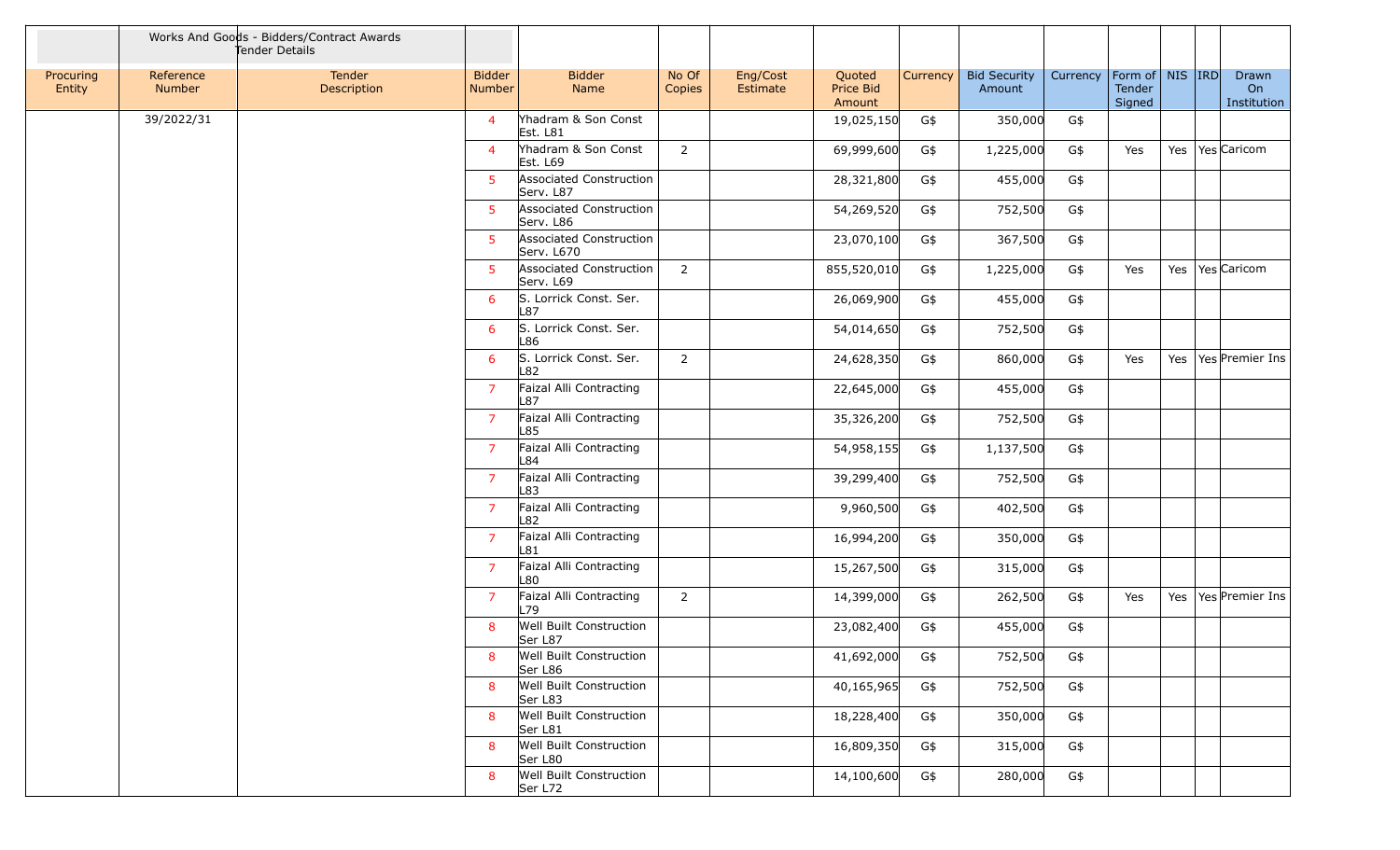|                     |                     | Works And Goods - Bidders/Contract Awards<br>Tender Details |                                |                                           |                 |                      |                               |          |                               |          |                                         |  |                            |
|---------------------|---------------------|-------------------------------------------------------------|--------------------------------|-------------------------------------------|-----------------|----------------------|-------------------------------|----------|-------------------------------|----------|-----------------------------------------|--|----------------------------|
| Procuring<br>Entity | Reference<br>Number | Tender<br>Description                                       | <b>Bidder</b><br><b>Number</b> | <b>Bidder</b><br>Name                     | No Of<br>Copies | Eng/Cost<br>Estimate | Quoted<br>Price Bid<br>Amount | Currency | <b>Bid Security</b><br>Amount | Currency | Form of   NIS  IRD <br>Tender<br>Signed |  | Drawn<br>On<br>Institution |
|                     | 39/2022/31          |                                                             | 8                              | <b>Well Built Construction</b><br>Ser L69 | $\overline{2}$  |                      | 68,225,700                    | G\$      | 1,225,000                     | G\$      | Yes                                     |  | Yes   Yes   Caricom        |
|                     |                     |                                                             | 9                              | KP Jagdeo General<br>Const. L87           |                 |                      | 23,830,200                    | G\$      | 455,000                       | G\$      |                                         |  |                            |
|                     |                     |                                                             | 9                              | KP Jagdeo General<br>Const. L86           |                 |                      | 47,455,800                    | G\$      | 752,500                       | G\$      |                                         |  |                            |
|                     |                     |                                                             | 9                              | KP Jagdeo General<br>Const. L85           |                 |                      | 37, 145, 155                  | G\$      | 752,500                       | G\$      |                                         |  |                            |
|                     |                     |                                                             | 9                              | KP Jagdeo General<br>Const. L83           |                 |                      | 41,726,927                    | G\$      | 752,500                       | G\$      |                                         |  |                            |
|                     |                     |                                                             | 9                              | KP Jagdeo General<br>Const. L82           |                 |                      | 21,521,250                    | G\$      | 402,500                       | G\$      |                                         |  |                            |
|                     |                     |                                                             | 9                              | KP Jagdeo General<br>Const. L81           |                 |                      | 18,362,500                    | G\$      | 350,000                       | G\$      |                                         |  |                            |
|                     |                     |                                                             | 9                              | KP Jagdeo General<br>Const. L80           |                 |                      | 19,169,800                    | G\$      | 315,000                       | G\$      |                                         |  |                            |
|                     |                     |                                                             | 9                              | KP Jagdeo General<br>Const. L79           |                 |                      | 12,111,906                    | G\$      | 262,500                       | G\$      |                                         |  |                            |
|                     |                     |                                                             | 9                              | KP Jagdeo General<br>Const. L78           |                 |                      | 22,393,820                    | G\$      | 350,000                       | G\$      |                                         |  |                            |
|                     |                     |                                                             | 9                              | KP Jagdeo General<br>Const. L77           |                 |                      | 28,062,657                    | G\$      | 420,000                       | G\$      |                                         |  |                            |
|                     |                     |                                                             | 9                              | KP Jagdeo General<br>Const. L76           |                 |                      | 44,748,533                    | G\$      | 875,000                       | G\$      |                                         |  |                            |
|                     |                     |                                                             | 9                              | KP Jagdeo General<br>Const. L75           |                 |                      | 20,106,800                    | G\$      | 385,000                       | G\$      |                                         |  |                            |
|                     |                     |                                                             | 9                              | KP Jagdeo General<br>Const. L74           |                 |                      | 22,264,800                    | G\$      | 420,000                       | G\$      |                                         |  |                            |
|                     |                     |                                                             | 9                              | KP Jagdeo General<br>Const. L73           |                 |                      | 19,049,200                    | G\$      | 367,500                       | G\$      |                                         |  |                            |
|                     |                     |                                                             | 9                              | KP Jagdeo General<br>Const. L84           |                 |                      | 63,459,375                    | G\$      | 1,137,500                     | G\$      |                                         |  |                            |
|                     |                     |                                                             | 9                              | KP Jagdeo General<br>Const. L72           |                 |                      | 14,628,000                    | G\$      | 280,000                       | G\$      |                                         |  |                            |
|                     |                     |                                                             | 9                              | KP Jagdeo General<br>Const. L71           |                 |                      | 21,885,600                    | G\$      | 367,500                       | G\$      |                                         |  |                            |
|                     |                     |                                                             | 9                              | KP Jagdeo General<br>Const. L70           |                 |                      | 19,440,600                    | G\$      | 367,500                       | G\$      |                                         |  |                            |
|                     |                     |                                                             | 9                              | KP Jagdeo General<br>Const. L69           | $\overline{2}$  |                      | 69,794,700                    | G\$      | 1,225,000                     | G\$      | Yes                                     |  | Yes   Yes   Premier Ins    |
|                     |                     |                                                             | 10                             | Sawa Investment Inc<br>L87                |                 |                      | 24,176,300                    | G\$      | 455,000                       | G\$      |                                         |  |                            |
|                     |                     |                                                             | 10                             | Sawa Investment Inc<br>L86                |                 |                      | 42,657,700                    | G\$      | 752,500                       | G\$      |                                         |  |                            |
|                     |                     |                                                             | 10                             | Sawa Investment Inc<br>L84                |                 |                      | 61,539,030                    | G\$      | 1,137,500                     | G\$      |                                         |  |                            |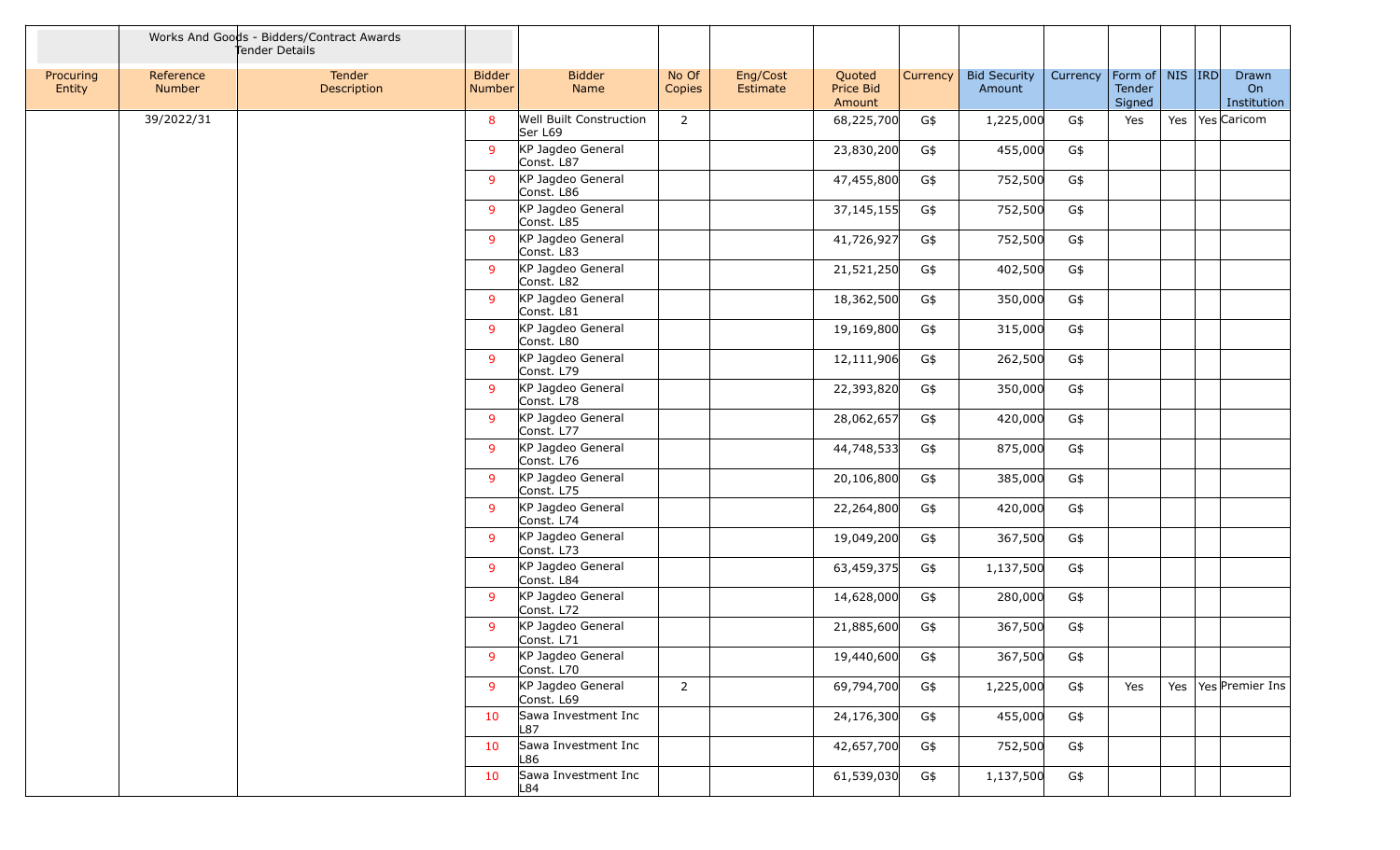|                     |                     | Works And Goods - Bidders/Contract Awards<br>Tender Details |                                |                            |                 |                      |                               |          |                               |          |                                         |  |                            |
|---------------------|---------------------|-------------------------------------------------------------|--------------------------------|----------------------------|-----------------|----------------------|-------------------------------|----------|-------------------------------|----------|-----------------------------------------|--|----------------------------|
| Procuring<br>Entity | Reference<br>Number | Tender<br>Description                                       | <b>Bidder</b><br><b>Number</b> | <b>Bidder</b><br>Name      | No Of<br>Copies | Eng/Cost<br>Estimate | Quoted<br>Price Bid<br>Amount | Currency | <b>Bid Security</b><br>Amount | Currency | Form of   NIS   IRD<br>Tender<br>Signed |  | Drawn<br>On<br>Institution |
|                     | 39/2022/31          |                                                             | 10                             | Sawa Investment Inc<br>L83 |                 |                      | 42,606,510                    | G\$      | 752,500                       | G\$      |                                         |  |                            |
|                     |                     |                                                             | 10                             | Sawa Investment Inc<br>L82 |                 |                      | 22,523,700                    | G\$      | 402,500                       | G\$      |                                         |  |                            |
|                     |                     |                                                             | 10                             | Sawa Investment Inc<br>L81 |                 |                      | 19,989,000                    | G\$      | 350,000                       | G\$      |                                         |  |                            |
|                     |                     |                                                             | 10                             | Sawa Investment Inc<br>L80 |                 |                      | 17,564,620                    | G\$      | 3,215,000                     | G\$      |                                         |  |                            |
|                     |                     |                                                             | 10                             | Sawa Investment Inc<br>L79 |                 |                      | 14,089,300                    | G\$      | 262,500                       | G\$      |                                         |  |                            |
|                     |                     |                                                             | 10                             | Sawa Investment Inc<br>L78 |                 |                      | 19,433,700                    | G\$      | 350,000                       | G\$      |                                         |  |                            |
|                     |                     |                                                             | 10                             | Sawa Investment Inc<br>L77 |                 |                      | 23,725,065                    | G\$      | 420,000                       | G\$      |                                         |  |                            |
|                     |                     |                                                             | 10                             | Sawa Investment Inc<br>L76 |                 |                      | 48,234,900                    | G\$      | 875,000                       | G\$      |                                         |  |                            |
|                     |                     |                                                             | 10                             | Sawa Investment Inc<br>L75 | $\mathbf 0$     |                      | 25,995,000                    | G\$      | 385,000                       | G\$      |                                         |  |                            |
|                     |                     |                                                             | 10                             | Sawa Investment Inc<br>L74 |                 |                      | 23,400,780                    | G\$      | 420,000                       | G\$      |                                         |  |                            |
|                     |                     |                                                             | 10                             | Sawa Investment Inc<br>L73 |                 |                      | 20,148,000                    | G\$      | 367,500                       | G\$      |                                         |  |                            |
|                     |                     |                                                             | 10                             | Sawa Investment Inc<br>L72 |                 |                      | 15,045,200                    | G\$      | 280,000                       | G\$      |                                         |  |                            |
|                     |                     |                                                             | 10                             | Sawa Investment Inc<br>L85 |                 |                      | 39,769,065                    | G\$      | 752,500                       | G\$      |                                         |  |                            |
|                     |                     |                                                             | 10                             | Sawa Investment Inc<br>L71 |                 |                      | 20,597,500                    | G\$      | 367,500                       | G\$      |                                         |  |                            |
|                     |                     |                                                             | 10                             | Sawa Investment Inc<br>L70 |                 |                      | 20,506,200                    | G\$      | 367,500                       | G\$      |                                         |  |                            |
|                     |                     |                                                             | 10                             | Sawa Investment Inc<br>L69 | $\overline{2}$  |                      | 68,957,700                    | G\$      | 1,225,000                     | G\$      | Yes                                     |  | Yes   Yes   Premier Ins    |
|                     |                     |                                                             | 11                             | H. Nauth & Sons L87        |                 | 0l                   | 25,524,200                    | G\$      | 455,000                       | G\$      |                                         |  |                            |
|                     |                     |                                                             | 11                             | H. Nauth & Sons L86        |                 |                      | 46,915,550                    | G\$      | 752,500                       | G\$      |                                         |  |                            |
|                     |                     |                                                             | 11                             | H. Nauth & Sons L85        |                 |                      | 41,890,065                    | G\$      | 752,500                       | G\$      |                                         |  |                            |
|                     |                     |                                                             | 11                             | H. Nauth & Sons L83        |                 |                      | 42,193,883                    | G\$      | 752,500                       | G\$      |                                         |  |                            |
|                     |                     |                                                             | 11                             | H. Nauth & Sons L82        |                 |                      | 22,686,550                    | G\$      | 402,500                       | G\$      |                                         |  |                            |
|                     |                     |                                                             | 11                             | H. Nauth & Sons L81        |                 |                      | 19,314,100                    | G\$      | 350,000                       |          |                                         |  |                            |
|                     |                     |                                                             | 11                             | H. Nauth & Sons L80        |                 |                      | 17,698,700                    | G\$      | 315,000                       | G\$      |                                         |  |                            |
|                     |                     |                                                             | 11                             | H. Nauth & Sons L78        |                 |                      | 19,292,050                    | G\$      | 350,000                       | G\$      |                                         |  |                            |
|                     |                     |                                                             | 11                             | H. Nauth & Sons L77        |                 |                      | 23,699,970                    | G\$      | 420,000                       | G\$      |                                         |  |                            |
|                     |                     |                                                             | 11                             | H. Nauth & Sons L76        |                 |                      | 48,030,098                    | G\$      | 875,000                       | G\$      |                                         |  |                            |
|                     |                     |                                                             | 11                             | H. Nauth & Sons L75        |                 |                      | 21,986,050                    | G\$      | 3,685,000                     | G\$      |                                         |  |                            |
|                     |                     |                                                             | 11                             | H. Nauth & Sons L74        |                 |                      | 22,300,110                    | G\$      | 420,000                       | G\$      |                                         |  |                            |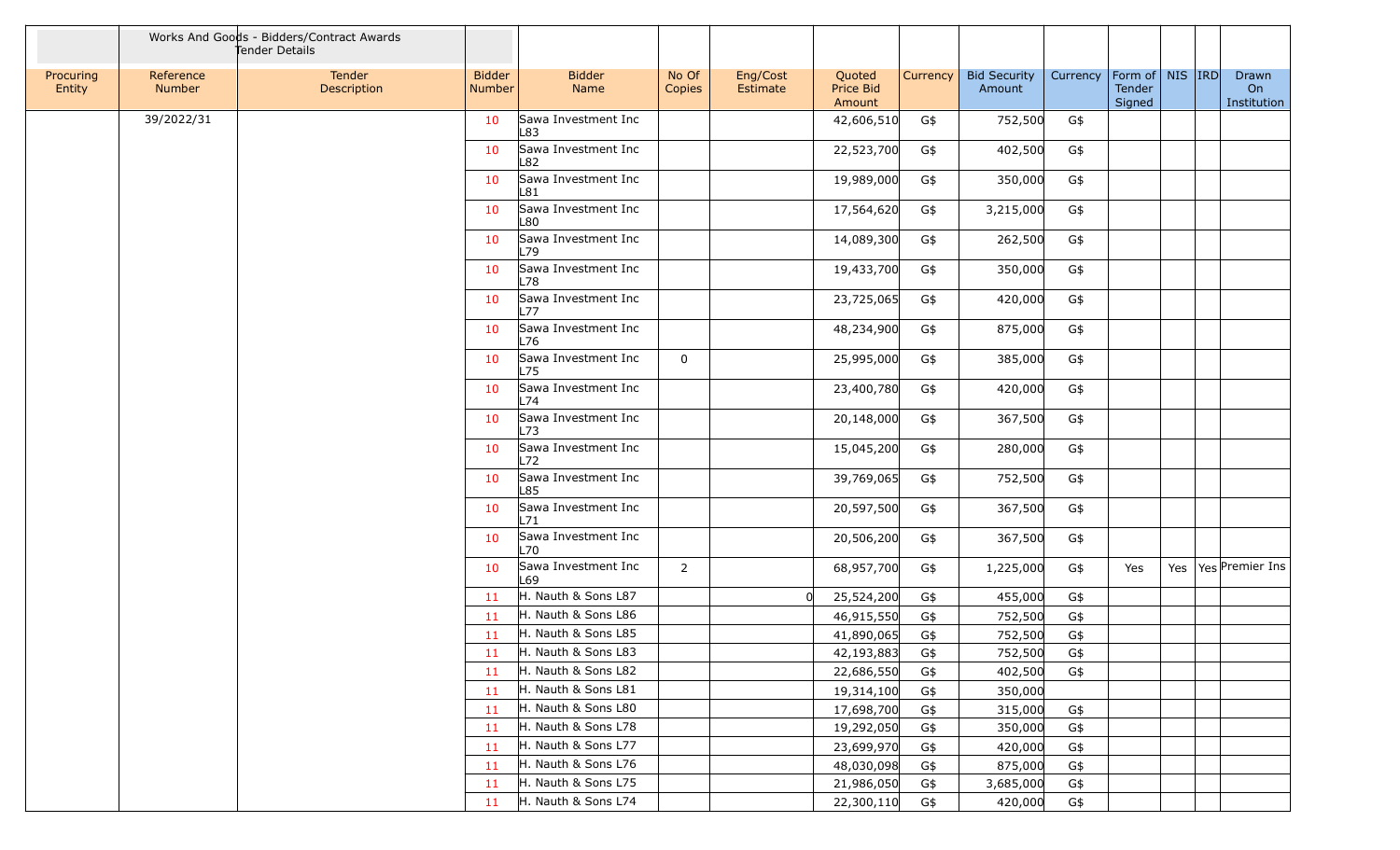|                     |                     | Works And Goods - Bidders/Contract Awards<br>Tender Details |                         |                                        |                 |                      |                               |                 |                               |          |                                         |  |                            |
|---------------------|---------------------|-------------------------------------------------------------|-------------------------|----------------------------------------|-----------------|----------------------|-------------------------------|-----------------|-------------------------------|----------|-----------------------------------------|--|----------------------------|
| Procuring<br>Entity | Reference<br>Number | Tender<br>Description                                       | <b>Bidder</b><br>Number | <b>Bidder</b><br>Name                  | No Of<br>Copies | Eng/Cost<br>Estimate | Quoted<br>Price Bid<br>Amount | <b>Currency</b> | <b>Bid Security</b><br>Amount | Currency | Form of   NIS   IRD<br>Tender<br>Signed |  | Drawn<br>On<br>Institution |
|                     | 39/2022/31          |                                                             | 11                      | H. Nauth & Sons L84                    |                 |                      | 69,041,963                    | G\$             | 1,137,500                     | G\$      |                                         |  |                            |
|                     |                     |                                                             | 11                      | H. Nauth & Sons L73                    |                 |                      | 22,179,300                    | G\$             | 367,500                       | G\$      |                                         |  |                            |
|                     |                     |                                                             | 11                      | H. Nauth & Sons L71                    |                 |                      | 20,947,400                    | G\$             | 367,500                       | G\$      |                                         |  |                            |
|                     |                     |                                                             | 11                      | H. Nauth & Sons L70                    |                 |                      | 19,890,900                    | G\$             | 367,500                       | G\$      |                                         |  |                            |
|                     |                     |                                                             | 11                      | H. Nauth & Sons L69                    | $\overline{2}$  |                      | 69,568,700                    | G\$             | 1,225,000                     | $G\$     | Yes                                     |  | Yes   Yes Nafico           |
|                     |                     |                                                             | 12                      | Civcon Engingeering<br>Consultants L86 |                 |                      | 51,849,600                    | G\$             | 752,500                       | G\$      |                                         |  |                            |
|                     |                     |                                                             | 12                      | Civcon Engingeering<br>Consultants L85 |                 |                      | 43,210,105                    | G\$             | 752,500                       | G\$      |                                         |  |                            |
|                     |                     |                                                             | 12                      | Civcon Engingeering<br>Consultants L84 |                 |                      | 63,360,276                    | G\$             | 1,137,500                     | G\$      |                                         |  |                            |
|                     |                     |                                                             | 12                      | Civcon Engingeering<br>Consultants L83 |                 |                      | 41,314,875                    | G\$             | 725,500                       | G\$      |                                         |  |                            |
|                     |                     |                                                             | 12                      | Civcon Engingeering<br>Consultants L76 |                 |                      | 47,979,960                    | G\$             | 875,000                       | G\$      |                                         |  |                            |
|                     |                     |                                                             | 12                      | Civcon Engingeering<br>Consultants L69 | $\overline{2}$  |                      | 70,215,500                    | G\$             | 1,225,000                     | G\$      | Yes                                     |  | Yes   Yes   Caricom        |
|                     |                     |                                                             | 13                      | A&A Eng. Ser. L87                      |                 |                      | 25,791,600                    | G\$             | 455,000                       | G\$      |                                         |  |                            |
|                     |                     |                                                             | 13                      | A&A Eng. Ser. L86                      |                 |                      | 48,918,100                    | G\$             | 752,500                       | $G\$     |                                         |  |                            |
|                     |                     |                                                             | 13                      | A&A Eng. Ser. L85                      |                 |                      | 35,396,065                    | G\$             | 752,500                       | G\$      |                                         |  |                            |
|                     |                     |                                                             | 13                      | A&A Eng. Ser. L82                      |                 |                      | 21,292,800                    | G\$             | 402,500                       | G\$      |                                         |  |                            |
|                     |                     |                                                             | 13                      | A&A Eng. Ser. L81                      |                 |                      | 17,642,400                    | G\$             | 350,000                       | G\$      |                                         |  |                            |
|                     |                     |                                                             | 13                      | A&A Eng. Ser. L79                      |                 |                      | 13,277,900                    | G\$             | 262,500                       | $G\$     |                                         |  |                            |
|                     |                     |                                                             | 13                      | A&A Eng. Ser. L76                      |                 |                      | 43,531,530                    | G\$             | 875,000                       | $G\$     |                                         |  |                            |
|                     |                     |                                                             | 13                      | A&A Eng. Ser. L75                      |                 |                      | 20,149,100                    | G\$             | 385,000                       | G\$      |                                         |  |                            |
|                     |                     |                                                             | 13                      | A&A Eng. Ser. L74                      |                 |                      | 22,236,600                    | G\$             | 420,000                       | G\$      |                                         |  |                            |
|                     |                     |                                                             | 13                      | A&A Eng. Ser. L73                      |                 |                      | 18,649,400                    | G\$             | 367,500                       | $G\$     |                                         |  |                            |
|                     |                     |                                                             | 13                      | A&A Eng. Ser. L72                      |                 |                      | 13,884,900                    | G\$             | 280,000                       | G\$      |                                         |  |                            |
|                     |                     |                                                             | 13                      | A&A Eng. Ser. L71                      |                 |                      | 20,789,900                    | G\$             | 367,500                       | G\$      |                                         |  |                            |
|                     |                     |                                                             | 13                      | A&A Eng. Ser. L70                      |                 |                      | 18,912,100                    | G\$             | 367,500                       | G\$      |                                         |  |                            |
|                     |                     |                                                             | 13                      | A&A Eng. Ser. L69                      | $\overline{2}$  |                      | 67,774,200                    | G\$             | 1,225,000                     | G\$      | Yes                                     |  | Yes   Yes   Nafico         |
|                     |                     |                                                             | 14                      | N&S Gen. Eng. & Const.<br>Ser. L85     |                 |                      | 44,979,532                    | G\$             | 752,500                       | G\$      |                                         |  |                            |
|                     |                     |                                                             | 14                      | N&S Gen. Eng. & Const.<br>Ser. L83     |                 |                      | 45,318,677                    | G\$             | 752,500                       | G\$      |                                         |  |                            |
|                     |                     |                                                             | 14                      | N&S Gen. Eng. & Const.<br>Ser. L82     |                 |                      | 22,725,300                    | G\$             | 402,500                       | G\$      |                                         |  |                            |
|                     |                     |                                                             | 14                      | N&S Gen. Eng. & Const.<br>Ser. L80     |                 |                      | 17,321,300                    | G\$             | 315,000                       | G\$      |                                         |  |                            |
|                     |                     |                                                             | 14                      | N&S Gen. Eng. & Const.<br>Ser. L79     |                 |                      | 14,471,500                    | G\$             | 262,500                       | G\$      |                                         |  |                            |
|                     |                     |                                                             | 14                      | N&S Gen. Eng. & Const.<br>Ser. L77     |                 |                      | 23,599,485                    | G\$             | 420,000                       | G\$      |                                         |  |                            |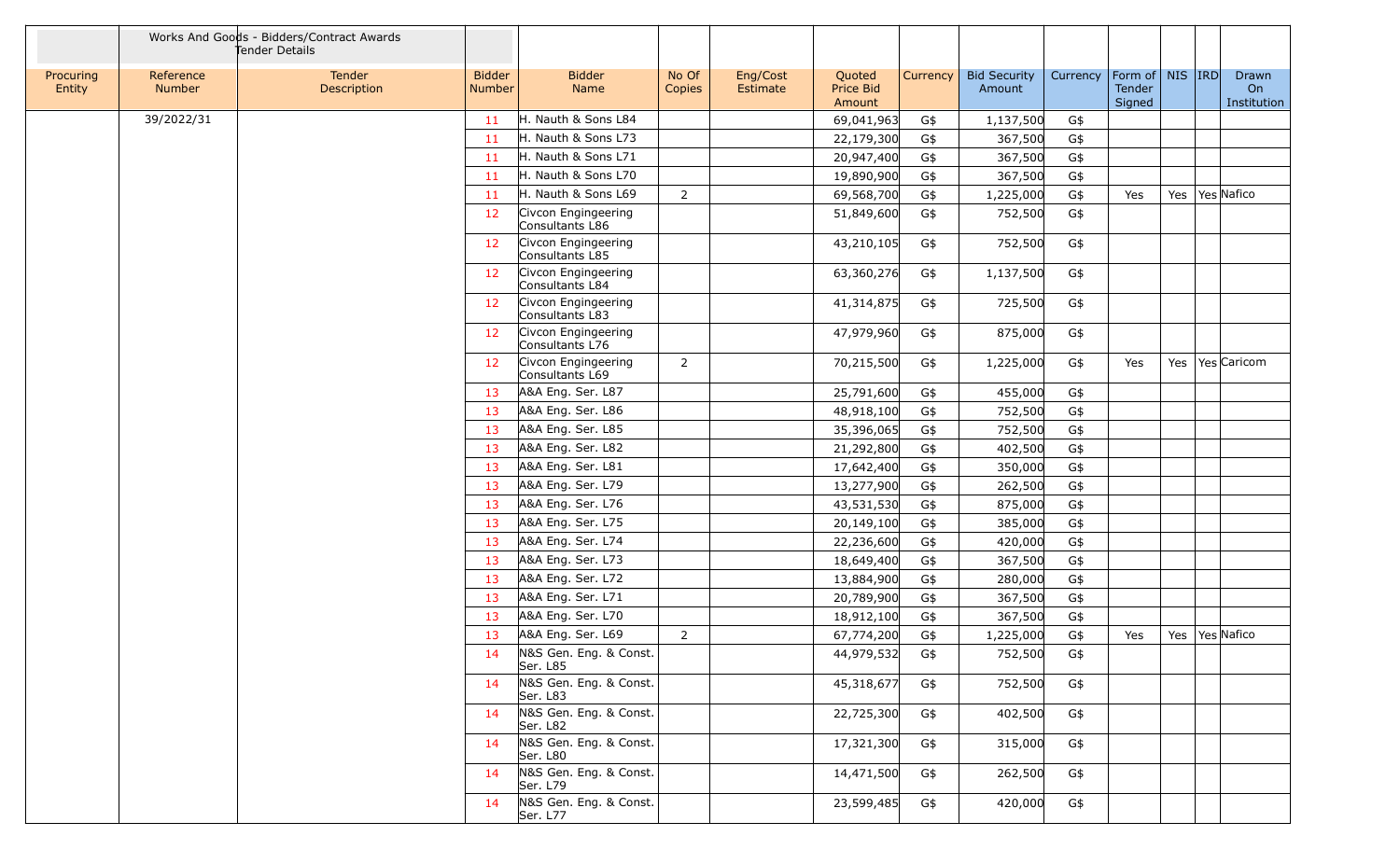|                     |                            | Works And Goods - Bidders/Contract Awards<br>Tender Details |                                |                                       |                 |                      |                                      |          |                               |          |                                         |  |                            |
|---------------------|----------------------------|-------------------------------------------------------------|--------------------------------|---------------------------------------|-----------------|----------------------|--------------------------------------|----------|-------------------------------|----------|-----------------------------------------|--|----------------------------|
| Procuring<br>Entity | Reference<br><b>Number</b> | Tender<br>Description                                       | <b>Bidder</b><br><b>Number</b> | <b>Bidder</b><br><b>Name</b>          | No Of<br>Copies | Eng/Cost<br>Estimate | Quoted<br><b>Price Bid</b><br>Amount | Currency | <b>Bid Security</b><br>Amount | Currency | Form of   NIS   IRD<br>Tender<br>Signed |  | Drawn<br>On<br>Institution |
|                     | 39/2022/31                 |                                                             | 14                             | N&S Gen. Eng. & Const.<br>Ser. L76    |                 |                      | 47,952,502                           | G\$      | 875,000                       | G\$      |                                         |  |                            |
|                     |                            |                                                             | 14                             | N&S Gen. Eng. & Const.<br>Ser. L74    |                 |                      | 26,098,000                           | G\$      | 420,000                       | G\$      |                                         |  |                            |
|                     |                            |                                                             | 14                             | N&S Gen. Eng. & Const.<br>Ser. L73    |                 |                      | 19,013,230                           | G\$      | 367,500                       | G\$      |                                         |  |                            |
|                     |                            |                                                             | 14                             | N&S Gen. Eng. & Const.<br>Ser. L69    |                 |                      | 69,970,500                           | G\$      | 1,225,000                     | G\$      |                                         |  |                            |
|                     |                            |                                                             | 14                             | N&S Gen. Eng. & Const.<br>Ser. L72    |                 |                      | 14,993,050                           | G\$      | 280,000                       | G\$      |                                         |  |                            |
|                     |                            |                                                             | 14                             | N&S Gen. Eng. & Const.<br>Ser. L70    | $\overline{2}$  |                      | 20,679,500                           | G\$      | 367,500                       | G\$      | Yes                                     |  | Yes   Yes Caricom          |
|                     |                            |                                                             | 15                             | Advanced Engineering<br>Solutions L87 |                 |                      | 23,693,900                           | G\$      | 455,000                       | G\$      |                                         |  |                            |
|                     |                            |                                                             | 15                             | Advanced Engineering<br>Solutions L86 |                 |                      | 45,568,300                           | G\$      | 752,500                       | G\$      |                                         |  |                            |
|                     |                            |                                                             | 15                             | Advanced Engineering<br>Solutions L84 |                 |                      | 54,886,435                           | G\$      | 1,137,500                     | G\$      |                                         |  |                            |
|                     |                            |                                                             | 15                             | Advanced Engineering<br>Solutions L83 |                 |                      | 32,889,360                           | G\$      | 752,500                       | G\$      |                                         |  |                            |
|                     |                            |                                                             | 15                             | Advanced Engineering<br>Solutions L82 |                 |                      | 20,826,700                           | G\$      | 402,500                       | G\$      |                                         |  |                            |
|                     |                            |                                                             | 15                             | Advanced Engineering<br>Solutions L81 |                 |                      | 17,311,000                           | G\$      | 350,000                       | G\$      |                                         |  |                            |
|                     |                            |                                                             | 15                             | Advanced Engineering<br>Solutions L80 |                 |                      | 16,809,500                           | G\$      | 315,000                       | G\$      |                                         |  |                            |
|                     |                            |                                                             | 15                             | Advanced Engineering<br>Solutions L79 |                 |                      | 13,853,000                           | G\$      | 262,500                       | G\$      |                                         |  |                            |
|                     |                            |                                                             | 15                             | Advanced Engineering<br>Solutions L78 |                 |                      | 18,107,900                           | G\$      | 350,000                       | G\$      |                                         |  |                            |
|                     |                            |                                                             | 15                             | Advanced Engineering<br>Solutions L77 |                 |                      | 250,179,740                          | G\$      | 420,000                       | G\$      |                                         |  |                            |
|                     |                            |                                                             | 15                             | Advanced Engineering<br>Solutions L76 |                 |                      | 43,321,950                           | G\$      | 875,000                       | G\$      |                                         |  |                            |
|                     |                            |                                                             | 15                             | Advanced Engineering<br>Solutions L75 |                 |                      | 16,359,400                           | G\$      | 385,000                       | G\$      |                                         |  |                            |
|                     |                            |                                                             | 15                             | Advanced Engineering<br>Solutions L74 |                 |                      | 20,711,000                           | G\$      | 420,000                       | G\$      |                                         |  |                            |
|                     |                            |                                                             | 15                             | Advanced Engineering<br>Solutions L73 |                 |                      | 18,102,800                           | G\$      | 367,500                       | G\$      |                                         |  |                            |
|                     |                            |                                                             | 15                             | Advanced Engineering<br>Solutions L72 |                 |                      | 14,449,240                           | G\$      | 280,000                       | G\$      |                                         |  |                            |
|                     |                            |                                                             | 15                             | Advanced Engineering<br>Solutions L85 |                 |                      | 37,360,365                           | G\$      | 752,500                       | G\$      |                                         |  |                            |
|                     |                            |                                                             | 15                             | Advanced Engineering<br>Solutions L71 |                 |                      | 21,267,100                           | G\$      | 367,500                       | G\$      |                                         |  |                            |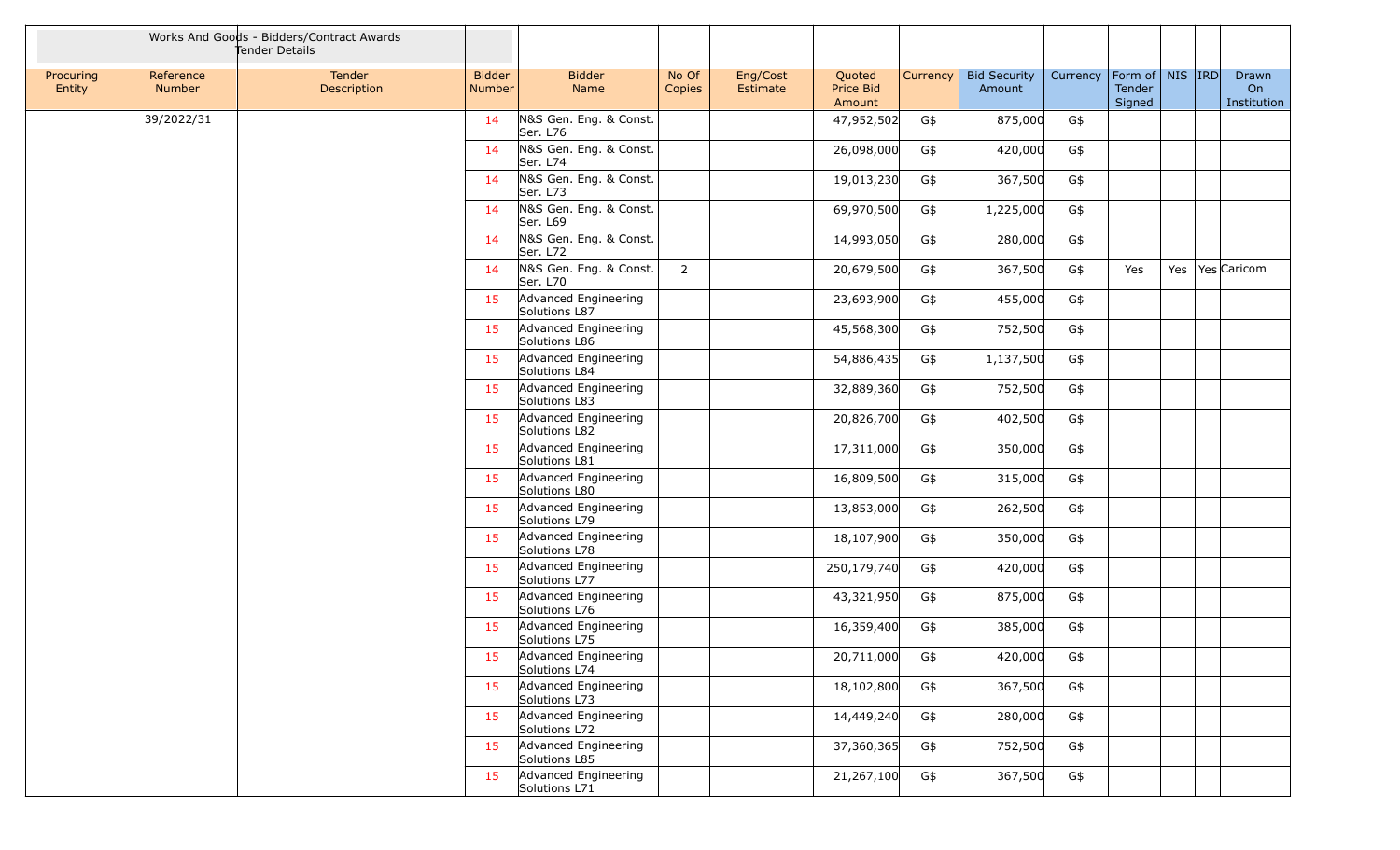|                     |                     | Works And Goods - Bidders/Contract Awards<br>Tender Details |                                |                                       |                 |                      |                               |          |                               |          |                                         |  |                            |
|---------------------|---------------------|-------------------------------------------------------------|--------------------------------|---------------------------------------|-----------------|----------------------|-------------------------------|----------|-------------------------------|----------|-----------------------------------------|--|----------------------------|
| Procuring<br>Entity | Reference<br>Number | Tender<br>Description                                       | <b>Bidder</b><br><b>Number</b> | <b>Bidder</b><br>Name                 | No Of<br>Copies | Eng/Cost<br>Estimate | Quoted<br>Price Bid<br>Amount | Currency | <b>Bid Security</b><br>Amount | Currency | Form of   NIS   IRD<br>Tender<br>Signed |  | Drawn<br>On<br>Institution |
|                     | 39/2022/31          |                                                             | 15                             | Advanced Engineering<br>Solutions L70 |                 |                      | 18,166,500                    | G\$      | 367,500                       | G\$      |                                         |  |                            |
|                     |                     |                                                             | 15                             | Advanced Engineering<br>Solutions L69 | $\overline{2}$  |                      | 67,315,300                    | G\$      | 1,225,000                     | G\$      | Yes                                     |  | Yes   Yes   Assuria        |
|                     |                     |                                                             | 16                             | Premium Asphalt L87                   |                 |                      | 24,383,800                    | G\$      | 455,000                       | G\$      |                                         |  |                            |
|                     |                     |                                                             | 16                             | Premium Asphalt L86                   |                 |                      | 44,705,950                    | G\$      | 44,705,950                    | G\$      |                                         |  |                            |
|                     |                     |                                                             | 16                             | Premium Asphalt L85                   |                 |                      | 369,889,238                   | G\$      | 752,500                       | G\$      |                                         |  |                            |
|                     |                     |                                                             | 16                             | Premium Asphalt L84                   |                 |                      | 69,220,048                    | G\$      | 1,137,500                     | G\$      |                                         |  |                            |
|                     |                     |                                                             | 16                             | Premium Asphalt L83                   |                 |                      | 45,164,259                    | G\$      | 752,500                       | G\$      |                                         |  |                            |
|                     |                     |                                                             | 16                             | Premium Asphalt L82                   |                 |                      | 20,883,350                    | G\$      | 402,500                       | G\$      |                                         |  |                            |
|                     |                     |                                                             | 16                             | Premium Asphalt L81                   |                 |                      | 18,730,450                    | G\$      | 350,000                       | G\$      |                                         |  |                            |
|                     |                     |                                                             | 16                             | Premium Asphalt L80                   |                 |                      | 18,531,150                    | G\$      | 315,000                       | G\$      |                                         |  |                            |
|                     |                     |                                                             | 16                             | Premium Asphalt L79                   |                 |                      | 12,731,000                    | G\$      | 262,500                       | G\$      |                                         |  |                            |
|                     |                     |                                                             | 16                             | Premium Asphalt L78                   |                 |                      | 21,590,000                    | G\$      | 350,000                       | G\$      |                                         |  |                            |
|                     |                     |                                                             | 16                             | Premium Asphalt L77                   |                 |                      | 26,881,785                    | G\$      | 420,000                       | G\$      |                                         |  |                            |
|                     |                     |                                                             | 16                             | Premium Asphalt L76                   |                 |                      | 45,127,478                    | G\$      | 875,000                       | G\$      |                                         |  |                            |
|                     |                     |                                                             | 16                             | Premium Asphalt L75                   |                 |                      | 20,511,000                    | G\$      | 385,000                       | G\$      |                                         |  |                            |
|                     |                     |                                                             | 16                             | Premium Asphalt L74                   |                 |                      | 23,067,440                    | G\$      | 420,000                       | G\$      |                                         |  |                            |
|                     |                     |                                                             | 16                             | Premium Asphalt L73                   |                 |                      | 19,457,500                    | G\$      | 367,500                       | G\$      |                                         |  |                            |
|                     |                     |                                                             | 16                             | Premium Asphalt L72                   |                 |                      | 14,086,300                    | G\$      | 280,000                       | G\$      |                                         |  |                            |
|                     |                     |                                                             | 16                             | Premium Asphalt L71                   |                 |                      | 21,244,360                    | G\$      | 367,500                       | G\$      |                                         |  |                            |
|                     |                     |                                                             | 16                             | Premium Asphalt L70                   |                 |                      | 18,928,760                    | G\$      | 367,500                       | G\$      |                                         |  |                            |
|                     |                     |                                                             | 16                             | Premium Asphalt L69                   | $\overline{2}$  |                      | 71,466,900                    | G\$      | 1,225,000                     | G\$      | Yes                                     |  | Yes   Yes   Premier Ins    |
|                     |                     |                                                             | 17                             | Yunaz Civil & Building<br>Const L86   |                 |                      | 44,792,800                    | G\$      | 752,500                       | G\$      |                                         |  |                            |
|                     |                     |                                                             | 17                             | Yunaz Civil & Building<br>Const L85   |                 |                      | 42,333,141                    | G\$      | 752,500                       | G\$      |                                         |  |                            |
|                     |                     |                                                             | 17                             | Yunaz Civil & Building<br>Const L84   |                 |                      | 62,495,370                    | G\$      | 1,137,500                     | G\$      |                                         |  |                            |
|                     |                     |                                                             | 17                             | Yunaz Civil & Building<br>Const L83   |                 |                      | 41,476,617                    | G\$      | 752,500                       | G\$      |                                         |  |                            |
|                     |                     |                                                             | 17                             | Yunaz Civil & Building<br>Const L82   |                 |                      | 22,802,600                    | G\$      | 402,500                       | G\$      |                                         |  |                            |
|                     |                     |                                                             | 17                             | Yunaz Civil & Building<br>Const L81   |                 |                      | 20,687,300                    | G\$      | 350,000                       | G\$      |                                         |  |                            |
|                     |                     |                                                             | 17                             | Yunaz Civil & Building<br>Const L80   |                 |                      | 19,066,800                    | G\$      | 315,000                       | G\$      |                                         |  |                            |
|                     |                     |                                                             | 17                             | Yunaz Civil & Building<br>Const L79   |                 |                      | 16,680,000                    | G\$      | 262,500                       | G\$      |                                         |  |                            |
|                     |                     |                                                             | 17                             | Yunaz Civil & Building<br>Const L78   |                 |                      | 20,227,350                    | G\$      | 350,000                       | G\$      |                                         |  |                            |
|                     |                     |                                                             | 17                             | Yunaz Civil & Building<br>Const L77   |                 |                      | 23,764,965                    | G\$      | 420,000                       | G\$      |                                         |  |                            |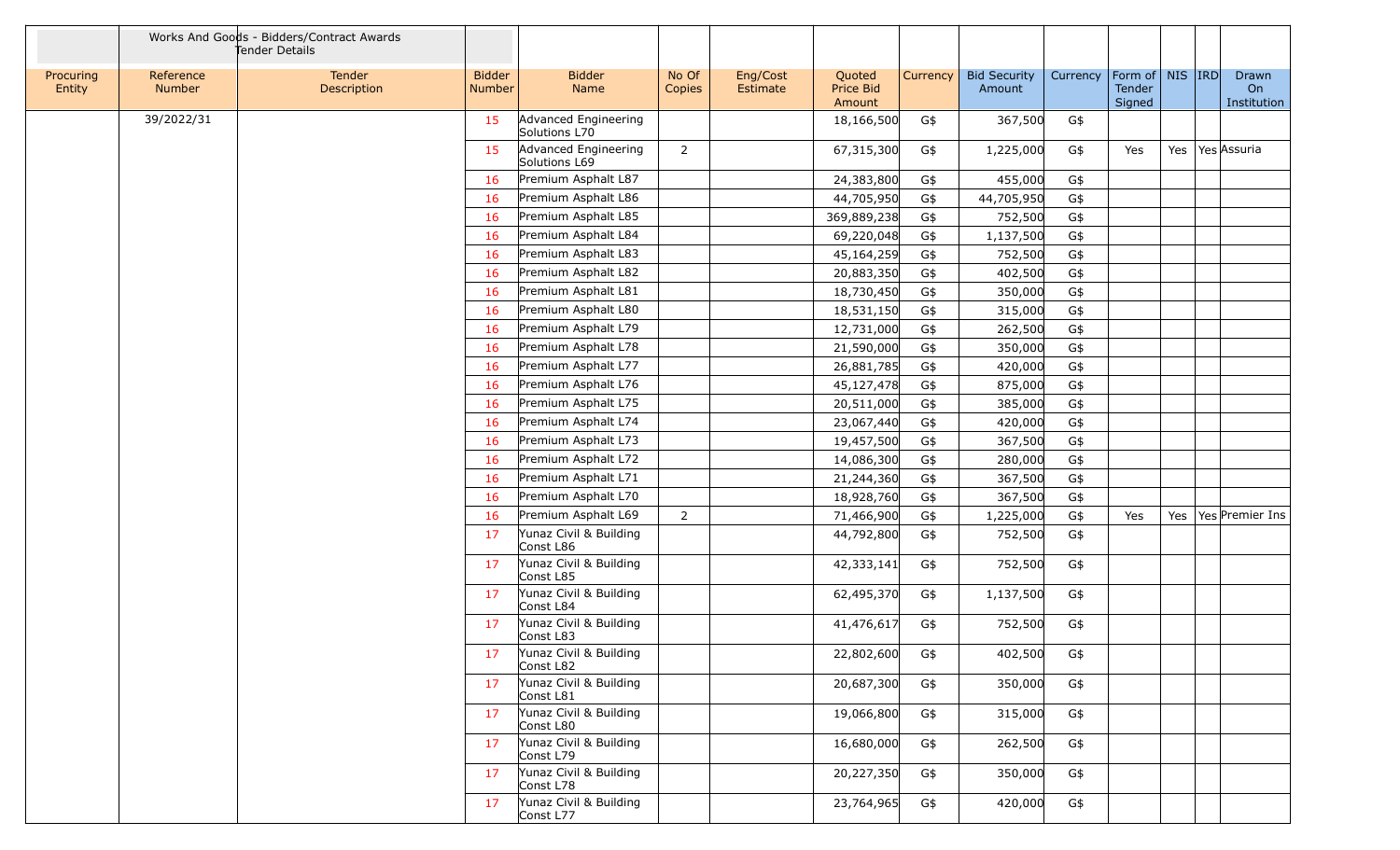|                     |                     | Works And Goods - Bidders/Contract Awards<br>Tender Details |                                |                                          |                 |                      |                               |          |                               |          |                                         |  |                            |
|---------------------|---------------------|-------------------------------------------------------------|--------------------------------|------------------------------------------|-----------------|----------------------|-------------------------------|----------|-------------------------------|----------|-----------------------------------------|--|----------------------------|
| Procuring<br>Entity | Reference<br>Number | Tender<br>Description                                       | <b>Bidder</b><br><b>Number</b> | <b>Bidder</b><br>Name                    | No Of<br>Copies | Eng/Cost<br>Estimate | Quoted<br>Price Bid<br>Amount | Currency | <b>Bid Security</b><br>Amount | Currency | Form of   NIS   IRD<br>Tender<br>Signed |  | Drawn<br>On<br>Institution |
|                     | 39/2022/31          |                                                             | 17                             | Yunaz Civil & Building<br>Const L76      |                 |                      | 49,183,575                    | G\$      | 875,000                       | G\$      |                                         |  |                            |
|                     |                     |                                                             | 17                             | Yunaz Civil & Building<br>Const L75      |                 |                      | 21,821,000                    | G\$      | 385,000                       | G\$      |                                         |  |                            |
|                     |                     |                                                             | 17                             | Yunaz Civil & Building<br>Const L74      |                 |                      | 24,436,200                    | G\$      | 420,000                       | G\$      |                                         |  |                            |
|                     |                     |                                                             | 17                             | Yunaz Civil & Building<br>Const L73      |                 |                      | 21,249,500                    | G\$      | 367,500                       | G\$      |                                         |  |                            |
|                     |                     |                                                             | 17                             | Yunaz Civil & Building<br>Const L72      |                 |                      | 17,020,000                    | G\$      | 280,000                       | G\$      |                                         |  |                            |
|                     |                     |                                                             | 17                             | Yunaz Civil & Building<br>Const L71      |                 |                      | 21,791,700                    | G\$      | 367,500                       | G\$      |                                         |  |                            |
|                     |                     |                                                             | 17                             | Yunaz Civil & Building<br>Const L70      |                 |                      | 21,857,500                    | G\$      | 367,500                       | G\$      |                                         |  |                            |
|                     |                     |                                                             | 17                             | Yunaz Civil & Building<br>Const L87      |                 |                      | 25,892,000                    | G\$      | 455,000                       | G\$      |                                         |  |                            |
|                     |                     |                                                             | 17                             | Yunaz Civil & Building<br>Const L69      | $\overline{2}$  |                      | 69,645,100                    | G\$      | 1,225,000                     | G\$      | Yes                                     |  | Yes   Yes   Caricom        |
|                     |                     |                                                             | 18                             | Shaddeeullah Sawmills<br>L86             |                 |                      | 37,105,550                    | G\$      | 752,500                       | G\$      |                                         |  |                            |
|                     |                     |                                                             | 18                             | Shaddeeullah Sawmills<br>L85             |                 |                      | 42,265,125                    | G\$      | 752,500                       | G\$      |                                         |  |                            |
|                     |                     |                                                             | 18                             | Shaddeeullah Sawmills<br>L76             |                 |                      | 51,420,548                    | G\$      | 875,000                       | G\$      |                                         |  |                            |
|                     |                     |                                                             | 18                             | Shaddeeullah Sawmills<br>L69             | $\overline{2}$  |                      | 72,608,350                    | G\$      | 1,225,000                     | G\$      | Yes                                     |  | Yes   Yes Assuria          |
|                     |                     |                                                             | 19                             | Guy Canada Infracture<br>Service Inc L87 |                 |                      | 25,974,300                    | G\$      | 455,000                       | G\$      |                                         |  |                            |
|                     |                     |                                                             | 19                             | Guy Canada Infracture<br>Service Inc L86 |                 |                      | 51,908,950                    | G\$      | 752,500                       | G\$      |                                         |  |                            |
|                     |                     |                                                             | 19                             | Guy Canada Infracture<br>Service Inc L85 |                 |                      | 41,829,270                    | G\$      | 752,500                       | G\$      |                                         |  |                            |
|                     |                     |                                                             | 19                             | Guy Canada Infracture<br>Service Inc L83 |                 |                      | 41,726,475                    | G\$      | 752,500                       | G\$      |                                         |  |                            |
|                     |                     |                                                             | 19                             | Guy Canada Infracture<br>Service Inc L82 |                 |                      | 22,964,050                    | G\$      | 402,500                       | G\$      |                                         |  |                            |
|                     |                     |                                                             | 19                             | Guy Canada Infracture<br>Service Inc L81 |                 |                      | 19,981,400                    | G\$      | 350,000                       | G\$      |                                         |  |                            |
|                     |                     |                                                             | 19                             | Guy Canada Infracture<br>Service Inc L80 |                 |                      | 17,760,800                    | G\$      | 315,000                       | G\$      |                                         |  |                            |
|                     |                     |                                                             | 19                             | Guy Canada Infracture<br>Service Inc L79 |                 |                      | 14,935,200                    | G\$      | 262,500                       | G\$      |                                         |  |                            |
|                     |                     |                                                             | 19                             | Guy Canada Infracture<br>Service Inc L78 |                 |                      | 19,962,600                    | G\$      | 350,000                       | G\$      |                                         |  |                            |
|                     |                     |                                                             | 19                             | Guy Canada Infracture<br>Service Inc L77 |                 |                      | 27,774,968                    | G\$      | 420,000                       | G\$      |                                         |  |                            |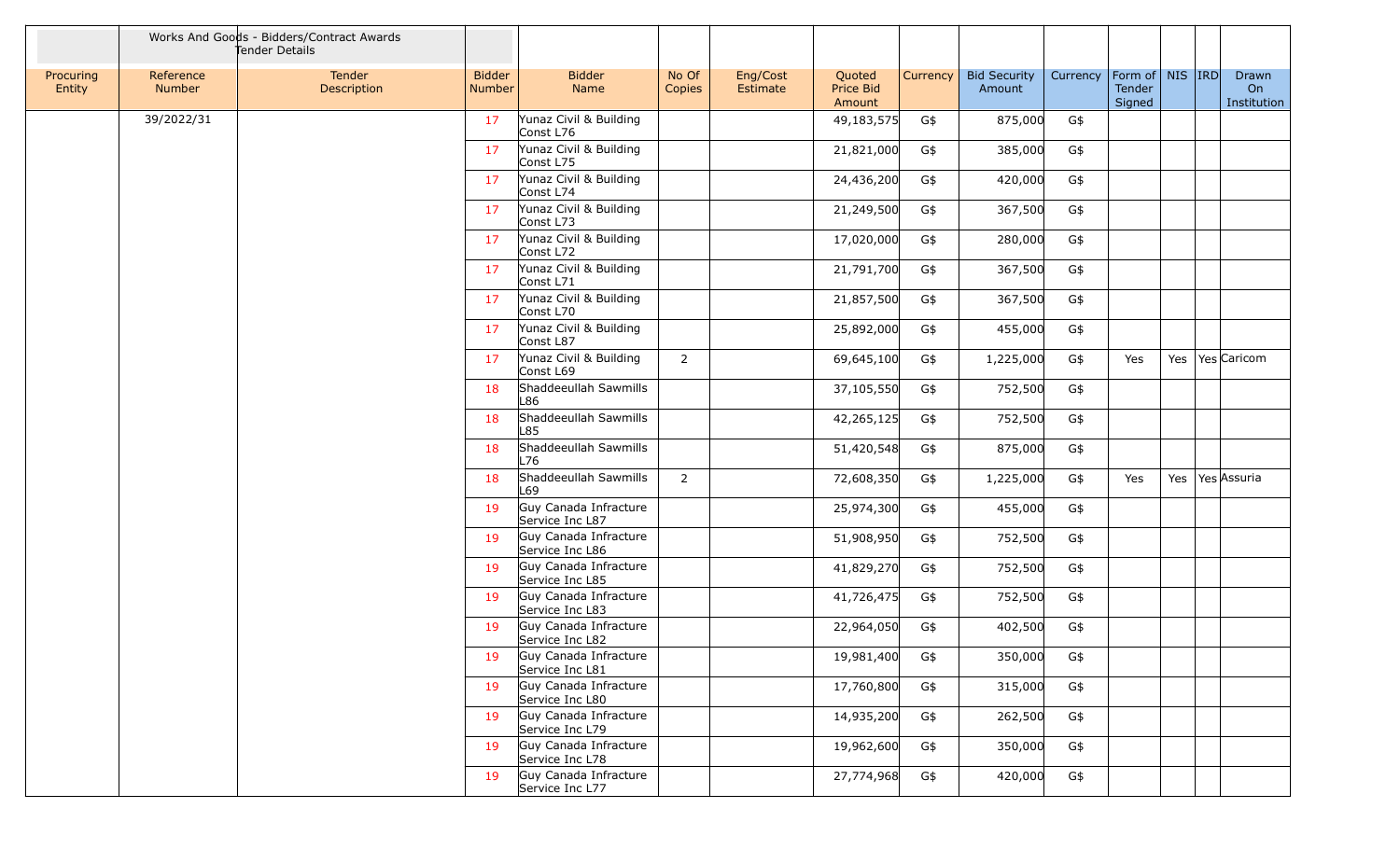|                     |                     | Works And Goods - Bidders/Contract Awards<br>Tender Details |                                |                                          |                 |                      |                               |          |                               |          |                                         |  |                             |
|---------------------|---------------------|-------------------------------------------------------------|--------------------------------|------------------------------------------|-----------------|----------------------|-------------------------------|----------|-------------------------------|----------|-----------------------------------------|--|-----------------------------|
| Procuring<br>Entity | Reference<br>Number | Tender<br>Description                                       | <b>Bidder</b><br><b>Number</b> | <b>Bidder</b><br>Name                    | No Of<br>Copies | Eng/Cost<br>Estimate | Quoted<br>Price Bid<br>Amount | Currency | <b>Bid Security</b><br>Amount | Currency | Form of   NIS   IRD<br>Tender<br>Signed |  | Drawn<br>On<br>Institution  |
|                     | 39/2022/31          |                                                             | 19                             | Guy Canada Infracture<br>Service Inc L76 |                 |                      | 48,564,863                    | G\$      | 8,750,001                     | G\$      |                                         |  |                             |
|                     |                     |                                                             | 19                             | Guy Canada Infracture<br>Service Inc L75 |                 |                      | 21,936,100                    | G\$      | 875,000                       | G\$      |                                         |  |                             |
|                     |                     |                                                             | 19                             | Guy Canada Infracture<br>Service Inc L74 |                 |                      | 23,978,100                    | G\$      | 420,000                       | G\$      |                                         |  |                             |
|                     |                     |                                                             | 19                             | Guy Canada Infracture<br>Service Inc L73 |                 |                      | 20,257,100                    | G\$      | 367,500                       | G\$      |                                         |  |                             |
|                     |                     |                                                             | 19                             | Guy Canada Infracture<br>Service Inc L84 |                 |                      | 64,580,198                    | G\$      | 1,137,500                     | G\$      |                                         |  |                             |
|                     |                     |                                                             | 19                             | Guy Canada Infracture<br>Service Inc L72 |                 |                      | 15,161,900                    | G\$      | 280,000                       | G\$      |                                         |  |                             |
|                     |                     |                                                             | 19                             | Guy Canada Infracture<br>Service Inc L71 |                 |                      | 23,492,500                    | G\$      | 367,500                       | G\$      |                                         |  |                             |
|                     |                     |                                                             | 19                             | Guy Canada Infracture<br>Service Inc L70 |                 |                      | 20,910,400                    | G\$      | 367,500                       | G\$      |                                         |  |                             |
|                     |                     |                                                             | 19                             | Guy Canada Infracture<br>Service Inc L69 | $\overline{2}$  |                      | 77,703,300                    | G\$      | 1,225,000                     | G\$      | Yes                                     |  | Yes   Yes   Caricom         |
|                     |                     |                                                             | 20                             | Annirud Ramcharitar<br>Const Firm L69    | $\overline{2}$  |                      | 69,422,600                    | G\$      | 1,225,000                     | G\$      | Yes                                     |  | Yes   Yes   Premi9er<br>Ins |
|                     |                     |                                                             | 20                             | Annirud Ramcharitar<br>Const Firm L87    |                 |                      | 22,217,000                    | G\$      | 455,000                       | G\$      |                                         |  |                             |
|                     |                     |                                                             | 20                             | Annirud Ramcharitar<br>Const Firm L86    |                 |                      | 53,269,900                    | G\$      | 752,500                       | G\$      |                                         |  |                             |
|                     |                     |                                                             | 20                             | Annirud Ramcharitar<br>Const Firm L84    |                 |                      | 63,713,527                    | G\$      | 1,137,500                     | G\$      |                                         |  |                             |
|                     |                     |                                                             | 20                             | Annirud Ramcharitar<br>Const Firm L83    |                 |                      | 39,328,222                    | G\$      | 752,500                       | G\$      |                                         |  |                             |
|                     |                     |                                                             | 20                             | Annirud Ramcharitar<br>Const Firm L82    |                 |                      | 21,575,400                    | G\$      | 402,500                       | G\$      |                                         |  |                             |
|                     |                     |                                                             | 20                             | Annirud Ramcharitar<br>Const Firm L81    |                 |                      | 18,103,450                    | G\$      | 350,000                       | G\$      |                                         |  |                             |
|                     |                     |                                                             | 20                             | Annirud Ramcharitar<br>Const Firm L80    |                 |                      | 16,681,800                    | G\$      | 315,000                       | G\$      |                                         |  |                             |
|                     |                     |                                                             | 20                             | Annirud Ramcharitar<br>Const Firm L79    |                 |                      | 14,894,400                    | G\$      | 262,500                       | G\$      |                                         |  |                             |
|                     |                     |                                                             | 20                             | Annirud Ramcharitar<br>Const Firm L78    |                 |                      | 19,456,150                    | G\$      | 350,000                       | G\$      |                                         |  |                             |
|                     |                     |                                                             | 20                             | Annirud Ramcharitar<br>Const Firm L77    |                 |                      | 22,311,555                    | G\$      | 420,000                       | G\$      |                                         |  |                             |
|                     |                     |                                                             | 20                             | Annirud Ramcharitar<br>Const Firm L76    |                 |                      | 48,903,330                    | G\$      | 875,000                       | G\$      |                                         |  |                             |
|                     |                     |                                                             | 20                             | Annirud Ramcharitar<br>Const Firm L75    |                 |                      | 20,634,600                    | G\$      | 385,000                       | G\$      |                                         |  |                             |
|                     |                     |                                                             | 20                             | Annirud Ramcharitar<br>Const Firm L74    |                 |                      | 25,403,200                    | G\$      | 420,000                       | G\$      |                                         |  |                             |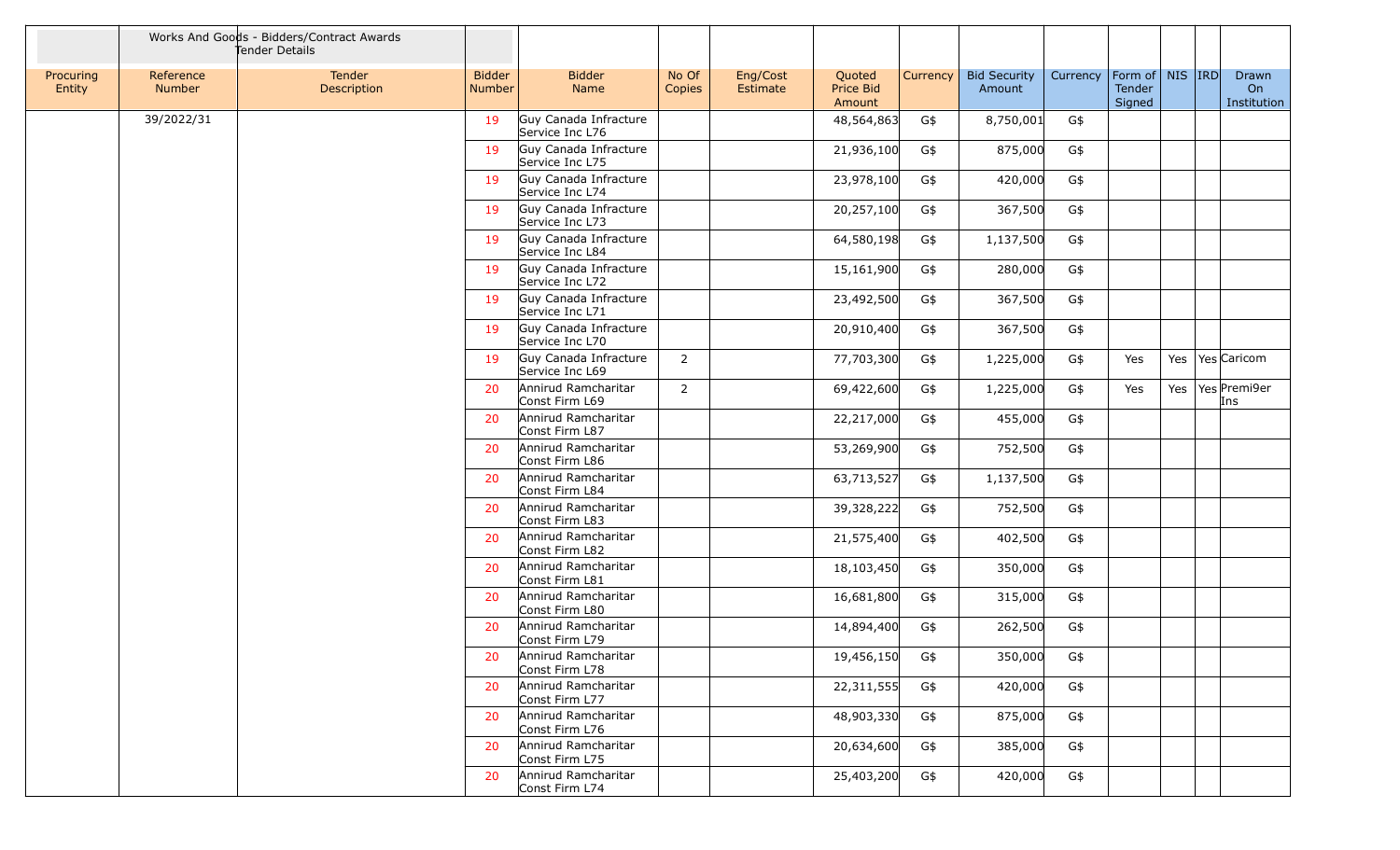|                     |                     | Works And Goods - Bidders/Contract Awards<br>Tender Details |                                |                                         |                 |                      |                                      |          |                               |          |                                         |  |                            |
|---------------------|---------------------|-------------------------------------------------------------|--------------------------------|-----------------------------------------|-----------------|----------------------|--------------------------------------|----------|-------------------------------|----------|-----------------------------------------|--|----------------------------|
| Procuring<br>Entity | Reference<br>Number | Tender<br>Description                                       | <b>Bidder</b><br><b>Number</b> | <b>Bidder</b><br>Name                   | No Of<br>Copies | Eng/Cost<br>Estimate | Quoted<br><b>Price Bid</b><br>Amount | Currency | <b>Bid Security</b><br>Amount | Currency | Form of   NIS   IRD<br>Tender<br>Signed |  | Drawn<br>On<br>Institution |
|                     | 39/2022/31          |                                                             | 20                             | Annirud Ramcharitar<br>Const Firm L73   |                 |                      | 19,060,200                           | G\$      | 367,500                       | G\$      |                                         |  |                            |
|                     |                     |                                                             | 20                             | Annirud Ramcharitar<br>Const Firm L85   |                 |                      | 42,134,295                           | G\$      | 752,500                       | G\$      |                                         |  |                            |
|                     |                     |                                                             | 20                             | Annirud Ramcharitar<br>Const Firm L72   |                 |                      | 14,513,150                           | G\$      | 280,000                       | G\$      |                                         |  |                            |
|                     |                     |                                                             | 20                             | Annirud Ramcharitar<br>Const Firm L71   |                 |                      | 20,861,700                           | G\$      | 367,500                       | G\$      |                                         |  |                            |
|                     |                     |                                                             | 20                             | Annirud Ramcharitar<br>Const Firm L70   |                 |                      | 18,979,700                           | G\$      | 367,500                       | G\$      |                                         |  |                            |
|                     |                     |                                                             | 21                             | VN Contracting Services<br>L82          |                 |                      | 20,474,850                           | G\$      | 402,500                       | G\$      |                                         |  |                            |
|                     |                     |                                                             | 21                             | VN Contracting Services<br>L81          |                 |                      | 18,102,850                           | G\$      | 350,000                       | G\$      |                                         |  |                            |
|                     |                     |                                                             | 21                             | VN Contracting Services<br>L80          |                 |                      | 15,406,600                           | G\$      | 315,000                       | G\$      |                                         |  |                            |
|                     |                     |                                                             | 21                             | VN Contracting Services<br>L79          |                 |                      | 13,689,100                           | G\$      | 262,500                       | G\$      |                                         |  |                            |
|                     |                     |                                                             | 21                             | VN Contracting Services<br>L78          |                 |                      | 16,996,900                           | G\$      | 350,000                       | G\$      |                                         |  |                            |
|                     |                     |                                                             | 21                             | VN Contracting Services<br>L76          |                 |                      | 19,375,335                           | G\$      | 875,000                       | G\$      |                                         |  |                            |
|                     |                     |                                                             | 21                             | VN Contracting Services<br>L75          |                 |                      | 20,291,250                           | G\$      | 385,000                       | G\$      |                                         |  |                            |
|                     |                     |                                                             | 21                             | VN Contracting Services<br>L74          |                 |                      | 21,248,850                           | G\$      | 420,000                       | G\$      |                                         |  |                            |
|                     |                     |                                                             | 21                             | VN Contracting Services<br>L73          |                 |                      | 18,954,350                           | G\$      | 367,500                       | G\$      |                                         |  |                            |
|                     |                     |                                                             | 21                             | VN Contracting Services<br>L72          |                 |                      | 13,857,750                           | G\$      | 280,000                       | G\$      |                                         |  |                            |
|                     |                     |                                                             | 21                             | VN Contracting Services<br>L71          |                 |                      | 20,748,800                           | G\$      | 367,500                       | G\$      |                                         |  |                            |
|                     |                     |                                                             | 21                             | VN Contracting Services<br>L70          | $\overline{2}$  |                      | 18,350,500                           | G\$      | 367,500                       | G\$      | Yes                                     |  | Yes   Yes   Diamond        |
|                     |                     |                                                             | 22                             | Rajendra Ramcharitar<br>Const. Est. L87 |                 |                      | 22,267,000                           | G\$      | 455,000                       |          |                                         |  |                            |
|                     |                     |                                                             | 22                             | Rajendra Ramcharitar<br>Const. Est. L85 |                 |                      | 42,203,595                           | G\$      | 752,500                       | G\$      |                                         |  |                            |
|                     |                     |                                                             | 22                             | Rajendra Ramcharitar<br>Const. Est. L84 | $\overline{0}$  |                      | 63,923,527                           | G\$      | 1,137,500                     | G\$      |                                         |  |                            |
|                     |                     |                                                             | 22                             | Rajendra Ramcharitar<br>Const. Est. L83 |                 |                      | 39,488,348                           | G\$      | 752,500                       | G\$      |                                         |  |                            |
|                     |                     |                                                             | 22                             | Rajendra Ramcharitar<br>Const. Est. L82 |                 |                      | 21,625,400                           | G\$      | 402,500                       | G\$      |                                         |  |                            |
|                     |                     |                                                             | 22                             | Rajendra Ramcharitar<br>Const. Est. L81 |                 |                      | 18,128,450                           | G\$      | 350,000                       | G\$      |                                         |  |                            |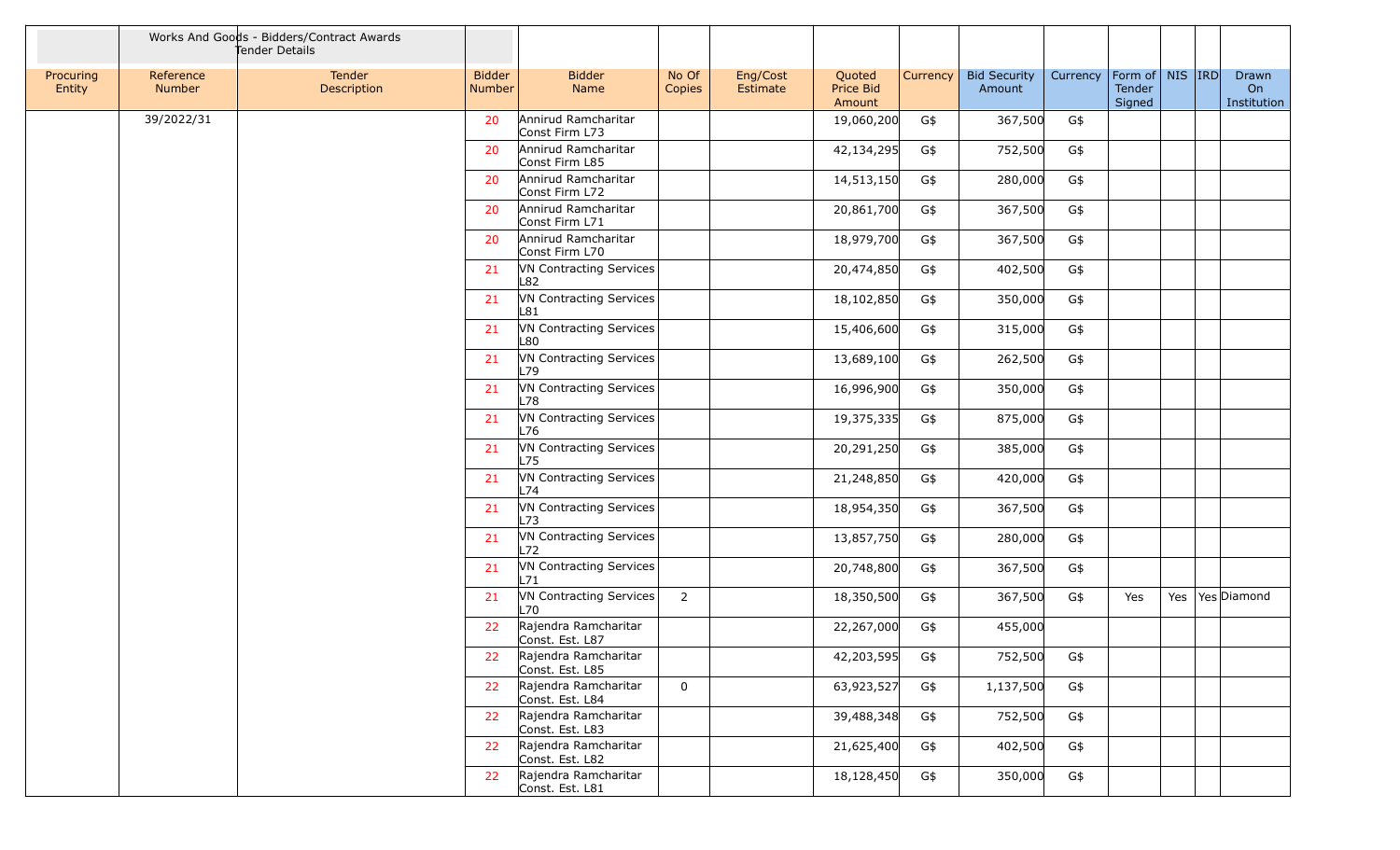|                     |                            | Works And Goods - Bidders/Contract Awards<br>Tender Details |                                |                                             |                 |                      |                               |                 |                               |          |                                         |  |                            |
|---------------------|----------------------------|-------------------------------------------------------------|--------------------------------|---------------------------------------------|-----------------|----------------------|-------------------------------|-----------------|-------------------------------|----------|-----------------------------------------|--|----------------------------|
| Procuring<br>Entity | Reference<br><b>Number</b> | <b>Tender</b><br>Description                                | <b>Bidder</b><br><b>Number</b> | <b>Bidder</b><br>Name                       | No Of<br>Copies | Eng/Cost<br>Estimate | Quoted<br>Price Bid<br>Amount | <b>Currency</b> | <b>Bid Security</b><br>Amount | Currency | Form of   NIS   IRD<br>Tender<br>Signed |  | Drawn<br>On<br>Institution |
|                     | 39/2022/31                 |                                                             | 22                             | Rajendra Ramcharitar<br>Const. Est. L80     |                 |                      | 16,661,800                    | G\$             | 315,000                       | G\$      |                                         |  |                            |
|                     |                            |                                                             | 22                             | Rajendra Ramcharitar<br>Const. Est. L79     |                 |                      | 14,875,400                    | G\$             | 262,500                       | G\$      |                                         |  |                            |
|                     |                            |                                                             | 22                             | Rajendra Ramcharitar<br>Const. Est. L78     |                 |                      | 19,446,150                    | G\$             | 350,000                       | G\$      |                                         |  |                            |
|                     |                            |                                                             | 22                             | Rajendra Ramcharitar<br>Const. Est. L77     |                 |                      | 23,246,055                    | G\$             | 420,000                       | G\$      |                                         |  |                            |
|                     |                            |                                                             | 22                             | Rajendra Ramcharitar<br>Const. Est. L76     |                 |                      | 48,989,430                    | G\$             | 875,000                       | G\$      |                                         |  |                            |
|                     |                            |                                                             | 22                             | Rajendra Ramcharitar<br>Const. Est. L75     |                 |                      | 20,602,600                    | G\$             | 385,000                       | G\$      |                                         |  |                            |
|                     |                            |                                                             | 22                             | Rajendra Ramcharitar<br>Const. Est. L74     |                 |                      | 75,445,200                    | G\$             | 420,000                       | G\$      |                                         |  |                            |
|                     |                            |                                                             | 22                             | Rajendra Ramcharitar<br>Const. Est. L73     |                 |                      | 19,189,950                    | G\$             | 367,500                       | G\$      |                                         |  |                            |
|                     |                            |                                                             | 22                             | Rajendra Ramcharitar<br>Const. Est. L72     |                 |                      | 14,473,150                    | G\$             | 280,000                       | G\$      |                                         |  |                            |
|                     |                            |                                                             | 22                             | Rajendra Ramcharitar<br>Const. Est. L71     |                 |                      | 21,044,700                    | G\$             | 367,500                       | G\$      |                                         |  |                            |
|                     |                            |                                                             | 22                             | Rajendra Ramcharitar<br>Const. Est. L86     |                 |                      | 53,419,900                    | G\$             | 752,500                       | G\$      |                                         |  |                            |
|                     |                            |                                                             | 22                             | Rajendra Ramcharitar<br>Const. Est. L70     |                 |                      | 18,929,200                    | G\$             | 367,500                       | G\$      |                                         |  |                            |
|                     |                            |                                                             | 22                             | Rajendra Ramcharitar<br>Const. Est. L69     | $\overline{2}$  |                      | 70,275,600                    | G\$             | 1,225,000                     | G\$      | Yes                                     |  | Yes   Yes   Premier Ins    |
|                     |                            |                                                             | 23                             | Professional Eng. &<br>Consultant. Ser. L87 |                 |                      | 24,899,000                    | G\$             | 455,000                       | G\$      |                                         |  |                            |
|                     |                            |                                                             | 23                             | Professional Eng. &<br>Consultant. Ser. L86 |                 |                      | 51,421,750                    | G\$             | 752,500                       | G\$      |                                         |  |                            |
|                     |                            |                                                             | 23                             | Professional Eng. &<br>Consultant. Ser. L70 | $\overline{2}$  |                      | 20,440,600                    | G\$             | 367,500                       | G\$      | Yes                                     |  | Yes   Yes   Caricom        |
|                     |                            |                                                             | 24                             | T&R Const. Ser. L87                         |                 |                      | 23,423,920                    | G\$             | 455,000                       | G\$      |                                         |  |                            |
|                     |                            |                                                             | 24                             | T&R Const. Ser. L86                         |                 |                      | 47,817,165                    | G\$             | 752,500                       | G\$      |                                         |  |                            |
|                     |                            |                                                             | 24                             | T&R Const. Ser. L85                         |                 |                      | 41,507,603                    | G\$             | 752,500                       | G\$      |                                         |  |                            |
|                     |                            |                                                             | 24                             | T&R Const. Ser. L84                         |                 |                      | 65,245,268                    | G\$             | 1,137,500                     | G\$      |                                         |  |                            |
|                     |                            |                                                             | -24                            | T&R Const. Ser. L83                         |                 |                      | 46,435,578                    | G\$             | 752,500                       | G\$      |                                         |  |                            |
|                     |                            |                                                             | -24                            | T&R Const. Ser. L82                         |                 |                      | 21,406,880                    | G\$             | 402,500                       | G\$      |                                         |  |                            |
|                     |                            |                                                             | -24                            | T&R Const. Ser. L81                         |                 |                      | 18,955,100                    | G\$             | 350,000                       | G\$      |                                         |  |                            |
|                     |                            |                                                             | 24                             | T&R Const. Ser. L80                         |                 |                      | 17,672,300                    | G\$             | 315,000                       | G\$      |                                         |  |                            |
|                     |                            |                                                             | -24                            | T&R Const. Ser. L79                         |                 |                      | 11,941,900                    | G\$             | 262,500                       | G\$      |                                         |  |                            |
|                     |                            |                                                             | -24                            | T&R Const. Ser. L78                         |                 |                      | 22,000,120                    | G\$             | 350,000                       | G\$      |                                         |  |                            |
|                     |                            |                                                             | -24                            | T&R Const. Ser. L77                         |                 |                      | 27,245,700                    | G\$             | 420,000                       | G\$      |                                         |  |                            |
|                     |                            |                                                             | 24                             | T&R Const. Ser. L76                         |                 |                      | 45,021,084                    | G\$             | 875,000                       | G\$      |                                         |  |                            |